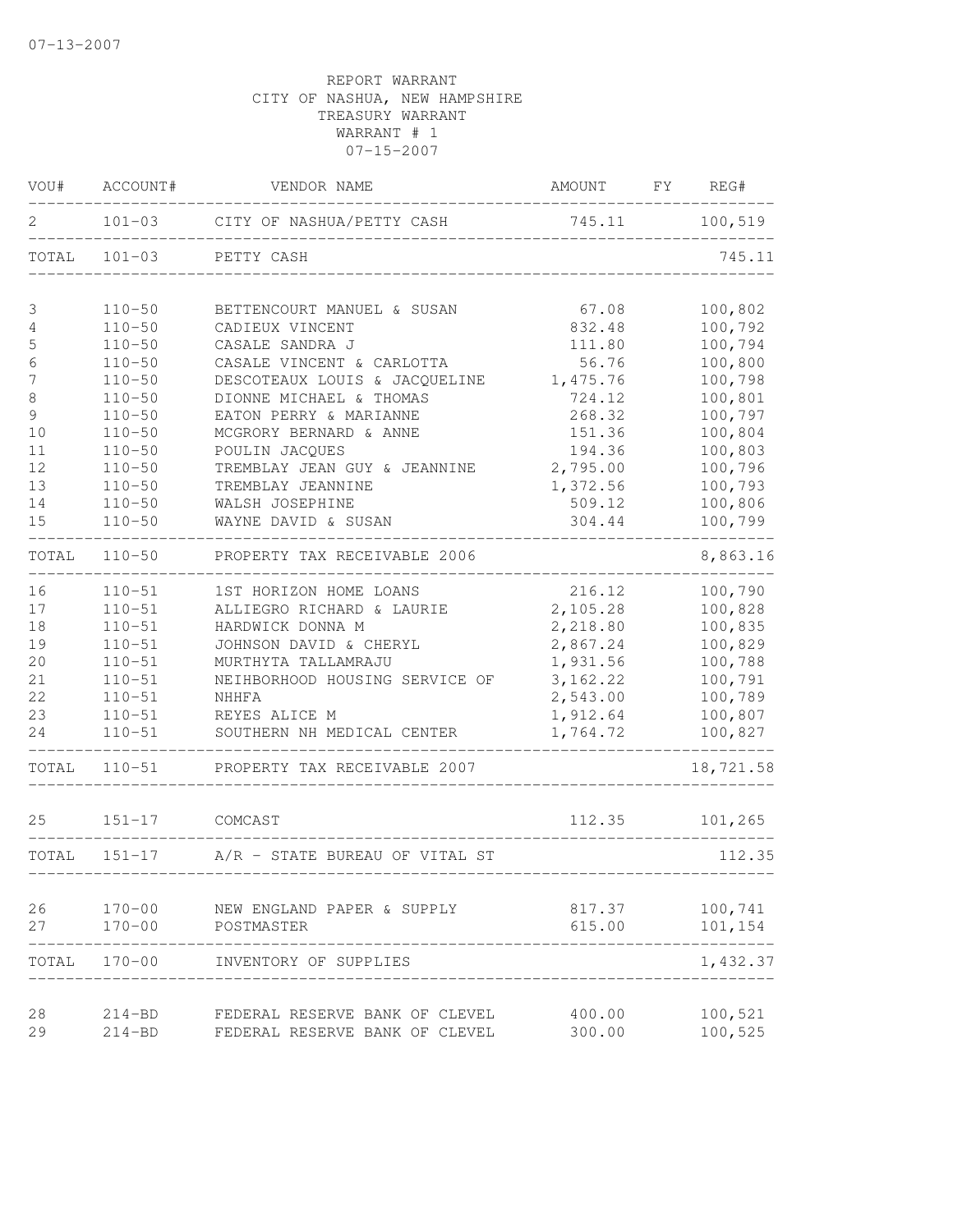| VOU#                       | ACCOUNT#                                                 | VENDOR NAME                                                                       | <b>AMOUNT</b>                                   | FΥ       | REG#                                                |
|----------------------------|----------------------------------------------------------|-----------------------------------------------------------------------------------|-------------------------------------------------|----------|-----------------------------------------------------|
| TOTAL                      | $214 - BD$                                               | BONDS DEDUCTION                                                                   |                                                 |          | 700.00                                              |
| 30<br>31                   | $214 - BH$<br>$214 - BH$                                 | ANTHEM BLUE CROSS BLUE SHIELD<br>ANTHEM BLUE CROSS BLUE SHIELD                    | 13, 110.18<br>114,255.06                        | 07<br>07 | 12<br>16                                            |
| TOTAL                      | $214 - BH$                                               | BLUE/CROSS HMO- CITY                                                              |                                                 |          | 127,365.24                                          |
| 32<br>33                   | $214 - C$<br>$214 - C$                                   | ANTHEM BLUE CROSS BLUE SHIELD<br>ANTHEM BLUE CROSS BLUE SHIELD                    | 886.82<br>996.40                                | 07<br>07 | 12<br>16                                            |
| TOTAL                      | $214 - C$                                                | B/C B/S J PLAN-DED SCHOOL                                                         |                                                 |          | 1,883.22                                            |
| 34<br>35<br>36<br>37<br>38 | $214-DC$<br>$214-DC$<br>$214-DC$<br>$214-DC$<br>$214-DC$ | DAVIS KRISTEN<br>DELANEY AMANDA<br>GODLEWSKI JEAN<br>MENARD PAUL<br>TREMBLAY ERIC | 780.00<br>192.31<br>76.93<br>192.31<br>1,400.00 |          | 100,683<br>100,687<br>100,763<br>100,764<br>100,628 |
| TOTAL                      | $214-DC$                                                 | DEPENDENT CARE DEDUCTION                                                          |                                                 |          | 2,641.55                                            |
| 195,18                     | $214-DI$                                                 | UNUM LIFE INSURANCE                                                               | 1,501.78                                        |          | 101,155                                             |
| TOTAL                      | $214-DI$                                                 | SCHOOL DISABILITY                                                                 |                                                 |          | 1,501.78                                            |
| 39                         | $214-FS$                                                 | BENEFIT STRATEGIES INC                                                            | 37,827.57                                       | 07       | 5                                                   |
| TOTAL                      | $214-FS$                                                 | FLEXIBLE SPENDING ACCOUNT -                                                       |                                                 |          | 37,827.57                                           |
| 40<br>41                   | $214-HC$<br>$214-HC$                                     | HARVARD PILGRIM HEALTH CARE<br>HARVARD PILGRIM HEALTH CARE                        | 10,569.54<br>52,788.14                          | 07<br>07 | 4<br>17                                             |
| TOTAL                      | $214 - HC$                                               | HARVARD COM HP                                                                    |                                                 |          | 63, 357.68                                          |
| 42<br>43                   | $214 - HJ$<br>$214 - HJ$                                 | ANTHEM BLUE CROSS BLUE SHIELD<br>ANTHEM BLUE CROSS BLUE SHIELD                    | 44,864.05<br>34,737.90                          | 07<br>07 | 12<br>16                                            |
| TOTAL                      | $214 - HJ$                                               | BC/BS J PLAN DED-CITY                                                             |                                                 |          | 79,601.95                                           |
|                            |                                                          | 44 214-J ITT HARTFORD                                                             | 8,185.67 07 7                                   |          |                                                     |
|                            |                                                          | TOTAL 214-J OPT LIFE SCHOOL<br>_______________________                            |                                                 |          | 8,185.67                                            |
| 45                         |                                                          | 214-K PROTECTIVE LIFE INSURANCE COMP 168.55 07 11                                 |                                                 |          |                                                     |
|                            |                                                          | TOTAL 214-K KEMPER TERM LIFE INSURANCE                                            |                                                 |          | 168.55                                              |
|                            |                                                          | 46 214-L ITT HARTFORD                                                             | 1,442.31 07 7                                   |          |                                                     |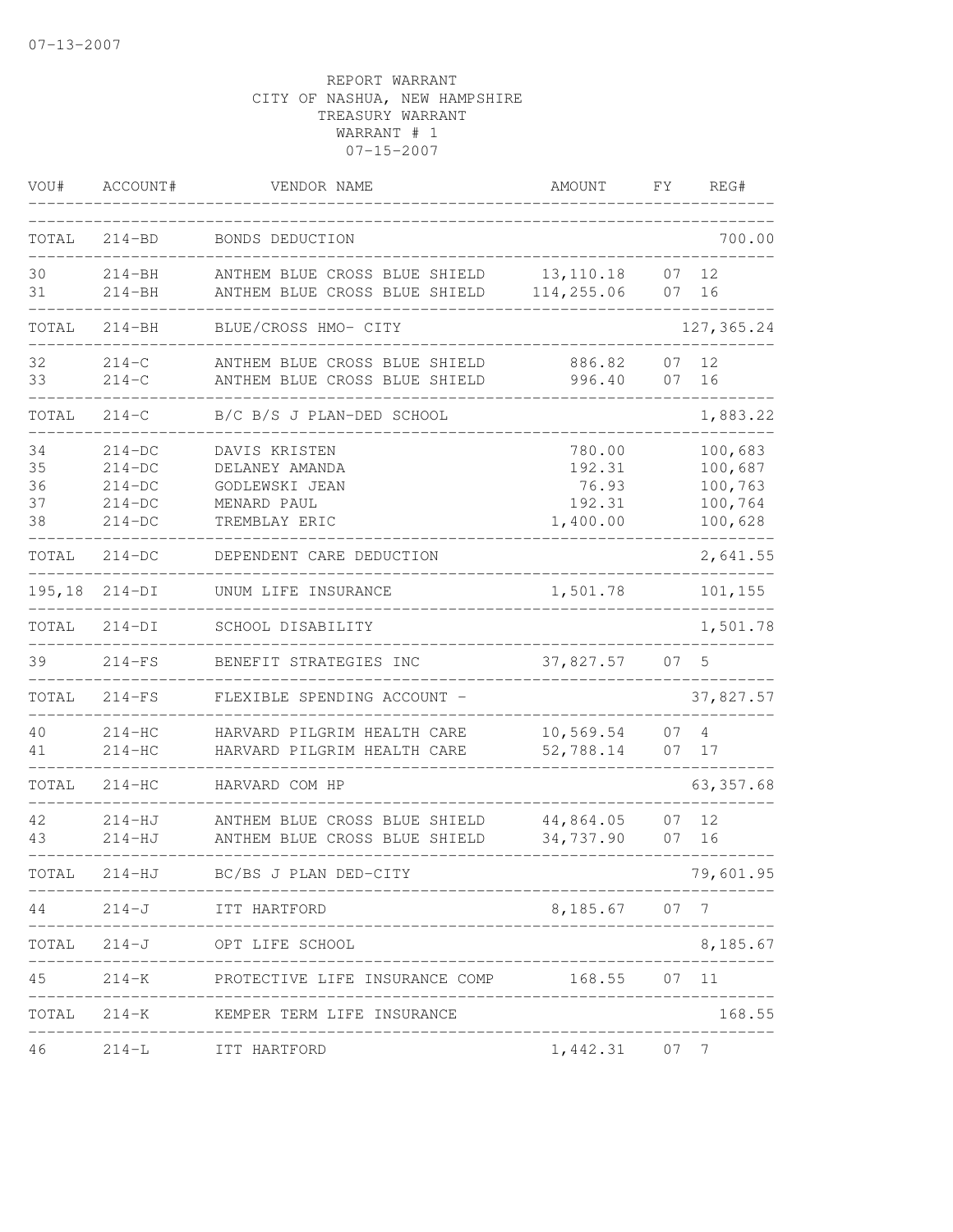| VOU#                                         | ACCOUNT#                                                                                                     | VENDOR NAME                                                                                                                                  | AMOUNT                                                                                               | FY | REG#                                       |
|----------------------------------------------|--------------------------------------------------------------------------------------------------------------|----------------------------------------------------------------------------------------------------------------------------------------------|------------------------------------------------------------------------------------------------------|----|--------------------------------------------|
| TOTAL                                        | $214-L$                                                                                                      | TERM LIFE DEDUCTION                                                                                                                          | ____________________________                                                                         |    | 1,442.31                                   |
| 47<br>48                                     | $214-P$<br>$214-P$                                                                                           | NORTHEAST DELTA<br>NORTHEAST DELTA                                                                                                           | 504.94<br>10,791.31                                                                                  |    | 07 <sup>3</sup><br>07 18                   |
| TOTAL                                        | $214-P$                                                                                                      | NORTHEAST DELTA DEDUCTION                                                                                                                    |                                                                                                      |    | 11,296.25                                  |
| 49<br>50                                     | 214-PO<br>$214 - PQ$                                                                                         | ANTHEM BLUE CROSS BLUE SHIELD<br>ANTHEM BLUE CROSS BLUE SHIELD                                                                               | 1,753.86<br>55,898.54                                                                                |    | 07 12<br>07 16                             |
| TOTAL                                        | $214 - PO$                                                                                                   | BC/BS POINT OF SERV- CITY                                                                                                                    |                                                                                                      |    | 57,652.40                                  |
| 51                                           | 214-TD                                                                                                       | NORTHEAST DELTA                                                                                                                              | 19,022.33 07 3                                                                                       |    |                                            |
|                                              | TOTAL 214-TD                                                                                                 | TEACHER DENTAL<br>___________________________________                                                                                        |                                                                                                      |    | 19,022.33                                  |
| 52                                           |                                                                                                              | 214-TK ITT HARTFORD                                                                                                                          | 7,400.90 07 7                                                                                        |    |                                            |
| TOTAL                                        |                                                                                                              | 214-TK OPTIONAL LIFE DEDUCTION                                                                                                               |                                                                                                      |    | 7,400.90                                   |
|                                              |                                                                                                              | 195,18 214-V VISION SERVICE PLAN - NH                                                                                                        | 45.12                                                                                                |    | 101,156                                    |
| TOTAL                                        | $214 - V$                                                                                                    | VISION CARE DEDUCTION                                                                                                                        |                                                                                                      |    | 45.12                                      |
| 53                                           |                                                                                                              | 214-W BOSTON MUTUAL LIFE INSURANCE 15,439.50 07 8                                                                                            |                                                                                                      |    |                                            |
|                                              | TOTAL 214-W                                                                                                  | WHOLE LIFE DEDUCTION                                                                                                                         |                                                                                                      |    | 15,439.50                                  |
| 54<br>55<br>56<br>57<br>58<br>59<br>60<br>61 | $255 - 00$<br>$255 - 00$<br>$255 - 00$<br>$255 - 00$<br>$255 - 00$<br>$255 - 00$<br>$255 - 00$<br>$255 - 00$ | STATE OF NH-MV<br>STATE OF NH-MV<br>STATE OF NH-MV<br>STATE OF NH-MV<br>STATE OF NH-MV<br>STATE OF NH-MV<br>STATE OF NH-MV<br>STATE OF NH-MV | 27, 278.60<br>17,746.50<br>15,656.65<br>32,900.20<br>16,045.70<br>12,268.05<br>14,935.55<br>8,095.55 |    | 1<br>2<br>14<br>20<br>21<br>22<br>24<br>25 |
| TOTAL                                        | $255 - 00$                                                                                                   | STATE MVR                                                                                                                                    |                                                                                                      |    | 144,926.80                                 |
| 62<br>63<br>64<br>65                         | $257 - 00$<br>$257 - 00$<br>$257 - 00$<br>$257 - 00$                                                         | KANE GLORIA<br>MACHADO CARMEN<br>MAILHOT DIANA C<br>MCGUIRK JULIE N                                                                          | 40.00<br>32.20<br>20.00<br>5.00                                                                      | 07 | 100,815<br>100,809<br>100,812<br>100,816   |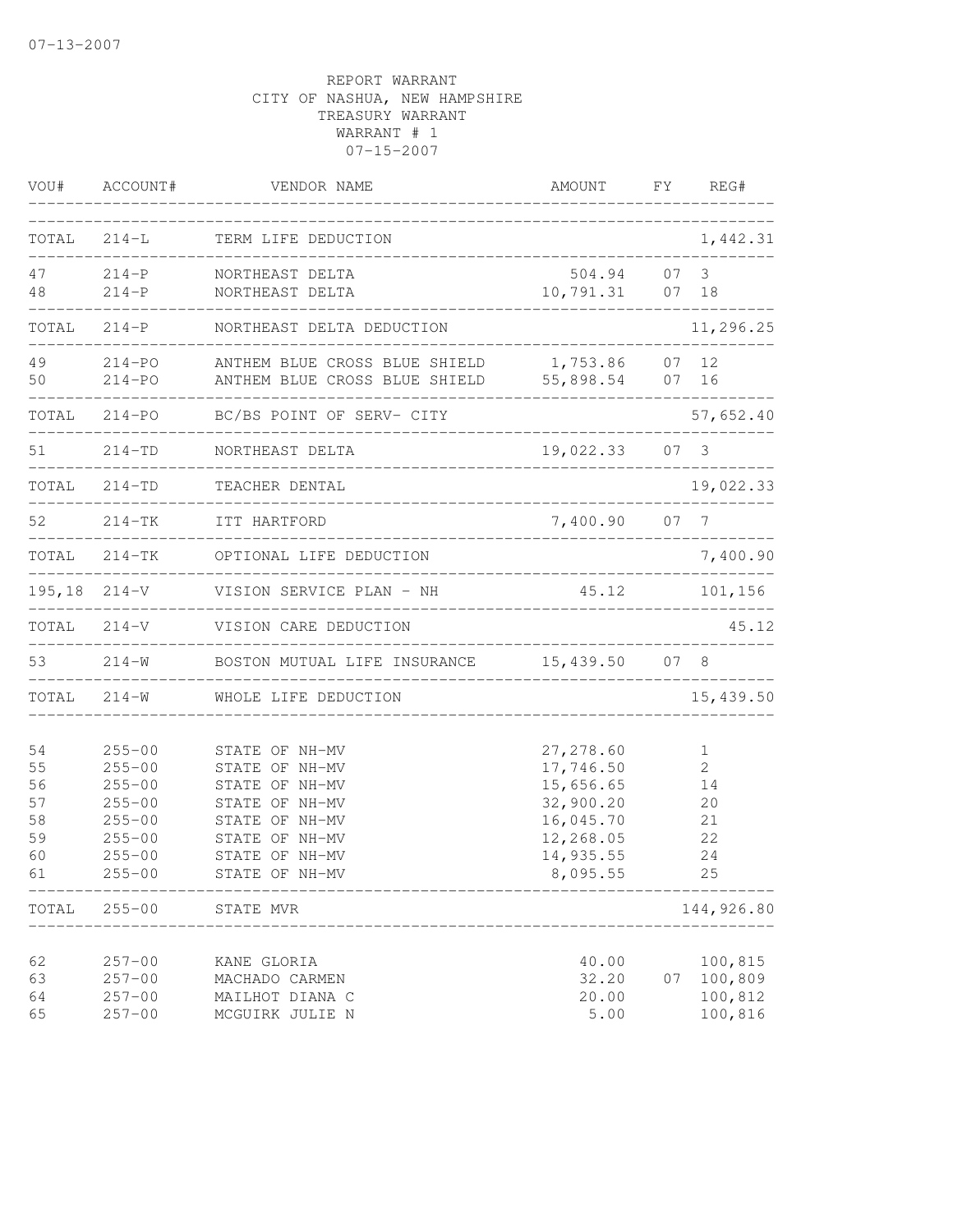|  | VOU# ACCOUNT# VENDOR NAME<br>_____________________                                                                                               | AMOUNT FY REG#                 |                                       |
|--|--------------------------------------------------------------------------------------------------------------------------------------------------|--------------------------------|---------------------------------------|
|  | .cooperates and alternative and alternative and alternative and alternative and alternative and alternative an<br>TOTAL 257-00 MV REFUND PENDING |                                | 97.20                                 |
|  | 66 258-00 WILCOX MICHAEL                                                                                                                         | 20.00                          | 100,813                               |
|  | TOTAL 258-00 TVB REFUND PENDING                                                                                                                  |                                | 20.00                                 |
|  | 195,18 286-01 DAVIS ERIN<br>195,18 286-01 STEPHENS CLAUDIA                                                                                       |                                | 25.00 07 101,113<br>225.00 07 101,114 |
|  | TOTAL 286-01 SCHL-ELEMEN SUMMER SCHOOL FY07                                                                                                      |                                | 250.00                                |
|  | 195,18 287-00 POLOSKI ANN                                                                                                                        |                                | 160.00 07 101,119                     |
|  | TOTAL 287-00 SCHL- PLAYPALS SUSPENSE ACC'T                                                                                                       | ______________________________ | 160.00                                |
|  |                                                                                                                                                  |                                |                                       |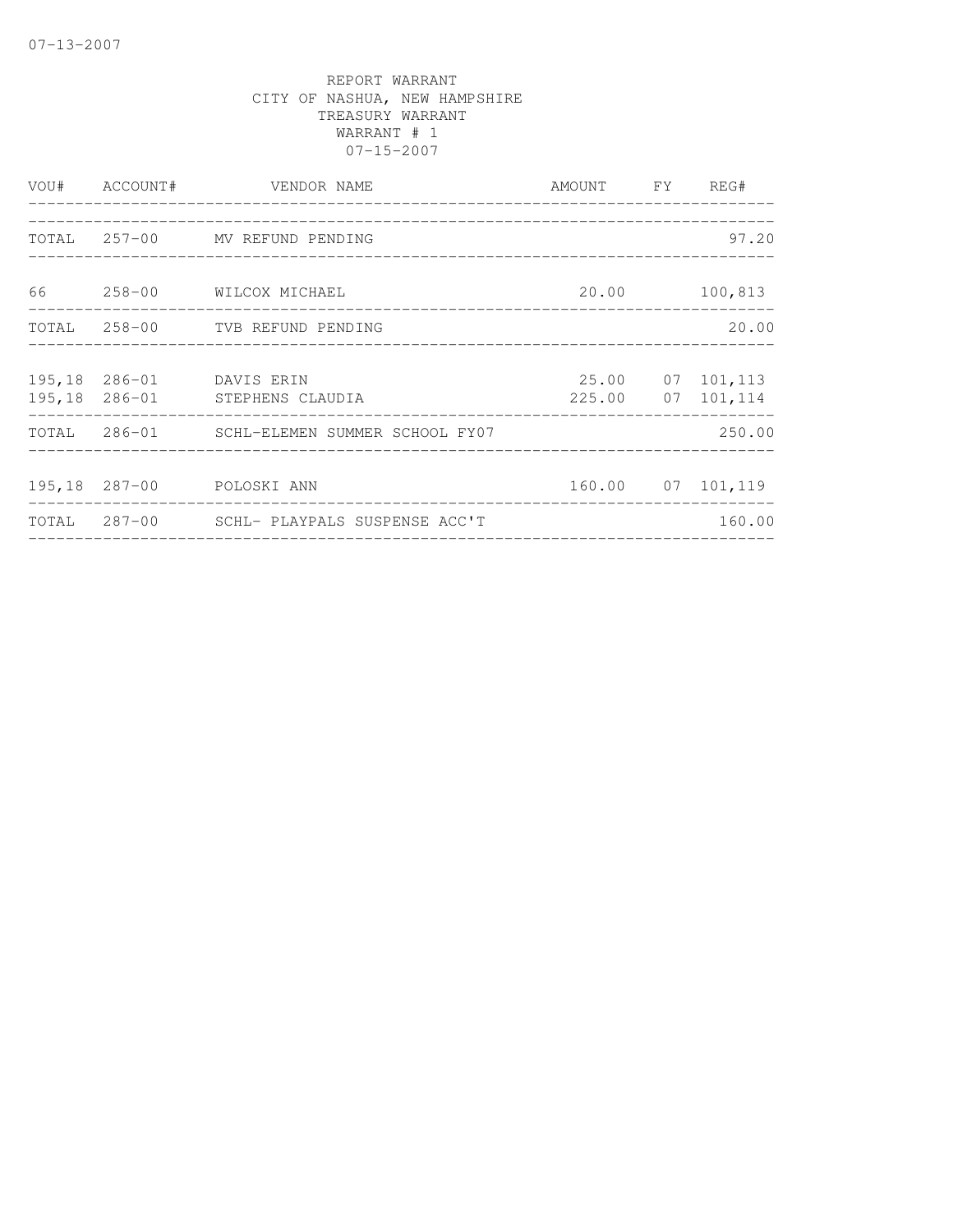| VOU#     | ACCOUNT#                | VENDOR NAME                                                       | AMOUNT     | FY       | REG#             |
|----------|-------------------------|-------------------------------------------------------------------|------------|----------|------------------|
| 67       | 305-59100               | ANDERSON CECIL                                                    | 50.00      |          | 100,718          |
| 68       | 305-59100               | JOHNSON PETER N                                                   | 150.00     |          | 100,717          |
| 69       | 305-59100               | O'NEIL TIM                                                        | 50.00      |          | 100,775          |
| TOTAL    | 305                     | SRF - CIVIC & COMM ACTIVITIES                                     |            |          | 250.00           |
|          |                         |                                                                   | 8.04       |          | 101,276          |
| 70<br>71 | $308 - 05$<br>308-83012 | PUBLIC SERVICE OF NH<br>ANTHEM BLUE CROSS BLUE SHIELD 147, 499.55 |            |          | 12               |
| 71       | 308-83013               | ANTHEM BLUE CROSS BLUE SHIELD                                     | 160,648.72 | 07<br>07 | 12               |
| 72       | 308-83013               | ANTHEM BLUE CROSS BLUE SHIELD                                     | 57,703.92  | 07       | 16               |
| 73       | 308-83016               | HARVARD PILGRIM HEALTH CARE                                       | 29,965.98  | 07       | 4                |
| 74       |                         | HARVARD PILGRIM/FIRST SENIORIT                                    |            | 07       | 9                |
|          | 308-83016               |                                                                   | 8,658.60   |          |                  |
| 75       | 308-83017               | HARVARD PILGRIM HEALTH CARE                                       | 27,914.68  | 07       | $\overline{4}$   |
| 76       | 308-83017               | HARVARD PILGRIM HEALTH CARE                                       | 47,512.89  | 07       | 17               |
| 77       | 308-83018               | ANTHEM BLUE CROSS BLUE SHIELD                                     | 107,308.61 | 07       | 12               |
| 77       | 308-83019               | ANTHEM BLUE CROSS BLUE SHIELD                                     | 68,335.05  | 07       | 12               |
| 78       | 308-83019               | ANTHEM BLUE CROSS BLUE SHIELD                                     | 19,398.59  | 07       | 16               |
| 79       | 308-83020               | NORTHEAST DELTA                                                   | 22,662.96  | 07       | $\mathfrak{Z}$   |
| 80       | 308-83020               | NORTHEAST DELTA                                                   | 4,621.37   | 07       | 18               |
| $8\,1$   | 308-83021               | NORTHEAST DELTA                                                   | 5,622.29   | 07       | $\mathfrak{Z}$   |
| 82       | 308-83021               | NORTHEAST DELTA                                                   | 3,464.64   | 07       | 18               |
| 83       | 308-83022               | NORTHEAST DELTA                                                   | 100,261.94 | 07       | $\mathfrak{Z}$   |
| 84       | 308-83028               | BENEFIT STRATEGIES INC                                            | 3,192.00   | 07       | 5                |
| 85       | 308-83030               | ITT HARTFORD                                                      | 6,311.23   | 07       | $\boldsymbol{7}$ |
| 85       | 308-83031               | ITT HARTFORD                                                      | 12,091.68  | 07       | $\overline{7}$   |
| 86       | 308-83050               | USI NEW ENGLAND                                                   | 8,010.00   | 07       | 10               |
| 87       | 308-83053               | APPLE NASHUA<br>W/C                                               | 4,002.00   | 07       | 100,598          |
| $8\,8$   | 308-83053               | ASSOCIATED RADIOLOGISTS PA<br>W/                                  | 31.00      | 07       | 100,859          |
| 89       | 308-83053               | DARTMOUTH-HITCHCOCK CLINIC                                        | 237.00     | 07       | 100,896          |
| 90       | 308-83053               | FOUR SEASONS ORTHOPAEDIC CTR                                      | 2,132.00   | 07       | 100,883          |
| 91       | 308-83053               | GREATER NASHUA EMERGENCY PHYS                                     | 492.00     | 07       | 100,873          |
| 92       | 308-83053               | OCCUPATIONAL HEALTH CTRS SOUTH                                    | 173.77     | 07       | 100,692          |
| 93       | 308-83053               | PHARMACY MANAGEMENT SERVICES I                                    | 109.70     | 07       | 100,660          |
| 94       | 308-83053               | SJ PHYSICIAN SERVICES<br>W/C                                      | 85.00      | 07       | 100,535          |
| 95       | 308-83053               | SO NH REGIONAL MEDICAL CENTER                                     | 3,400.03   | 07       | 100,860          |
| 96       | 308-83053               | ST JOSEPH BUSINESS & HEALTH                                       | 467.00     | 07       | 100,676          |
| 97       | 308-83053               | ST JOSEPH'S HOSPITAL W/C                                          | 278.25     |          | 07 100,590       |
| 98       | 308-83053               | TEEBOOM KEVIN                                                     | 100.00     | 07       | 100,746          |
| 99       | 308-83053               | WOLF RALPH R MD<br>W/C                                            | 256.00     | 07       | 100,863          |
| 100      | 308-83053               | WORKING RX INC W/C                                                | 39.02      | 07       | 100,585          |
| 101      | 308-83054               | APPLE NASHUA<br>W/C                                               | 247.00     | 07       | 100,598          |
| 102      | 308-83055               | DEVINE MILLIMET & BRANCH PA<br>- M                                | 1,224.25   | 07       | 100,861          |
| 103      | 308-83055               | DOWNEAST INVESTIGATIONS INC                                       | 913.32     | 07       | 100,900          |
| 104      | 308-83064               | DOWNTOWN LINCOLN MERCURY INC                                      | 1,213.92   | 07       | 100,894          |
| 105      | 308-83064               | KESSEL BLAINE                                                     | 48.00      | 07       | 100,771          |
| 106      | 308-83064               | MAC MULKIN CHEVROLET INC                                          | 867.28     | 07       | 101,126          |
| 107      | 308-83075               | RED ROOF INN                                                      | 1,502.18   | 07       | 100,778          |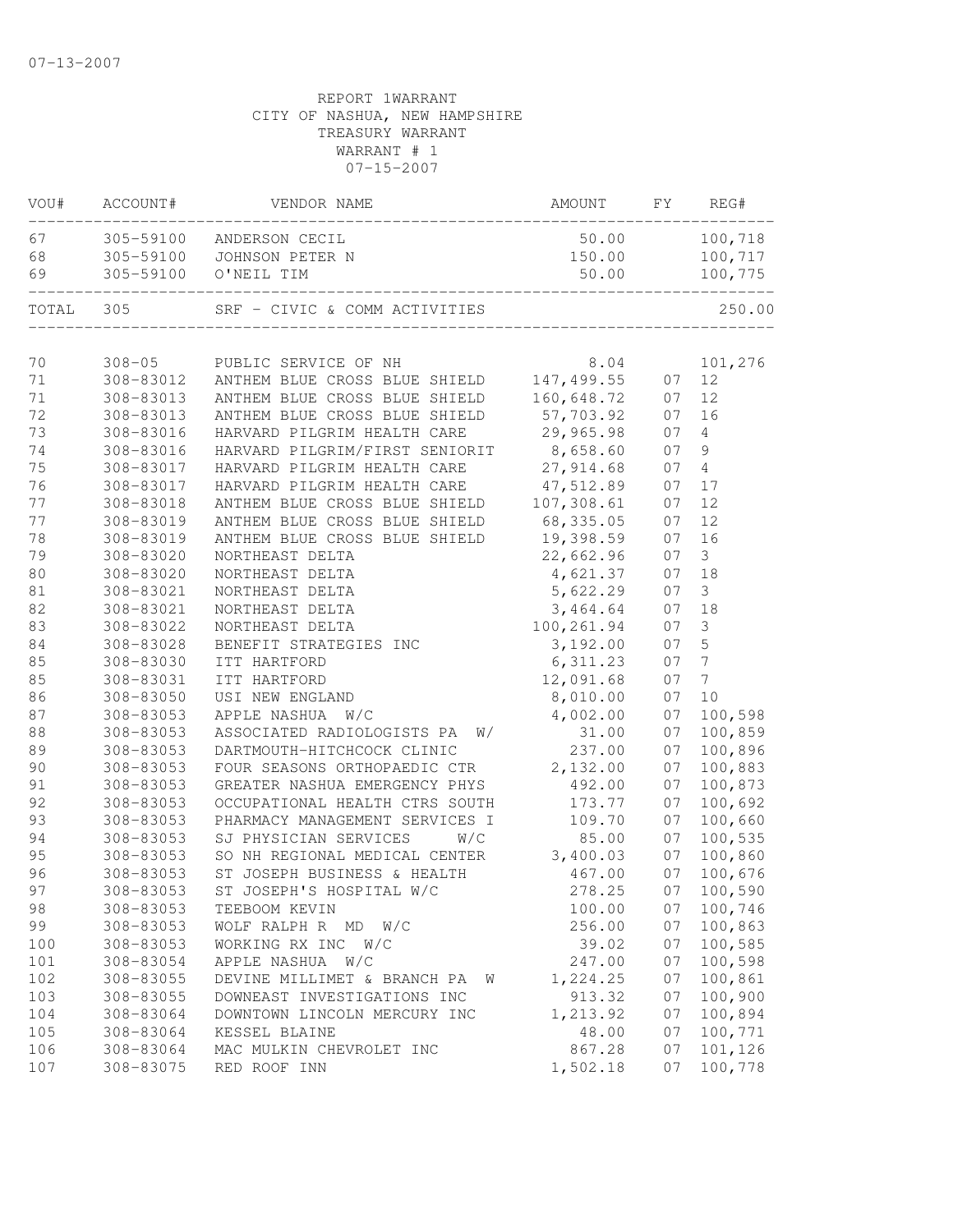| VOU#  | ACCOUNT#                          | VENDOR NAME                            | AMOUNT         | FΥ   | REG#               |
|-------|-----------------------------------|----------------------------------------|----------------|------|--------------------|
| 108   | 308-83077                         | AMERICAN STOP LOSS                     | 40,947.45      | 07 6 |                    |
| TOTAL | 308                               | SRF - INSURANCE                        |                |      | 899, 958.91        |
|       | 195, 185 3086-53100               | NELMS                                  | 1,100.00       | 07   | 101,238            |
|       | 195,186 3086-83004                | VISION SERVICE PLAN - NH               | 32.58          |      | 101,158            |
|       | 3086-83009                        | NORTHEAST DELTA                        | 79.99          | 07   | 3                  |
|       | 3086-83031<br>195, 187 3086-83102 | ITT HARTFORD                           | 48.16          | 07   | 7                  |
|       | 195,188 3086-91040                | UNUM LIFE INSURANCE<br>COTE RICHARD    | 52.58<br>49.96 | 07   | 101,157<br>100,945 |
| TOTAL | 308                               | JAVITS GRANT PROGRAM                   |                |      | 1,363.27           |
|       | 195, 189 3097-41015               | STAPLES BUSINESS ADVANTAGE             | 53.69          | 07   | 100,874            |
|       | 195, 190 3097-49075               | BLUE RIBBON MAINTENANCE SUPPLI         | 1,466.62       | 07   | 100,993            |
|       | 195, 191 3097-49085               | FANTINI BAKING CO., INC.               | 109.24         | 07   | 101,073            |
|       | 195, 192 3097-49085               | SURPLUS DISTRIBUTION SECTION           | 338.25         | 07   | 100,795            |
|       | 195, 193 3097-64330               | NORTHEAST FOOD SVC EQUIPMENT &         | 40, 423.66     | 07   | 100,581            |
|       | 195, 193 3097-64335               | NORTHEAST FOOD SVC EQUIPMENT &         | 1,435.85       | 07   | 100,581            |
|       | 195, 194 3097-74092               | NASHUA WALLPAPER & PAINT CO            | 689.06         | 07   | 100,726            |
|       | 195, 195 3097-74092               | NORTHEAST FOOD SVC EQUIPMENT &         | 382.50         | 07   | 100,581            |
|       | 195,196 3097-83004                | VISION SERVICE PLAN - NH               | 130.32         |      | 101,160            |
|       | 3097-83031                        | ITT HARTFORD                           | 112.00         | 07   | $7^{\circ}$        |
|       | 195, 197 3097-83102               | UNUM LIFE INSURANCE                    | 115.19         |      | 101,159            |
| TOTAL | 309                               | SRF - FOOD SERVICES                    |                |      | 45,256.38          |
|       | 195, 198 3117-66005               | LVR INC                                | 3.40           | 07   | 100,980            |
| TOTAL | 311                               | DRIVER'S EDUCATION                     |                |      | 3.40               |
|       |                                   | 195,199 3118-49050 HOUGHTON MIFFLIN CO | 302.10         | 07   | 101,138            |
| TOTAL | 311                               | SUMMER SCHOOL                          |                |      | 302.10             |
|       |                                   |                                        |                |      |                    |
| 111   | 312-43005                         | PRINTGRAPHICS OF MAINE                 | 468.51         |      | 07 100,623         |
| 112   | 312-46025                         | BEN'S UNIFORMS                         | 233.00         | 07   | 101,144            |
| 113   | 312-64080                         | MAC MULKIN CHEVROLET INC               | .99            |      | 101,126            |
| 113   | 312-64080                         | MAC MULKIN CHEVROLET INC               | 1.40           | 07   | 101,126            |
| TOTAL | 312                               | SRF - FINANCIAL SERVICES               |                |      | 703.90             |
|       |                                   |                                        |                |      |                    |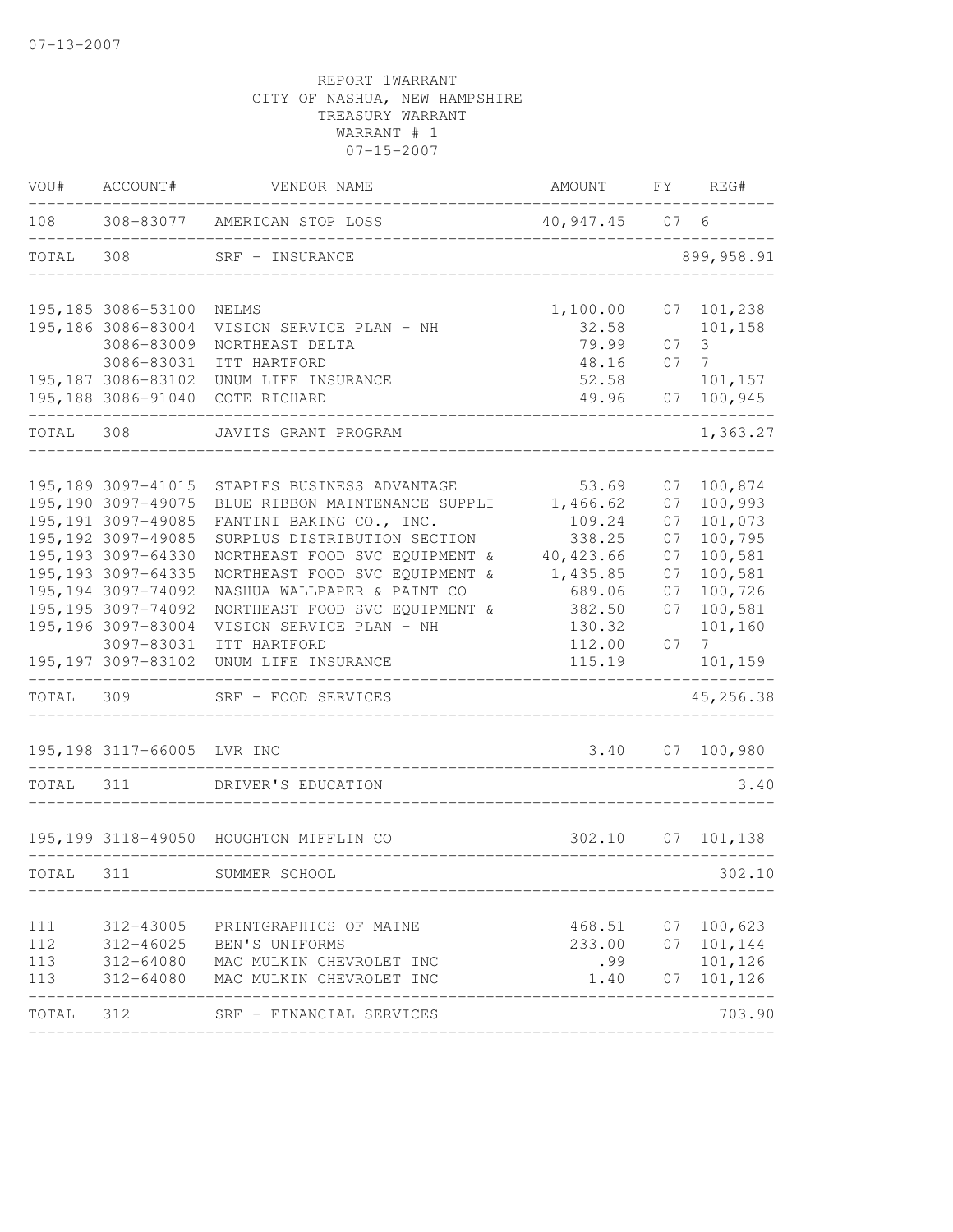| VOU#      | ACCOUNT#                                   | VENDOR NAME                                                             | AMOUNT                          | FY       | REG#               |
|-----------|--------------------------------------------|-------------------------------------------------------------------------|---------------------------------|----------|--------------------|
|           |                                            | 195,200 3122-49050 JOSTENS INC<br>. _ _ _ _ _ _ _ _ _ _ _ _ _ _ _ _ _ _ | 42.72 07 100,978                |          |                    |
| TOTAL 312 |                                            | ADULT ED/CONTINUING ED                                                  |                                 |          | 42.72              |
| 114       | 331-01420                                  | CASH                                                                    | 9,500.00                        |          | 100,524            |
| 115       | 331-01500                                  | LAW REALTY CO INC                                                       | 408.33                          |          | 101,275            |
| 116       |                                            | 331-01500 RAPID REAL ESTATE LLC                                         | 1,500.00                        |          | 101,258            |
| 117       |                                            | 331-94005 CITIZENS BANK                                                 | 25.62 07 13                     |          |                    |
| TOTAL     | 331 920                                    | SRF - POLICE DEPARTMENT                                                 |                                 |          | 11, 433.95         |
|           |                                            | 118 332-64040 NE DETROIT DIESEL-ALLISON INC 145.95 07 100,693           |                                 |          |                    |
| TOTAL 332 |                                            | SRF - FIRE DEPARTMENT                                                   | ____________.                   |          | 145.95             |
|           |                                            |                                                                         |                                 |          |                    |
|           |                                            | 195, 201 3357-49075 CAMBIUM LEARNING INC                                | 4,478.10                        | 07       | 101,060            |
|           | 195, 202 3357-49075<br>195, 203 3357-49075 | HARCOURT INC<br>PEARSON EDUCATION                                       | 2,602.82<br>3,540.57            | 07<br>07 | 101,055<br>101,045 |
|           | 195,204 3357-49075                         | SUNDANCE PUBLISHING                                                     | 52.66                           | 07       | 100,560            |
|           | 3357-83031                                 | ITT HARTFORD                                                            | 28.00                           | 07       | $7\overline{ }$    |
|           | 195,205 3357-91040                         | ACRES SHIRLEY                                                           | 148.50                          | 07       | 101,057            |
|           | 195,206 3357-91040                         | DUNCKLEE LISA                                                           | 148.50                          | 07       | 100,984            |
|           | 195,207 3357-91040                         | LORING RHONDA                                                           | 148.50                          | 07       | 100,965            |
|           | 195,208 3357-91040                         | MCINTYRE MAURA                                                          | 148.50                          | 07       | 100,654            |
|           | 195,209 3357-91040                         | MOREHOUSE LINDA                                                         | 185.45                          | 07       | 100,966            |
|           | 195,210 3357-91040                         | RILEY NANCY                                                             | 148.50                          | 07       | 100,943            |
|           | 195, 211 3357-91040                        | WILLIAMS DIANE                                                          | 148.50<br>--------------------- | 07       | 101,076            |
| TOTAL     | 335                                        | TITLE IB READ 1ST MT PLEASANT                                           |                                 |          | 11,778.60          |
| 120       | 341-01943                                  | MULCAHY SANDRA                                                          | 77.37                           | 07       | 101,161            |
| 121       | 341-01954                                  | JACK'S PIZZA                                                            | 32.00                           | 07       | 100,897            |
| 122       | 341-01954                                  | MULCAHY SANDRA                                                          | 35.83                           | 07       | 101,161            |
| 123       | 341-31015                                  | NEXTEL COMMUNICATIONS                                                   | 230.89                          | 07       | 101,231            |
| 124       | 341-41015                                  | STAPLES BUSINESS ADVANTAGE                                              | 2,363.20                        | 07       | 100,922            |
| 125       | 341-44020                                  | WHARF INDUSTRIES PRINTING INC                                           | 6,152.76                        | 07       | 100,855            |
| 126       | 341-64030                                  | STAPLES BUSINESS ADVANTAGE                                              | 646.78                          | 07       | 100,922            |
| 127       | 341-91025                                  | ARIAS DONNA                                                             | 159.84                          | 07       | 100,728            |
| 128       | 341-91025                                  | SOCHAT NATACHA                                                          | 491.69                          | 07       | 100,842            |
| TOTAL     | 341                                        | SRF - COMMUNITY SERVICES                                                |                                 |          | 10,190.36          |
| 129       | 342-31045                                  | NEXTEL COMMUNICATIONS                                                   | 62.90                           | 07       | 101,231            |
|           |                                            |                                                                         |                                 |          |                    |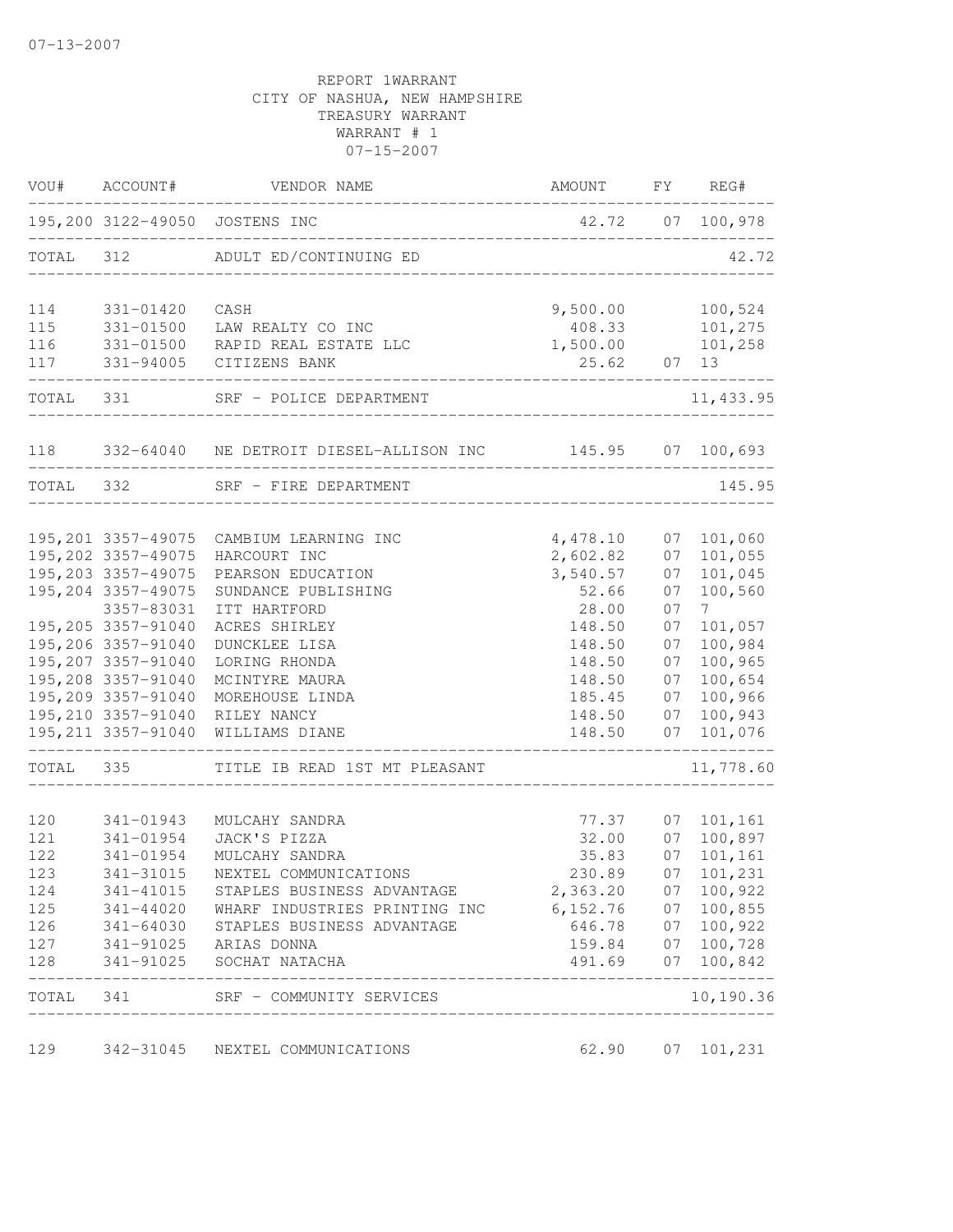| VOU#      | ACCOUNT#                                   | VENDOR NAME                                          | AMOUNT FY REG#                    |          |                    |
|-----------|--------------------------------------------|------------------------------------------------------|-----------------------------------|----------|--------------------|
|           |                                            | 130 342-79055 ALEC'S SHOE STORE INC                  | 125.90 07 100,694                 |          |                    |
| TOTAL 342 |                                            | SRF - COMMUNITY HEALTH                               | _________________________________ |          | 188.80             |
|           |                                            | 195, 212 3437-53109 BOSTON CHILDREN'S MUSEUM         |                                   |          |                    |
|           | ____________________________               | 195, 213 3437-53109 GREEN MARTINA                    |                                   |          |                    |
|           |                                            | TOTAL 343 TITLE IV 21ST CENT QUAL.STAFF              |                                   |          | 3,800.00           |
|           |                                            | 195, 214 3440-31005 NEXTEL COMMUNICATIONS            | 103.93                            | 07       | 101,223            |
|           |                                            | 195,215 3440-49075 PETTY CASH                        | 18.52                             | 07       | 101,162            |
|           |                                            | 195,216 3440-49075 WALMART COMMUNITY                 | 132.37                            | 07       | 100,928            |
|           |                                            | 195, 217 3440-49075 WILDLIFE ENCOUNTERS LLC          | 291.50                            | 07       | 101,163            |
|           |                                            | TOTAL 344 AFTER SCHOOL PROGRAM                       |                                   |          | 546.32             |
|           |                                            | 195, 218 3447-31050 NEXTEL COMMUNICATIONS            | 288.51                            | 07       | 101,223            |
|           | 195,219 3447-55020                         | FIRST STUDENT INC                                    | 445.20                            | 07       | 101,002            |
|           | 3447-83009                                 | NORTHEAST DELTA                                      | 79.99                             | 07       | 3                  |
|           |                                            | 3447-83031 ITT HARTFORD                              | 2.80                              | 07       | 7                  |
|           |                                            | 195,220 3447-91040 CEPAITIS JOHN<br>________________ | 403.47                            | 07       | 100,948            |
|           |                                            | TOTAL 344 TITLE IV SDF 21ST CENTURY                  |                                   |          | 1,219.97           |
|           |                                            |                                                      |                                   |          |                    |
|           | 3507-83009                                 | NORTHEAST DELTA                                      | 778.81                            | 07       | 3                  |
|           | 3507-83031                                 | ITT HARTFORD                                         | 125.72                            | 07       | 7                  |
|           | 195, 221 3507-91040                        | ALLEN ELIZABETH                                      | 440.25                            | 07       | 101,004            |
|           | 195, 222 3507-91040                        | BREEN CHRISTINE                                      | 440.25                            | 07       | 101,066            |
|           | 195, 223 3507-91040<br>195, 224 3507-91040 | DESFOSSES CASSANDRA<br>DROLET KATHLEEN               | 75.00<br>79.35                    | 07<br>07 | 101,112<br>100,972 |
|           | 195, 225 3507-91040                        | GOSSELIN CHRISTOPHER                                 | 440.25                            | 07       | 101,023            |
|           | 195,226 3507-91040                         | HEALEY CHARLES                                       | 159.50                            | 07       | 100,995            |
|           | 195, 227 3507-91040                        | KATSOHIS CHARLES                                     | 427.61                            | 07       | 100,951            |
|           | 195,228 3507-91040                         | LANGILLE KYLE M                                      | 440.25                            | 07       | 100,941            |
|           | 195,229 3507-91040                         | LITCH KATHY                                          | 130.60                            | 07       | 101,115            |
|           | 195,230 3507-91040                         | PILLSBURY KERRY                                      | 124.00                            | 07       | 101,059            |
|           | 195, 231 3507-91040                        | PLACE PATRICIA                                       | 414.73                            | 07       | 100,960            |
|           | 195,232 3507-91040                         | QUIGLEY JANE                                         | 446.25                            | 07       | 100,983            |
|           | 195, 233 3507-91040                        | RICHARD JOHN                                         | 445.10                            | 07       | 100,952            |
|           | 195,234 3507-91040                         | SCHAPPLER PHILIP                                     | 547.12                            | 07       | 100,956            |
|           | 195, 235 3507-91040                        | TUTTLE RUTH                                          | 465.77                            | 07       | 100,958            |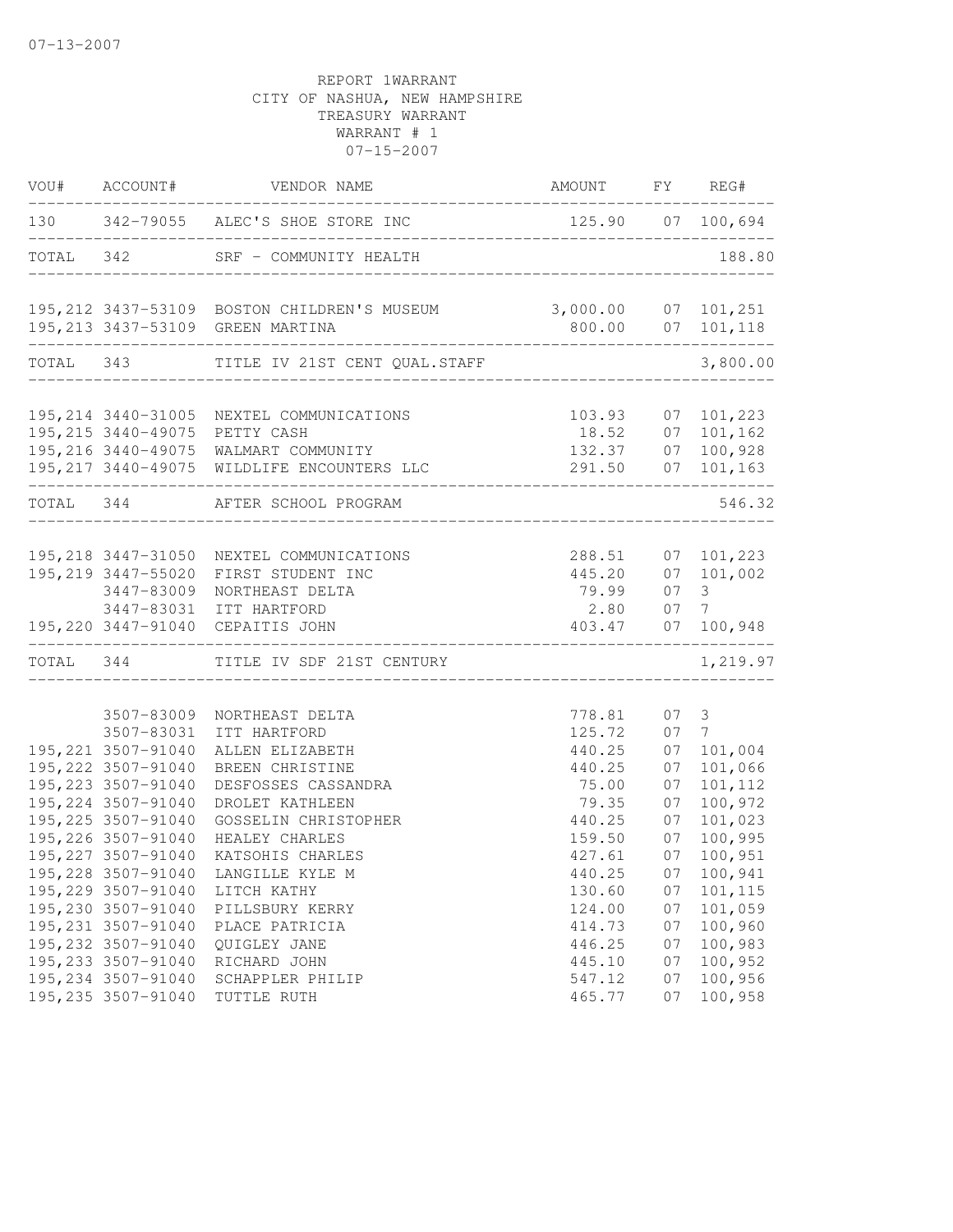|     |                     | VOU# ACCOUNT# VENDOR NAME                   | AMOUNT FY REG#             |    |                |
|-----|---------------------|---------------------------------------------|----------------------------|----|----------------|
|     |                     | TOTAL 350 TITLE 11A TEACHER QUALITY 5,980   |                            |    | 5,980.56       |
|     |                     | 3516-83031 ITT HARTFORD                     | 18.20 07 7                 |    |                |
|     |                     | TOTAL 351 TITLE IID ENHANCE ED THRU TECH    |                            |    | 18.20          |
| 135 | 352-59020           | THE SPARTANS INC                            | 633.00                     |    | 100,610        |
| 136 | 352-59050           | BOWEN TROY                                  |                            |    | 07 100,622     |
| 137 | 352-59050           | COMBS HOBART GEOFFREY                       |                            | 07 | 100,609        |
| 138 | 352-59050           | FEEHAN DANIEL                               | 450.00<br>600.00<br>300.00 | 07 | 100,737        |
| 139 | 352-59050           | FLEURY DARREN                               | 120.00                     | 07 | 100,926        |
| 140 | 352-59050           | LIMA FELIPE                                 | 450.00                     | 07 | 100,644        |
| 141 | 352-59050           | MANHEIM AARON                               | 60.00                      |    | 100,680        |
| 142 | 352-59050           | MELANSON DENNIS                             | 100.00                     |    | 100,558        |
| 142 | 352-59050           | MELANSON DENNIS                             | 100.00                     | 07 | 100,558        |
| 143 | 352-59050           | NICHOLSON MORRIS                            | 100.00                     |    | 100,647        |
| 143 | 352-59050           | NICHOLSON MORRIS                            | 100.00                     | 07 | 100,647        |
| 144 | 352-59050           | OSBORN DAVID                                | 570.00                     |    | 100,599        |
| 145 | 352-59050           | PARADIS BILL                                | 120.00                     |    | 100,805        |
| 146 | 352-59050           | POLLEY MICHAEL                              | 300.00                     | 07 | 100,818        |
| 147 | 352-59050           | RAMIREZ DILSSON                             | 300.00                     | 07 | 100,685        |
| 148 | 352-59050           | RAMOS JOSH                                  | 300.00                     | 07 | 100,747        |
| 149 | 352-59050           | ROXAS MARGARITA                             | 285.00                     | 07 | 100,640        |
| 150 | 352-59050           | TERRELL RHETT                               | 300.00                     | 07 | 100,819        |
| 151 | 352-59050           | ZOCCO DAVID                                 | 300.00                     | 07 | 100,820        |
| 152 | $352 - 705$         | ACKERMAN MARTHA                             | 65.00                      |    | 100,614        |
| 153 | $352 - 705$         | COLBY MAURA                                 | 85.00                      |    | 100,824        |
| 154 | $352 - 705$         | CULLEROT JOAN                               | 170.00                     |    | 100,822        |
| 155 | $352 - 705$         | DUSTIN PAMELA                               | 85.00                      |    | 100,823        |
| 156 | $352 - 705$         | <b>GUTHRIE ANN</b>                          | 90.00                      | 07 | 100,782        |
| 157 | $352 - 705$         | LAM REAN                                    | 20.00                      |    | 100,916        |
| 158 |                     | 352-705 MILOT LINDA                         | 65.00                      |    | 07 100,783     |
| 159 |                     | 352-705 SMITH KRISTINE                      | 85.00                      |    | 100,821        |
|     |                     | TOTAL 352 SRF - PARKS AND RECREATION        |                            |    | 6,153.00       |
|     |                     |                                             |                            |    |                |
|     |                     | 195,236 3557-83004 VISION SERVICE PLAN - NH | 16.29                      |    | 101,165        |
|     | 3557-83031          | ITT HARTFORD                                | 28.00                      | 07 | 7 <sup>7</sup> |
|     | 195, 237 3557-83102 | UNUM LIFE INSURANCE                         | 1.05                       |    | 101,164        |
|     | 195,238 3557-91040  | BRIGGS MICHELLE                             | 148.50                     | 07 | 101,016        |
|     | 3557-91040          | CITIZENS BANK                               | 814.20                     | 07 | 13             |
|     | 195, 239 3557-91040 | CLEARY JEAN                                 | 148.50                     | 07 | 101,056        |
|     | 195,240 3557-91040  | CUTLER MARY E                               | 148.50                     | 07 | 100,955        |
|     |                     | 195,241 3557-91040 DOODY JEANNE             | 148.50                     | 07 | 100,682        |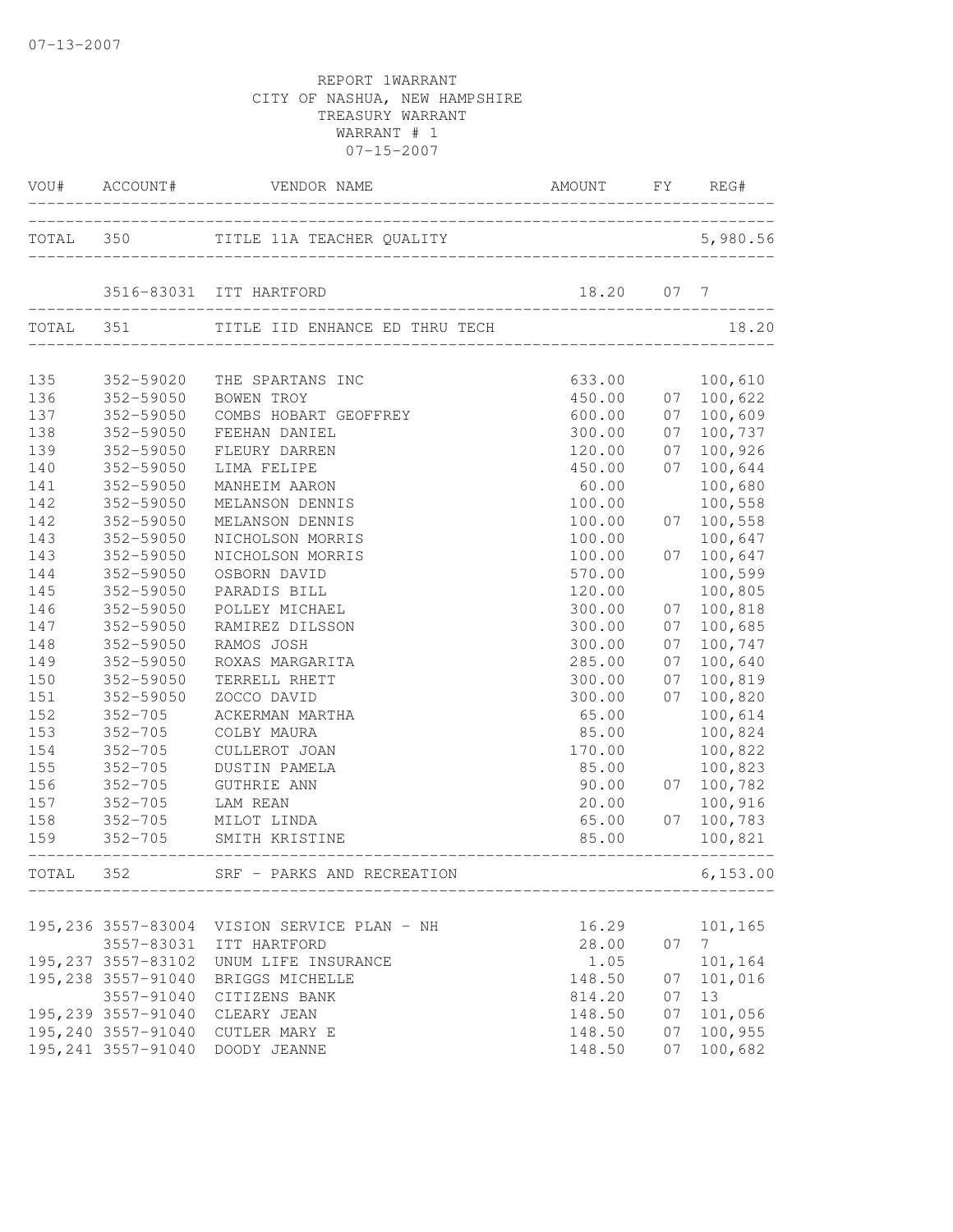| VOU#      | ACCOUNT#            | VENDOR NAME                                                                                                                                    | AMOUNT                    | FY | REG#       |
|-----------|---------------------|------------------------------------------------------------------------------------------------------------------------------------------------|---------------------------|----|------------|
|           | 195, 242 3557-91040 | HEALEY CHARLES                                                                                                                                 | 148.50                    | 07 | 100,995    |
|           | 195, 243 3557-91040 | KIMBALL KAREN                                                                                                                                  | 148.50                    | 07 | 101,075    |
|           | 195,244 3557-91040  | LEMON BRENDA                                                                                                                                   | 148.50                    | 07 | 100,985    |
|           | 195, 245 3557-91040 | LUMBRA VIRGINIA                                                                                                                                | 148.50                    | 07 | 100,967    |
|           | 195,246 3557-91040  | MATTHEWS ELIZABETH                                                                                                                             | 148.50                    | 07 | 101,110    |
|           | 195, 247 3557-91040 | MCCARTHY JILL                                                                                                                                  | 148.50                    | 07 | 101,093    |
|           | 195,248 3557-91040  | MCGUINNESS NANCY                                                                                                                               | 148.50                    | 07 | 101,111    |
|           | 195,249 3557-91040  | PARADIS KELLEY I                                                                                                                               | 148.50                    | 07 | 100,979    |
|           | 195,250 3557-91040  | PAWLIK MIKE                                                                                                                                    | 148.50                    | 07 | 101,021    |
|           | 195, 251 3557-91040 | PIZZIGNO JOAN                                                                                                                                  | 148.50                    | 07 | 100,973    |
|           | 195, 252 3557-91040 | PLOURDE MICHAEL                                                                                                                                | 148.50                    | 07 | 100,964    |
|           | 195,253 3557-91040  | ROCKHILL READING COUNCIL                                                                                                                       | 120.00                    | 07 | 101,065    |
| TOTAL 355 |                     | TITLE IB READING 1ST FES                                                                                                                       |                           |    | 3,207.04   |
|           |                     |                                                                                                                                                |                           |    |            |
|           | 195, 254 3687-49075 | CENTRAL PAPER PRODUCTS CO                                                                                                                      | 2,227.15                  |    | 101,142    |
|           | 195,255 3687-49085  | COCA COLA                                                                                                                                      | 897.90                    |    | 100,982    |
|           | 195,256 3687-49085  | COSTA FRUIT & PRODUCE CO INC                                                                                                                   | 6,041.42                  |    | 101,151    |
|           |                     | 195,257 3687-49085 FANTINI BAKING CO., INC.                                                                                                    | 281.36                    |    | 101,073    |
|           |                     | 195,258 3687-49085 M SAUNDERS INC                                                                                                              | 381.80                    |    | 101,039    |
|           |                     | 195,259 3687-49085 NEW ENGLAND ICE CREAM                                                                                                       | 287.50<br>_______________ |    | 101,064    |
| TOTAL 368 |                     | SUMMER FEEDING PROGRAM                                                                                                                         |                           |    | 10, 117.13 |
|           |                     | 162 372-120 POULIN BETHANY                                                                                                                     | 8,910.00 07 100,787       |    |            |
|           |                     |                                                                                                                                                |                           |    |            |
| TOTAL 372 |                     | SRF - PLANNING & BUILDING DEPT                                                                                                                 |                           |    | 8,910.00   |
|           |                     |                                                                                                                                                |                           |    |            |
| 163       |                     | 373-53075 LOAN PACKAGING LLC 520.00 07 100,748<br>373-53075 NASHUA REGIONAL PLANNING COMMI 2,610.00 07 101,147<br>373-53075 LOAN PACKAGING LLC |                           |    |            |
| 164       |                     |                                                                                                                                                |                           |    |            |
| TOTAL 373 |                     | SRF - ECONOMIC DEVELOPMENT                                                                                                                     | ______________            |    | 3,130.00   |
|           |                     |                                                                                                                                                |                           |    |            |
| 165       | 374-07070           | BOYS & GIRLS CLUB OF GREATER N 2,690.88 07 100,584                                                                                             |                           |    |            |
| 166       | 374-07090           | NASHUA SOUP KITCHEN & SHELTER                                                                                                                  | 9,454.54                  | 07 | 100,671    |
| 167       | 374-07120           | NASHUA AREA HEALTH CENTER                                                                                                                      | 2,681.81                  | 07 | 100,913    |
| 168       | 374-07144           | NORTHEAST UTILITIES SYSTEM                                                                                                                     | 7,679.26                  | 07 | 101,266    |
| 169       | 374-07145           | NEIGHBORHOOD HOUSING SERVICES                                                                                                                  | 4,545.46                  | 07 | 100,753    |
| 169       | 374-07188           | NEIGHBORHOOD HOUSING SERVICES                                                                                                                  | 2,369.60                  | 07 | 100,753    |
| 170       | 374-07258           | CORP FOR NATIONAL & COMMUNITY                                                                                                                  | 4,840.56                  | 07 | 100,776    |
| 171       | 374-07340           | HILLSBOROUGH COUNTY TREASURER                                                                                                                  | 34.39                     | 07 | 101,137    |
| 172       | 374-07340           | NATIONAL COMMUNITY DEVELOPMENT                                                                                                                 | 920.00                    |    | 101,232    |
| 173       | 374-07340           | NEXTEL COMMUNICATIONS                                                                                                                          | 26.82                     | 07 | 101,231    |
| 174       | 374-07350           | NORTHEAST UTILITIES SYSTEM                                                                                                                     | 243.51                    | 07 | 101,266    |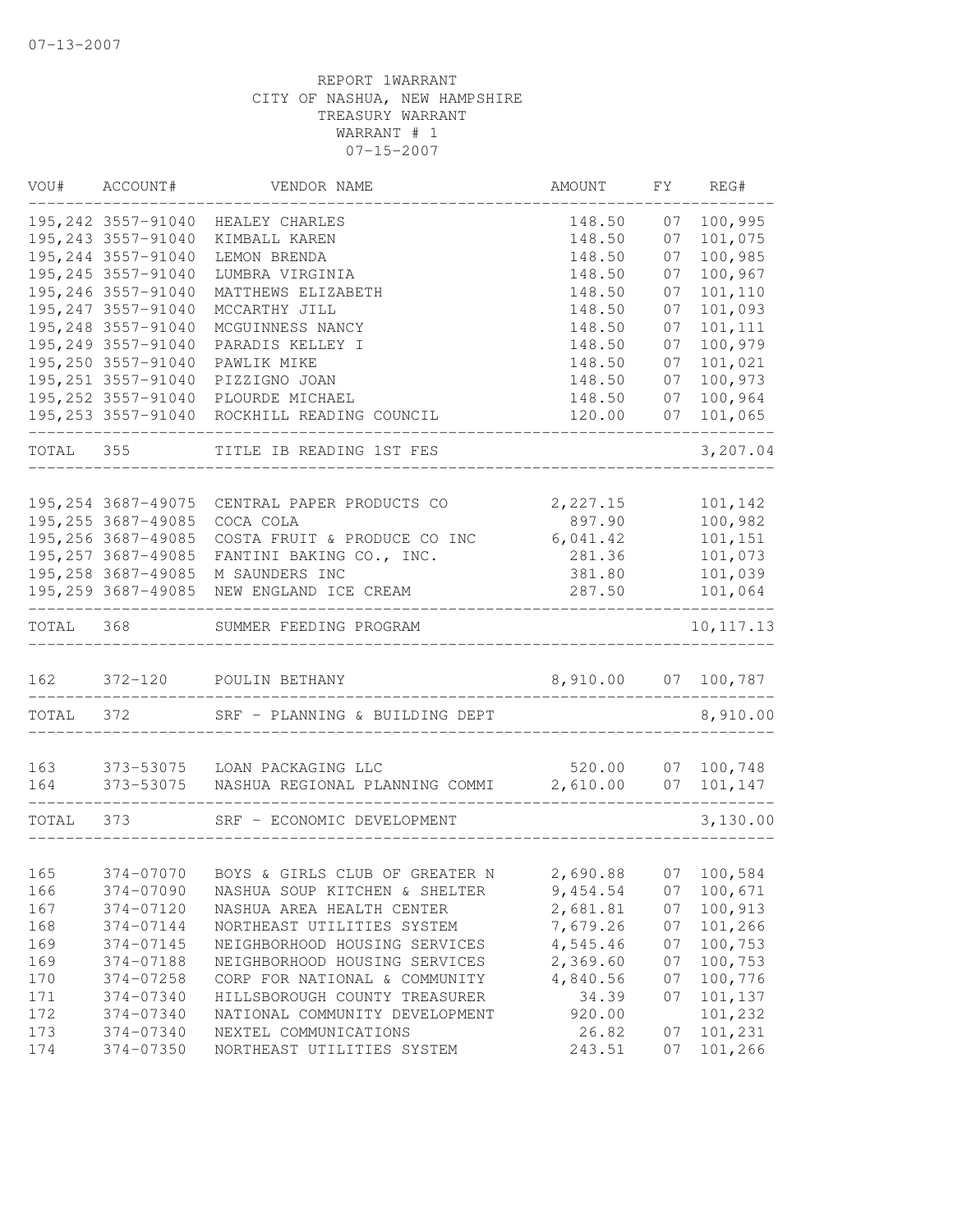| VOU#  | ACCOUNT#  | VENDOR NAME                    | AMOUNT    | FY | REG#      |
|-------|-----------|--------------------------------|-----------|----|-----------|
| 174   | 374-07435 | NORTHEAST UTILITIES SYSTEM     | 377.23    | 07 | 101,266   |
| 175   | 374-08211 | TRANSIT MANAGEMENT OF NASHUA   | 647.94    |    | 26        |
| 176   | 374-09031 | ST JOSEPH BUSINESS & HEALTH    | 65.00     | 07 | 100,676   |
| 177   | 374-09031 | TRANSIT MANAGEMENT OF NASHUA   | 162.83    |    | 26        |
| 178   | 374-09031 | TRANSIT MANAGEMENT OF NASHUA   | 210.80    | 07 | 19        |
| 179   | 374-09054 | LISAY STEVEN E                 | 168.50    | 07 | 100,701   |
| 180   | 374-09061 | ARAMARK UNIFORM SERVICES       | 46.59     | 07 | 100,657   |
| 181   | 374-09061 | D & R TOWING INC               | 150.00    | 07 | 101,125   |
| 182   | 374-09061 | J LAWRENCE HALL INC            | 238.90    | 07 | 101,149   |
| 183   | 374-09061 | KINNEY TOWING & TRANSPORTATION | 75.00     | 07 | 100,731   |
| 184   | 374-09061 | NEXTEL COMMUNICATIONS          | 699.21    | 07 | 101,231   |
| 185   | 374-09091 | CUMMINS NORTHEAST INC          | 190.14    | 07 | 100,902   |
| 186   | 374-09091 | GILLIG CORP                    | 616.24    | 07 | 100,864   |
| 187   | 374-09091 | INTERSTATE BATTERIES OF SO NH  | 260.32    | 07 | 101,086   |
| 188   | 374-09091 | NORTHERN BUS SALES INC         | 113.60    | 07 | 100,690   |
| 189   | 374-09091 | STAPLES BUSINESS ADVANTAGE     | 196.65    | 07 | 100,922   |
| 190   | 374-09091 | SUBURBAN AUTO & TRUCK PARTS IN | 658.11    | 07 | 101,133   |
| 191   | 374-09102 | PUBLIC SERVICE OF NH           | 904.22    | 07 | 101,276   |
| 191   | 374-09103 | PUBLIC SERVICE OF NH           | 1,124.72  | 07 | 101,276   |
| 192   | 374-09114 | KEYSPAN ENERGY DELIVERY        | 25.46     | 07 | 101,244   |
| 193   | 374-09120 | PENNICHUCK WATER               | 163.22    | 07 | 101,245   |
| 194   | 374-09123 | EASTMAN REALTY INC             | 498.00    | 07 | 100,621   |
| 195   | 374-09133 | NEXTEL COMMUNICATIONS          | 176.62    | 07 | 101,231   |
| 196   | 374-09133 | VERIZON                        | 379.44    | 07 | 101,253   |
| 197   | 374-09201 | TRANSIT MANAGEMENT OF NASHUA   | 16,891.76 |    | 26        |
| 198   | 374-09201 | TRANSIT MANAGEMENT OF NASHUA   | 17,988.58 | 07 | 19        |
| 198   | 374-09208 | TRANSIT MANAGEMENT OF NASHUA   | 647.92    | 07 | 19        |
| 199   | 374-09211 | TRANSIT MANAGEMENT OF NASHUA   | 872.07    |    | 26        |
| 200   | 374-09211 | TRANSIT MANAGEMENT OF NASHUA   | 917.32    | 07 | 19        |
| 201   | 374-09221 | FIRST TRANSIT INC              | 7,326.00  | 07 | 100,615   |
| 202   | 374-09233 | TELEGRAPH PUBLISHING COMPANY   | 48.88     |    | 101,221   |
| 203   | 374-09241 | CITIZENS BANK                  | 1,370.80  | 07 | 13        |
| 204   | 374-09261 | ARAMARK UNIFORM SERVICES       | 64.26     | 07 | 100,657   |
| 205   | 374-09261 | TRANSIT MANAGEMENT OF NASHUA I | 259.50    | 07 | 101,166   |
| TOTAL | 374       | SRF - URBAN PROGRAMS           |           |    | 90,022.66 |
|       |           |                                |           |    |           |
| 206   | 375-45050 | BAKER & TAYLOR                 | 1,164.41  | 07 | 100,620   |
| 207   | 375-45050 | BAKER & TAYLOR ENTERTAINMENT   | 37.72     | 07 | 100,613   |
| 208   | 375-45050 | PETERSON'S A NELNET COMPANY    | 26.97     | 07 | 100,851   |
| 209   | 375-45050 | RANDOM HOUSE INC               | 874.30    | 07 | 100,929   |
| 210   | 375-45050 | RECORDED BOOKS LLC             | 315.88    | 07 | 100,906   |
| 211   | 375-45050 | THE STATE HISTORICAL SOCIETY O | 10.00     | 07 | 101,290   |
| 212   | 375-45050 | UNIQUE MANAGEMENT SERVICES INC | 358.00    | 07 | 100,653   |
| 213   | 375-75023 | B & S LOCKSMITHS INC           | 789.00    | 07 | 100,890   |
| 214   | 375-75023 | NASHUA PUBLIC LIBRARY          | 100.00    | 07 | 101,167   |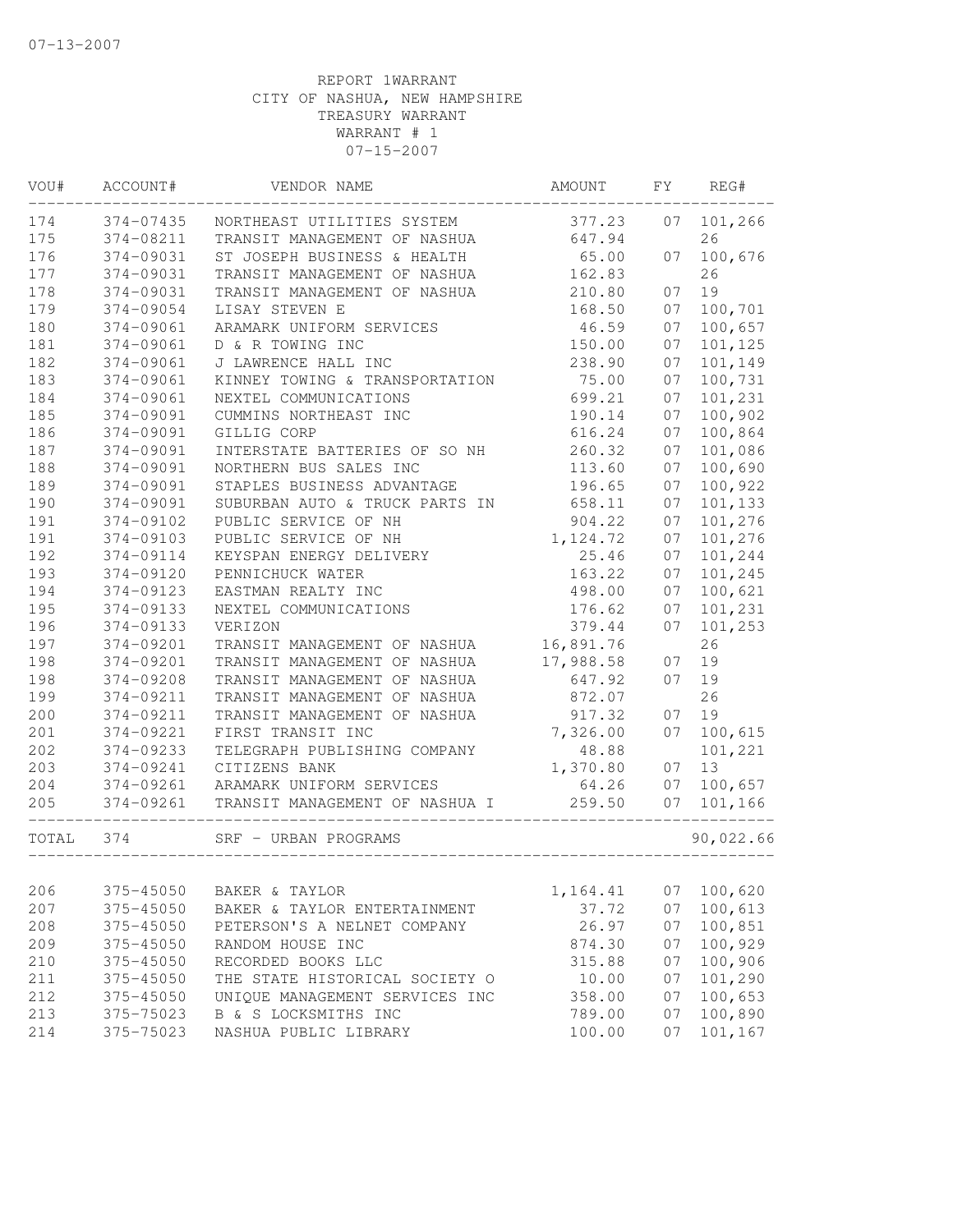|           |                                           | VOU# ACCOUNT# VENDOR NAME                                          | AMOUNT               |            | FY REG#                      |
|-----------|-------------------------------------------|--------------------------------------------------------------------|----------------------|------------|------------------------------|
|           | TOTAL 375                                 | SRF - PUBLIC LIBRARIES<br>____________________                     |                      |            | 3,676.28                     |
|           |                                           | 195,260 3767-49050 MICHAUD CYNTHIA                                 | 72.70                |            | 07 100,949                   |
|           | 195,261 3767-53101                        | DALTON SHARON                                                      | 262.50               | 07         | 101,101                      |
|           | 195, 262 3767-53101                       | RUSSELL GAIL M                                                     | 262.50               | 07         | 101,102                      |
|           | 195, 263 3767-83004<br>3767-83009         | VISION SERVICE PLAN - NH                                           | 16.29<br>2,887.93    | 07         | 101,169<br>3 <sup>7</sup>    |
|           | 3767-83031                                | NORTHEAST DELTA<br>ITT HARTFORD                                    | 83.34                | 07         | $7 \overline{}$              |
|           | 195,264 3767-83102                        | UNUM LIFE INSURANCE                                                | 22.73                |            | 101,168                      |
|           |                                           | 195,265 3767-94030 CUMMINGS JUDITH                                 | 174.30               | 07         | 101,041                      |
|           |                                           | 195,266 3767-94030 DAVIS KRISTEN                                   | 225.06               |            | 07 101,031<br>-------------- |
| TOTAL 376 |                                           | TITLE I ESEA<br>--------------                                     |                      |            | 4,007.35                     |
|           |                                           | 195,267 3777-55020 FIRST STUDENT INC                               |                      |            | 105.00 07 101,002            |
|           |                                           | TOTAL 377 TITLE III ENHANCE ENG LANGUAGE                           |                      |            | 105.00                       |
|           |                                           | 3887-83031 ITT HARTFORD                                            |                      | $.50$ 07 7 |                              |
| TOTAL 388 |                                           | TITLE V INNOVATIVE PROGRAMS                                        |                      |            | .50                          |
|           |                                           |                                                                    |                      |            |                              |
|           |                                           | 195,268 3907-49050 MARKET BASKET                                   | 33.03                | 07         | 100,727                      |
|           | 195,270 3907-54025 PRO SALES              | 195,269 3907-49050 WALMART COMMUNITY                               | 155.46 07<br>299.00  |            | 100,928<br>07 101,067        |
| TOTAL 390 |                                           | VOC ED SECONDARY PERKINS                                           | ____________________ |            | 487.49                       |
|           |                                           |                                                                    |                      |            |                              |
|           |                                           | 195,271 3937-83004 VISION SERVICE PLAN - NH                        |                      |            | 16.29    101,171             |
|           |                                           | 3937-83031 ITT HARTFORD<br>195, 272 3937-83102 UNUM LIFE INSURANCE | 8.12                 | 07<br>9.12 | 7<br>101,170                 |
| TOTAL     | 393                                       | DAY CARE                                                           |                      |            | 33.53                        |
|           |                                           |                                                                    |                      |            |                              |
|           | 195,273 3957-49050                        | SCHROEDER ERIC                                                     | 127.56               | 07         | 101,085                      |
|           | 195, 274 3957-49050                       | STAPLES BUSINESS ADVANTAGE                                         | 30.04                | 07         | 100,874                      |
|           | 195, 275 3957-49050<br>195,276 3957-53103 | WALCH LINDY                                                        | 134.02               | 07         | 100,994<br>100,940           |
|           | 195, 277 3957-53103                       | BOLICK TERESA DBA BOLICK TERES<br>CARROLL CENTER FOR THE BLIND (   | 3,325.00<br>1,930.42 | 07<br>07   | 101,063                      |
|           | 195, 278 3957-53109                       | GREER JENNIFER                                                     | 3,317.50             | 07         | 101,074                      |
|           | 195, 279 3957-53109                       | KNAPP DEBORAH                                                      | 488.40               | 07         | 101,116                      |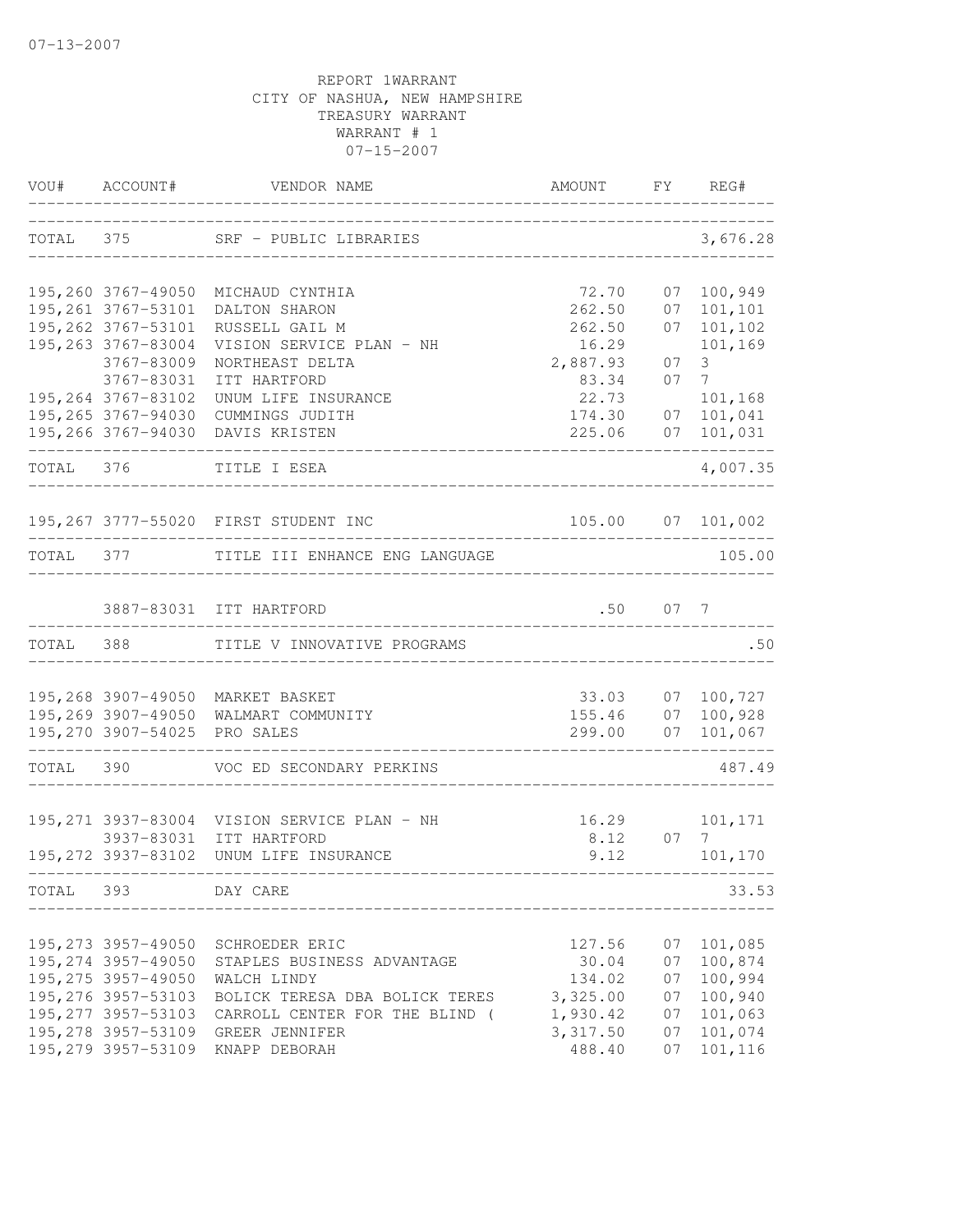|                               | VOU# ACCOUNT# VENDOR NAME                         | AMOUNT FY REG#        |                   |
|-------------------------------|---------------------------------------------------|-----------------------|-------------------|
|                               | 195,280 3957-53109 MCCARTNEY AMY                  | 3, 185.00 07 101, 172 |                   |
| 195,281 3957-53109 OFFICETEAM |                                                   | 1,901.09 07 101,107   |                   |
|                               | 195,282 3957-53109 PSYCHIATRIC EDUCATION SERVICES | 313.50                | 07 101,022        |
| 3957-83009                    | NORTHEAST DELTA                                   | 2,955.80 07 3         |                   |
|                               | 3957-83031 ITT HARTFORD                           | 432.88 07             | 7                 |
|                               | 3957-94030 CITIZENS BANK                          | 3,560.80 07 13        |                   |
| 195,283 3957-94030 COTE MARIE |                                                   |                       | 669.06 07 101,015 |
|                               | 195,284 3957-94030 LALIBERTE CATHERINE            |                       | 157.20 07 101,000 |
|                               | TOTAL 395 IDEA BASIC SPEC ED                      |                       | 22,528.27         |
|                               | 3967-83009 NORTHEAST DELTA                        | 144.62 07 3           |                   |
|                               | 3967-83031 ITT HARTFORD                           | 17.08 07 7            |                   |
|                               | TOTAL 396 IDEA PRESCHOOL SPEC ED                  |                       | 161.70            |
|                               | 195,285 3977-53101 SUNBERG ROBERT                 |                       | 574.26 07 101,038 |
|                               | TOTAL 397 SPECIAL ED LOCAL                        |                       | 574.26            |
|                               |                                                   |                       |                   |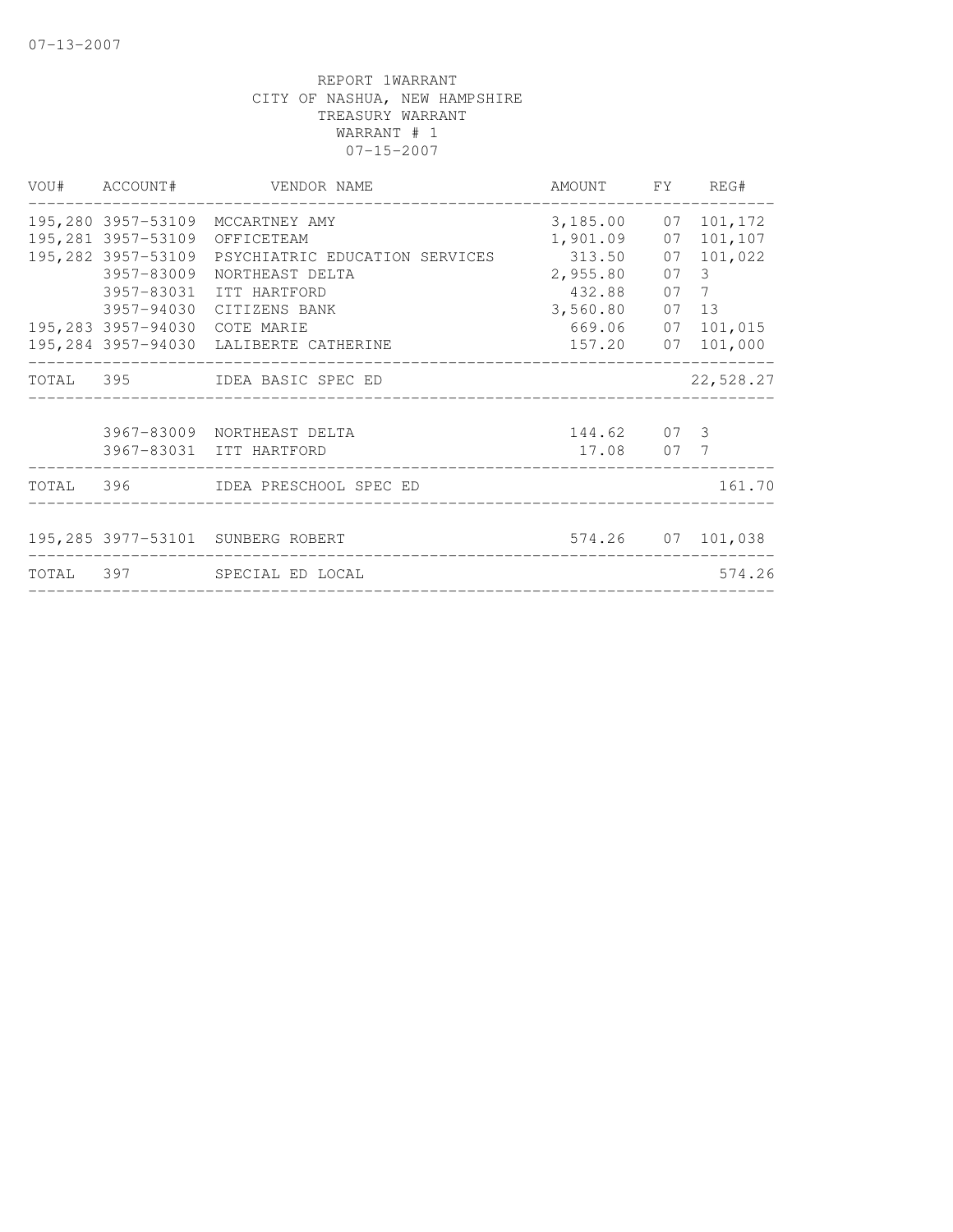| VOU#                     | ACCOUNT#                                             | VENDOR NAME                                                      | AMOUNT                               | FY | REG#                                     |
|--------------------------|------------------------------------------------------|------------------------------------------------------------------|--------------------------------------|----|------------------------------------------|
| 222<br>223<br>224<br>225 | $412 - 180$<br>$412 - 180$<br>$412 - 180$<br>412-180 | BENINATI JAMES<br>EMOND RONALD L<br>MILLER MONA C<br>NAGABHUSHAN | 250.00<br>18.00<br>17.00<br>41.00 07 |    | 100,814<br>100,811<br>100,810<br>100,808 |
| TOTAL                    | $412 - 18$                                           | FINANCIAL SERVICES<br>AUTO PERMITS                               |                                      |    | 326.00                                   |
| 226                      |                                                      | 457-345 CITY OF NASHUA/PETTY CASH                                |                                      |    | 72.70 07 101,173                         |
| TOTAL                    | $457 - 34$                                           | PARKING LOTS<br>PARKING METERS-LOTS & STREET                     |                                      |    | 72.70                                    |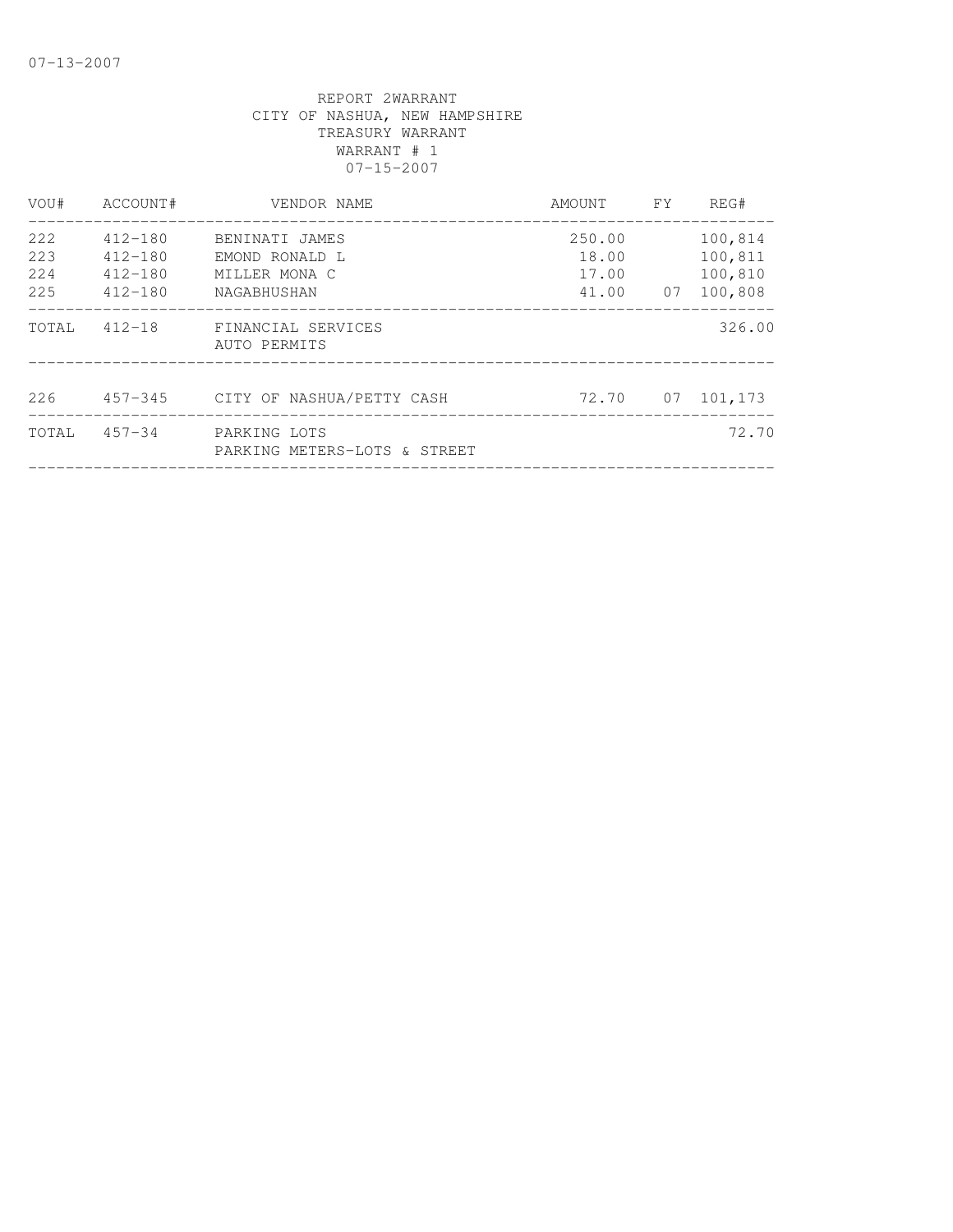| VOU#                            | ACCOUNT#                                                      | VENDOR NAME                                                                                                                          | AMOUNT                                                      | FY                         | REG#                                                |
|---------------------------------|---------------------------------------------------------------|--------------------------------------------------------------------------------------------------------------------------------------|-------------------------------------------------------------|----------------------------|-----------------------------------------------------|
| 227<br>228                      | 501-31050<br>501-41015                                        | NEXTEL COMMUNICATIONS<br>STAPLES BUSINESS ADVANTAGE                                                                                  | 78.40<br>2,086.51                                           | 07                         | 07 101, 231<br>100,922                              |
| TOTAL                           | 501                                                           | MAYOR'S OFFICE                                                                                                                       |                                                             |                            | 2,164.91                                            |
| 228                             | 502-41015                                                     | STAPLES BUSINESS ADVANTAGE                                                                                                           | 399.65                                                      | 07                         | 100,922                                             |
| TOTAL                           | 502                                                           | LEGAL DEPARTMENT                                                                                                                     |                                                             |                            | 399.65                                              |
| 229<br>230<br>231<br>232<br>233 | 505-81013<br>505-81022<br>505-81039<br>505-81115<br>505-81055 | BIG BROTHERS BIG SISTERS<br>GREATER NASHUA DENTAL CONNECTI<br>HUMANE SOCIETY OF NEW ENGLAND<br>MARGUERITE'S PLACE INC<br><b>NHMA</b> | 3,250.00<br>7,250.00<br>7,756.75<br>2,422.25<br>28, 159. 41 | 07<br>07                   | 100,695<br>100,904<br>100,668<br>100,865<br>101,240 |
| 234<br>235                      | 505-81116<br>505-81078                                        | SALVATION ARMY<br>ST JOSEPH COMMUNITY SERVICES I                                                                                     | 3,750.00<br>2,019.85                                        | 07                         | 100,561<br>101,135                                  |
| TOTAL                           | 505                                                           | CIVIC & COMM. ACTIVITIES                                                                                                             |                                                             |                            | 54,608.26                                           |
| 236<br>237<br>238<br>239<br>240 | 506-31005<br>506-31005<br>506-31005<br>506-31005<br>506-31005 | ALTURA COMMUNICATION SOLUTIONS<br>DESI TELEPHONE LABELS INC<br>LOVERING SUE<br>PAETEC COMMUNICATIONS INC<br>VERIZON                  | 288.00<br>124.00<br>32.99<br>600.00<br>442.57               | 07<br>07<br>07<br>07<br>07 | 100,567<br>100,914<br>101,174<br>101,224<br>101,253 |
| TOTAL                           | 506                                                           | TELECOMMUNICATIONS                                                                                                                   |                                                             |                            | 1,487.56                                            |
| 241                             | 511-31050                                                     | NEXTEL COMMUNICATIONS                                                                                                                | 13.56                                                       | 07                         | 101,231                                             |
| TOTAL                           | 511                                                           | ADMINISTRATIVE SERVICES                                                                                                              |                                                             |                            | 13.56                                               |
| 242<br>243                      | 512-41015<br>512-49025                                        | ANCO ENGRAVED SIGNS & STAMPS I<br>CCH INC                                                                                            | 18.75<br>149.04                                             |                            | 07 100,870<br>$07$ 101,298                          |
| 244<br>245<br>246<br>247        | 512-98035<br>512-95010<br>512-59182<br>512-49025              | CITY OF NASHUA/PETTY CASH<br>NH LOCAL GOVERNMENT INFORMATIO<br>POSTMASTER<br>PRACTITIONERS PUBLISHING COMPA                          | 573.10<br>15.00<br>236.00<br>160.50                         | 07<br>07<br>07             | 100,520<br>101,261<br>101,250<br>101,299            |
| 248<br>249<br>249<br>249        | 512-59182<br>512-41005<br>512-41015<br>512-41055              | PRINTGRAPHICS OF MAINE<br>STAPLES BUSINESS ADVANTAGE<br>STAPLES BUSINESS ADVANTAGE<br>STAPLES BUSINESS ADVANTAGE                     | 468.50<br>488.63<br>205.01<br>57.84                         | 07<br>07<br>07<br>07       | 100,623<br>100,922<br>100,922<br>100,922            |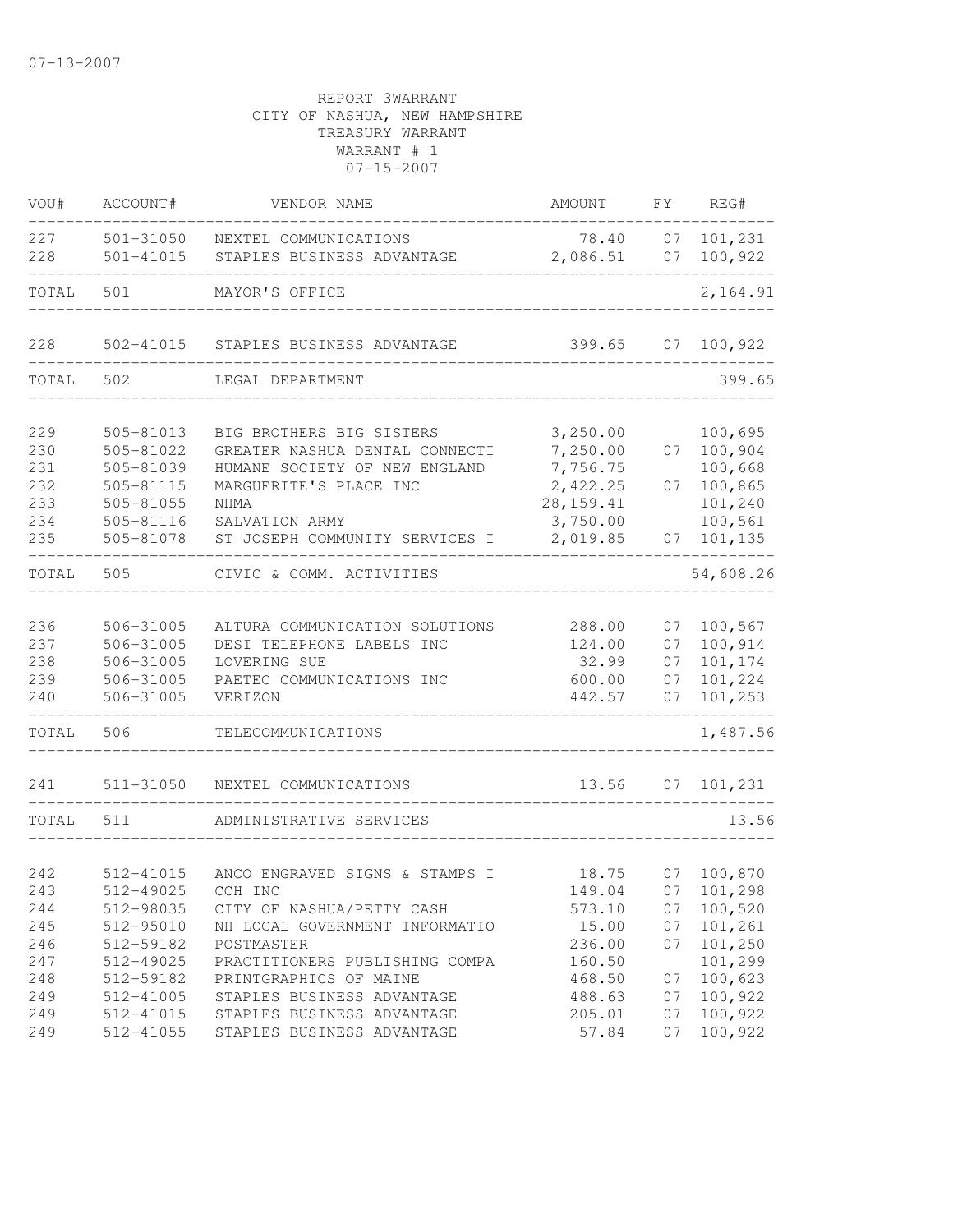| VOU#       | ACCOUNT#               | VENDOR NAME                                           | AMOUNT             | FΥ       | REG#               |
|------------|------------------------|-------------------------------------------------------|--------------------|----------|--------------------|
| TOTAL      | 512                    | FINANCIAL SERVICES                                    |                    |          | 2,372.37           |
| 250        | 513-91005              | BERGERON PAUL                                         | 155.20             | 07       | 101,175            |
| 250        | 513-94005              | BERGERON PAUL                                         | 135.00             | 07       | 101,175            |
| 251        | 513-59100              | COMPLIANCE NETWORK OF NE                              | 130.00             | 07       | 100,751            |
| 252        | 513-72010              | LHS ASSOCIATES INC                                    | 1,750.00           |          | 100,703            |
| 253        | 513-94005              | THE CLIFF HOUSE                                       | 150.00             |          | 101,270            |
| TOTAL      | 513                    | CITY CLERK'S OFFICE                                   |                    |          | 2,320.20           |
| 254        | 515-41005              | STAPLES BUSINESS ADVANTAGE                            | 217.17             | 07       | 100,922            |
| 254        | 515-41015              | STAPLES BUSINESS ADVANTAGE                            | 313.37             | 07       | 100,922            |
| TOTAL      | 515                    | HUMAN RESOURCES                                       |                    |          | 530.54             |
|            |                        |                                                       |                    |          |                    |
| 255        | 516-66025              | GE CAPITAL INC                                        | 5,199.82           |          | 100,912            |
| 256        | 516-54016              | SUCCESS ADVERTISING INC                               | 2,786.00           |          | 100,658<br>101,235 |
| 257<br>258 | 516-54016<br>516-54016 | THE LOWELL PUBLISHING CO<br>THE LOWELL SUN            | 1,687.30<br>199.75 | 07<br>07 | 101,228            |
| 259        | 516-54009              | UNION LEADER CORPORATION                              | 1,501.85           | 07       | 101,229            |
| 259        | 516-54016              | UNION LEADER CORPORATION                              | 300.03             |          | 101,229            |
| 259        | 516-54016              | UNION LEADER CORPORATION                              | 2,553.67           | 07       | 101,229            |
| TOTAL      | 516                    | PURCHASING DEPARTMENT                                 |                    |          | 14,228.42          |
|            |                        |                                                       |                    |          |                    |
| 260        | 517-69015              | FLAGSUSA                                              | 120.60             | 07       | 100,847            |
| 261<br>262 | 517-59150<br>517-59100 | HSM ELECTRONIC PROTECTION SERV<br>HUFF & GAUTHIER INC | 411.60<br>384.85   | 07       | 101,260<br>100,667 |
| 263        | 517-75130              | J LAWRENCE HALL INC                                   | 684.76             | 07       | 101,149            |
| 264        | 517-34015              | KEYSPAN ENERGY DELIVERY                               | 90.52              |          | 101,244            |
| 264        | 517-34015              | KEYSPAN ENERGY DELIVERY                               | 198.89             | 07       | 101,244            |
| 265        | 517-42015              | MCMASTER-CARR SUPPLY CO                               | 148.94             | 07       | 100,699            |
| 266        | 517-64192              | NEVERETTS SEW & VAC INC                               | 400.00             | 07       | 100,577            |
| 267        | 517-31050              | NEXTEL COMMUNICATIONS                                 | 46.16              |          | 07 101,231         |
| 268        |                        | 517-32005 PUBLIC SERVICE OF NH                        | 29.50              |          | 101,276            |
| 268        | 517-32005              | PUBLIC SERVICE OF NH                                  | 2,025.50           |          | 07 101,276         |
| TOTAL      | 517                    | BUILDING MAINT - CITY ADMIN                           |                    |          | 4,541.32           |
| 269        | 518-41005              | WB MASON COMPANY INC                                  | 175.94             | 07       | 100,579            |
|            |                        |                                                       |                    |          |                    |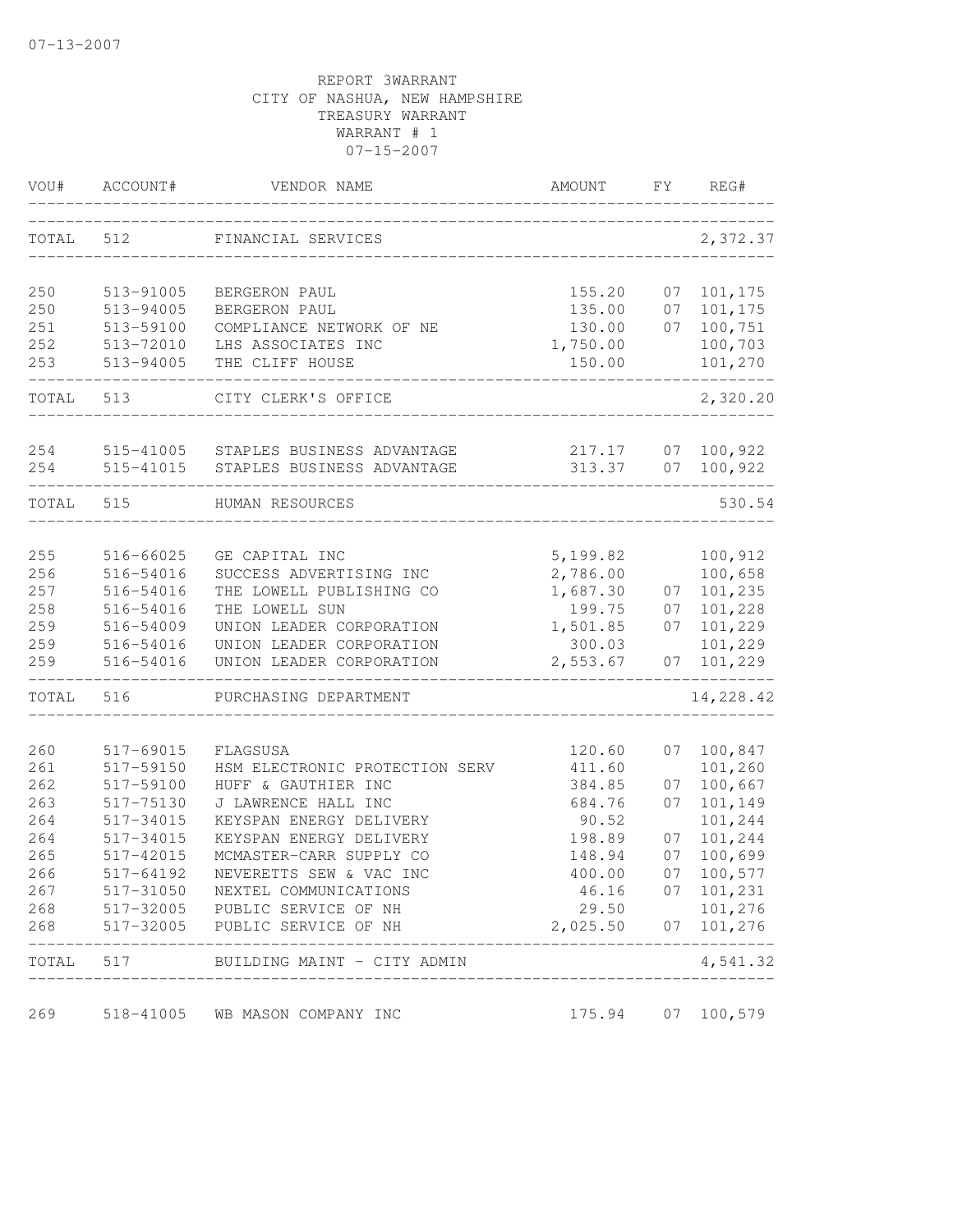| VOU#  | ACCOUNT#      | VENDOR NAME                        | AMOUNT   | FY | REG#     |
|-------|---------------|------------------------------------|----------|----|----------|
| TOTAL | 518           | INSURANCE - ADMINISTRATION         |          |    | 175.94   |
| 270   | 519-95005     | AMERICAN SOCIETY OF APPRAISERS     | 550.00   |    | 101,256  |
| 271   | 519-91005     | DAME DOUGLAS                       | 48.11    | 07 | 100,602  |
| 272   | 519-49025     | GRUBB & ELLIS COMPANY              | 76.50    | 07 | 101,291  |
| 273   | 519-95005     | <b>IAA0</b>                        | 72.92    |    | 101,285  |
| 274   | 519-91005     | LAKEMAN ROBERT                     | 57.72    | 07 | 100,879  |
| 275   | 519-94005     | MARINO ANGELO                      | 305.16   | 07 | 100,858  |
| 276   | 519-94005     | <b>NHAAO</b>                       | 65.00    |    | 101,233  |
| 277   | 519-91005     | TURGISS GARY                       | 201.76   | 07 | 100,648  |
| 278   | 519-91005     | TURGISS GREG                       | 282.27   | 07 | 100,546  |
| TOTAL | 519           | ASSESSORS                          |          |    | 1,659.44 |
| 279   |               | 520-32005 PUBLIC SERVICE OF NH     | 181.08   |    | 101,276  |
| TOTAL | 520           | HUNT BUILDING                      |          |    | 181.08   |
| 280   | 522-49025     | CITIZENS BANK                      | 188.61   | 07 | 13       |
| 280   | 522-94040     | CITIZENS BANK                      | 325.00   | 07 | 13       |
| 281   | 522-74030     | COCCI COMPUTER SERVICES INC        | 180.00   | 07 | 100,711  |
| 282   | 522-74035     | HEWLETT PACKARD COMPANY            | 6,313.90 | 07 | 100,646  |
| 283   | 522-45120     | INSIGHT PUBLIC SECTOR              | 38.72    | 07 | 100,600  |
| 284   | 522-31050     | NEXTEL COMMUNICATIONS              | 192.05   | 07 | 101,231  |
| 285   | 522-74035     | SHARE-IT INC                       | 99.00    | 07 | 100,739  |
| 286   | 522-91015     | SPRINGFIELD DAVID                  | 139.68   | 07 | 101,176  |
| TOTAL | 522           | INFORMATION TECHNOLOGY             |          |    | 7,476.96 |
| 287   |               | 523-41015 WB MASON COMPANY INC     | 175.94   | 07 | 100,579  |
| TOTAL | 523           | GIS                                |          |    | 175.94   |
| 288   | $524 - 64045$ |                                    | 619.54   | 07 | 13       |
| 289   | $524 - 64040$ | CITIZENS BANK<br>GOVCONNECTION INC | 93.62    | 07 | 100,541  |
| 290   | $524 - 64040$ | TURBOTEK COMPUTER CORP             | 627.00   | 07 | 100,635  |
| TOTAL | 524           | COMPUTERS - CITYWIDE               |          |    | 1,340.16 |
| 291   | 531-78075     | AMERICAN AUTO SEAT COVER INC       | 240.00   | 07 | 100,543  |
| 292   | 531-45920     | ARMOR HOLDINGS FORENSICS INC       | 43.49    | 07 | 100,547  |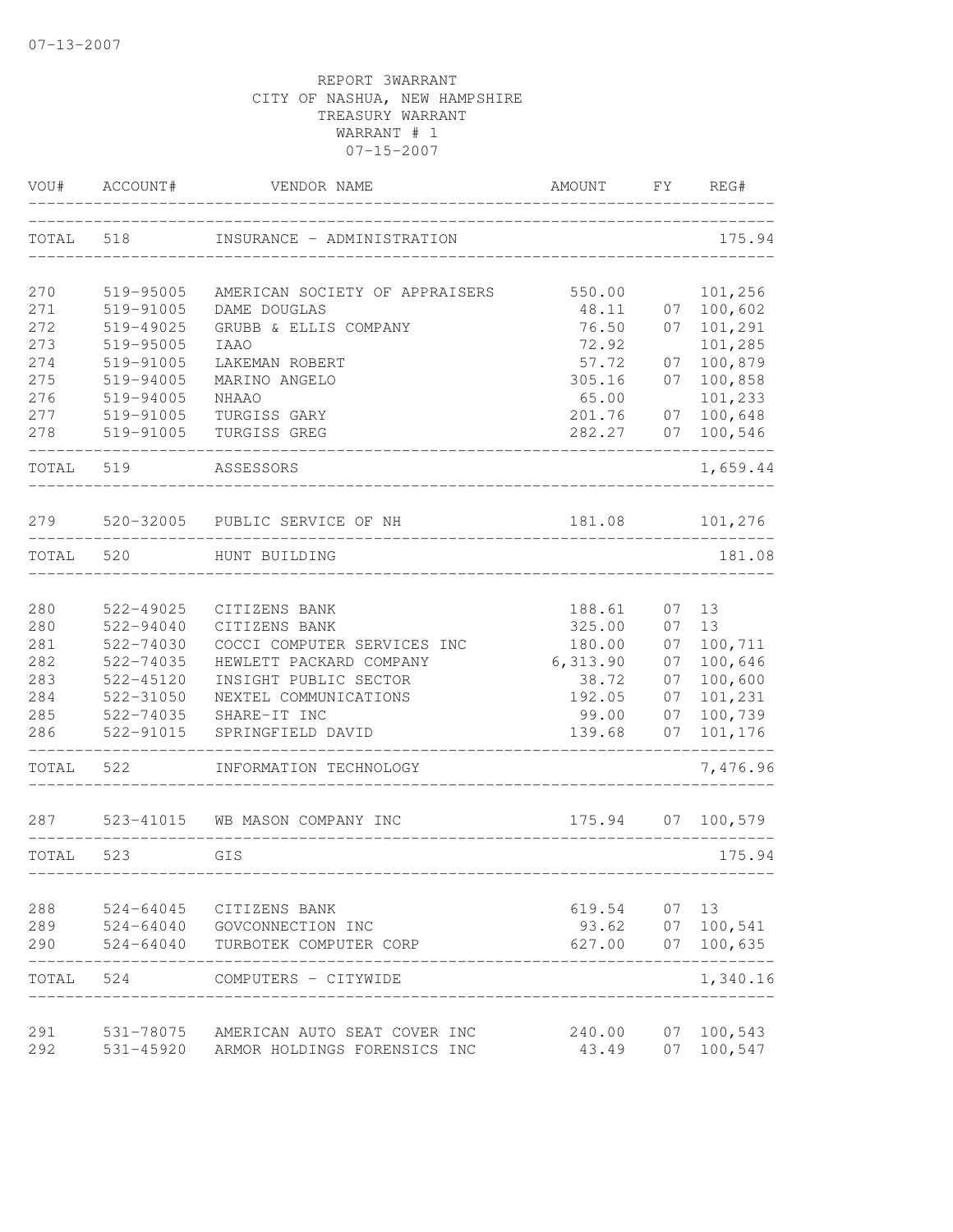| VOU# | ACCOUNT#      | VENDOR NAME                    | AMOUNT    | FΥ | REG#    |
|------|---------------|--------------------------------|-----------|----|---------|
| 292  | 531-64192     | ARMOR HOLDINGS FORENSICS INC   | 80.94     | 07 | 100,547 |
| 293  | 531-75023     | BELLETETES INC                 | 4.49      | 07 | 100,705 |
| 294  | $531 - 46040$ | BEN'S UNIFORMS                 | 742.50    | 07 | 101,144 |
| 295  | 531-78007     | BEST FORD                      | 29.77     |    | 100,554 |
| 295  | 531-78007     | BEST FORD                      | 991.78    | 07 | 100,554 |
| 295  | 531-78075     | BEST FORD                      | 156.85    | 07 | 100,554 |
| 296  | 531-31025     | BLACK BOX NETWORK SERVICES     | 5,846.49  |    | 101,271 |
| 297  | 531-74092     | BLACK BOX NETWORK SERVICES     | 312.60    | 07 | 100,817 |
| 298  | $531 - 46040$ | BROWN DENNIS M                 | 23.97     |    | 101,185 |
| 299  | $531 - 64192$ | BROWNELLS INC                  | 386.25    | 07 | 100,875 |
| 300  | 531-45220     | CARD TECH                      | 3.38      | 07 | 100,757 |
| 301  | 531-31025     | CINFO PETER                    | 45.96     |    | 101,183 |
| 302  | 531-94005     | CITIZENS BANK                  | 250.00    | 07 | 13      |
| 303  | 531-95000     | <b>CLUB</b>                    | 135.00    |    | 101,254 |
| 304  | 531-45125     | COMMISSION ON ACCREDITATION FO | 130.00    |    | 101,282 |
| 305  | 531-59100     | D & R TOWING INC               | 114.00    | 07 | 101,125 |
| 306  | $531 - 46040$ | DENSMORE DONALD                | 54.00     |    | 101,181 |
| 307  | 531-53125     | DICKERSON RONALD               | 199.00    |    | 101,186 |
| 308  | 531-41015     | DICTRONICS INC                 | 111.68    | 07 | 100,536 |
| 309  | 531-78007     | DOBLES CHEVROLET-GEO-BUICK INC | 2.68      |    | 101,136 |
| 309  | 531-78007     | DOBLES CHEVROLET-GEO-BUICK INC | 7.94      | 07 | 101,136 |
| 309  | 531-78075     | DOBLES CHEVROLET-GEO-BUICK INC | 86.40     |    | 101,136 |
| 309  | 531-78075     | DOBLES CHEVROLET-GEO-BUICK INC | 233.75    | 07 | 101,136 |
| 310  | 531-94005     | <b>DUNN ROBERT</b>             | 60.14     | 07 | 101,177 |
| 311  | 531-78007     | EMERGENCY EQUIPMENT WAREHOUSE  | 306.65    |    | 100,901 |
| 312  | 531-48015     | FLEET SERVICES                 | 900.97    | 07 | 100,765 |
| 313  | 531-78007     | G H BERLIN OIL CO              | 113.76    | 07 | 100,758 |
| 314  | 531-59100     | GAKWAYA AIME RODRIGUE          | 100.00    | 07 | 100,786 |
| 315  | $531 - 66025$ | GE CAPITAL INC                 | 1, 113.28 |    | 100,912 |
| 316  | 531-64192     | GHA TECHNOLOGIES INC           | 270.54    | 07 | 100,664 |
| 317  | 531-78100     | GOODYEAR AUTO SERVICE CENTER   | 36.00     | 07 | 100,534 |
| 318  | 531-94010     | GOULDEN TIMOTHY                | 2,000.00  | 07 | 101,179 |
| 319  | 531-41015     | GRANITE STATE STAMPS INC       | 39.93     | 07 | 101,120 |
| 320  | 531-42000     | HOME DEPOT CREDIT SERVICES     | 172.44    |    | 101,239 |
| 321  | 531-75023     | INNER CITY MATERIALS LLC       | 665.00    | 07 | 100,634 |
| 322  | $531 - 46030$ | IPSS                           | 574.00    | 07 | 100,779 |
| 323  | 531-75130     | J LAWRENCE HALL CO             | 6,049.00  |    | 101,218 |
| 324  | 531-94010     | LINEHAN DENIS                  | 500.00    | 07 | 101,182 |
| 325  | 531-78007     | MAC MULKIN CHEVROLET INC       | 87.07     | 07 | 101,126 |
| 326  | 531-78007     | MAYNARD & LESIEUR INCORPORATED | 92.00     | 07 | 101,130 |
| 327  | 531-74040     | MGE UPS SYSTEMS                | 3,493.00  |    | 101,272 |
| 328  | $531 - 46040$ | MORIARTY TODD                  | 66.00     |    | 101,178 |
| 329  | 531-78075     | NASHUA HARLEY DAVIDSON         | 2,651.76  | 07 | 100,603 |
| 330  | 531-95000     | NESPIN                         | 250.00    |    | 101,280 |
| 331  | 531-75023     | NORMAN E DAY INC               | 1,039.05  | 07 | 100,533 |
| 332  | 531-78007     | NORTHERN FOREIGN CAR PARTS INC | 178.73    | 07 | 101,152 |
| 333  | 531-78007     | NYTECH SUPPLY CO               | 86.47     |    | 100,575 |
| 334  | 531-46040     | O'BRIEN KEVIN                  | 87.38     |    | 101,180 |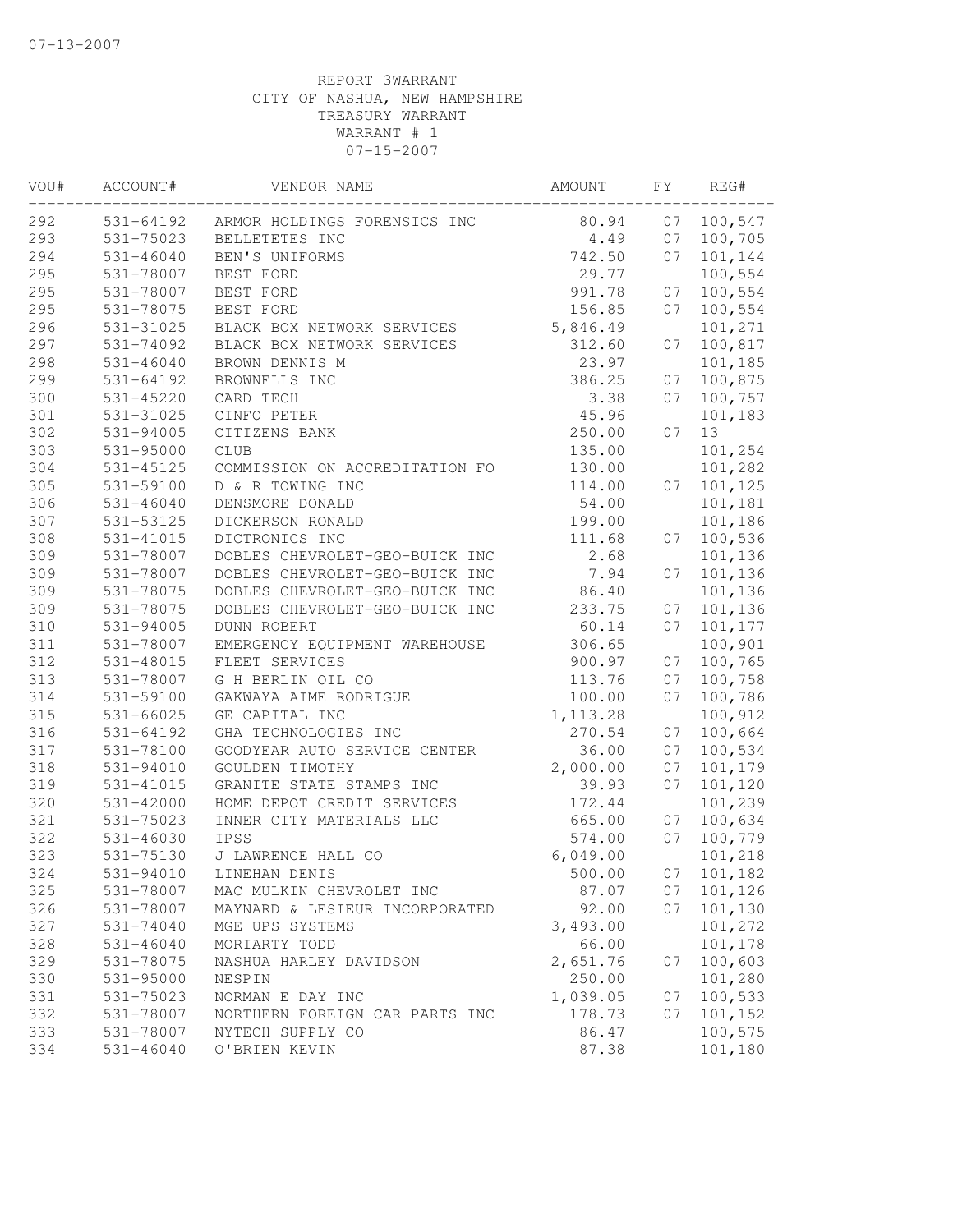| VOU#  | ACCOUNT#      | VENDOR NAME                    | AMOUNT    | FΥ | REG#      |
|-------|---------------|--------------------------------|-----------|----|-----------|
| 335   | 531-33005     | PENNICHUCK WATER               | 737.71    | 07 | 101,245   |
| 336   | 531-56015     | POSTMASTER                     | 236.00    |    | 101,250   |
| 337   | 531-32005     | PUBLIC SERVICE OF NH           | 15,984.80 | 07 | 101,276   |
| 337   | 531-32035     | PUBLIC SERVICE OF NH           | 248.58    | 07 | 101,276   |
| 338   | $531 - 46040$ | RILEY'S SPORT SHOP INC         | 134.71    | 07 | 100,544   |
| 339   | 531-78007     | RMJ CORP                       | 199.50    | 07 | 100,673   |
| 340   | 531-78007     | ROBBINS AUTO PARTS INC         | 5.97      |    | 100,752   |
| 340   | 531-78007     | ROBBINS AUTO PARTS INC         | 91.66     | 07 | 100,752   |
| 341   | 531-95000     | ROTARY CLUB OF NASHUA          | 175.00    |    | 101,273   |
| 342   | 531-94005     | SPRANKLE RICHARD               | 38.80     | 07 | 101,184   |
| 343   | 531-53045     | ST JOSEPH BUSINESS & HEALTH    | 543.00    | 07 | 100,676   |
| 344   | 531-53045     | ST JOSEPH HOSPITAL             | 164.00    | 07 | 101,294   |
| 345   | 531-41005     | STAPLES BUSINESS ADVANTAGE     | 271.46    | 07 | 100,922   |
| 345   | 531-41015     | STAPLES BUSINESS ADVANTAGE     | 2,407.71  | 07 | 100,922   |
| 346   | 531-46030     | STAR PACKER BADGES             | 30.00     | 07 | 100,624   |
| 347   | $531 - 46040$ | SULLIVAN FRANCIS               | 162.00    |    | 101,187   |
| 348   | 531-45005     | TASER INTERNATIONAL            | 649.90    | 07 | 100,785   |
| 349   | 531-42000     | THE DURKIN CO INC              | 271.94    | 07 | 100,755   |
| 350   | 531-78007     | TOWERS MOTOR PARTS CORP        | 89.40     |    | 100,888   |
| 350   | 531-78007     | TOWERS MOTOR PARTS CORP        | 45.21     | 07 | 100,888   |
| 351   | 531-95000     | TREASURER STATE OF NH          | 75.00     |    | 101,279   |
| 352   | 531-43005     | UNITED PARCEL SERVICE          | 189.28    | 07 | 101,296   |
| 353   | 531-95000     | US IDENTIFICATION MANUAL       | 82.50     |    | 101,222   |
| 354   | 531-31025     | VERIZON                        | 31.69     | 07 | 101,253   |
| TOTAL | 531           | POLICE DEPARTMENT              |           |    | 54,031.91 |
|       |               |                                |           |    |           |
| 355   | 532-78075     | A SIGN OF THINGS TO COME       | 105.00    | 07 | 100,619   |
| 356   | 532-64192     | ARAMSCO INC                    | 172.47    | 07 | 100,700   |
| 357   | 532-78100     | ARCSOURCE INC                  | 17.03     | 07 | 100,716   |
| 358   | 532-75023     | BELLETETES INC                 | 3.20      | 07 | 100,705   |
| 358   | 532-75901     | BELLETETES INC                 | 1.90      | 07 | 100,705   |
| 358   | 532-78100     | BELLETETES INC                 | 44.64     | 07 | 100,705   |
| 359   | 532-75100     | FIMBEL PAUNET CORP             | 830.00    | 07 | 100,899   |
| 360   | 532-45165     | FIRE TECH & SAFETY OF NEW ENGL | 2,695.00  | 07 | 100,895   |
| 360   | 532-64094     | FIRE TECH & SAFETY OF NEW ENGL | 398.00    | 07 | 100,895   |
| 361   | 532-63005     | FLYNN PLUMBING & HEATING       | 225.00    | 07 | 100,607   |
| 362   | 532-78020     | GRANITE STATE BOAT WORKS INC   | 201.06    | 07 | 100,655   |
| 363   | 532-78075     | GRANITE STATE GLASS            | 320.00    | 07 | 100,651   |
| 364   | 532-75023     | HOME DEPOT CREDIT SERVICES     | 121.35    |    | 101,239   |
| 365   | 532-59100     | INDEPENDENT TESTING LABORATORI | 2,778.84  | 07 | 101,150   |
| 366   | 532-75130     | J LAWRENCE HALL INC            | 1,953.92  | 07 | 101,149   |
| 367   | 532-59135     | J P PEST SERVICES              | 235.00    | 07 | 100,769   |
| 368   | 532-34015     | KEYSPAN ENERGY DELIVERY        | 632.47    |    | 101,244   |
| 368   | 532-34015     | KEYSPAN ENERGY DELIVERY        | 187.64    | 07 | 101,244   |
| 369   | 532-75105     | M & M ELECTRICAL SUPPLY CO INC | 6.72      | 07 | 101,121   |
| 370   | 532-78065     | MAYNARD & LESIEUR INCORPORATED | 531.66    |    | 101,130   |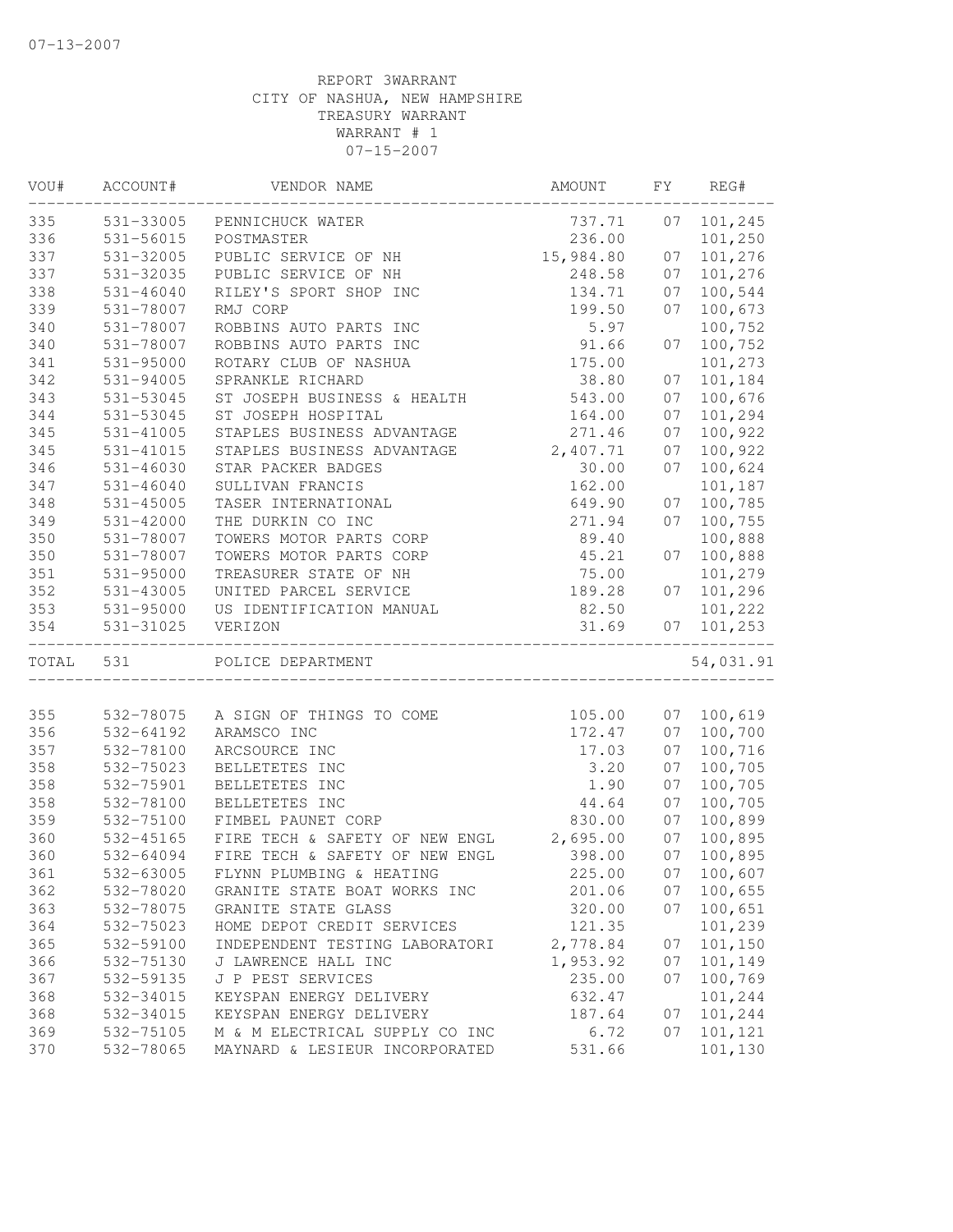| VOU#  | ACCOUNT#      | VENDOR NAME                    | AMOUNT                  | FΥ | REG#       |
|-------|---------------|--------------------------------|-------------------------|----|------------|
| 371   | 532-78100     | MINUTEMAN TRUCKS INC           | 302.33                  | 07 | 100,768    |
| 372   | 532-41015     | MORRISSEY BRIAN                | 5.25                    |    | 101,188    |
| 372   | 532-43005     | MORRISSEY BRIAN                | 1.31                    |    | 101,188    |
| 372   | 532-43005     | MORRISSEY BRIAN                | 24.72                   | 07 | 101,188    |
| 372   | 532-53065     | MORRISSEY BRIAN                | 15.00                   | 07 | 101,188    |
| 372   | 532-98029     | MORRISSEY BRIAN                | 24.19                   |    | 101,188    |
| 373   | $532 - 64165$ | NASHUA OUTDOOR POWER EQUIP     | 12.35                   |    | 100,723    |
| 374   | 532-95005     | NE ASSOC OF FIRE CHIEFS INC    | 50.00                   | 07 | 101,268    |
| 375   | 532-42010     | NEW ENGLAND PAPER & SUPPLY     | 556.61                  |    | 100,741    |
| 375   | 532-42010     | NEW ENGLAND PAPER & SUPPLY     | 201.60                  | 07 | 100,741    |
| 375   | 532-42020     | NEW ENGLAND PAPER & SUPPLY     | 21.65                   |    | 100,741    |
| 375   | 532-42020     | NEW ENGLAND PAPER & SUPPLY     | 22.30                   | 07 | 100,741    |
| 376   | 532-31040     | NEXTEL COMMUNICATIONS          | 597.00                  | 07 | 101,231    |
| 377   | 532-33005     | PENNICHUCK WATER               | 62.82                   |    | 101,245    |
| 377   | 532-33005     | PENNICHUCK WATER               | 999.92                  | 07 | 101,245    |
| 378   | 532-32005     | PUBLIC SERVICE OF NH           | 1,594.05                |    | 101,276    |
| 378   | 532-32005     | PUBLIC SERVICE OF NH           | 743.77                  | 07 | 101,276    |
| 379   | 532-64192     | RADIO SHACK                    | 999.98                  | 07 | 101,225    |
| 380   | 532-78100     | SANEL AUTO PARTS CO            | 376.30                  |    | 100,714    |
| 380   | 532-78100     | SANEL AUTO PARTS CO            | 41.80                   | 07 | 100,714    |
| 381   | 532-41015     | STAPLES BUSINESS ADVANTAGE     | 2,092.40                | 07 | 100,922    |
| 381   | 532-45125     | STAPLES BUSINESS ADVANTAGE     | 168.64                  | 07 | 100,922    |
| 381   | 532-62025     | STAPLES BUSINESS ADVANTAGE     | 266.84                  | 07 | 100,922    |
| 381   | 532-63065     | STAPLES BUSINESS ADVANTAGE     | 283.72                  | 07 | 100,922    |
| 382   | 532-59100     | TRUE BLUE CLEANERS             | 328.96                  | 07 | 100,766    |
| 383   | 532-75023     | UNITED SUPPLY COMPANY INC      | 25.33                   | 07 | 101,140    |
| 384   | 532-98030     | ZAX SIGNAGE                    | 86.67                   | 07 | 100,784    |
| TOTAL | 532           | FIRE DEPARTMENT                |                         |    | 21,366.41  |
| 385   | 533-33010     | PENNICHUCK WATER               | 187, 259.36 07 101, 245 |    |            |
| TOTAL | 533           | WATER SUPPLY (PUBLIC HYDRANTS) |                         |    | 187,259.36 |
|       |               |                                |                         |    |            |
| 386   |               | 534-32020 PUBLIC SERVICE OF NH | 13.15                   |    | 101,276    |
| 386   | 534-32020     | PUBLIC SERVICE OF NH           | 44,743.44               | 07 | 101,276    |
|       |               | TOTAL 534 STREET LIGHTING      |                         |    | 44,756.59  |
|       |               |                                |                         |    |            |
| 387   | 535-81023     | COMPROSEC CORP                 | 813.00                  | 07 | 100,826    |
| 388   | 535-81023     | HSBC BUSINESS SOLUTIONS        | 282.00                  | 07 | 101,262    |
| 389   | 535-64030     | LIFEGUARD SYSTEMS INC          | 247.00                  | 07 | 100,756    |
| 390   | 535-81023     | NEXTEL COMMUNICATIONS          | 90.41                   | 07 | 101,231    |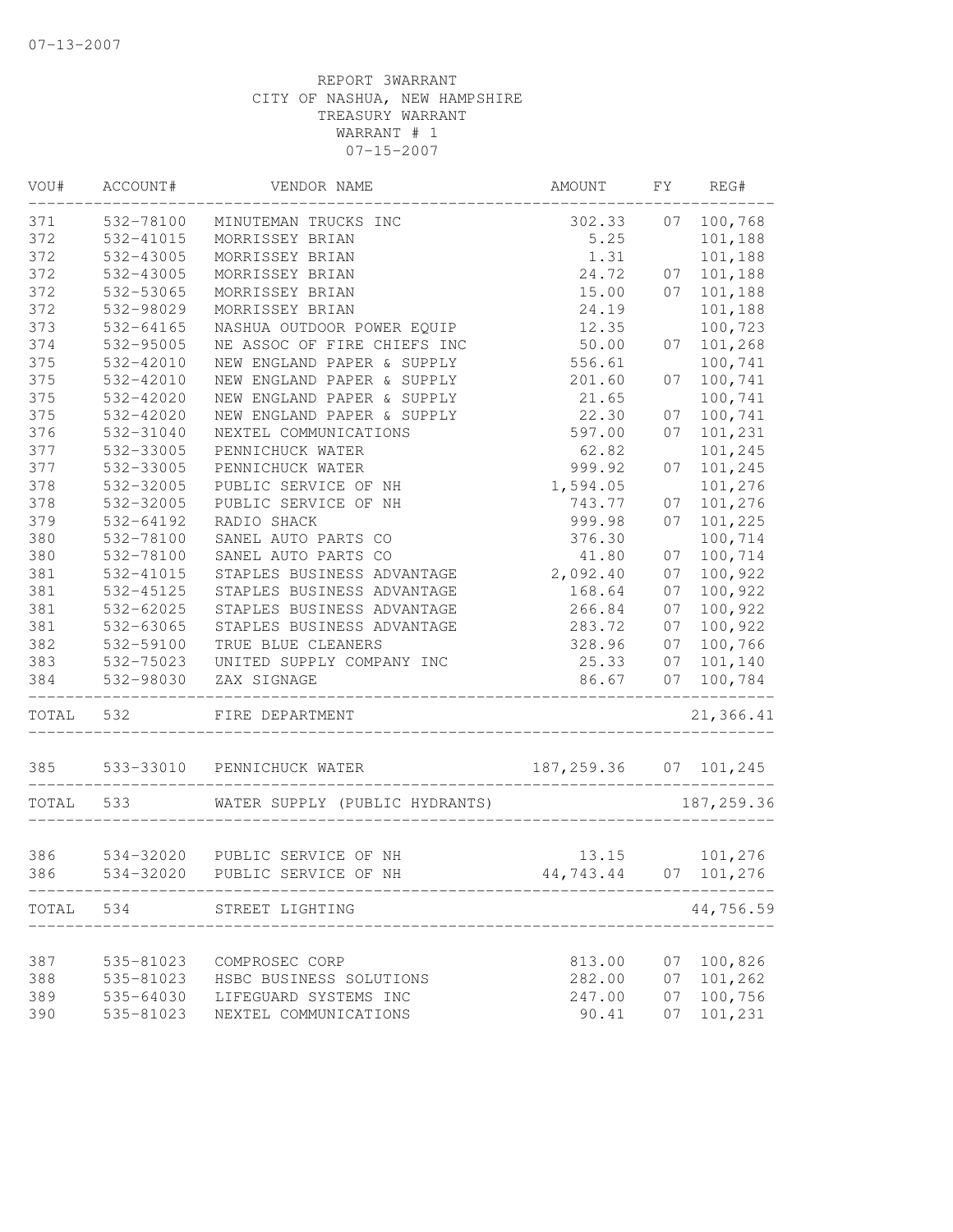| VOU#       | ACCOUNT#               | VENDOR NAME                                            | AMOUNT             | FY       | REG#                           |
|------------|------------------------|--------------------------------------------------------|--------------------|----------|--------------------------------|
| TOTAL      | 535                    | EMERGENCY MANAGEMENT                                   |                    |          | 1,432.41                       |
| 391        | 536-53065              | BARKER JOHN                                            | 467.25             |          | 101,191                        |
| 392        | 536-53065              | CINFO PETER                                            | 918.75             |          | 101,189                        |
| 393        | 536-53065              | CITIZENS BANK                                          | 464.10             | 07       | 13                             |
| 394        | 536-94005              | MANSFIELD WILLIAM                                      | 52.00              |          | 101,192                        |
| 395        | 536-64255              | MOTOROLA                                               | 224.00             | 07       | 100,639                        |
| 396<br>397 | 536-53065              | SHERMAN BRIAN<br>TESSCO TECHNOLOGIES INC               | 918.75             |          | 101,190                        |
| 398        | 536-64255<br>536-64255 | TRANSCOR-IT/HAYWOOD ASSOCIATES                         | 929.58<br>620.88   | 07<br>07 | 100,720<br>100,597             |
| 399        | 536-43005              | UNITED PARCEL SERVICE                                  | 59.55              | 07       | 101,296                        |
| TOTAL      | 536                    | CITYWIDE COMMUNICATIONS                                |                    |          | 4,654.86                       |
|            |                        |                                                        |                    |          |                                |
| 400<br>401 | 541-41015              | 541-62026 GE CAPITAL INC<br>STAPLES BUSINESS ADVANTAGE | 1,218.42<br>139.16 |          | 100, 912<br>07 100,922         |
| TOTAL      | 541                    | COMMUNITY SERVICES DIVISION                            |                    |          | ------------------<br>1,357.58 |
|            |                        |                                                        |                    |          |                                |
| 402        | 542-62026              | GE CAPITAL INC                                         | 1,533.86           |          | 100,912                        |
| 403        | 542-31050              | NEXTEL COMMUNICATIONS                                  | 32.60              |          | 07 101, 231                    |
| 404        | 542-41015              | STAPLES BUSINESS ADVANTAGE                             | 351.65             | 07       | 100,922                        |
| TOTAL      | 542                    | COMMUNITY HEALTH                                       |                    |          | 1,918.11                       |
| 405        | 543-31050              | NEXTEL COMMUNICATIONS                                  | 56.57              | 07       | 101,231                        |
| 406        | 543-49075              | STAPLES BUSINESS ADVANTAGE                             | 283.22             | 07       | 100,922                        |
| 406        | 543-64140              | STAPLES BUSINESS ADVANTAGE                             | 283.22             | 07       | 100,922                        |
| TOTAL      | 543                    | ENVIRONMENTAL HEALTH DEPT.                             |                    |          | 623.01                         |
|            |                        |                                                        |                    |          |                                |
| 407<br>408 | 544-62026              | GE CAPITAL INC<br>544-41015 STAPLES BUSINESS ADVANTAGE | 1,100.53<br>406.37 |          | 100,912<br>07 100,922          |
| TOTAL      | 544                    | WELFARE ADMINISTRATION<br>_____________________        | --------------     |          | 1,506.90                       |
|            |                        |                                                        |                    |          |                                |
| 409        | 545-97020              | 18-24 ASH ST LLC                                       | 775.00             |          | 100,744                        |
| 410        | 545-97020              | 23-25 TEMPLE ST REALTY LLC                             | 281.58             |          | 100,862                        |
| 410        | 545-97020              | 23-25 TEMPLE ST REALTY LLC                             | 473.17             | 07       | 100,862                        |
| 411        | 545-97020              | 25 ELM ST REALTY TRUST                                 | 312.14             |          | 100,891                        |
| 411        | 545-97020              | 25 ELM ST REALTY TRUST                                 | 32.86              | 07       | 100,891                        |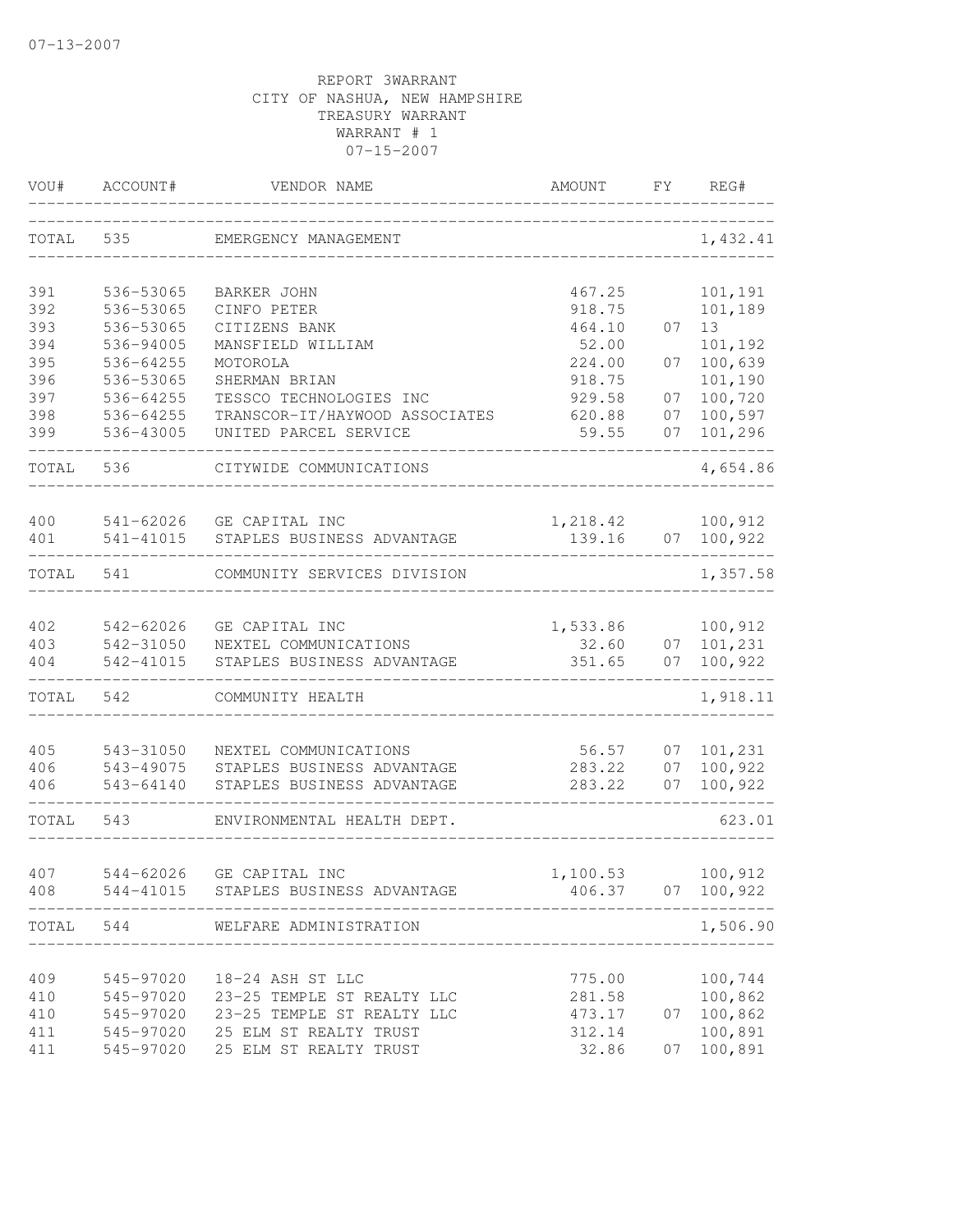| VOU# | ACCOUNT#  | VENDOR NAME                    | AMOUNT   | FΥ | REG#    |
|------|-----------|--------------------------------|----------|----|---------|
| 412  | 545-97020 | 28-34 RR SQUARE LLC            | 660.19   |    | 100,574 |
| 412  | 545-97020 | 28-34 RR SQUARE LLC            | 164.29   | 07 | 100,574 |
| 413  | 545-97020 | 525 AMHERST ST LLC             | 617.00   |    | 100,633 |
| 414  | 545-97020 | ALLEN ROBERT W                 | 415.24   |    | 100,856 |
| 415  | 545-97020 | BISHOP REAL ESTATE MGMT INC    | 797.06   |    | 100,696 |
| 416  | 545-97020 | BLANCHARD BLDG INVESTS/KENNETH | 1,378.67 |    | 100,626 |
| 416  | 545-97020 | BLANCHARD BLDG INVESTS/KENNETH | 275.00   | 07 | 100,626 |
| 417  | 545-97020 | BOYER IVON                     | 417.89   |    | 100,649 |
| 417  | 545-97020 | BOYER IVON                     | 151.95   | 07 | 100,649 |
| 418  | 545-97020 | BROOK VILLAGE NORTH ASSOCIATES | 1,728.34 |    | 100,759 |
| 418  | 545-97020 | BROOK VILLAGE NORTH ASSOCIATES | 255.14   | 07 | 100,759 |
| 419  | 545-97020 | CADIEUX VINCENT                | 312.00   |    | 100,637 |
| 419  | 545-97020 | CADIEUX VINCENT                | 48.00    | 07 | 100,637 |
| 420  | 545-97020 | CANTERBURY APARTMENTS          | 714.25   |    | 100,551 |
| 421  | 545-97020 | CARROLL DOUGLAS                | 282.13   |    | 100,838 |
| 422  | 545-97020 | CENTRAL REALTY                 | 297.29   |    | 100,736 |
| 423  | 545-97020 | CJL PROPERTIES/CHRIS LAVERTU   | 239.44   |    | 100,601 |
| 424  | 545-97020 | COUNTRY BARN MOTEL             | 509.00   |    | 100,707 |
| 424  | 545-97020 | COUNTRY BARN MOTEL             | 897.00   | 07 | 100,707 |
| 425  | 545-97020 | DESMARAIS LEONARD              | 244.22   |    | 100,549 |
| 426  | 545-97020 | DOBENS SUSAN                   | 297.10   |    | 100,629 |
| 427  | 545-97020 | DOWNTOWNER NELSON/DAVID A GREG | 220.00   |    | 100,564 |
| 428  | 545-97020 | DROUIN ROBERT G                | 220.65   |    | 100,866 |
| 429  | 545-97020 | DRURY DANA                     | 390.00   |    | 100,836 |
| 429  | 545-97020 | DRURY DANA                     | 260.00   | 07 | 100,836 |
| 430  | 545-97020 | E J REALTY TRUST               | 448.35   |    | 100,559 |
| 431  | 545-97020 | FFG APARTMENTS                 | 421.45   |    | 100,725 |
| 432  | 545-97020 | FISCHER MARJORIE               | 237.93   |    | 100,734 |
| 433  | 545-97020 | FORTIER CARMEN Y               | 358.33   |    | 100,877 |
| 433  | 545-97020 | FORTIER CARMEN Y               | 264.29   | 07 | 100,877 |
| 434  | 545-97020 | GANDER PROP MANAGEMENT LLC     | 217.89   |    | 100,672 |
| 434  | 545-97020 | GANDER PROP MANAGEMENT LLC     | 284.95   | 07 | 100,672 |
| 435  | 545-97020 | GAUTHIER CONRAD J              | 1,000.00 |    | 100,709 |
| 436  | 545-97020 | GAUTHIER REALTY/CONNIE GAUTHIE | 79.65    |    | 100,917 |
| 437  | 545-97020 | GAUVIN GARY                    | 424.29   |    | 100,843 |
| 437  | 545-97020 | GAUVIN GARY                    | 70.71    | 07 | 100,843 |
| 438  | 545-97020 | GRAVES JOYCE B                 | 277.23   |    | 100,526 |
| 438  | 545-97020 | GRAVES JOYCE B                 | 42.65    | 07 | 100,526 |
| 439  | 545-97020 | GREENLEAF JACK                 | 200.00   |    | 100,570 |
| 440  | 545-97020 | GUERETTE RICHARD               | 197.07   |    | 100,920 |
| 440  | 545-97020 | GUERETTE RICHARD               | 59.93    | 07 | 100,920 |
| 441  | 545-97020 | GUERRERO LUCILA                | 496.75   |    | 100,848 |
| 442  | 545-97020 | JMR CONSTRUCTION INC           | 281.67   |    | 100,677 |
| 443  | 545-97015 | KEYSPAN ENERGY DELIVERY        | 3,200.03 | 07 | 101,286 |
| 444  | 545-97020 | KOO CHWIN-SEIN                 | 881.61   |    | 100,710 |
| 445  | 545-97020 | LAMERAND ENTERPRISES/KYLE LAME | 996.17   |    | 100,885 |
| 445  | 545-97020 | LAMERAND ENTERPRISES/KYLE LAME | 584.26   | 07 | 100,885 |
| 446  | 545-97020 | LEITH ROBERT W                 | 143.67   |    | 100,878 |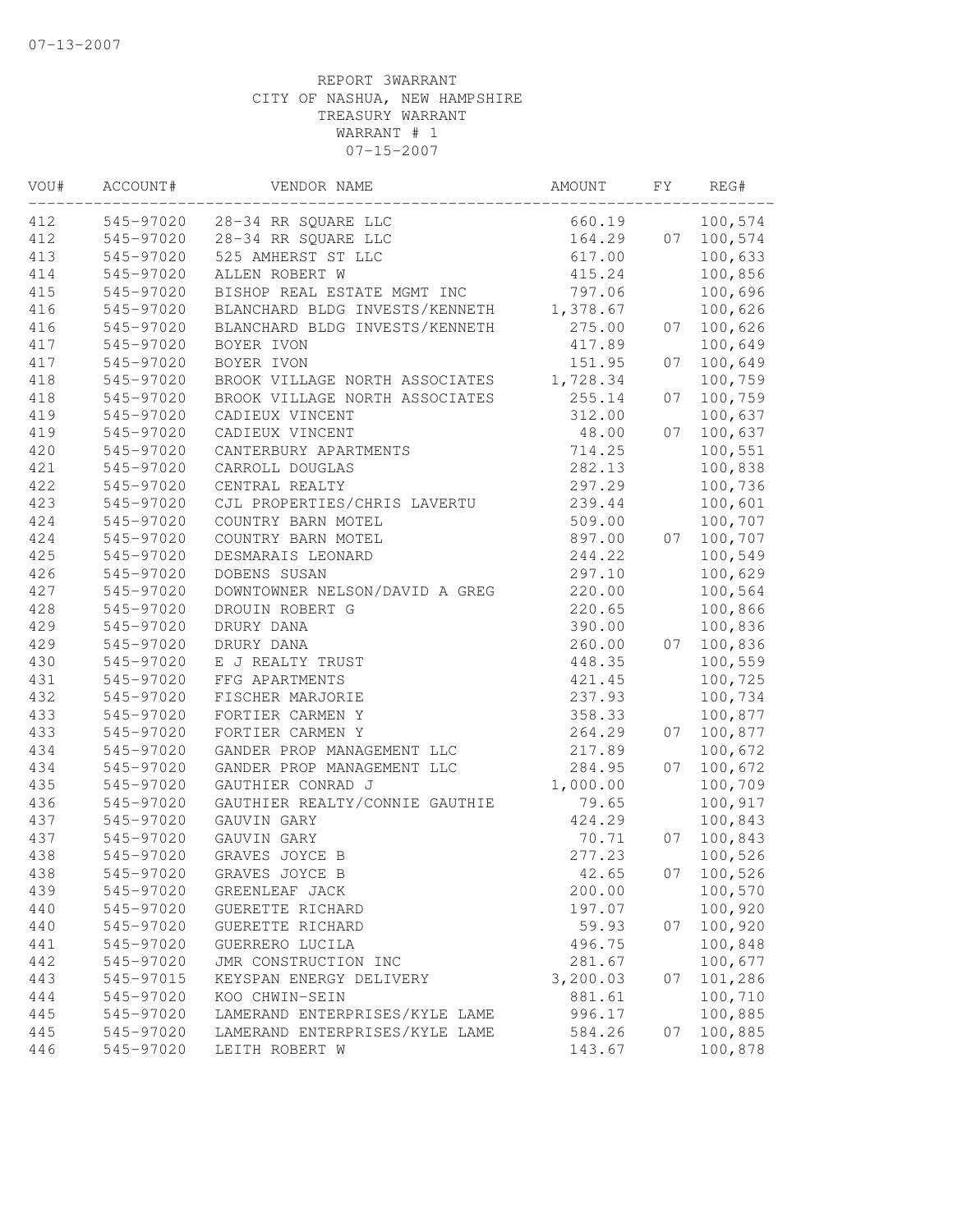| VOU#  | ACCOUNT#  | VENDOR NAME                | AMOUNT   | FΥ | REG#      |
|-------|-----------|----------------------------|----------|----|-----------|
| 446   | 545-97020 | LEITH ROBERT W             | 61.56    | 07 | 100,878   |
| 447   | 545-97020 | LORDEN RAYMOND SR          | 300.00   |    | 100,625   |
| 448   | 545-97020 | LTA INVESTMENTS LLC        | 49.29    |    | 100,844   |
| 448   | 545-97020 | LTA INVESTMENTS LLC        | 180.71   | 07 | 100,844   |
| 449   | 545-97020 | MACDONALD CHARLES          | 214.29   |    | 100,840   |
| 449   | 545-97020 | MACDONALD CHARLES          | 285.71   | 07 | 100,840   |
| 450   | 545-97020 | MARTIN GEORGE              | 700.00   |    | 100,566   |
| 451   | 545-97020 | MCCHANDLER LLC             | 206.00   |    | 100,704   |
| 452   | 545-97020 | MOTEL 6                    | 781.76   | 07 | 100,886   |
| 453   | 545-97020 | MUNYU ELIZABETH            | 379.73   |    | 100,845   |
| 454   | 545-97020 | NASHUA HOUSING AUTHORITY   | 609.03   |    | 100,892   |
| 454   | 545-97020 | NASHUA HOUSING AUTHORITY   | 652.94   | 07 | 100,892   |
| 455   | 545-97020 | O'DONNELL ALBERT           | 287.50   |    | 100,841   |
| 456   | 545-97020 | O'NEIL MICHAEL             | 267.45   |    | 100,636   |
| 457   | 545-97020 | OAKWOOD PROPERTIES LLC     | 152.50   |    | 100,632   |
| 457   | 545-97020 | OAKWOOD PROPERTIES LLC     | 152.50   | 07 | 100,632   |
| 458   | 545-97020 | PAQUIN EDWARD              | 119.85   |    | 100,552   |
| 458   | 545-97020 | PAQUIN EDWARD              | 89.89    | 07 | 100,552   |
| 459   | 545-97020 | PARSLOW LESLIE             | 100.00   |    | 100,846   |
| 459   | 545-97020 | PARSLOW LESLIE             | 100.00   | 07 | 100,846   |
| 460   | 545-97015 | PENNICHUCK WATER WORKS INC | 93.97    | 07 | 101,242   |
| 461   | 545-97020 | PIHL KEVIN                 | 340.92   |    | 100,852   |
| 461   | 545-97020 | PIHL KEVIN                 | 292.22   | 07 | 100,852   |
| 462   | 545-97020 | PLEAKAS MARION             | 487.20   |    | 100,839   |
| 462   | 545-97020 | PLEAKAS MARION             | 24.36    | 07 | 100,839   |
| 463   | 545-97015 | PUBLIC SERVICE CO OF NH    | 4,535.11 | 07 | 101,281   |
| 464   | 545-97020 | QUARATIELLO NICHOLAS       | 270.00   |    | 100,532   |
| 465   | 545-97020 | QUIRION GILLES             | 437.50   |    | 100,745   |
| 466   | 545-97020 | REGENT PARK ASSOCIATES     | 106.01   |    | 100,656   |
| 467   | 545-97020 | RHODES DAVID               | 437.50   |    | 100,580   |
| 467   | 545-97020 | RHODES DAVID               | 437.50   | 07 | 100,580   |
| 468   | 545-97020 | RICHARD PIERRE             | 797.06   |    | 100,837   |
| 469   | 545-97020 | RIOUX JON                  | 752.10   |    | 100,849   |
| 470   | 545-97020 | RODRIGUE ROBERT N          | 126.30   |    | 100,616   |
| 471   | 545-97020 | ROGERS SCOTT               | 543.04   |    | 100,918   |
| 472   | 545-97020 | ROSA JUSSARA               | 212.50   |    | 100,715   |
| 473   | 545-97020 | SILVA MARIA L              | 98.90    |    | 100,850   |
| 473   | 545-97020 | SILVA MARIA L              | 362.64   | 07 | 100,850   |
| 474   | 545-97015 | ST JOSEPH PHARMACY         | 516.40   | 07 | 100,578   |
| 475   | 545-97020 | TRAINOR MARINA             | 494.43   |    | 100,774   |
| 476   | 545-97020 | TREMBLAY JEANNINE          | 666.67   |    | 100,527   |
| 476   | 545-97020 | TREMBLAY JEANNINE          | 333.33   | 07 | 100,527   |
| 477   | 545-97020 | TURMEL RANDY               | 62.52    |    | 100,591   |
| 478   | 545-97020 | WRN REAL ESTATE LLC        | 77.14    |    | 100,872   |
| TOTAL | 545       | WELFARE COSTS              |          |    | 43,031.51 |
|       |           |                            |          |    |           |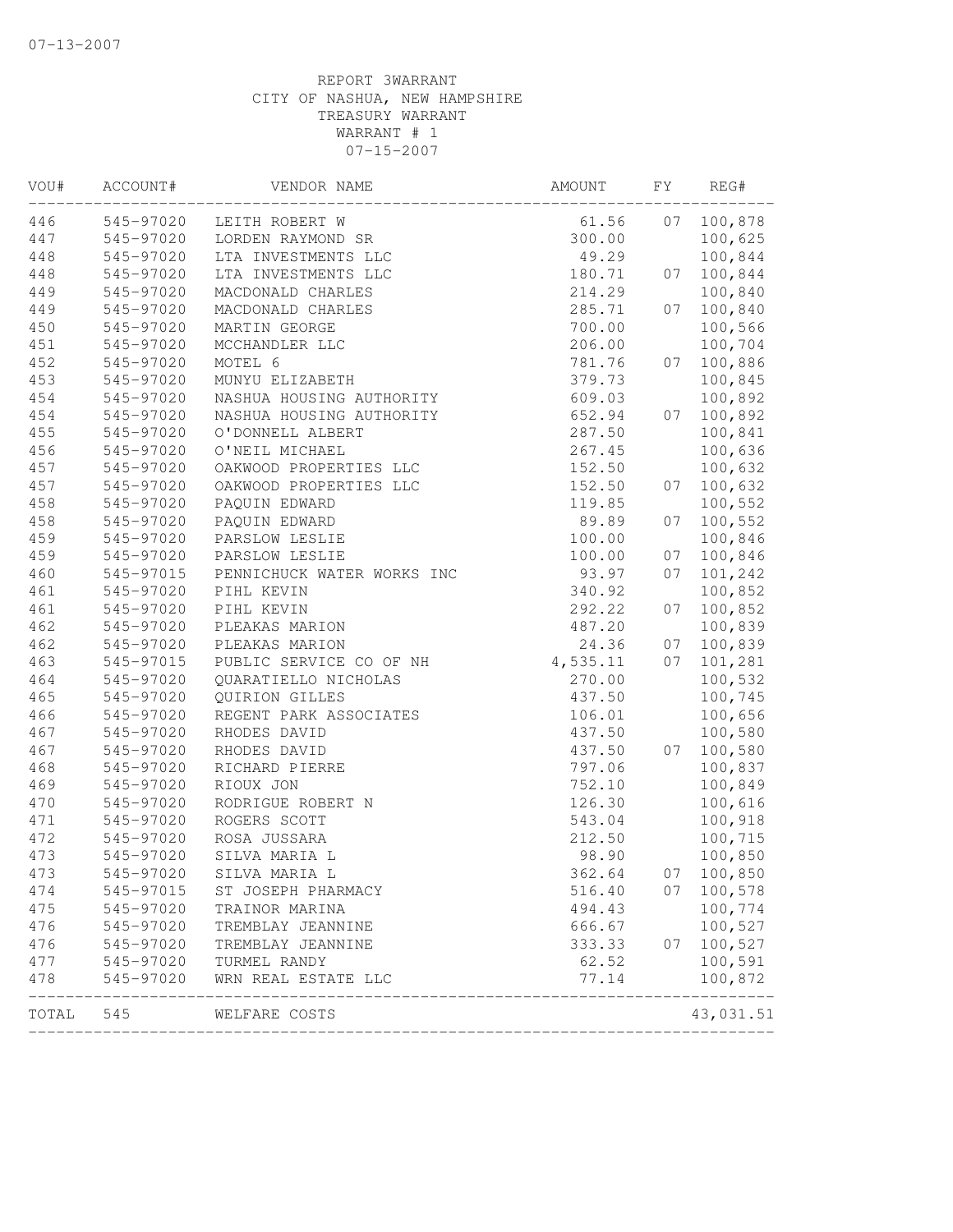| WOU#  | ACCOUNT#      | VENDOR NAME                    | AMOUNT   | FY | REG#       |
|-------|---------------|--------------------------------|----------|----|------------|
| 479   | 551-59100     | CORBETT CLEANING CO/STEPHEN CO | 320.00   | 07 | 100,730    |
| 480   | 551-46045     | GRAINGER                       | 295.59   | 07 | 100,612    |
| 481   | $551 - 41015$ | NEW ENGLAND PAPER & SUPPLY     | 92.24    | 07 | 100,741    |
| 482   | 551-31050     | NEXTEL COMMUNICATIONS          | 299.34   | 07 | 101,231    |
| 483   | 551-33005     | PENNICHUCK WATER               | 55.35    | 07 | 101,245    |
| 484   | 551-32005     | PUBLIC SERVICE OF NH           | 687.20   | 07 | 101,276    |
| 485   | 551-49075     | SPILLER'S                      | 405.32   | 07 | 100,881    |
| 486   | 551-41015     | STAPLES BUSINESS ADVANTAGE     | 1,921.81 | 07 | 100,922    |
| TOTAL | 551           | PUBLIC WORKS DIV & ENGINEERING |          |    | 4,076.85   |
|       |               |                                |          |    |            |
| 487   | 552-75135     | AFFILIATED HVAC SERVICES LLC   | 105.50   | 07 | 101,011    |
| 488   | 552-59050     | BEAULIEU DAVID R               | 665.00   | 07 | 100,903    |
| 489   | 552-75021     | BELLETETES INC                 | 139.23   | 07 | 100,705    |
| 489   | 552-75022     | BELLETETES INC                 | 155.55   | 07 | 100,705    |
| 489   | 552-75165     | BELLETETES INC                 | 48.98    | 07 | 100,705    |
| 490   | 552-78007     | BEST FORD                      | 21.64    | 07 | 100,554    |
| 490   | 552-78100     | BEST FORD                      | 189.90   | 07 | 100,554    |
| 491   | 552-78007     | CARPARTS OF NASHUA             | 17.77    | 07 | 100,553    |
| 492   | 552-59050     | CHAFIN JOE                     | 312.50   | 07 | 101,010    |
| 493   | 552-59050     | COLLINS CHRISTINA              | 22.00    | 07 | 100,678    |
| 494   | 552-75022     | CORBETT CLEANING CO/STEPHEN CO | 300.00   | 07 | 100,730    |
| 495   | 552-75021     | CORRIVEAU ROUTHIER INC         | 35.94    | 07 | 101,124    |
| 496   | 552-59050     | COYLE KEVIN                    | 477.50   | 07 | 100,593    |
| 497   | 552-78100     | D & R TOWING INC               | 100.00   | 07 | 101,125    |
| 498   | 552-59050     | DAVALA JAMES A                 | 167.50   | 07 | 100,540    |
| 499   | 552-59050     | DICHARD LOUISE                 | 112.00   | 07 | 100,643    |
| 500   | 552-59050     | DUBE MICHELLE                  | 240.50   | 07 | 100,743    |
| 501   | 552-45110     | FILLION ASSOCIATES INC         | 3,892.60 | 07 | 100,594    |
| 502   | 552-75021     | FRANKLIN PAINT CO INC          | 2,175.00 | 07 | 101,005    |
| 502   | 552-75040     | FRANKLIN PAINT CO INC          | 243.00   | 07 | 101,005    |
| 503   | 552-62022     | GE CAPITAL INC                 | 1,248.76 |    | 100,912    |
| 504   | 552-59050     | HENDERSON MICHAEL              | 120.00   | 07 | 101,077    |
| 505   | 552-59050     | HOGAN KELSEY                   | 100.00   | 07 | 100,684    |
| 506   | 552-75021     | HOME DEPOT CREDIT SERVICES     | 314.38   |    | 101,239    |
| 506   | 552-75022     | HOME DEPOT CREDIT SERVICES     | 303.24   |    | 101,239    |
| 506   | 552-75022     | HOME DEPOT CREDIT SERVICES     | 49.21    |    | 07 101,239 |
| 506   | 552-75040     | HOME DEPOT CREDIT SERVICES     | 83.88    |    | 101,239    |
| 506   | 552-75135     | HOME DEPOT CREDIT SERVICES     | 49.84    |    | 101,239    |
| 506   | 552-75135     | HOME DEPOT CREDIT SERVICES     | 105.38   | 07 | 101,239    |
| 506   | 552-75170     | HOME DEPOT CREDIT SERVICES     | 31.39    |    | 101,239    |
| 507   | 552-75135     | JOHNSON'S ELECTRIC SUPPLY      | 3,338.35 | 07 | 100,630    |
| 508   | 552-34015     | KEYSPAN ENERGY DELIVERY        | 40.72    | 07 | 101,244    |
| 509   | 552-75021     | LAB SAFETY SUPPLY INC          | 309.19   | 07 | 100,550    |
| 510   | 552-59050     | LAPOINTE WILLIAM               | 235.00   | 07 | 101,089    |
| 511   | 552-59050     | LAROCQUE CHRISTINE             | 25.00    | 07 | 100,772    |
| 512   | 552-59050     | LAROCQUE MICHELLE              | 50.00    | 07 | 100,735    |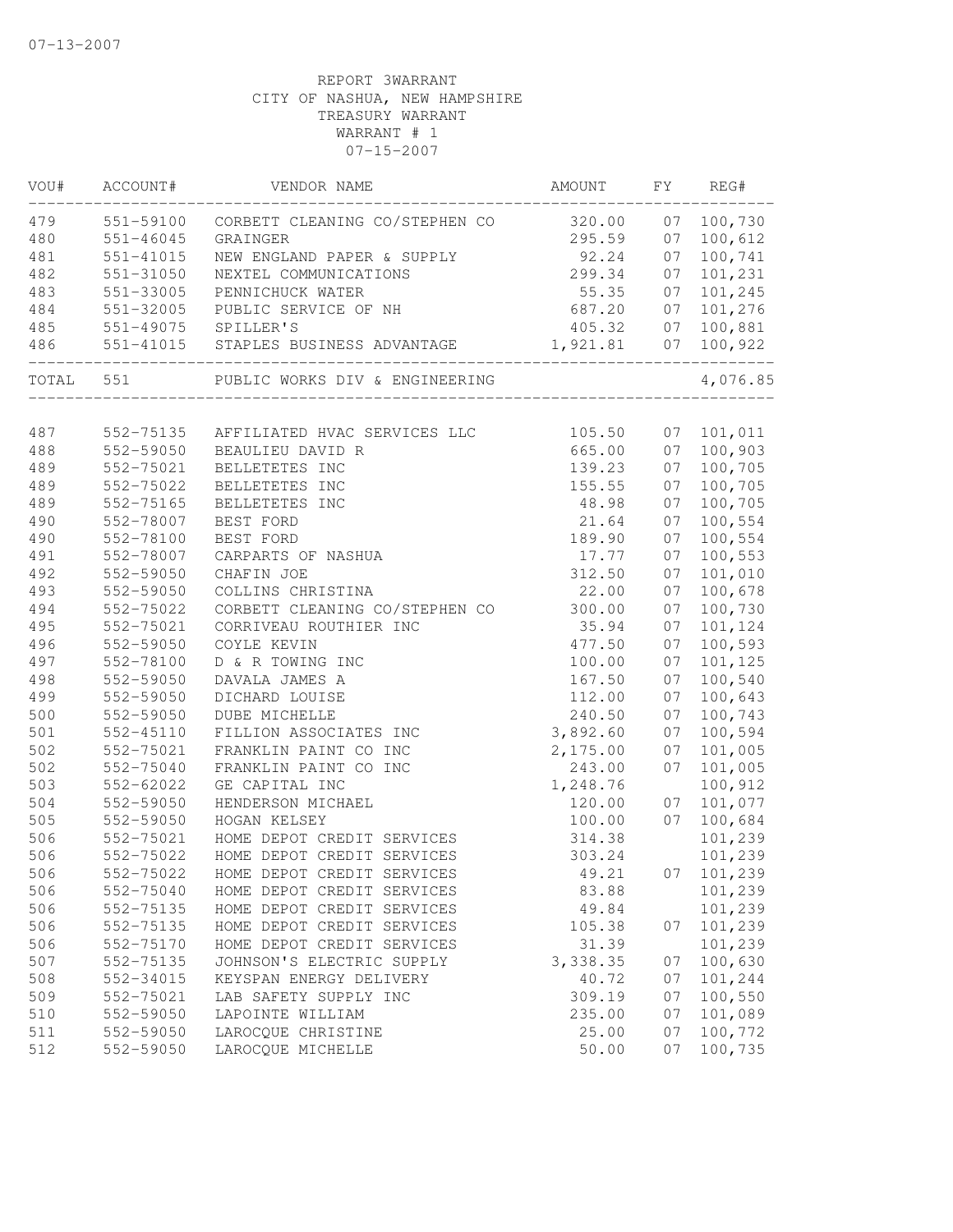| VOU# | ACCOUNT#  | VENDOR NAME                    | AMOUNT    | FΥ | REG#               |
|------|-----------|--------------------------------|-----------|----|--------------------|
| 513  | 552-59050 | LEBLANC LISA                   | 172.00    | 07 | 100,781            |
| 514  | 552-78100 | LIBERTY INTN'L TRUCKS OF NH LL | 1, 147.14 | 07 | 101,128            |
| 515  | 552-45285 | MARSHALL SIGNS INC             | 504.00    | 07 | 101,146            |
| 516  | 552-78065 | MAYNARD & LESIEUR INCORPORATED | 134.76    | 07 | 101,130            |
| 517  | 552-46045 | MAZUR EDWARD                   | 64.99     | 07 | 101,193            |
| 518  | 552-75021 | MEMPHIS NET & TWINE CO INC     | 275.00    | 07 | 100,605            |
| 519  | 552-59050 | MILLER BRUCE                   | 402.50    | 07 | 100,968            |
| 520  | 552-75021 | NARDONE SAND & GRAVEL CO INC   | 803.20    |    | 100,698            |
| 521  | 552-74085 | NASHUA OUTDOOR POWER EQUIP     | 196.35    |    | 100,723            |
| 521  | 552-74085 | NASHUA OUTDOOR POWER EQUIP     | 8.36      | 07 | 100,723            |
| 522  | 552-75021 | NASHUA WALLPAPER & PAINT CO    | 257.92    | 07 | 100,726            |
| 522  | 552-75022 | NASHUA WALLPAPER & PAINT CO    | 28.49     | 07 | 100,726            |
| 523  | 552-31050 | NEXTEL COMMUNICATIONS          | 185.34    | 07 | 101,231            |
| 524  | 552-95005 | NH BABE RUTH SOFTBALL          | 161.00    | 07 | 101,259            |
| 525  | 552-95005 | NH SOUTHERN LEAGUE             | 600.00    |    | 101,257            |
| 526  | 552-59050 | NORMANDY CAITLIN               | 562.50    | 07 | 100,780            |
| 527  | 552-59050 | PARSLOW RICHARD                | 50.00     | 07 | 100,876            |
| 528  | 552-33005 | PENNICHUCK WATER               | 4,569.32  | 07 | 101,245            |
| 528  | 552-33005 | PENNICHUCK WATER               | 1,886.00  | 07 | 101,246            |
| 528  | 552-33040 | PENNICHUCK WATER               | 228.34    | 07 | 101,245            |
| 528  | 552-33045 | PENNICHUCK WATER               | 76.33     |    | 101,245            |
| 528  | 552-33045 | PENNICHUCK WATER               | 1,143.07  | 07 | 101,245            |
| 529  | 552-75021 | PIONEER MANUFACTURING COMPANY  | 3,307.50  | 07 | 100,595            |
| 530  | 552-32005 | PUBLIC SERVICE OF NH           | 9.97      |    | 101,276            |
| 530  | 552-32005 | PUBLIC SERVICE OF NH           | 844.72    |    | 101,277            |
| 530  | 552-32005 | PUBLIC SERVICE OF NH           | 893.29    | 07 | 101,276            |
| 530  | 552-32005 | PUBLIC SERVICE OF NH           | 733.76    | 07 | 101,277            |
| 530  | 552-32030 | PUBLIC SERVICE OF NH           | 3, 158.43 |    | 101,277            |
| 530  | 552-32030 | PUBLIC SERVICE OF NH           | 4,412.50  | 07 | 101,276            |
| 531  | 552-64192 | R WHITE EQUIPMENT CENTER INC   | 149.95    | 07 | 101,131            |
| 531  | 552-74085 | R WHITE EQUIPMENT CENTER INC   | 367.15    | 07 | 101,131            |
| 531  | 552-75021 | R WHITE EQUIPMENT CENTER INC   | 17.40     | 07 | 101,131            |
| 532  | 552-78100 | RELIANCE AUTOCARE/ROLAND FISHE | 889.15    |    | 101,274            |
| 533  | 552-59015 | ROSITA LEE MUSIC CENTERS       | 200.00    | 07 | 100,662            |
| 534  | 552-75170 | SEASONAL SPECIALTY STORES      | 74.28     | 07 | 100,908            |
| 535  | 552-59050 | SEVIGNY RONALD                 | 70.00     | 07 | 100,712            |
| 536  | 552-41015 | STAPLES BUSINESS ADVANTAGE     | 319.72    | 07 | 100,922            |
| 537  | 552-59050 | STUMPF THOMAS                  | 285.00    | 07 | 100,642            |
| 538  | 552-59040 | TELSTAR DISPLAY FIREWORKS      | 19,000.00 |    | 100,831            |
| 539  | 552-59050 | THIBODEAU JOHN                 | 210.00    | 07 | 100,773            |
| 540  | 552-59050 | THORP DAVID                    | 200.00    | 07 | 100,740            |
| 541  | 552-75021 | TUCKAHOE TURF FARMS INC        | 120.00    | 07 | 100,565            |
| 542  | 552-78100 | TURF PRODUCTS CORP             | 38.82     | 07 | 100,927            |
| 543  | 552-75170 | UNITED SUPPLY COMPANY INC      | 133.15    | 07 | 101,140            |
| 544  | 552-31040 | VERIZON                        | 83.99     | 07 | 101,253            |
| 545  | 552-64040 | VERMONT SYSTEMS INC            | 1,848.00  |    | 100,572            |
| 546  | 552-59050 | WELLIVER RON                   | 87.50     | 07 | 100,663<br>100,571 |
| 547  | 552-75135 | YANKEE EQUIPMENT SYSTEMS INC   | 211.15    | 07 |                    |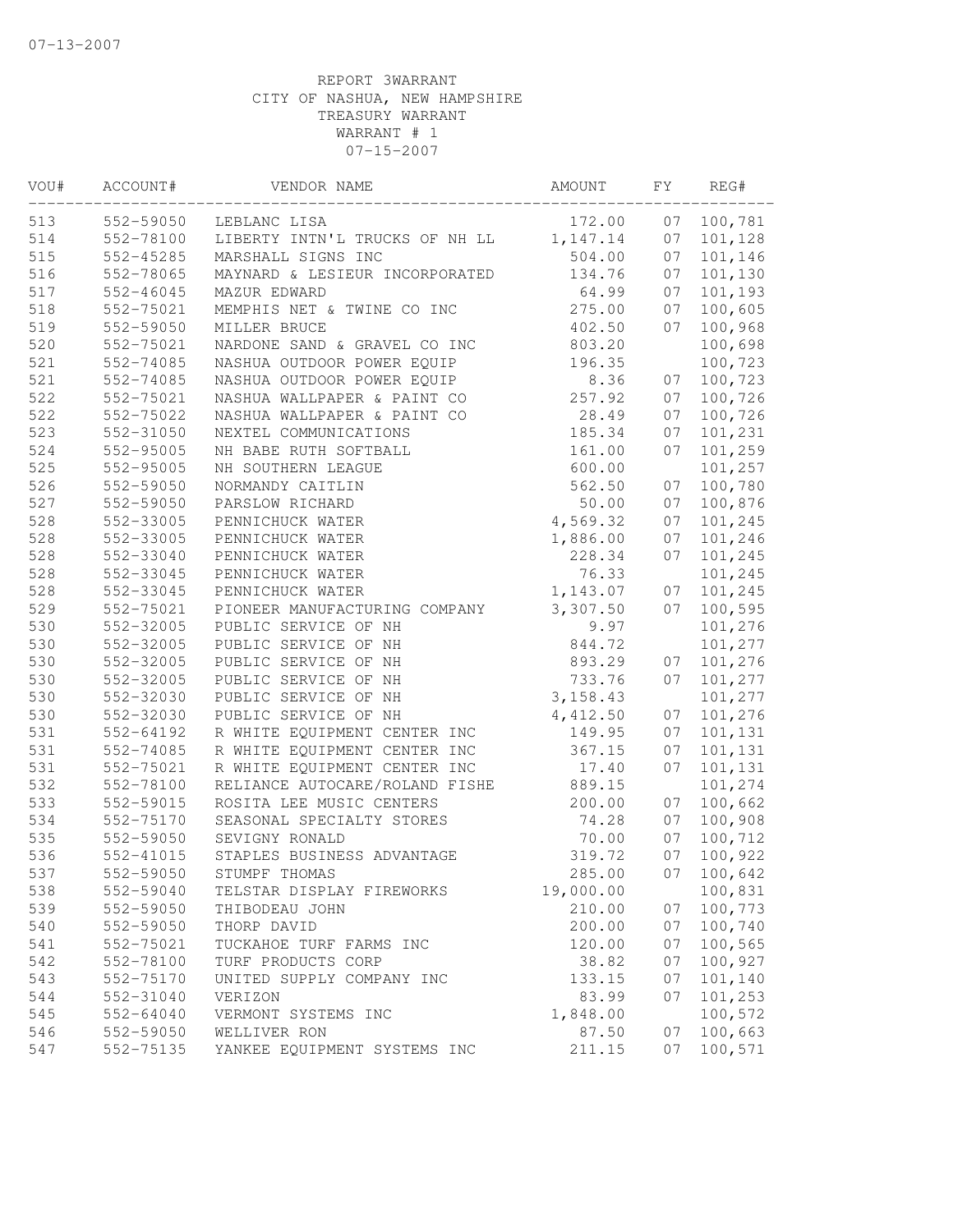| VOU#  | ACCOUNT#  | VENDOR NAME                    | AMOUNT    | FY. | REG#      |
|-------|-----------|--------------------------------|-----------|-----|-----------|
| TOTAL | 552       | PARKS AND RECREATION           |           |     | 66,948.49 |
| 548   | 553-31050 | ARCH WIRELESS                  | 48.75     | 07  | 101,287   |
| 549   | 553-45060 | BELLETETES INC                 | 96.68     | 07  | 100,705   |
| 549   | 553-45175 | BELLETETES INC                 | 13.00     | 07  | 100,705   |
| 549   | 553-49075 | BELLETETES INC                 | 13.16     | 07  | 100,705   |
| 549   | 553-69025 | BELLETETES INC                 | 100.85    | 07  | 100,705   |
| 550   | 553-45175 | BOT-L-GAS INCORPORATED         | 105.50    |     | 101,132   |
| 550   | 553-45175 | BOT-L-GAS INCORPORATED         | 152.10    | 07  | 101,132   |
| 551   | 553-45015 | BROX INDUSTRIES INC            | 1,690.50  | 07  | 100,587   |
| 551   | 553-45025 | BROX INDUSTRIES INC            | 76.00     | 07  | 100,587   |
| 551   | 553-45190 | BROX INDUSTRIES INC            | 90.97     | 07  | 100,587   |
| 552   | 553-77020 | CASEY EQUIPMENT & RENTAL CORP  | 6,712.64  | 07  | 100,893   |
| 552   | 553-78100 | CASEY EQUIPMENT & RENTAL CORP  | 68.73     | 07  | 100,893   |
| 553   | 553-46045 | CCP INDUSTRIES INC             | 1,373.69  | 07  | 100,722   |
| 553   | 553-49075 | CCP INDUSTRIES INC             | 353.36    | 07  | 100,722   |
| 554   | 553-49075 | CHROMATE INDUSTRIAL CORP       | 505.04    | 07  | 100,665   |
| 555   | 553-59105 | CORBETT CLEANING CO/STEPHEN CO | 500.00    | 07  | 100,730   |
| 556   | 553-45060 | CORRIVEAU ROUTHIER INC         | 64.00     |     | 101,124   |
| 556   | 553-45060 | CORRIVEAU ROUTHIER INC         | 1,430.50  | 07  | 101,124   |
| 557   | 553-48015 | DENNIS K BURKE INC             | 13,056.23 |     | 101,297   |
| 558   | 553-78100 | DONOVAN EQUIPMENT CO INC       | 99.96     | 07  | 100,582   |
| 559   | 553-78100 | <b>DUNN BATTERY</b>            | 421.75    | 07  | 100,652   |
| 560   | 553-64192 | E W SLEEPER CO                 | 5,306.00  | 07  | 100,919   |
| 561   | 553-75130 | G H PHILBRICK SONS INC         | 3,960.00  | 07  | 100,738   |
| 562   | 553-69025 | GRAINGER                       | 128.43    |     | 100,612   |
| 562   | 553-69025 | GRAINGER                       | 525.57    | 07  | 100,612   |
| 562   | 553-69030 | GRAINGER                       | 1,200.37  | 07  | 100,612   |
| 563   | 553-78100 | HOWARD P FAIRFIELD INC         | 993.20    | 07  | 101,081   |
| 564   | 553-46045 | LEHIGH SAFETY SHOE LLC         | 163.00    | 07  | 100,689   |
| 565   | 553-78100 | MAC MULKIN CHEVROLET INC       | 66.63     | 07  | 101,126   |
| 566   | 553-78065 | MAYNARD & LESIEUR INCORPORATED | 64.60     | 07  | 101,130   |
| 567   | 553-49075 | NAPA AUTO PARTS                | 70.40     | 07  | 100,884   |
| 567   | 553-78100 | NAPA AUTO PARTS                | 481.04    | 07  | 100,884   |
| 568   | 553-31050 | NEXTEL COMMUNICATIONS          | 161.39    | 07  | 101,231   |
| 569   | 553-75023 | NH SAFE & LOCK CO INC          | 506.00    | 07  | 100,857   |
| 570   | 553-49075 | NORTHERN FOREIGN CAR PARTS INC | 75.88     | 07  | 101,152   |
| 571   | 553-33005 | PENNICHUCK WATER               | 289.67    | 07  | 101,246   |
| 572   | 553-32005 | PUBLIC SERVICE OF NH           | 5,682.43  | 07  | 101,277   |
| 573   | 553-49075 | R WHITE EQUIPMENT CENTER INC   | 18.00     | 07  | 101,131   |
| 573   | 553-69025 | R WHITE EQUIPMENT CENTER INC   | 172.00    | 07  | 101,131   |
| 574   | 553-49075 | SANEL AUTO PARTS CO            | 3.37      | 07  | 100,714   |
| 574   | 553-78100 | SANEL AUTO PARTS CO            | 11.43     |     | 100,714   |
| 574   | 553-78100 | SANEL AUTO PARTS CO            | 203.83    | 07  | 100,714   |
| 575   | 553-48005 | SHATTUCK MALONE OIL CO         | 13,332.00 | 07  | 101,219   |
| 576   | 553-69025 | SNAP ON TOOLS                  | 2, 116.27 | 07  | 100,586   |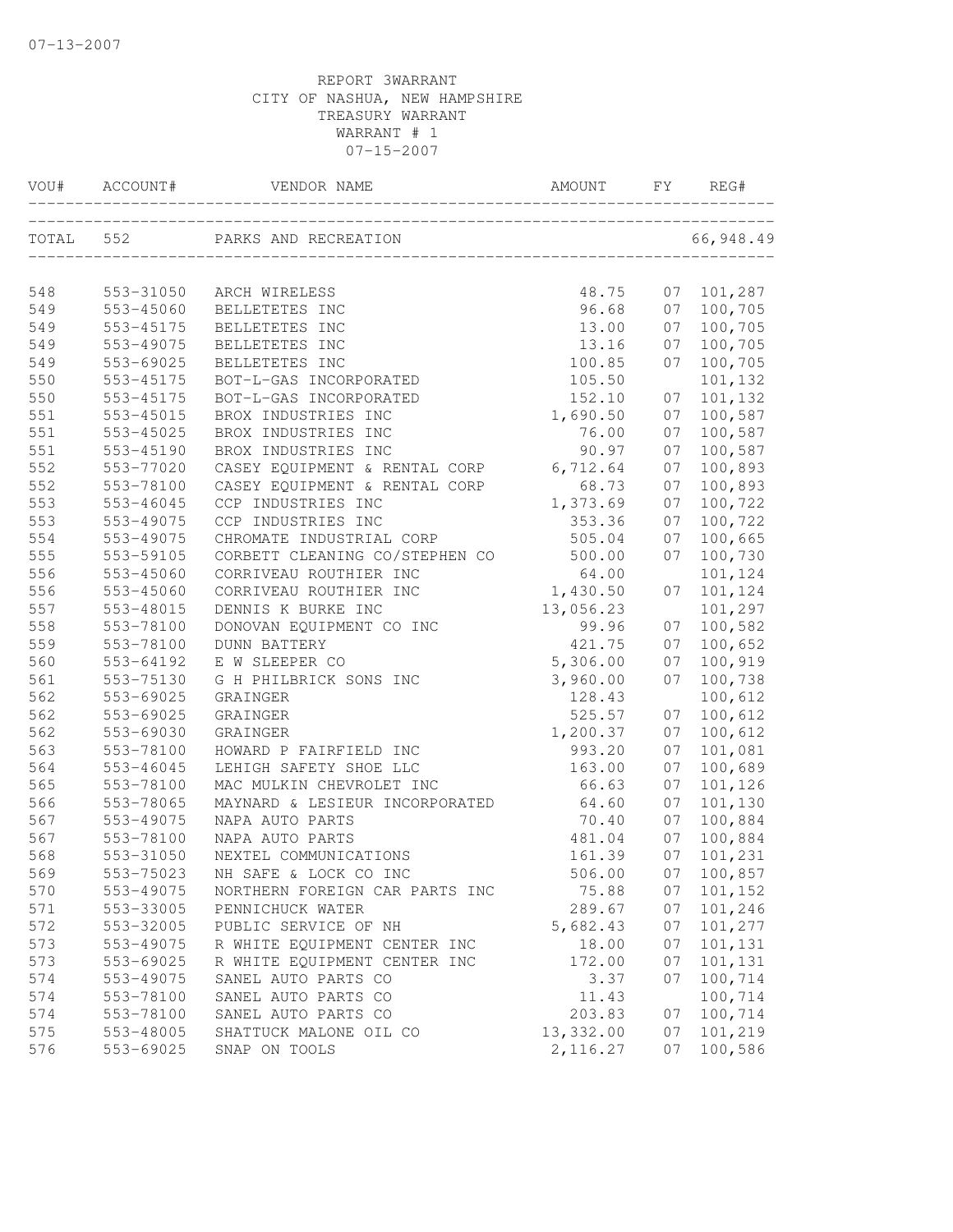| VOU#       | ACCOUNT#               | VENDOR NAME                                                 | AMOUNT          | FY.      | REG#               |
|------------|------------------------|-------------------------------------------------------------|-----------------|----------|--------------------|
| 577        | 553-69025              | SUNBELT RENTALS                                             | 4,450.00        | 07       | 100,760            |
| 577        | 553-78100              | SUNBELT RENTALS                                             | 392.23          | 07       | 100,760            |
| 578        | 553-78100              | TENNANT SALES & SERVICE COMPAN                              | 1,070.40        | 07       | 100,604            |
| 579        | 553-46045              | UNIFIRST CORPORATION                                        | 297.44          | 07       | 100,905            |
| 580        | 553-69025              | UNITED RENTALS/NORTH AMERICA I                              | 1,950.00        | 07       | 100,631            |
| 581        | 553-75100              | UNLIMITED DOOR SERVICE/STEVEN                               | 320.00          | 07       | 101,145            |
| 582        | 553-69025              | WOOD'S CRW CORP OF NH                                       | 491.72          | 07       | 100,887            |
| TOTAL      | 553                    | STREET DEPARTMENT                                           |                 |          | 71, 476.71         |
|            | 555-43005              |                                                             |                 |          |                    |
| 583<br>583 | 555-49075              | CITY OF NASHUA/PETTY CASH<br>CITY OF NASHUA/PETTY CASH      | 2.00<br>3.47    | 07<br>07 | 101,195<br>101,195 |
| 583        | 555-69025              | CITY OF NASHUA/PETTY CASH                                   | 34.99           | 07       |                    |
|            |                        |                                                             |                 |          | 101,195            |
| 583        | 555-94005              | CITY OF NASHUA/PETTY CASH<br>CORBETT CLEANING CO/STEPHEN CO | 3.00            | 07       | 101,195            |
| 584        | 555-59100<br>555-59320 | CUES INC                                                    | 320.00          | 07       | 100,730            |
| 585        |                        |                                                             | 1,243.17        | 07       | 100,880            |
| 586        | 555-49075              | GRAINGER                                                    | 397.08          | 07       | 100,762            |
| 587        | 555-69025              | HOME DEPOT CREDIT SERVICES                                  | 125.87          | 07       | 101,239            |
| 588        | 555-45288              | M & M ELECTRICAL SUPPLY CO INC                              | 29.86           | 07       | 101,121            |
| 589        | 555-59170              | MARKINGS INC                                                | 6,343.00        | 07       | 100,924            |
| 590        | 555-45288              | NEW ENGLAND SIGNAL SYSTEMS INC                              | 300.00          | 07       | 100,686            |
| 591        | 555-31050              | NEXTEL COMMUNICATIONS                                       | 245.51          | 07       | 101,231            |
| 592        | 555-45285              | NH DEPT OF TRANSPORTATION                                   | 10.00           | 07       | 101,194            |
| 593        | 555-45288              | OCEAN STATE SIGNAL CO                                       | 600.00          | 07       | 100,911            |
| 594        | 555-45107              | PERMA-LINE CORP OF NEW ENGLAND                              | 6,442.01        | 07       | 100,568            |
| 594        | 555-45285              | PERMA-LINE CORP OF NEW ENGLAND                              | 6,456.50        | 07       | 100,568            |
| 594        | 555-49075              | PERMA-LINE CORP OF NEW ENGLAND                              | 223.75          | 07       | 100,568            |
| 595        | 555-32025              | PUBLIC SERVICE OF NH                                        | 620.53          |          | 101,277            |
| 595        | 555-32025              | PUBLIC SERVICE OF NH                                        | 529.70          |          | 101,278            |
| 595        | 555-32025              | PUBLIC SERVICE OF NH                                        | 202.95          | 07       | 101,277            |
| 595        | 555-32025              | PUBLIC SERVICE OF NH                                        | 300.72          | 07       | 101,278            |
| 596        | 555-59320              | SANEL AUTO PARTS CO                                         | 18.43           | 07       | 100,714            |
| 597        | 555-62000              | STAPLES BUSINESS ADVANTAGE                                  | 89.98           | 07       | 100,922            |
| 598        | 555-95010              | TELEGRAPH PUBLISHING COMPANY                                | 156.00          |          | 101,221            |
| TOTAL      | 555                    | TRAFFIC DEPARTMENT                                          |                 |          | 24,698.52          |
| 599        | 557-59320              | CITY OF NASHUA/PETTY CASH                                   | 8.00            | 07       | 101,195            |
|            | 557-31050              | NEXTEL COMMUNICATIONS                                       | 4.67            | 07       | 101,231            |
| 600<br>601 | 557-33005              | PENNICHUCK WATER                                            | 299.75          | 07       | 101,246            |
| 602        |                        | PUBLIC SERVICE OF NH                                        |                 | 07       | 101,278            |
| 603        | 557-32005<br>557-41015 | STAPLES BUSINESS ADVANTAGE                                  | 257.54<br>85.72 | 07       | 100,922            |
|            |                        |                                                             |                 |          |                    |
| TOTAL      | 557                    | PARKING LOTS                                                |                 |          | 655.68             |
|            |                        |                                                             |                 |          |                    |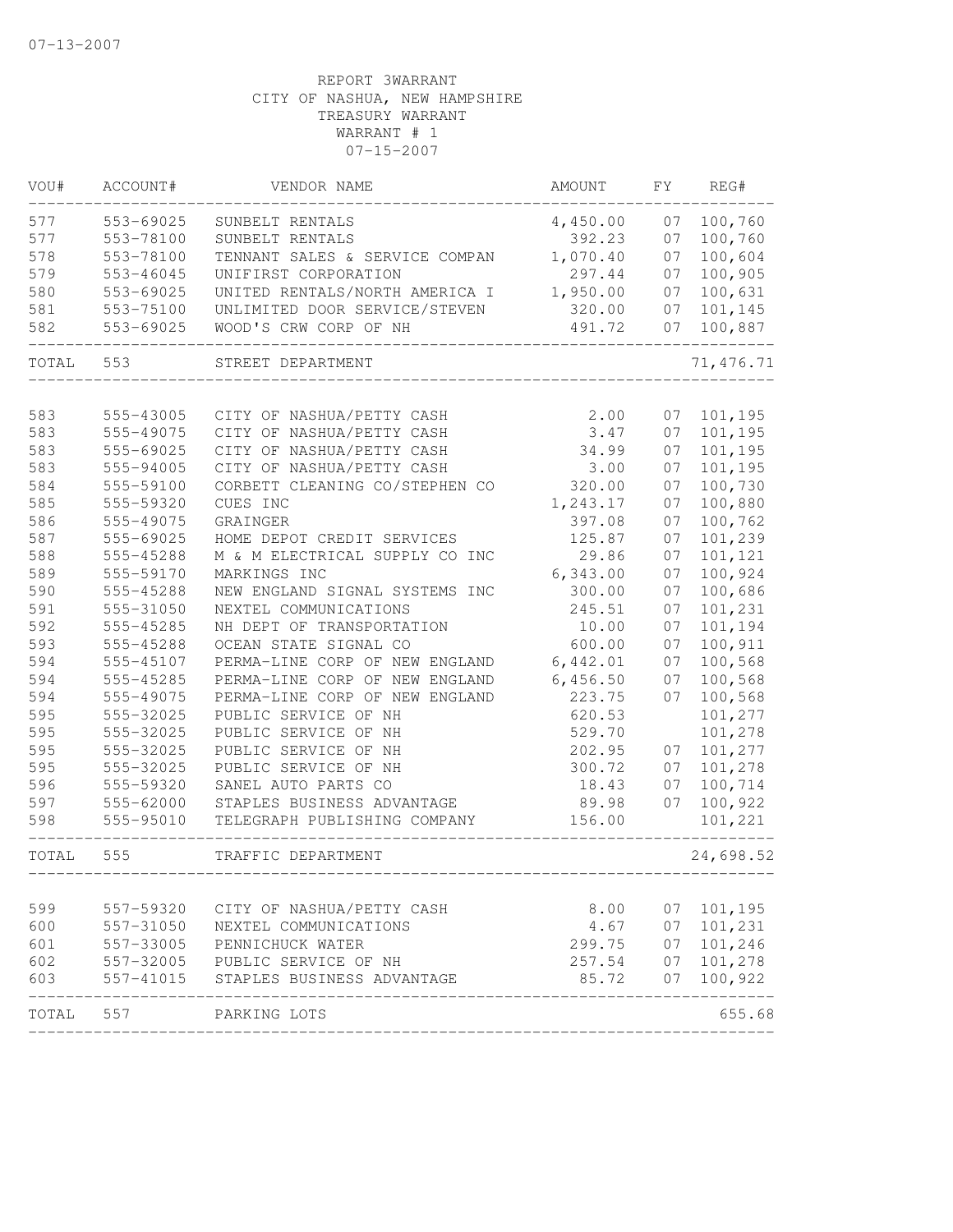| VOU#       | ACCOUNT#               | VENDOR NAME                                       | AMOUNT             | FΥ | REG#               |
|------------|------------------------|---------------------------------------------------|--------------------|----|--------------------|
| 604        | 561-48015              | DENNIS K BURKE INC                                | 435.50             | 07 | 101,297            |
| 605        | 561-75023              | HOME DEPOT CREDIT SERVICES                        | 3.98               |    | 101,239            |
| 606        | 561-59100              | K CARLSON TREE SERVICE                            | 450.00             | 07 | 100,729            |
| 607        | 561-75903              | NASHUA WALLPAPER & PAINT CO                       | 193.56             | 07 | 100,726            |
| 608        | 561-33005              | PENNICHUCK WATER                                  | 189.04             | 07 | 101,246            |
| 609        | 561-32005              | PUBLIC SERVICE OF NH                              | 74.18              | 07 | 101,278            |
| TOTAL      | 561                    | EDGEWOOD CEMETERY                                 |                    |    | 1,346.26           |
| 610        | 562-33005              | PENNICHUCK WATER                                  | 87.42              | 07 | 101,246            |
| TOTAL      | 562                    | SUBURBAN CEMETERIES                               |                    |    | 87.42              |
|            |                        | DENNIS K BURKE INC                                |                    | 07 | 101,297            |
| 611<br>612 | 563-48015<br>563-45195 | GRIFFIN GREENHOUSE SUPPLIES IN                    | 238.55<br>356.43   | 07 | 100,871            |
| 613        | 563-75023              | HOME DEPOT CREDIT SERVICES                        | 945.69             | 07 | 101,239            |
| 614        | 563-74085              | NASHUA OUTDOOR POWER EQUIP                        | 15.60              | 07 | 100,723            |
| 615        | 563-75903              | NASHUA WALLPAPER & PAINT CO                       | 389.88             | 07 | 100,726            |
| TOTAL      | 563                    | WOODLAWN CEMETERY                                 |                    |    | 1,946.15           |
|            |                        |                                                   |                    |    |                    |
| 616<br>617 | 571-41015<br>571-72010 | HSBC BUSINESS SOLUTIONS<br>SPILLER'S              | 565.63<br>1,496.00 | 07 | 101,262<br>100,881 |
| TOTAL      | 571                    | COMMUNITY DEVELOPMENT                             |                    |    | 2,061.63           |
|            |                        |                                                   |                    |    |                    |
| 618        | 572-62022              | GOVCONNECTION INC                                 | 570.48             | 07 | 100,541            |
| 619        | 572-51010              | HILLSBOROUGH COUNTY TREASURER                     | 26.00              | 07 | 101,137            |
| 620        | 572-49025              | LOCAL GOVERNMENT CENTER                           | 106.00             | 07 | 101,267            |
| 621        | 572-31050              | NEXTEL COMMUNICATIONS                             | 11.56              | 07 | 101,231            |
| 622        | 572-49075              | STAPLES BUSINESS ADVANTAGE                        | 783.88             | 07 | 100,922            |
| 623        | 572-49025              | WILEY JOSSEY BASS                                 | 180.00             | 07 | 101,237            |
| TOTAL      | 572                    | PLANNING DEPARTMENT                               |                    |    | 1,677.92           |
| 624        |                        | 573-31050 NEXTEL COMMUNICATIONS                   |                    |    | $4.67$ 07 101, 231 |
| TOTAL      |                        | 573 ECONOMIC DEVELOPMENT<br>--------------------- |                    |    | 4.67               |
| 625        | 575-45090              | AC MOORE INC                                      | 9.63               | 07 | 100,742            |
| 626        |                        | 575-41015 ALPHAGRAPHICS                           | 4.80               | 07 | 100,719            |
| 627        | 575-79030              | ARCSOURCE INC                                     | 229.50             | 07 | 100,716            |
|            |                        |                                                   |                    |    |                    |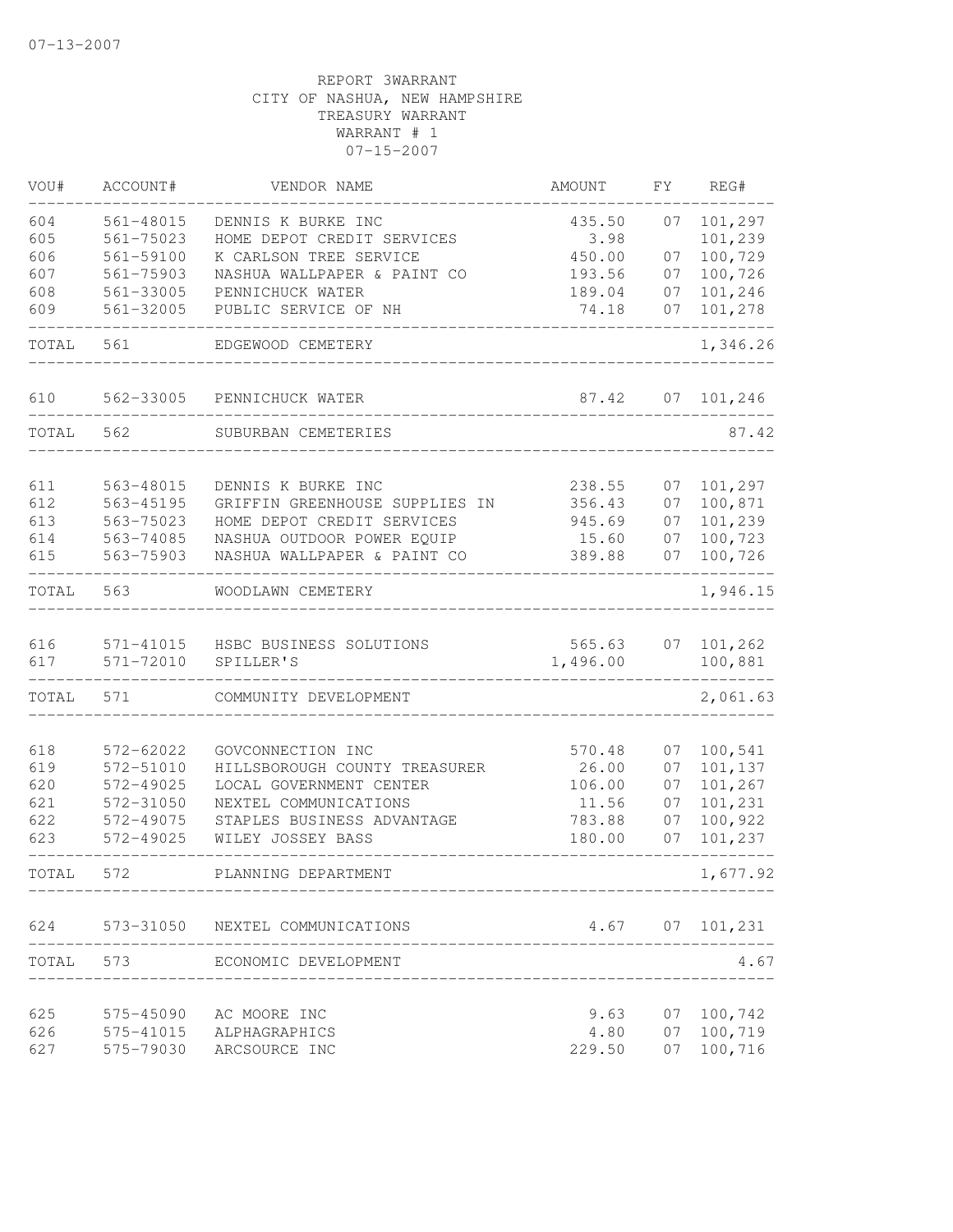| WOU#  | ACCOUNT#          | VENDOR NAME                          | AMOUNT   | FΥ | REG#       |
|-------|-------------------|--------------------------------------|----------|----|------------|
| 628   | 575-45904         | BOSTON GLOBE                         | 332.80   |    | 101,283    |
| 629   | 575-64045         | CDW GOVERNMENT INC                   | 5,047.83 | 07 | 100,976    |
| 630   | 575-57010         | CENTURION TECHNOLOGIES INC           | 47.62    |    | 101,255    |
| 631   | 575-45903         | COUNTRYWATCH.COM                     | 399.00   |    | 101,236    |
| 632   | 575-59100         | GOUMAS LYNNE                         | 625.00   |    | 100,854    |
| 633   | 575-59100         | HARLEY BILL                          | 500.00   |    | 101,198    |
| 634   | 575-45050         | HARVARD UNIVERSITY                   | 25.00    | 07 | 101,292    |
| 635   | 575-75023         | J P PEST SERVICES                    | 125.00   | 07 | 100,769    |
| 636   | 575-34015         | KEYSPAN ENERGY DELIVERY              | 143.35   |    | 101,244    |
| 637   | 575-57010         | LIBRARYINSIGHT INC                   | 720.00   |    | 101,234    |
| 638   | 575-43005         | NASHUA PUBLIC LIBRARY                | 26.00    | 07 | 101,196    |
| 638   | 575-45150         | NASHUA PUBLIC LIBRARY                | 23.00    |    | 101,196    |
| 638   | 575-45150         | NASHUA PUBLIC LIBRARY                | 32.38    | 07 | 101,196    |
| 638   | 575-45220         | NASHUA PUBLIC LIBRARY                | 48.97    | 07 | 101,196    |
| 638   | 575-75023         | NASHUA PUBLIC LIBRARY                | 5.27     | 07 | 101,196    |
| 638   | 575-91005         | NASHUA PUBLIC LIBRARY                | 14.74    | 07 | 101,196    |
| 638   | 575-91015         | NASHUA PUBLIC LIBRARY                | 32.60    | 07 | 101,196    |
| 638   | 575-94005         | NASHUA PUBLIC LIBRARY                | 38.96    | 07 | 101,196    |
| 639   | 575-31040         | NEXTEL COMMUNICATIONS                | 107.32   | 07 | 101,231    |
| 640   | 575-95005         | <b>NHLTA</b>                         | 140.00   |    | 101,284    |
| 641   | 575-33005         | PENNICHUCK WATER                     | 132.16   | 07 | 101,246    |
| 642   | 575-45050         | PENNSYLVANIA STATE UNIVERSITY        | 15.00    | 07 | 101,293    |
| 643   | 575-32005         | PUBLIC SERVICE OF NH                 | 8,132.52 | 07 | 101,278    |
| 644   | 575-41005         | STAPLES BUSINESS ADVANTAGE           | 36.75    | 07 | 100,922    |
| 644   | 575-41015         | STAPLES BUSINESS ADVANTAGE           | 253.19   | 07 | 100,922    |
| 644   | 575-64045         | STAPLES BUSINESS ADVANTAGE           | 128.52   | 07 | 100,922    |
| 645   | 575-59100         | WAGNER ANGEL                         | 1,000.00 |    | 101,197    |
| 646   | 575-45150         | WILDLIFE ENCOUNTERS LLC              | 323.60   |    | 101,199    |
| TOTAL | 575               | PUBLIC LIBRARIES                     |          |    | 18,700.51  |
| 647   |                   | 576-49075 STAPLES BUSINESS ADVANTAGE | 832.46   | 07 | 100,923    |
| TOTAL | 576               | BUILDING DEPARTMENT                  |          |    | 832.46     |
|       |                   |                                      |          |    |            |
| 648   | 577-31050         | NEXTEL COMMUNICATIONS                | 28.78    |    | 07 101,231 |
|       |                   | TOTAL 577 CODE ENFORCEMENT           |          |    | 28.78      |
|       |                   |                                      |          |    |            |
|       | 195,286 581-49075 | A & B SIGNS                          | 148.50   | 07 | 101,141    |
|       | 195,287 581-77005 | AIRXCHANGE INC                       | 3,683.86 | 07 | 101,099    |
|       | 195,288 581-42110 | ALARMAX DISTRIBUTORS INC             | $-67.25$ | 07 | 100,938    |
|       | 195,288 581-49910 | ALARMAX DISTRIBUTORS INC             | 2,189.50 | 07 | 100,938    |
|       | 195,289 581-46040 | ALEC'S SHOE STORE INC                | 100.00   | 07 | 101,123    |
|       | 195,290 581-72065 | ALTERNATIVE COMMUNICATIONS SER       | 65.00    | 07 | 100,882    |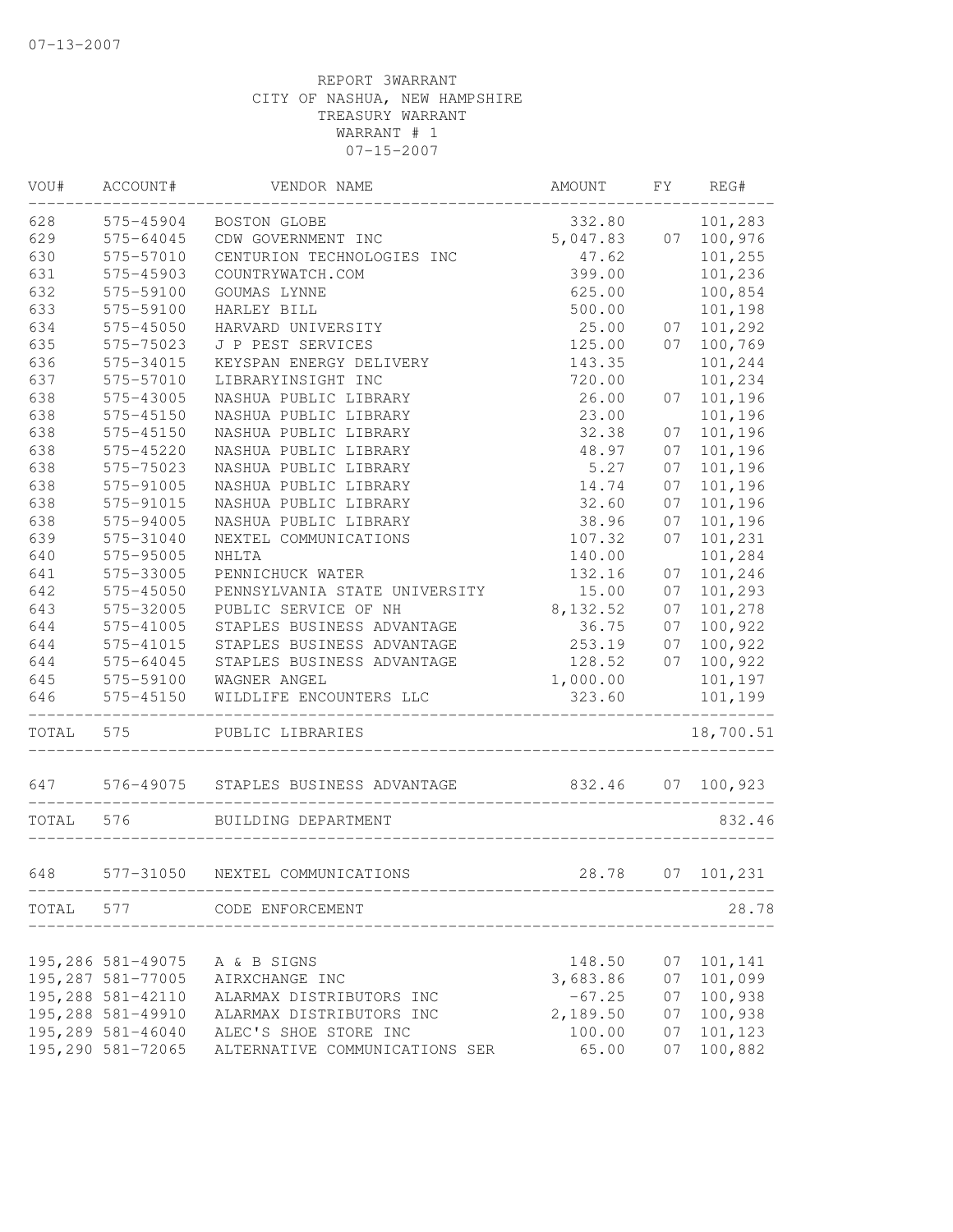| VOU# | ACCOUNT#           | VENDOR NAME                    | AMOUNT    | FΥ | REG#    |
|------|--------------------|--------------------------------|-----------|----|---------|
|      | 195,291 581-49095  | AP EXAMINATIONS                | 350.00    | 07 | 101,108 |
|      | 195,292 581-53100  | APS LIGHTING-SOUND-A/V         | 243.45    | 07 | 101,100 |
|      | 195,293 581-91005  | ARCARO JANICE                  | 94.82     | 07 | 100,957 |
|      | 195,294 581-95010  | ASCD                           | 114.00    |    | 101,303 |
|      | 195,295 581-91005  | BAGLEY MARCIA                  | 141.86    | 07 | 101,103 |
|      | 195,296 581-49035  | BALLARD & TIGHE INC            | 4,073.30  | 07 | 100,556 |
|      | 195,297 581-47010  | BARBER ELLEN                   | 49.29     | 07 | 101,018 |
|      | 195,297 581-94030  | <b>BARBER ELLEN</b>            | 99.00     | 07 | 101,018 |
|      | 195,298 581-91005  | BATES DIANE                    | 215.34    | 07 | 101,026 |
|      | 195,299 581-49075  | BELLETETES INC                 | 593.87    | 07 | 100,705 |
|      | 195,300 581-78007  | BEST FORD                      | 1,066.80  | 07 | 100,554 |
|      | 195,301 581-84030  | BEVERLY SCHOOL FOR THE DEAF    | 4, 114.33 | 07 | 101,048 |
|      | 195,302 581-49050  | BLICK ART MATERIALS            | 1,035.43  | 07 | 101,087 |
|      | 195,303 581-91005  | BROWN LYNNE                    | 14.55     | 07 | 101,030 |
|      | 195,304 581-49910  | BROX INDUSTRIES INC            | 513.87    | 07 | 100,587 |
|      | 195,305 581-94030  | BULOW PAMELA                   | 120.00    | 07 | 101,078 |
|      | 195,306 581-49035  | CAMBRIDGE UNIVERSITY PRESS     | 1,640.85  | 07 | 100,733 |
|      | 195,307 581-55015  | CANFIELD BRAD                  | 712.95    | 07 | 101,033 |
|      | 195,308 581-42120  | CAPP INC                       | 911.00    | 07 | 100,930 |
|      | 195,308 581-42130  | CAPP INC                       | 7,201.70  | 07 | 100,930 |
|      | 195,308 581-77005  | CAPP INC                       | 7,046.00  | 07 | 100,930 |
|      | 195,309 581-91005  | CARLTON CECILE                 | 104.28    | 07 | 100,950 |
|      | 195,310 581-49050  | CARPARTS OF NASHUA             | 214.29    | 07 | 101,122 |
|      | 195,310 581-78007  | CARPARTS OF NASHUA             | 357.54    | 07 | 101,122 |
|      | 195, 311 581-94010 | CARROZZA KIMBERLY              | 716.80    | 07 | 101,079 |
|      | 195, 312 581-42010 | CENTRAL PAPER PRODUCTS CO      | 2,319.72  | 07 | 101,142 |
|      | 195, 312 581-42020 | CENTRAL PAPER PRODUCTS CO      | 129.36    | 07 | 101,142 |
|      | 195, 313 581-49910 | CHAPPELL TRACTOR SALES INC     | 497.51    | 07 | 100,589 |
|      | 195, 314 581-84055 | CHESTER SCHOOL DISTRICT SAU #1 | 4,866.38  | 07 | 101,302 |
|      | 195, 315 581-78007 | CHUCK'S AUTO REPAIR INC        | 344.54    | 07 | 101,032 |
|      | 195, 316 581-91005 | CHURCH CLIFFORD                | 239.20    | 07 | 100,867 |
| 649  | 581-49075          | CITIZENS BANK                  | 73.65     | 07 | 13      |
| 649  | 581-91040          | CITIZENS BANK                  | 190.30    | 07 | 13      |
|      | 195, 317 581-49050 | CLASSROOM DIRECT               | 240.62    | 07 | 100,999 |
|      | 195, 318 581-53100 | CLEAN HARBORS ENV SERVICES     | 2,200.60  | 07 | 100,925 |
|      | 195,319 581-74092  | COMPUTER HUT OF N E INC        | 90.00     | 07 | 101,143 |
|      | 195,320 581-75090  | CONGRESS SUPPLY INC            | 24.18     | 07 | 101,139 |
|      | 195, 321 581-41040 | CONWAY OFFICE PRODUCTS LLC     | 566.62    | 07 | 100,670 |
|      | 195, 322 581-44005 | COPY SHOP                      | 1,167.00  |    | 100,669 |
|      | 195, 323 581-94010 | COSTA KIMBERLY                 | 760.00    | 07 | 101,062 |
|      | 195, 324 581-84030 | CROTCHED MOUNTAIN REHAB CTR    | 25,591.14 | 07 | 100,942 |
|      | 195, 325 581-49050 | D A BUCCI & SONS INC           | 25.00     | 07 | 100,576 |
|      | 195,326 581-94010  | DELGRECO JOANNE                | 1,010.40  | 07 | 101,006 |
|      | 195, 327 581-55015 | DERRY COOPERATIVE SCHOOL DISTR | 2,489.50  | 07 | 101,092 |
|      | 195,328 581-91005  | DIONNE CLAUDIA                 | 17.56     | 07 | 100,996 |
|      | 195,329 581-49910  | DONOVAN EQUIPMENT CO INC       | 398.35    | 07 | 100,582 |
|      | 195,330 581-91005  | DROLET KATHLEEN                | 346.78    | 07 | 100,972 |
|      | 195, 331 581-45410 | DUMAIS DICK                    | 240.00    |    | 100,959 |
|      |                    |                                |           |    |         |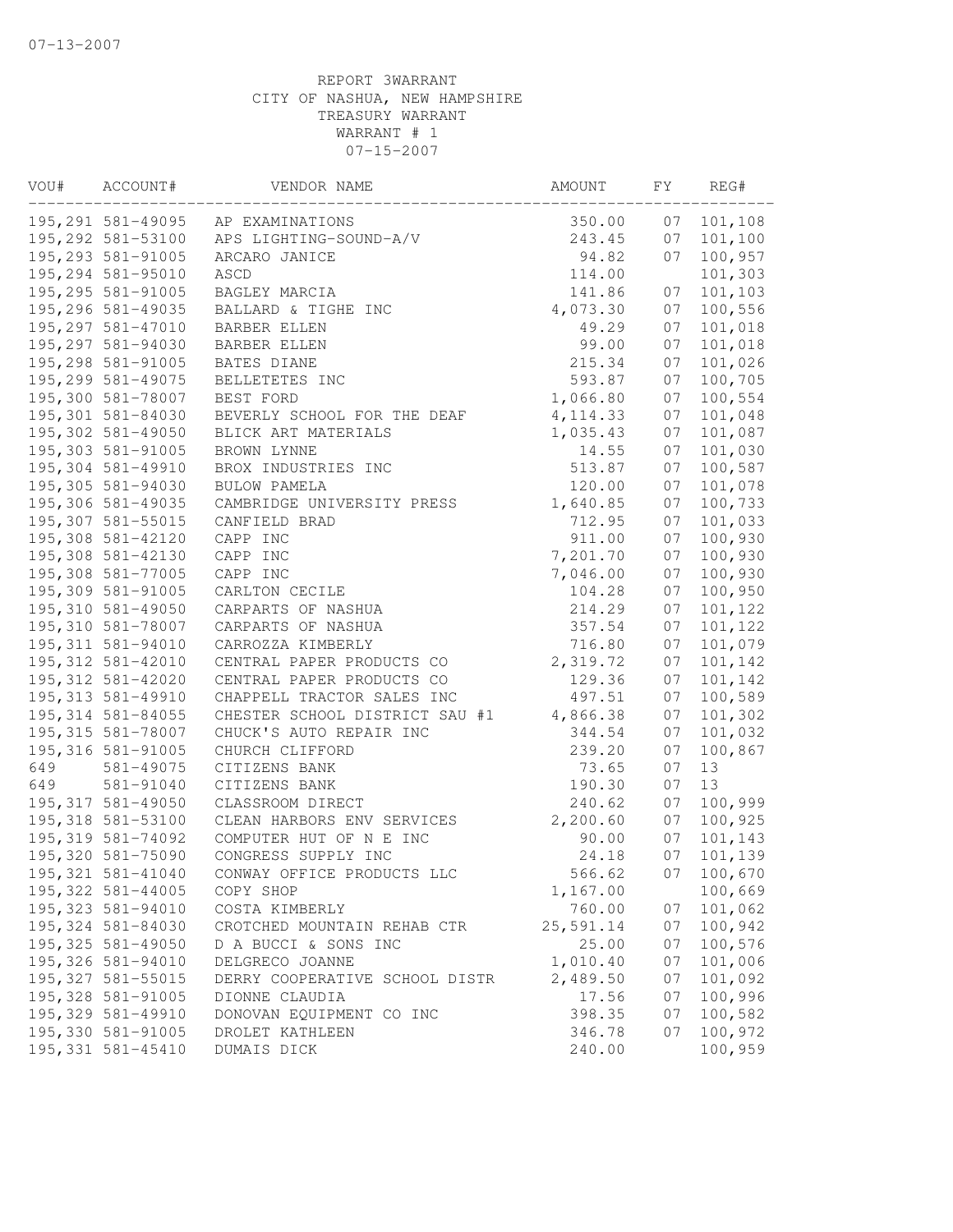| VOU# | ACCOUNT#           | VENDOR NAME                    | AMOUNT    | FΥ | REG#    |
|------|--------------------|--------------------------------|-----------|----|---------|
|      | 195,332 581-84030  | EASTER SEALS NEW HAMPSHIRE     | 9,494.00  | 07 | 100,909 |
|      | 195, 332 581-84055 | EASTER SEALS NEW HAMPSHIRE     | 3,496.86  | 07 | 100,909 |
|      | 195, 333 581-49050 | ECS LEARNING SYSTEMS INC       | 305.36    | 07 | 100,638 |
|      | 195, 334 581-49035 | EDUCATORS PUBLISHING SERVICE I | 166.32    | 07 | 100,557 |
|      | 195, 335 581-49050 | ETA CUISENAIRE                 | 23.95     | 07 | 101,001 |
|      | 195,336 581-42120  | F W WEBB COMPANY               | 353.40    | 07 | 100,627 |
|      | 195, 337 581-49050 | FAIRGROUNDS MIDDLE SCHOOL      | 108.54    | 07 | 101,203 |
|      | 195, 338 581-43005 | FEDEX                          | 25.14     | 07 | 101,226 |
|      | 195, 339 581-75023 | FILTER SALES & SERVICE         | 4,884.25  | 07 | 100,969 |
|      | 195,340 581-75023  | FIMBEL PAUNET CORP             | 1,195.00  | 07 | 100,899 |
|      | 195, 341 581-55010 | FIRST STUDENT INC              | 795.81    | 07 | 101,002 |
|      | 195, 341 581-55015 | FIRST STUDENT INC              | 32,869.03 | 07 | 101,002 |
|      | 195, 341 581-55025 | FIRST STUDENT INC              | 5,433.07  | 07 | 101,002 |
|      | 195, 341 581-55035 | FIRST STUDENT INC              | 1,156.70  | 07 | 101,002 |
|      | 195, 342 581-49050 | FISHER SCIENTIFIC              | 196.09    | 07 | 100,990 |
|      | 195, 343 581-49050 | FITZGERALD NANCY               | 37.65     | 07 | 100,921 |
|      | 195, 344 581-49030 | FOLLETT LIBRARY RESOURCES      | 12.37     | 07 | 100,563 |
|      | 195, 345 581-75023 | GATE CITY FENCE CO INC         | 975.00    | 07 | 100,674 |
|      | 195, 346 581-91005 | GINGRAS LISA                   | 30.56     | 07 | 101,043 |
|      | 195, 347 581-91005 | GOODWIN JENNIFER               | 219.84    | 07 | 100,947 |
|      | 195,348 581-42130  | GRANITE GROUP (THE)            | 142.84    | 07 | 100,898 |
|      | 195, 348 581-75023 | GRANITE GROUP (THE)            | 2,724.45  | 07 | 100,898 |
|      | 195,349 581-84030  | GREATER LAWRENCE ED COLLABORAT | 7,970.00  | 07 | 101,025 |
|      | 195,350 581-91005  | GREENBERG ELLEN                | 514.08    | 07 | 101,096 |
|      | 195, 351 581-74092 | HARRIS EQUIPMENT REPAIR SERVIC | 554.04    | 07 | 101,129 |
|      | 195, 352 581-49050 | HIRNI CHERYL                   | 44.95     | 07 | 100,961 |
|      | 195, 353 581-49910 | HOME DEPOT CREDIT SERVICES     | 913.73    | 07 | 100,991 |
|      | 195, 354 581-49050 | HOME DEPOT CREDIT SERVICES     | 471.52    | 07 | 101,027 |
|      | 195, 355 581-59130 | HOMOLA MICHAEL                 | 54.00     | 07 | 100,618 |
|      | 195,356 581-91005  | HOTTEL CHRISTOPHER             | 72.51     | 07 | 101,088 |
|      | 195, 357 581-49095 | HOUGHTON MIFFLIN CO            | 674.32    | 07 | 101,138 |
|      | 195,358 581-78007  | HOWARD P FAIRFIELD INC         | 429.00    | 07 | 101,081 |
|      | 195, 359 581-84055 | HUDSON SCHOOL DISTRICT         | 14,592.71 | 07 | 101,230 |
|      | 195,360 581-59300  | HUDSON SCHOOL DISTRICT         | 2,109.78  | 07 | 101,214 |
|      | 195,361 581-91005  | HYNES STACY                    | 106.94    | 07 | 100,962 |
|      | 195,362 581-41040  | INTEGRATED OFFICE SOLUTIONS    | 542.00    | 07 | 100,944 |
|      | 195,363 581-94030  | ISSERTELL KAREN L              | 15.00     | 07 | 100,953 |
|      | 195,364 581-49050  | J W PEPPER & SON INC           | 54.95     | 07 | 100,650 |
|      | 195,365 581-53100  | JP PEST SERVICES               | 3,537.00  | 07 | 100,702 |
|      | 195,366 581-91005  | KATSOHIS CHARLES               | 146.96    | 07 | 100,951 |
|      | 195,367 581-44005  | KELLEY SOLUTIONS               | 680.29    | 07 | 100,869 |
|      | 195,368 581-34015  | KEYSPAN ENERGY DELIVERY        | 7,004.83  | 07 | 101,007 |
|      | 195,369 581-49050  | KLAWES KEITH                   | 100.32    | 07 | 101,014 |
|      | 195,370 581-59130  | KUBA GARY                      | 54.00     | 07 | 101,080 |
|      | 195, 371 581-49050 | LAKES REGION LINEN INC         | 942.53    | 07 | 101,040 |
|      | 195,372 581-49035  | LAKESHORE LEARNING MATERIALS   | 609.06    | 07 | 100,659 |
|      | 195, 373 581-53100 | LAMBROPOULOS KATHERINE         | 850.00    | 07 | 101,047 |
|      | 195,374 581-84030  | LEARNING CENTER FOR DEAF CHILD | 4,014.84  | 07 | 101,094 |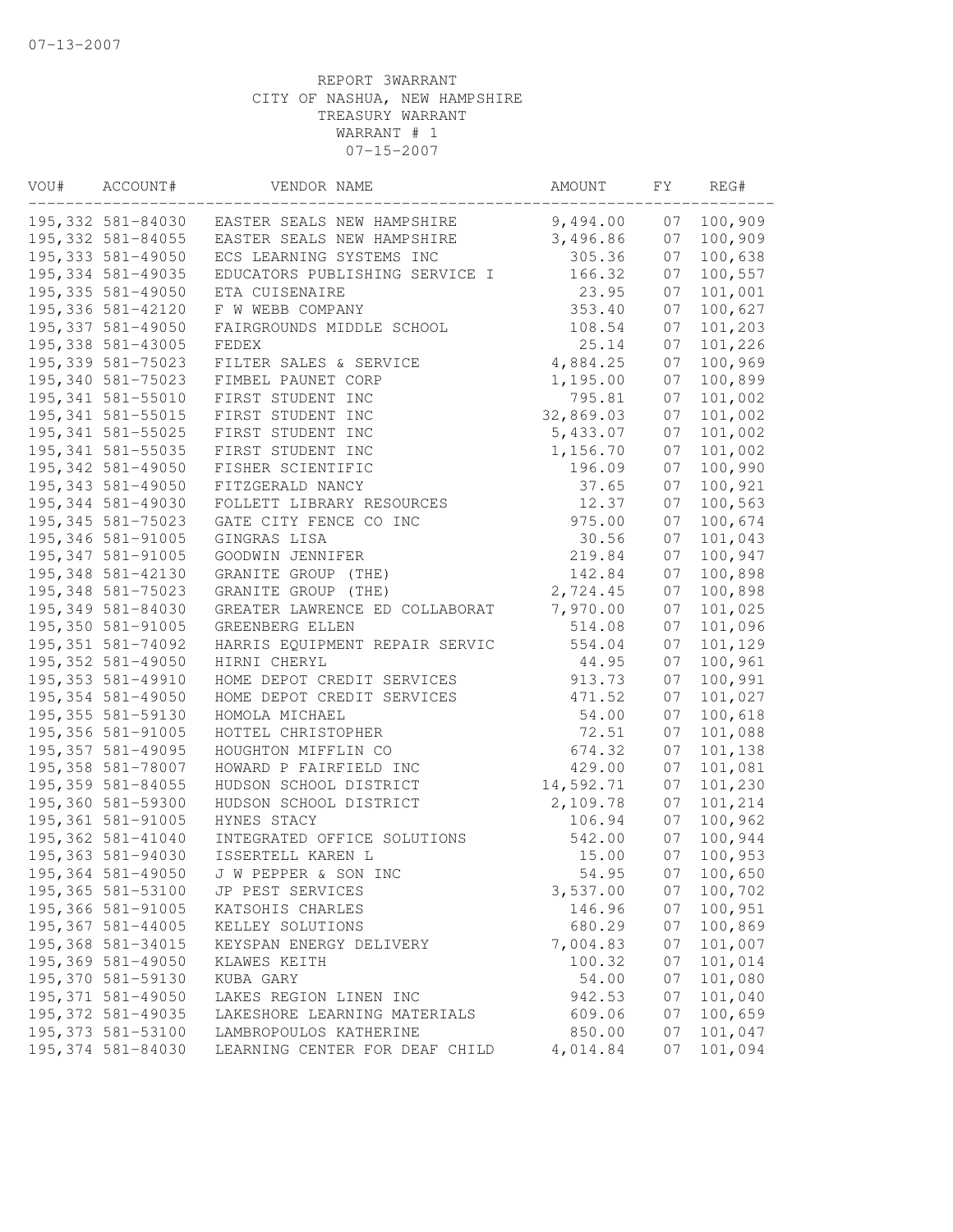| VOU# | ACCOUNT#           | VENDOR NAME                    | AMOUNT     | FΥ | REG#    |
|------|--------------------|--------------------------------|------------|----|---------|
|      | 195, 375 581-49050 | LEARNING CYCLES LLC            | 1,980.00   | 07 | 101,037 |
|      | 195,376 581-49910  | LESCO                          | 1,865.60   | 07 | 100,997 |
|      | 195,377 581-84030  | LIGHTHOUSE SCHOOL INC          | 20,967.79  | 07 | 100,946 |
|      | 195,378 581-49050  | LINDENMEYR MUNROE              | 100.06     | 07 | 101,148 |
|      | 195,379 581-53100  | LUTHERAN COMMUNITY SERVICES OF | 187.36     | 07 | 101,024 |
|      | 195,379 581-84055  | LUTHERAN COMMUNITY SERVICES OF | 2,501.81   | 07 | 101,024 |
|      | 195,380 581-42110  | M & M ELECTRICAL SUPPLY CO INC | 646.25     | 07 | 101,121 |
|      | 195,381 581-59080  | M & N SPORTS LLC               | 1,950.00   | 07 | 100,713 |
|      | 195,381 581-74092  | M & N SPORTS LLC               | 1,225.00   | 07 | 100,713 |
|      | 195,382 581-49910  | M-F ATHLETIC COMPANY INC       | 238.00     | 07 | 100,608 |
|      | 195,383 581-49050  | MAINE OXY                      | 7.13       | 07 | 100,531 |
|      | 195,384 581-45410  | MAKARAWICZ WILLIAM             | 360.00     |    | 100,641 |
|      | 195,385 581-55015  | MANCHESTER SCHOOL DISTRICT     | 981.64     | 07 | 101,084 |
|      | 195,385 581-84030  | MANCHESTER SCHOOL DISTRICT     | 150,000.00 | 07 | 101,084 |
|      | 195, 385 581-84055 | MANCHESTER SCHOOL DISTRICT     | 9,043.98   | 07 | 101,084 |
|      | 195,386 581-49050  | MARKET BASKET                  | 281.02     | 07 | 100,727 |
|      | 195,387 581-78007  | MAYNARD & LESIEUR INCORPORATED | 143.04     | 07 | 101,130 |
|      | 195,388 581-44005  | MCGRAW HILL COMPANIES          | 118.67     | 07 | 100,681 |
|      | 195,388 581-49035  | MCGRAW HILL COMPANIES          | 518.16     | 07 | 100,681 |
|      | 195,388 581-49050  | MCGRAW HILL COMPANIES          | 18,161.50  | 07 | 100,681 |
|      | 195,388 581-49095  | MCGRAW HILL COMPANIES          | 849.98     | 07 | 100,681 |
|      | 195,389 581-31005  | MCI                            | 4,405.19   | 07 | 100,530 |
|      | 195,390 581-42120  | MECHANICAL SOLUTIONS INC       | 1,257.15   | 07 | 100,675 |
|      | 195,391 581-41015  | MERCIER ANN                    | 40.96      | 07 | 101,035 |
|      | 195,392 581-84030  | MERRIMACK EDUCATION CENTER     | 18,256.59  | 07 | 100,988 |
|      | 195,393 581-84030  | MERRIMACK EDUCATION CENTER     | 12,603.32  | 07 | 101,095 |
|      | 195,394 581-84055  | MERRIMACK SCHOOL DISTRICT      | 24, 275.25 | 07 | 100,529 |
|      | 195, 395 581-84055 | MILFORD SCHOOL DISTRICT        | 9,962.74   | 07 | 100,975 |
|      | 195,396 581-91005  | MOGE KARYN                     | 36.28      | 07 | 100,971 |
|      | 195,397 581-53100  | MULTI-STATE BILLING SERVICES L | 3, 413.38  | 07 | 101,098 |
|      | 195,398 581-49050  | MUSICIAN'S FRIEND              | 349.99     | 07 | 101,051 |
|      | 195,399 581-49050  | N E SHARPENING CO INC          | 224.00     | 07 | 101,019 |
|      | 195,400 581-84030  | NASHOBA LEARNING GROUP         | 7,558.45   | 07 | 101,058 |
|      | 195,401 581-84030  | NASHUA ADULT LEARNING CENTER   | 12,582.00  | 07 | 100,538 |
|      | 195,402 581-84030  | NASHUA CHILDREN'S HOME         | 6,387.12   | 07 | 100,986 |
|      | 195,403 581-98030  | NASHUA HIGH SCHOOL NORTH       | 133.97     | 07 | 101,200 |
|      | 195,404 581-49050  | NASHUA OUTDOOR POWER EQUIP     | 17.49      | 07 | 100,723 |
|      | 195,404 581-49910  | NASHUA OUTDOOR POWER EQUIP     | 353.59     | 07 | 100,723 |
| 650  | 581-45295          | NASHUA SCHOOL DISTRICT #42     | 75.00      | 07 | 15      |
|      | 195,405 581-77005  | NASHUA WALLPAPER & PAINT CO    | 390.74     | 07 | 100,726 |
|      | 195,406 581-95005  | NATIONAL SCHOOL BOARDS ASSOC   | 4,750.00   |    | 100,989 |
|      | 195,407 581-42010  | NATIONWIDE SALES & SERVICE     | 12,497.99  | 07 | 100,974 |
|      | 195,408 581-49050  | NCS PEARSON INC                | 102.45     | 07 | 101,008 |
|      | 195,409 581-53100  | NESDEC                         | 580.03     | 07 | 100,934 |
|      | 195,410 581-49050  | NEVERETTS SEW & VAC INC        | 488.00     | 07 | 100,577 |
|      | 195, 411 581-84055 | NEW HAMPSHIRE HOSPITAL         | 228.00     | 07 | 101,052 |
|      | 195,412 581-94030  | NEW HORIZONS COMPUTER LEARNING | 4,985.00   | 07 | 100,596 |
|      | 195, 413 581-54015 | NEWS-LINE PUBLISHING INC       | 930.00     | 07 | 101,097 |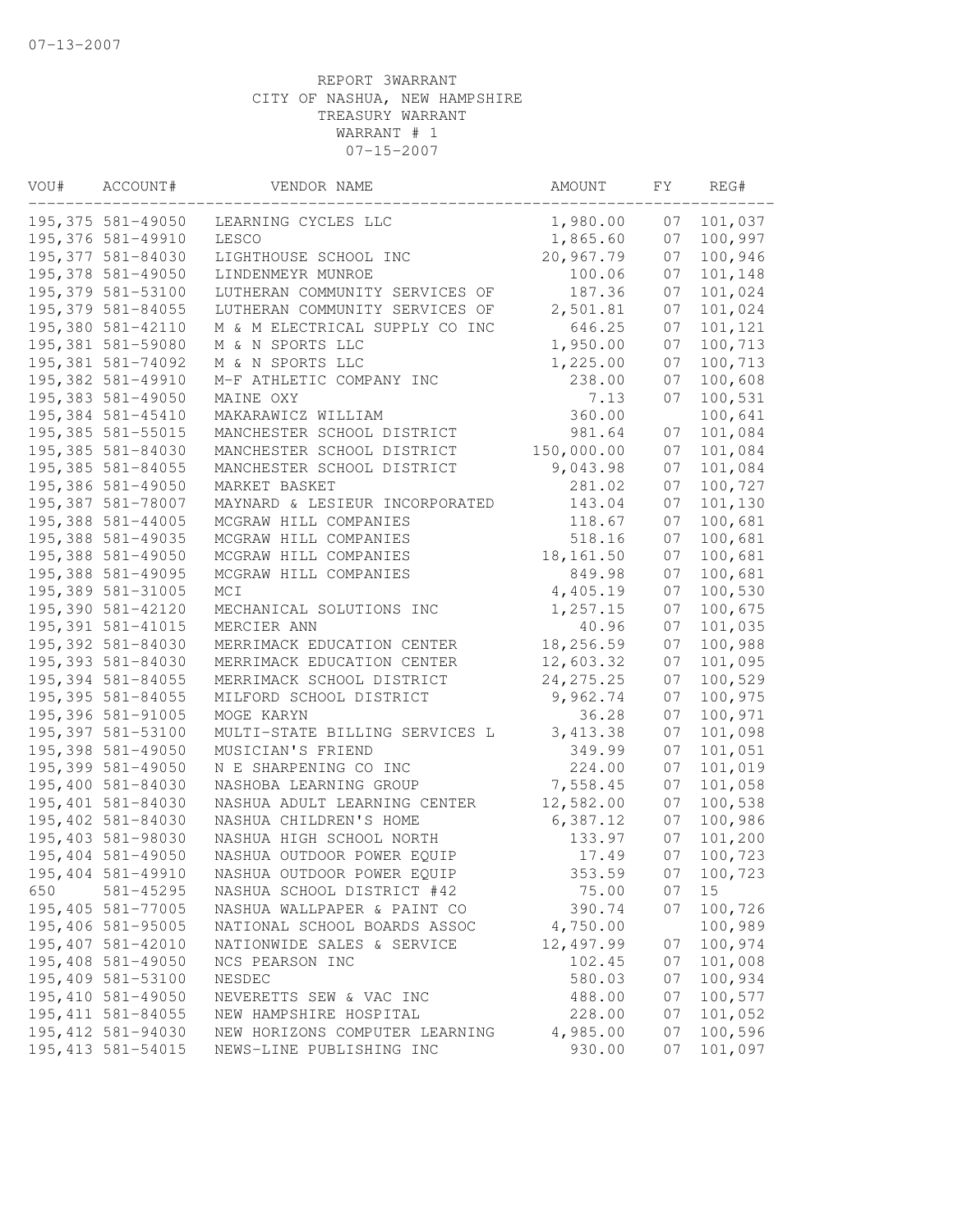| VOU# | ACCOUNT#                                | VENDOR NAME                       | AMOUNT           | FY       | REG#               |
|------|-----------------------------------------|-----------------------------------|------------------|----------|--------------------|
|      | 195, 414 581-31005                      | NEXTEL COMMUNICATIONS             | 703.62           | 07       | 101,223            |
|      | 195, 415 581-84055                      | NFI NORTH INC                     | 7,140.13         | 07       | 100,932            |
|      | 195, 416 581-95005                      | NHIAA                             | 3,700.00         |          | 101,247            |
|      | 195, 416 581-95005                      | NHIAA                             | 3,700.00         |          | 101,248            |
|      | 195, 417 581-95005                      | NHICA                             | 1,175.00         |          | 101,309            |
|      | 195,418 581-94030                       | NHSBA                             | 7,029.77         |          | 101,050            |
|      | 195, 419 581-49050                      | NORTHCENTER FOODSERVICE           | 4,048.31         | 07       | 101,012            |
|      | 195,420 581-84055                       | ODYSSEY HOUSE INC                 | 9,982.21         | 07       | 100,528            |
|      | 195, 421 581-53100                      | OFFICE ENVIRONMENTS OF NEW ENG    | 338.70           | 07       | 100,907            |
|      | 195, 422 581-49050                      | PAETZOLD KATHY                    | 57.92            | 07       | 101,106            |
|      | 195, 423 581-75023                      | PASEK CORP                        | 712.59           | 07       | 100,933            |
|      | 195, 424 581-49035                      | PEARSON EDUCATION                 | 8,610.96         | 07       | 101,045            |
|      | 195, 425 581-33005                      | PENNICHUCK WATER WORKS INC        | 3,786.16         | 07       | 101,227            |
|      | 195, 426 581-49050                      | PETTY CASH                        | 167.75           | 07       | 101,204            |
|      | 195, 427 581-49050                      | PETTY CASH                        | 89.39            | 07       | 101,205            |
|      | 195, 428 581-43005                      | PETTY CASH                        | 77.67            | 07       | 101,206            |
|      | 195, 429 581-41015                      | PETTY CASH                        | 38.20            | 07       | 101,207            |
|      | 195, 429 581-49035                      | PETTY CASH                        | 27.48            | 07       | 101,207            |
|      | 195,429 581-49050                       | PETTY CASH                        | 7.92             | 07       | 101,207            |
|      | 195,430 581-49050                       | PETTY CASH                        | 184.06           | 07       | 101,208            |
|      | 195, 431 581-41015                      | PETTY CASH                        | 21.98            | 07       | 101,209            |
|      | 195, 431 581-49050                      | PETTY CASH                        | 40.13            | 07       | 101,209            |
|      | 195, 431 581-49075                      | PETTY CASH                        | 25.00            | 07       | 101,209            |
|      | 195, 432 581-43005                      | PETTY CASH                        | 66.02            | 07       | 101,210            |
|      | 195, 433 581-49050                      | PETTY CASH                        | 105.52           | 07       | 101,211            |
|      | 195,434 581-49050                       | PETTY CASH                        | 11.39            | 07       | 101,212            |
|      | 195, 435 581-74092                      | PIANO MOVERS INC                  | 450.00           | 07       | 101,068            |
|      | 195,436 581-84055                       | PINE HAVEN BOYS CENTER            | 4,670.82         | 07       | 100,936            |
|      | 195, 437 581-55020                      | PLACE PATRICIA                    | 48.99            | 07       | 100,960            |
|      | 195,438 581-53100                       | POLAND SPRING WATER               | 18.58            | 07       | 101,300            |
|      | 195, 439 581-55015                      | PROVIDER ENTERPRISES INC (THE)    | 3,290.00         | 07       | 100,992            |
|      | 195,440 581-32005                       | PUBLIC SERVICE OF NH              | 15,108.08        | 07       | 101,278            |
|      | 195,441 581-94010                       | PURBA ALIAN                       | 2,520.00         | 07       | 101,117            |
|      | 195, 442 581-49050                      | PURCHASE ADVANTAGE CARD           | 28.48            | 07       | 101,083            |
|      | 195, 443 581-42110                      | RALPH PILL ELECTRIC SUPPLY COM    | 569.53<br>248.00 | 07       | 101,127            |
|      | 195,444 581-84030                       | READING FOUNDATION (THE)          |                  | 07<br>07 | 101,017            |
|      | 195,445 581-84030                       | REGIONAL SERVICES & EDUCATION     | 8,684.94         |          | 100,548            |
|      | 195,446 581-43005<br>195, 447 581-42110 | RESERVE ACCOUNT                   | 1,207.95         | 07       | 101,307            |
|      | 195,448 581-91005                       | REXEL CLS                         | 412.70<br>47.53  | 07<br>07 | 101,090<br>100,970 |
|      | 195,449 581-91005                       | REYNOLDS MARGARET<br>RICHARD JOHN | 167.45           | 07       | 100,952            |
|      | 195,450 581-45410                       | RISCH ALISON                      | 120.00           |          | 101,013            |
|      | 195, 451 581-84055                      | ROCHESTER SCHOOL DEPARTMENT       | 22,587.56        | 07       | 100,998            |
|      | 195, 452 581-45410                      | ROSSETTI STEVE                    | 840.00           |          | 100,937            |
|      | 195, 453 581-91005                      | RYAN DAVID                        | 193.47           | 07       | 101,091            |
|      | 195,454 581-49050                       | SAFETY KLEEN SYSTEMS INC          | 112.70           | 07       | 100,583            |
|      | 195, 455 581-55015                      | SAFEWAY TRAINING & TRANS SERV     | 2,070.00         | 07       | 101,020            |
|      | 195,456 581-49075                       | SAM'S CLUB                        | 735.58           | 07       | 101,295            |
|      |                                         |                                   |                  |          |                    |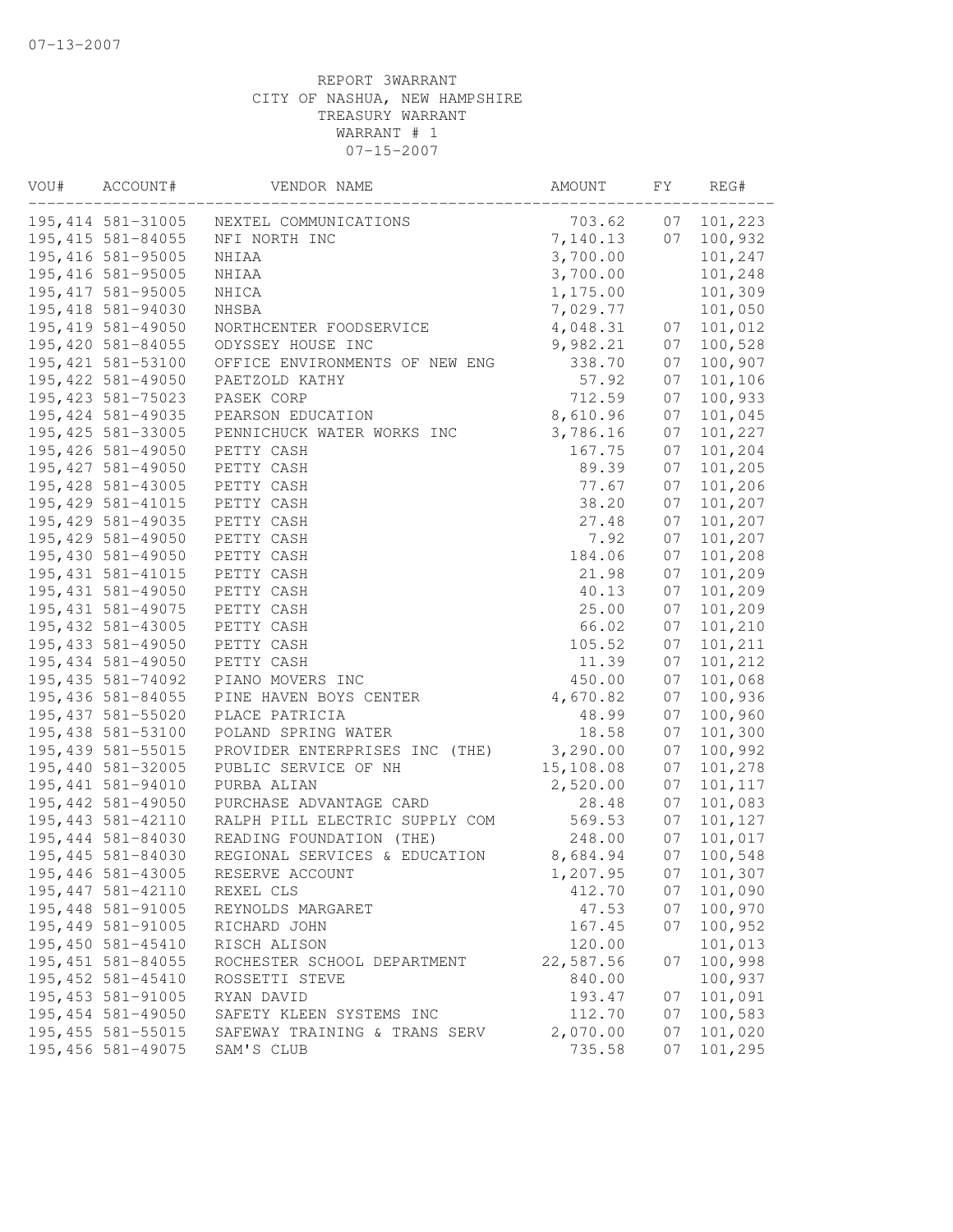| VOU# | ACCOUNT#           | VENDOR NAME                    | AMOUNT    | FΥ | REG#    |
|------|--------------------|--------------------------------|-----------|----|---------|
|      | 195,457 581-78007  | SANEL AUTO PARTS CO            | 288.27    | 07 | 100,714 |
|      | 195,458 581-49035  | SANTILLANA PUBLISHING INC      | 123.93    | 07 | 101,070 |
|      | 195,459 581-49050  | SARGENT-WELCH                  | 1,536.05  | 07 | 100,611 |
|      | 195,460 581-91005  | SCHAPPLER PHILIP               | 186.00    | 07 | 100,956 |
|      | 195,461 581-44005  | SCHEDULE STAR/AOA              | 900.00    |    | 101,053 |
|      | 195,462 581-49050  | SCHOLASTIC INC                 | 403.30    | 07 | 100,545 |
|      | 195,463 581-45910  | SCHOLASTIC LIBRARY PUBLISHING  | 500.00    | 07 | 101,034 |
|      | 195,464 581-47010  | SCHOOL HEALTH CORP             | 71.09     | 07 | 100,562 |
|      | 195,465 581-49050  | SCHOOL SAVERS                  | 1,108.80  | 07 | 101,054 |
|      | 195,466 581-41015  | SCHOOL SPECIALTY               | 23.88     | 07 | 100,981 |
|      | 195,466 581-49050  | SCHOOL SPECIALTY               | 1,017.05  | 07 | 100,981 |
|      | 195,466 581-63085  | SCHOOL SPECIALTY               | 449.49    | 07 | 100,981 |
|      | 195,466 581-64192  | SCHOOL SPECIALTY               | 3,696.40  | 07 | 100,981 |
|      | 195,467 581-91005  | SCHROEDER ERIC                 | 507.56    | 07 | 101,082 |
|      | 195,468 581-94030  | SCOTT LAWSON GROUP LTD (THE)   | 150.00    | 07 | 100,987 |
|      | 195,469 581-84030  | SEACOST LEARNING COLLABORATIVE | 13,580.10 | 07 | 101,072 |
|      | 195,470 581-43005  | SILVA PRISCILLA                | 91.50     | 07 | 101,071 |
|      | 195, 471 581-91005 | SIMONS JULIE                   | 250.83    | 07 | 101,044 |
|      | 195, 471 581-91040 | SIMONS JULIE                   | 125.86    | 07 | 101,044 |
|      | 195,472 581-84030  | SOUTHEASTERN REG EDU SEV CENTE | 33,583.93 | 07 | 100,939 |
|      | 195, 473 581-84055 | SPAULDING YOUTH CENTER         | 7,518.84  | 07 | 100,539 |
|      | 195, 474 581-41015 | STAPLES BUSINESS ADVANTAGE     | 2,632.20  | 07 | 100,874 |
|      | 195, 474 581-41045 | STAPLES BUSINESS ADVANTAGE     | 3,156.89  | 07 | 100,874 |
|      | 195, 474 581-49050 | STAPLES BUSINESS ADVANTAGE     | 521.07    | 07 | 100,874 |
|      | 195, 474 581-64045 | STAPLES BUSINESS ADVANTAGE     | 151.02    | 07 | 100,874 |
|      | 195, 475 581-91005 | SWERSKY PAMELA                 | 29.22     | 07 | 101,105 |
|      | 195, 476 581-91005 | SWINDELL LORNE                 | 282.70    | 07 | 101,009 |
|      | 195, 477 581-49050 | TAFE KATHRYN                   | 77.90     | 07 | 101,069 |
|      | 195, 478 581-55015 | TANCRETI MICHAEL               | 2,880.90  | 07 | 100,868 |
|      | 195,479 581-84030  | TAYLOR STEPHEN PH D            | 900.00    | 07 | 101,153 |
|      | 195,480 581-53100  | TILDERS DANIELLE               | 39.00     | 07 | 101,109 |
|      | 195,481 581-94030  | TILSLEY LYDIA                  | 23.17     | 07 | 101,049 |
|      | 195,482 581-95010  | TIME FOR KIDS                  | 86.00     | 07 | 101,301 |
|      | 195,483 581-91005  | TOBBE GALE                     | 91.19     | 07 | 100,954 |
|      | 195,484 581-78007  | TOWERS MOTOR PARTS CORP        | 768.08    | 07 | 100,888 |
|      | 195,485 581-42130  | TRANE                          | 437.00    | 07 | 100,963 |
|      | 195,486 581-84055  | TREASURER STATE OF NH          | 6,760.80  | 07 | 100,977 |
|      | 195,487 581-94030  | TRI-STATE ASBO CONFERENCE INC  | 200.00    | 07 | 101,104 |
|      | 195,488 581-49910  | TRUGREEN CHEMLAWN              | 2,106.00  | 07 | 100,910 |
|      | 195,489 581-74092  | TWIN STATE//VOICE.DATA.VIDEO.I | 1,082.50  | 07 | 101,029 |
|      | 195,490 581-43005  | U S POSTAL SERVICES            | 574.00    |    | 101,213 |
|      | 195,491 581-49050  | ULTIMATE OFFICE                | 155.22    | 07 | 101,003 |
|      | 195, 492 581-43005 | UNITED PARCEL SERVICE          | 28.12     | 07 | 100,935 |
|      | 195, 493 581-42120 | UNITED SUPPLY COMPANY INC      | 3, 241.37 | 07 | 101,140 |
|      | 195,494 581-83102  | UNUM LIFE INSURANCE            | 2,502.49  |    | 101,201 |
|      | 195,495 581-43005  | US POSTAL SERVICE              | 696.60    |    | 101,249 |
|      | 195,496 581-43005  | US POSTAL SERVICE              | 1,370.60  |    | 101,304 |
|      | 195, 497 581-31005 | VERIZON                        | 45.61     | 07 | 101,288 |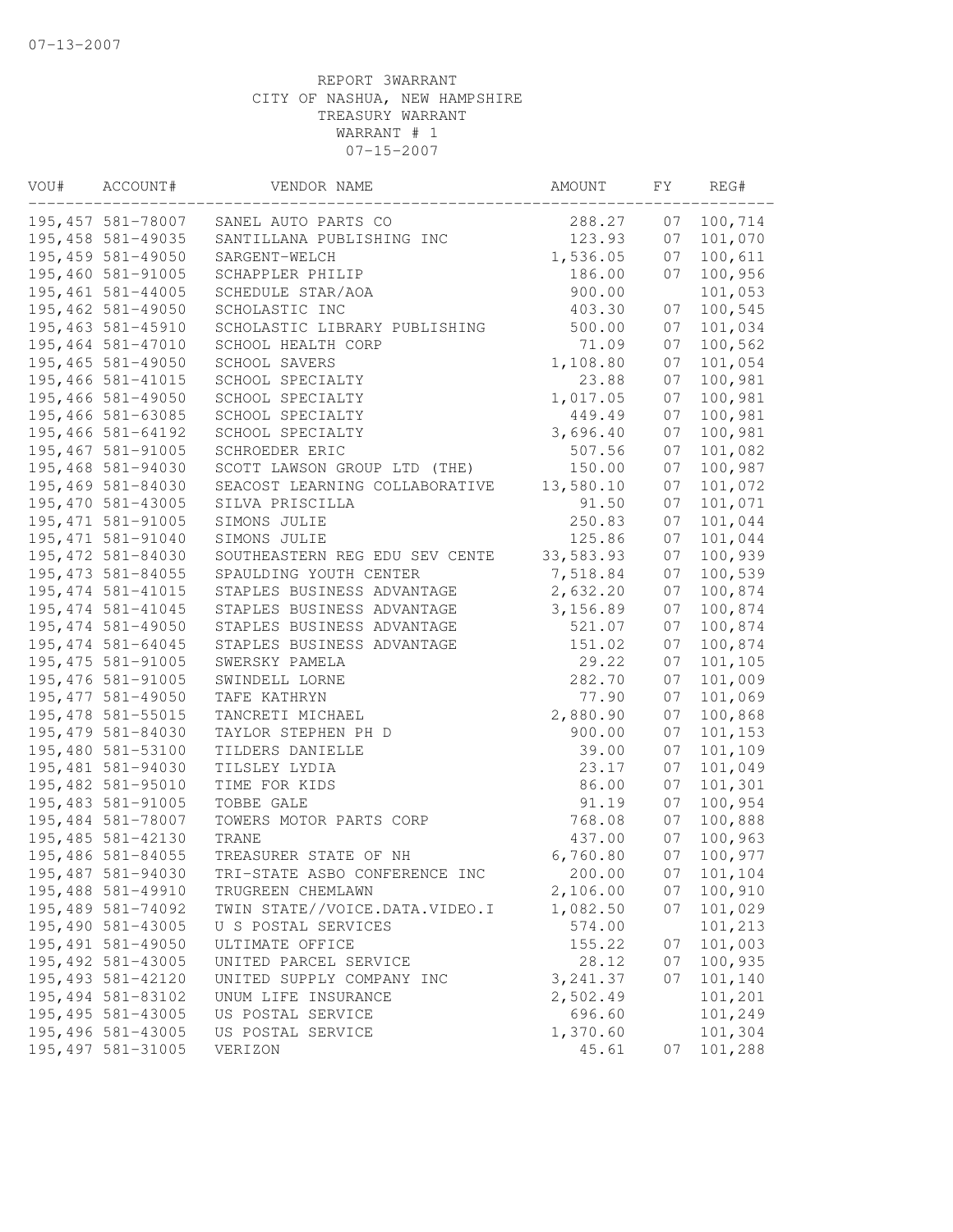| VOU#      | ACCOUNT#          | VENDOR NAME                             | AMOUNT               | FΥ | REG#       |
|-----------|-------------------|-----------------------------------------|----------------------|----|------------|
|           | 195,498 581-31005 | VERIZON                                 | 28.89                | 07 | 101,305    |
|           | 195,499 581-31005 | VERIZON                                 | 437.01               | 07 | 101,308    |
|           | 195,500 581-75180 | VIKING ROOFING, INC.                    | 939.00               | 07 | 101,061    |
|           | 195,501 581-83004 | VISION SERVICE PLAN - NH                | 1,632.75             |    | 101,202    |
|           | 195,502 581-49075 | W E AUBUCHON CO INC                     | 1,023.68             | 07 | 101,306    |
|           | 195,503 581-42130 | W W GRAINGER INC                        | 305.40               | 07 | 100,645    |
|           | 195,503 581-75015 | W W GRAINGER INC                        | 1,269.18             | 07 | 100,645    |
|           | 195,504 581-49050 | WALMART COMMUNITY                       | 85.52                |    | 100,928    |
|           | 195,504 581-49050 | WALMART COMMUNITY                       | 813.63               | 07 | 100,928    |
|           | 195,504 581-49075 | WALMART COMMUNITY                       | 76.41                |    | 100,928    |
|           | 195,505 581-45910 | WEST PAYMENT CENTER                     | 360.00               | 07 | 101,243    |
|           | 195,506 581-42110 | WILLIAMS COMMUNICATIONS SERVIC          | 334.22               | 07 | 101,036    |
|           | 195,507 581-49050 | WILSON LANGUAGE TRAINING CORP           | 863.50               | 07 | 101,046    |
|           | 195,508 581-53101 | YOUTH COUNCIL (THE)                     | 8,130.00             | 07 | 101,028    |
| TOTAL 581 |                   | SCHOOL DEPARTMENT                       |                      |    | 761,642.56 |
|           |                   |                                         |                      |    |            |
|           |                   | 195,509 590-23581 MCGRAW HILL COMPANIES | 3,747.49             | 07 | 100,681    |
|           |                   | 195,510 590-23581 STENHOUSE PUBLISHERS  | 7,509.22             | 07 | 100,931    |
| 651       | 590-24523         | CAMP DRESSER & MCKEE INC                | 1,840.98             | 07 | 101,134    |
| TOTAL     | 590               |                                         |                      |    | 13,097.69  |
|           |                   |                                         |                      |    |            |
| 652       | 595-22015         | BETTENCOURT MANUEL & SUSAN              | 2.00                 |    | 100,802    |
| 653       | 595-22015         | CADIEUX VINCENT                         | 30.66                |    | 100,792    |
| 654       | 595-22015         | CASALE SANDRA J                         | 4.38                 |    | 100,794    |
| 655       | 595-22015         | CASALE VINCENT & CARLOTTA               | 2.00                 |    | 100,800    |
| 656       | 595-22015         | DESCOTEAUX LOUIS & JACQUELINE           | 50.88                |    | 100,798    |
| 657       | 595-22015         | DIONNE MICHAEL & THOMAS                 | 18.84                |    | 100,801    |
| 658       | 595-22015         | EATON PERRY & MARIANNE                  | 8.48                 |    | 100,797    |
| 659       | 595-22015         | MCGRORY BERNARD & ANNE                  | 4.14                 |    | 100,804    |
| 660       | 595-22015         | NEIHBORHOOD HOUSING SERVICE OF          | 13.00                |    | 100,791    |
| 661       | 595-22015         | POULIN JACQUES                          | 5.91                 |    | 100,803    |
| 662       | 595-22015         | WALSH JOSEPHINE                         | 16.96                |    | 100,806    |
| 663       | 595-22015         | WAYNE DAVID & SUSAN                     | 10.15                |    | 100,799    |
| 664       | 595-22025         | PROPERTY VALUATION ADVS/STEPHE          | 800.00               | 07 | 100,889    |
| TOTAL     | 595               |                                         |                      |    | 967.40     |
| 665       |                   | 599-68060 HOWARD P FAIRFIELD INC        | 12,361.00 07 101,081 |    |            |
| TOTAL     | 599               |                                         |                      |    | 12,361.00  |
|           |                   |                                         |                      |    |            |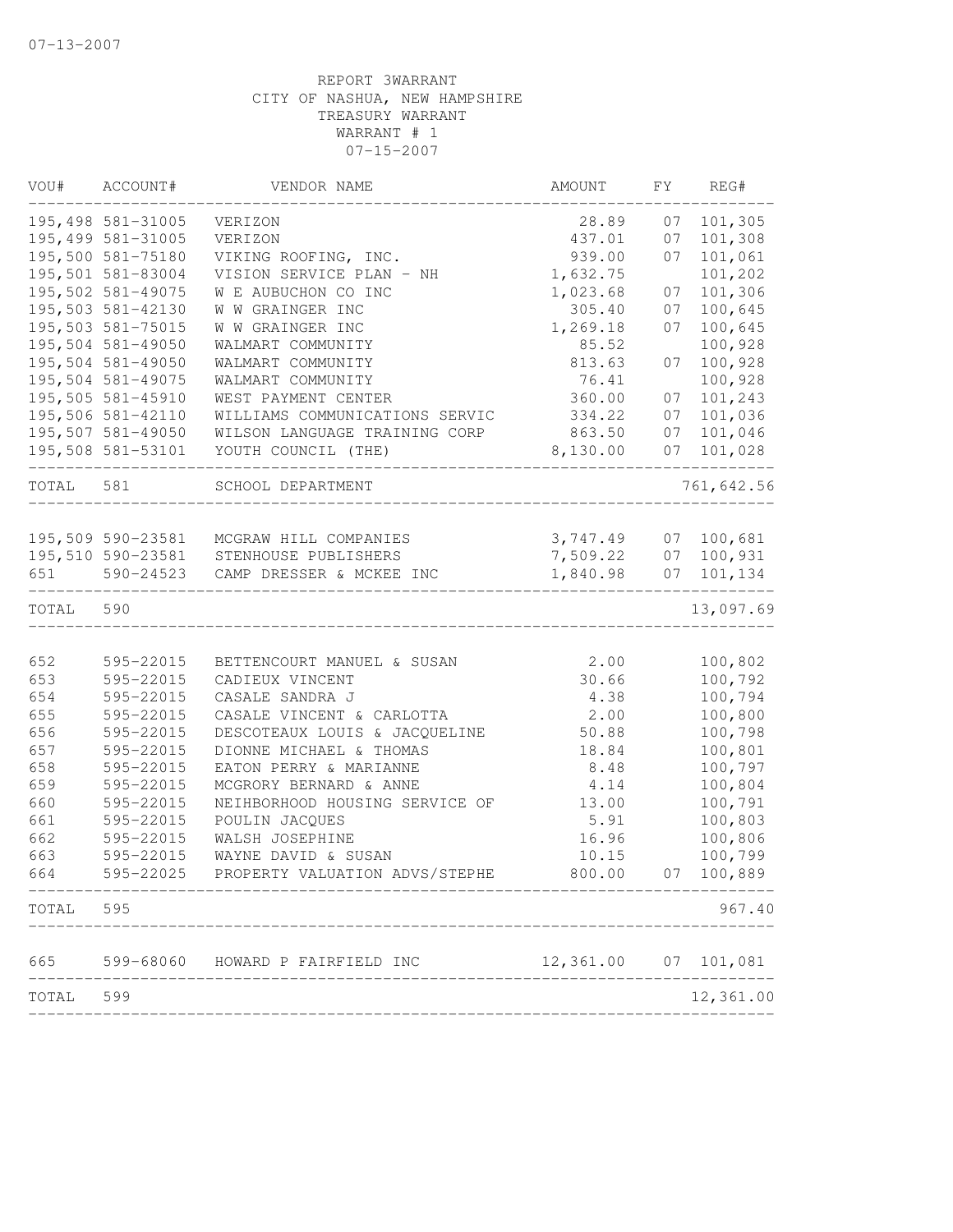| VOU#              | ACCOUNT#                           | VENDOR NAME                                                                               | AMOUNT                                         | FY       | REG#                          |
|-------------------|------------------------------------|-------------------------------------------------------------------------------------------|------------------------------------------------|----------|-------------------------------|
| 666<br>667<br>668 | 653-05<br>$653 - 05$<br>$653 - 05$ | BELLETETES INC<br>BROX INDUSTRIES INC<br>REDIMIX COMPANIES INC                            | 276.68<br>555.22 07<br>2,781.00                | 07<br>07 | 100,705<br>100,587<br>100,732 |
| TOTAL             |                                    | 653-05 CAP IMP - STREET DEPT<br>SIDEWALK CONSTR & REPLACEMENT                             |                                                |          | 3,612.90                      |
| $195,512$ 681-10  |                                    | 195,511 681-10 FIMBEL PAUNET CORP<br>KEACH-NORDSTROM ASSOCS INC                           | 5,270.00 07 100,899<br>6,769.60                | 07       | 101,042                       |
| TOTAL 681-10      |                                    | CAP IMP - SCHOOL<br>DEFERRED MAINTENANCE FY07                                             |                                                |          | 12,039.60                     |
| 669<br>670<br>671 | 699-07<br>699-07<br>$699 - 07$     | SANSOUCY GEORGE E PE LLC<br>SHEEHAN PHINNEY BASS & GREEN<br>VITALE CATURANO & COMPANY LTD | 18,505.47 07 100,592<br>22,558.30<br>22,856.52 | 07<br>07 | 100,523<br>100,830            |
| TOTAL             | 699-07                             | WATER SUPPLY ACQUISITION                                                                  |                                                |          | 63,920.29                     |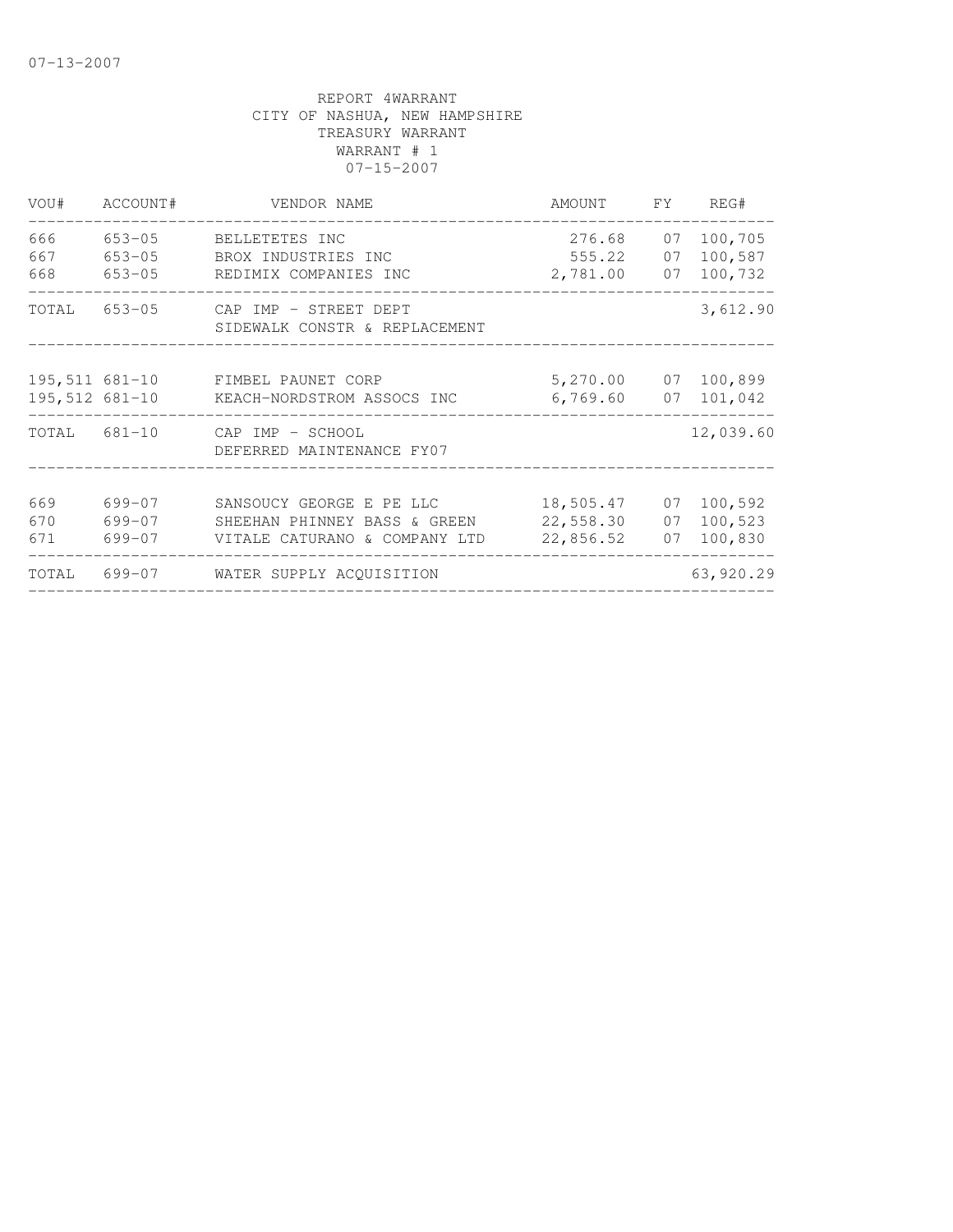|                                        |                                     | VOU# ACCOUNT# PROGRAM VENDOR NAME                                                                                                                                                                                                | AMOUNT FY REG#                                                                                      |                                                 |
|----------------------------------------|-------------------------------------|----------------------------------------------------------------------------------------------------------------------------------------------------------------------------------------------------------------------------------|-----------------------------------------------------------------------------------------------------|-------------------------------------------------|
|                                        |                                     | 672 731-64045 3705 SENECA DATA                                                                                                                                                                                                   |                                                                                                     | 81.71 07 100,761                                |
|                                        |                                     | TOTAL 731 CPF-POLICE DEPARTMENT                                                                                                                                                                                                  | 81.71                                                                                               |                                                 |
|                                        |                                     | 673 771-53025 3750 VANASSE HANGEN BRUSTLIN INC 2,764.37 07 100,537                                                                                                                                                               |                                                                                                     |                                                 |
|                                        |                                     | TOTAL 771 CPF - COMM DEVLPMNT DIV                                                                                                                                                                                                | 2,764.37                                                                                            |                                                 |
|                                        |                                     | 674 774-64260 3718 CONNECTIVITY INC                                                                                                                                                                                              | 2,845.04 07 101,269                                                                                 |                                                 |
|                                        |                                     | TOTAL 774 CPF-URBAN PROGRAMS                                                                                                                                                                                                     | 2,845.04                                                                                            |                                                 |
| 675<br>675<br>676<br>677<br>678<br>678 | 792-01310<br>792-01310<br>792-53030 | 792-01310 3798 METHUEN CONSTRUCTION CORP INC<br>3799 METHUEN CONSTRUCTION CORP INC<br>3799 METHUEN CONSTRUCTION CORP INC/<br>3792 FAY SPOFFORD & THORNDIKE LLC<br>792-53030 3798 METCALF & EDDY<br>792-53030 3799 METCALF & EDDY | 116, 150.00 07 100, 721<br>475,864.20<br>52,873.80<br>12,249.20<br>9,627.10<br>70,554.88 07 100,679 | 07 100,721<br>07 27<br>07 100,569<br>07 100,679 |
|                                        |                                     | TOTAL 792 CPF-WASTEWATER USER FUND                                                                                                                                                                                               | 737, 319.18                                                                                         |                                                 |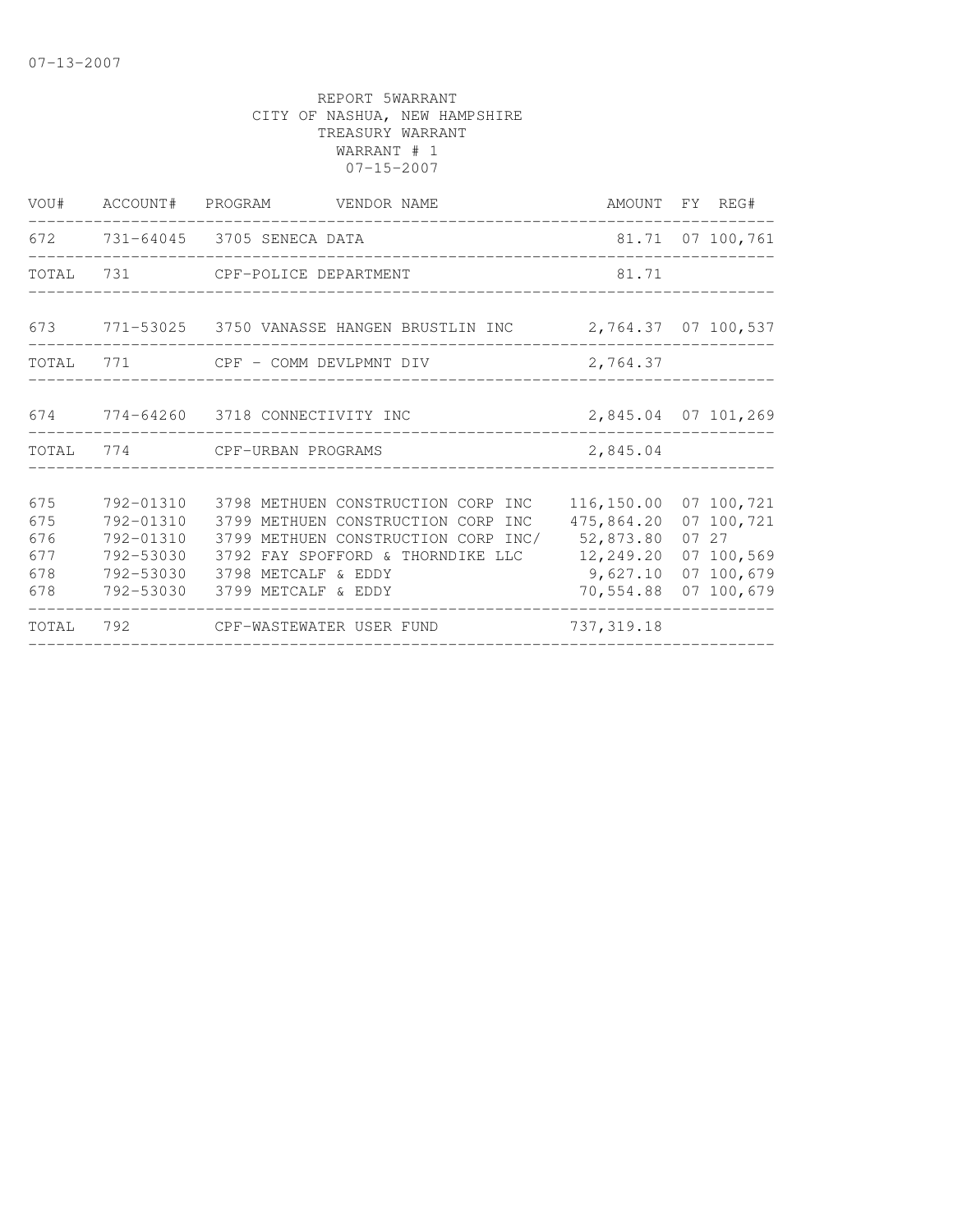| VOU#  | ACCOUNT#  | VENDOR NAME                    | AMOUNT      | FY | REG#             |
|-------|-----------|--------------------------------|-------------|----|------------------|
| 679   | 801-31050 | NEXTEL COMMUNICATIONS          | 172.45      | 07 | 101,231          |
| 680   | 801-32005 | PUBLIC SERVICE OF NH           | 41.37       | 07 | 101,278          |
| 681   | 801-33005 | PENNICHUCK WATER               | 156.39      | 07 | 101,246          |
| 682   | 801-34015 | ENERGYNORTH PROPANE            | 40.00       | 07 | 101,241          |
| 683   | 801-41015 | STAPLES BUSINESS ADVANTAGE     | 228.97      | 07 | 100,923          |
| 684   | 801-42000 | LISAY STEVEN E                 | 720.00      | 07 | 100,701          |
| 685   | 801-45191 | BROX INDUSTRIES INC            | 8,108.89    | 07 | 100,587          |
| 686   | 801-45285 | STAY SAFE TRAFFIC PRODUCTS INC | 1,894.48    | 07 | 100,588          |
| 687   | 801-46030 | LEHIGH SAFETY SHOE LLC         | 70.00       | 07 | 100,689          |
| 687   | 801-46030 | LEHIGH SAFETY SHOE LLC         | 82.00       | 07 | 100,689          |
| 688   | 801-46030 | REFLECTIVE APPAREL FACTORY INC | 59.62       | 07 | 100,767          |
| 689   | 801-48005 | SHATTUCK MALONE OIL CO         | 11, 214.75  | 07 | 101,219          |
| 690   | 801-49040 | LAB SAFETY SUPPLY INC          | 63.31       | 07 | 100,749          |
| 690   | 801-49040 | LAB SAFETY SUPPLY INC          | 63.32       | 07 | 100,749          |
| 690   | 801-49040 | LAB SAFETY SUPPLY INC          | 63.32       | 07 | 100,749          |
| 691   | 801-59100 | AMHERST APPLIANCE REPAIR/STEVE | 640.00      | 07 | 101,264          |
| 692   | 801-59239 | STAPLES BUSINESS ADVANTAGE     | 162.88      | 07 | 100,923          |
| 693   | 801-59245 | D & R TOWING INC               | 220.00      | 07 | 101,125          |
| 694   | 801-64192 | BELLETETES INC                 | 6.10        | 07 | 100,706          |
| 694   | 801-75023 | BELLETETES INC                 | 6.82        | 07 | 100,706          |
| 695   | 801-75023 | HOME DEPOT CREDIT SERVICES     | 40.83       | 07 | 101,239          |
| 696   | 801-78065 | MAYNARD & LESIEUR INCORPORATED | 894.51      | 07 | 101,130          |
| 696   | 801-78065 | MAYNARD & LESIEUR INCORPORATED | 489.06      | 07 | 101,130          |
| 697   | 801-78100 | BAYNE MACHINE WORKS            | 561.01      | 07 | 100,697          |
| 698   | 801-78100 | BEST FORD                      | 64.50       | 07 | 100,554          |
| 699   | 801-78100 | CARPARTS OF NASHUA             | 97.44       | 07 | 100,553          |
| 700   | 801-78100 | LIBERTY INTN'L TRUCKS OF NH LL | 36.26       | 07 | 101,128          |
| 700   | 801-78100 | LIBERTY INTN'L TRUCKS OF NH LL | 1,436.29    | 07 | 101,128          |
| 701   | 801-78100 | NAPA AUTO PARTS                | 90.58       | 07 | 100,884          |
| 702   | 801-78100 | SANEL AUTO PARTS CO            | 667.71      | 07 | 100,714          |
| 702   | 801-78100 | SANEL AUTO PARTS CO            | 16.02       | 07 | 100,714          |
| 703   | 801-78100 | TAYLOR & LLOYD INC             | 24.95       | 07 | 100,825          |
| 704   | 801-83130 | ITT HARTFORD                   | 71.36       | 07 | 7                |
| 704   | 801-83230 | ITT HARTFORD                   | 91.70       | 07 | $7\phantom{.}$   |
| 704   | 801-83330 | ITT HARTFORD                   | 77.28       | 07 | $\boldsymbol{7}$ |
| 704   | 801-83430 | ITT HARTFORD                   | 40.88       | 07 | $7\phantom{.}$   |
| 705   | 801-85060 | TREASURER STATE OF NH          | 374, 348.19 |    | 23               |
| 705   | 801-85065 | TREASURER STATE OF NH          | 181, 124.63 |    | 23               |
| 705   | 801-85070 | TREASURER STATE OF NH          | 67,382.67   |    | 23               |
| 706   | 801-94005 | TREASURER STATE OF NH          | 50.00       |    | 101,252          |
| TOTAL | 801       | SOLID WASTE DISPOSAL           |             |    | 651,620.54       |
|       |           |                                |             |    |                  |
| 707   | 802-31005 | NEXTEL COMMUNICATIONS          | 108.21      | 07 | 101,231          |
| 707   | 802-31005 | NEXTEL COMMUNICATIONS          | 198.08      | 07 | 101,231          |
| 708   | 802-31005 | VERIZON                        | 69.90       | 07 | 101,253          |
| 709   | 802-32005 | PUBLIC SERVICE OF NH           | 31.84       |    | 101,278          |
|       |           |                                |             |    |                  |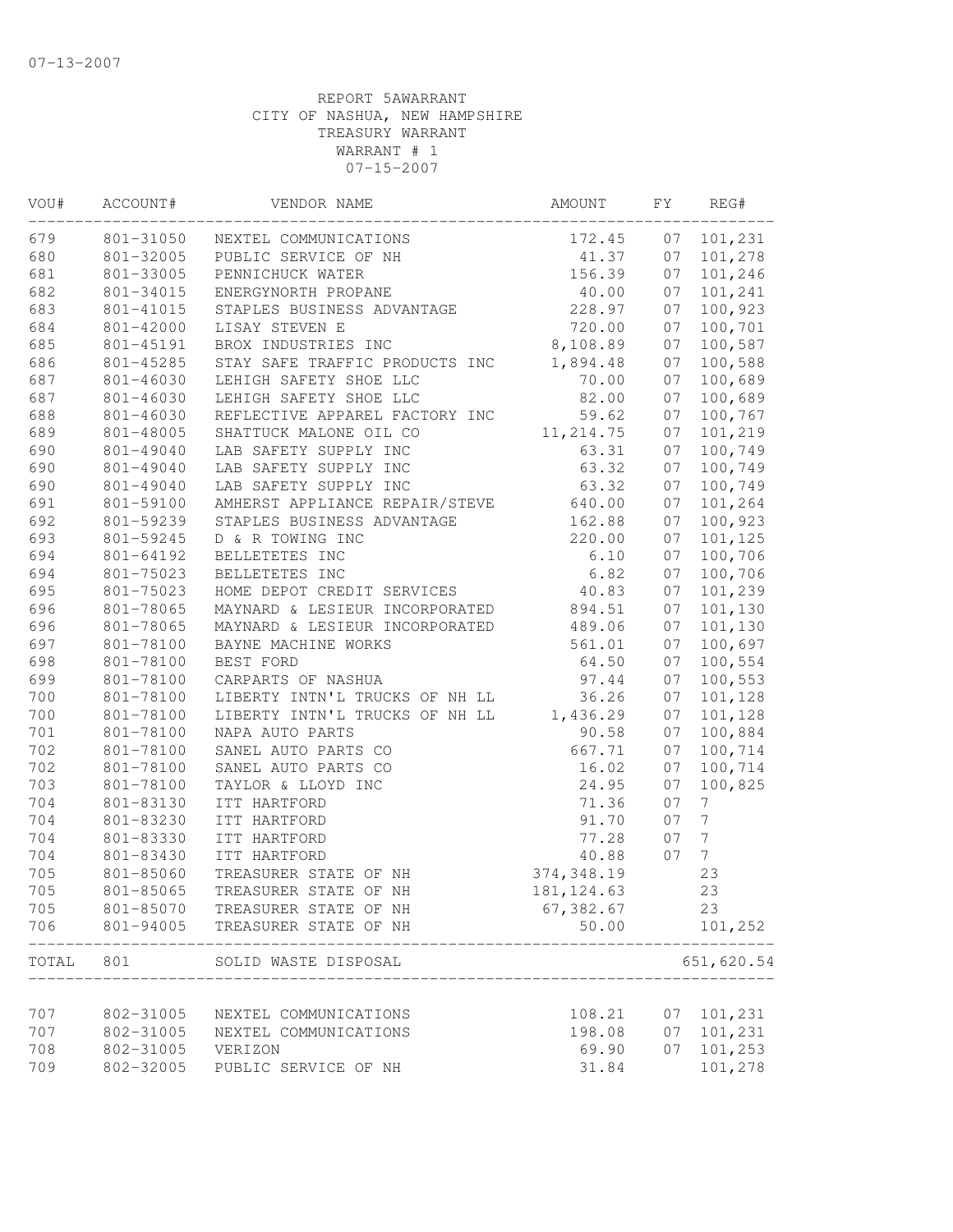| VOU# | ACCOUNT#  | VENDOR NAME                    | AMOUNT    | FΥ | REG#    |
|------|-----------|--------------------------------|-----------|----|---------|
| 709  | 802-32005 | PUBLIC SERVICE OF NH           | 340.42    | 07 | 101,278 |
| 710  | 802-33005 | PENNICHUCK WATER               | 1,060.96  | 07 | 101,246 |
| 711  | 802-34015 | KEYSPAN ENERGY DELIVERY        | 146.50    |    | 101,244 |
| 712  | 802-42010 | CORBETT CLEANING CO/STEPHEN CO | 425.00    | 07 | 100,730 |
| 713  | 802-45101 | CIBA SPECIALTY CHEMICALS CO    | 10,932.00 |    | 100,617 |
| 714  | 802-45103 | JCI JONES CHEMICALS INC        | 2, 153.25 | 07 | 100,750 |
| 715  | 802-45106 | KEMIRA WATER SOLUTIONS INC     | 1,784.20  | 07 | 100,754 |
| 716  | 802-46045 | GRAINGER                       | 90.54     | 07 | 100,612 |
| 716  | 802-46045 | GRAINGER                       | 109.08    | 07 | 100,612 |
| 717  | 802-46045 | LEHIGH SAFETY SHOE LLC         | 75.00     | 07 | 100,689 |
| 717  | 802-46045 | LEHIGH SAFETY SHOE LLC         | 246.00    | 07 | 100,689 |
| 718  | 802-46045 | UNIFIRST CORPORATION           | 232.28    | 07 | 100,905 |
| 718  | 802-46045 | UNIFIRST CORPORATION           | 39.13     | 07 | 100,905 |
| 719  | 802-49075 | J F MCDERMOTT CORP             | 3,432.68  | 07 | 100,661 |
| 720  | 802-54020 | UNION LEADER CORPORATION       | 226.44    | 07 | 101,229 |
| 721  | 802-59100 | ANSWERING SERVICES OF NH LLC   | 77.00     |    | 100,777 |
| 722  | 802-59220 | POSTMASTER                     | 236.00    | 07 | 101,250 |
| 723  | 802-59225 | RESOURCE MANAGEMENT INC        | 21,286.82 | 07 | 100,542 |
| 724  | 802-59225 | WASTE MANAGEMENT OF TURNKEY LA | 1,420.86  | 07 | 100,770 |
| 725  | 802-59230 | BROX INDUSTRIES INC            | 46.42     | 07 | 100,587 |
| 726  | 802-59239 | STAPLES BUSINESS ADVANTAGE     | 162.88    | 07 | 100,923 |
| 727  | 802-59320 | CN WOOD CO INC                 | 1,659.27  | 07 | 100,915 |
| 728  | 802-59320 | MAYNARD & LESIEUR INCORPORATED | 114.60    |    | 101,130 |
| 729  | 802-59320 | NAPA AUTO PARTS                | 6.35      |    | 100,884 |
| 730  | 802-59320 | SANEL AUTO PARTS CO            | 39.30     |    | 100,714 |
| 730  | 802-59320 | SANEL AUTO PARTS CO            | 50.08     | 07 | 100,714 |
| 731  | 802-64192 | BELLETETES INC                 | 21.58     | 07 | 100,706 |
| 732  | 802-64192 | GRAINGER                       | 407.24    | 07 | 100,612 |
| 732  | 802-64192 | GRAINGER                       | 37.02     | 07 | 100,612 |
| 733  | 802-64192 | HOME DEPOT CREDIT SERVICES     | 109.14    |    | 101,239 |
| 733  | 802-64192 | HOME DEPOT CREDIT SERVICES     | 374.83    |    | 101,239 |
| 733  | 802-64192 | HOME DEPOT CREDIT SERVICES     | 73.80     | 07 | 101,239 |
| 734  | 802-64192 | LAB SAFETY SUPPLY INC          | 161.65    | 07 | 100,550 |
| 735  | 802-64192 | MCMASTER-CARR SUPPLY CO        | 946.88    | 07 | 100,699 |
| 735  | 802-64192 | MCMASTER-CARR SUPPLY CO        | 489.47    | 07 | 100,699 |
| 736  | 802-64192 | NASHUA OUTDOOR POWER EQUIP     | 17.89     |    | 100,723 |
| 737  | 802-66025 | GE CAPITAL INC                 | 105.00    |    | 100,912 |
| 738  | 802-77050 | GRAINGER                       | 288.10    | 07 | 100,612 |
| 738  | 802-77063 | GRAINGER                       | 430.72    | 07 | 100,612 |
| 739  | 802-77063 | MCMASTER-CARR SUPPLY CO        | 172.18    | 07 | 100,699 |
| 740  | 802-77066 | MOTION INDUSTRIES INC          | 173.87    | 07 | 100,688 |
| 741  | 802-77067 | AAF INTERNATIONAL              | 227.07    | 07 | 100,834 |
| 742  | 802-77069 | FASTENAL CO                    | 33.08     | 07 | 100,573 |
| 743  | 802-77069 | GRAINGER                       | 240.55    | 07 | 100,612 |
| 744  | 802-77069 | HOME DEPOT CREDIT SERVICES     | 156.58    |    | 101,239 |
| 745  | 802-77069 | M & M ELECTRICAL SUPPLY CO INC | 59.95     | 07 | 101,121 |
| 746  | 802-77069 | SOUTHWORTH-MILTON INC          | 287.36    | 07 | 100,555 |
| 747  | 802-83030 | ITT HARTFORD                   | 395.98    | 07 | 7       |
|      |           |                                |           |    |         |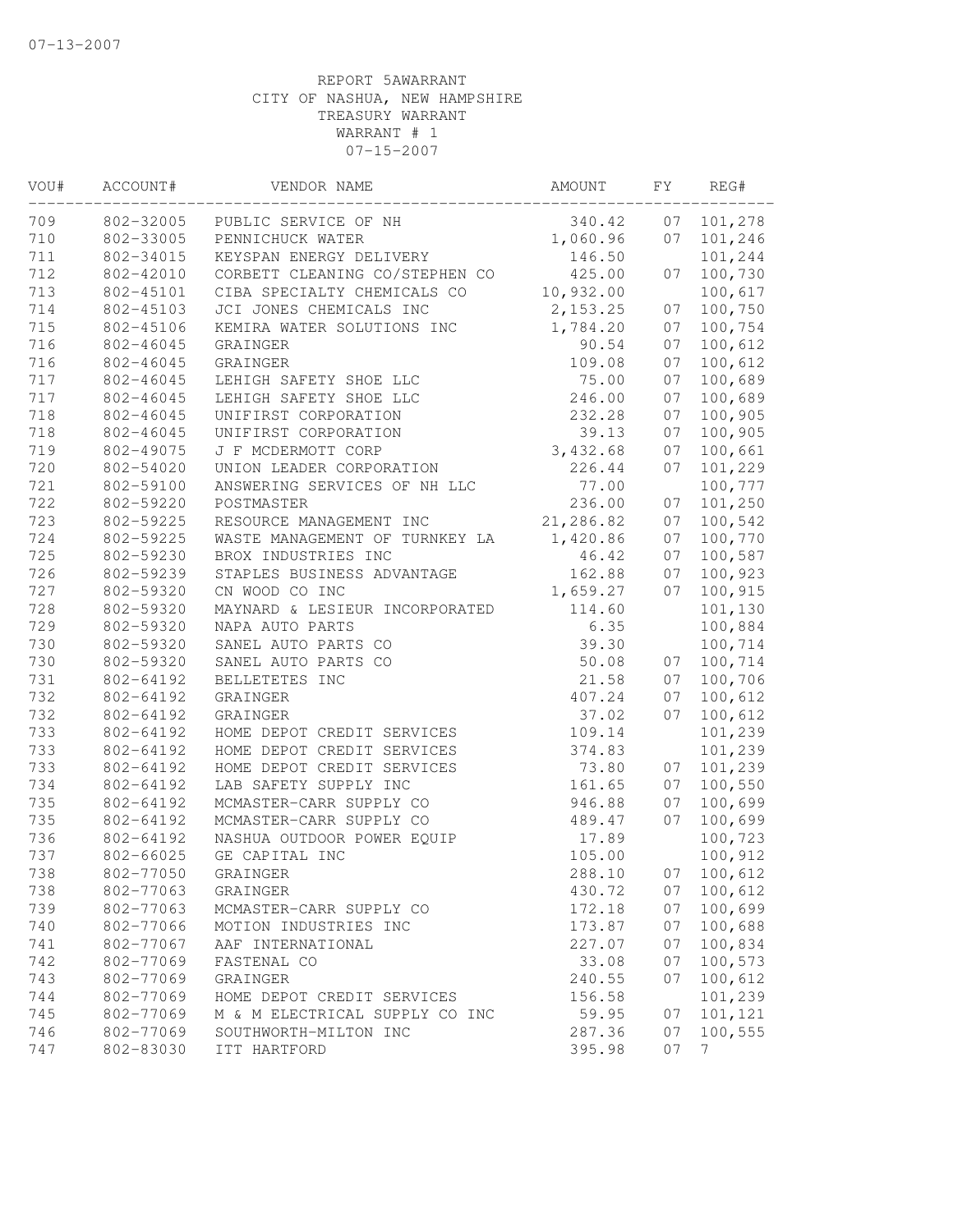| VOU#                            | ACCOUNT#                                                      | VENDOR NAME                                                                                               | AMOUNT                                                | FY.                        | REG#                                                |
|---------------------------------|---------------------------------------------------------------|-----------------------------------------------------------------------------------------------------------|-------------------------------------------------------|----------------------------|-----------------------------------------------------|
| 748<br>748<br>749<br>750<br>751 | 802-94005<br>802-95005<br>802-96004<br>802-96004<br>802-96045 | TREASURER STATE OF NH<br>TREASURER STATE OF NH<br>AUTOMATECH INC<br>MCMASTER-CARR SUPPLY CO<br>ABBA PARTS | 220.00<br>675.00<br>9,647.50<br>1,593.31<br>19,901.00 | 07<br>07<br>07<br>07<br>07 | 101,220<br>101,220<br>100,833<br>100,699<br>100,832 |
| 752<br>TOTAL                    | 802-96523<br>802                                              | DRESSER INC                                                                                               | 53,814.25                                             | 07                         | 100,708<br>137,862.09                               |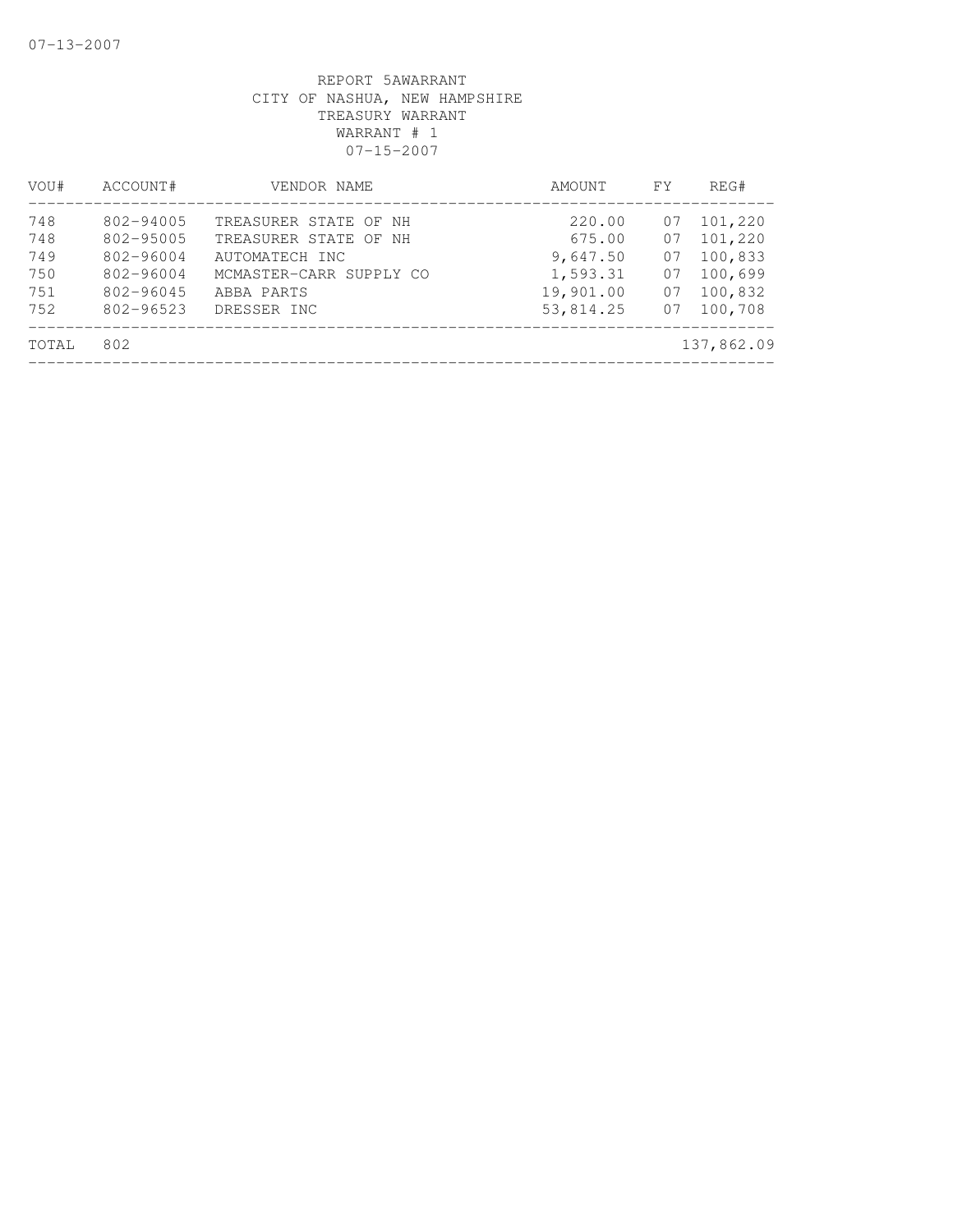| VOU#       | ACCOUNT#               | VENDOR NAME                                             | AMOUNT           | FY       | REG#               |
|------------|------------------------|---------------------------------------------------------|------------------|----------|--------------------|
| 753<br>754 | 952-01354<br>952-05054 | HUDSON POST #48 AMERICAN<br>NASHUA WALLPAPER & PAINT CO | 600.00<br>157.44 | 07<br>07 | 100,666<br>100,726 |
| 755        | 952-05058              | HANDY HOUSE INC                                         | 59.00            | 07       | 101,263            |
| 756<br>757 | 952-75021<br>952-75021 | ANTONIO MARINARO CONSTRUCTION<br>JJB SOLUTIONS INC      | 250.00<br>60.00  | 07<br>07 | 100,606<br>100,691 |
| 757        | 952-75021              | JJB SOLUTIONS INC                                       | 692.75           | 07       | 100,691            |
| 758        | 952-75021              | JOHNSON'S ELECTRIC SUPPLY                               | 224.40           |          | 100,630            |
| TOTAL      | 952                    | PARK & RECREATION TRUST FUND                            |                  |          | 2,043.59           |
| 759        | $961 - 45185$          | HARDY DORIC INC                                         | 1,050.00         | 07       | 100,724            |
| TOTAL      | 961                    | EDGEWOOD CEMETERY TRUST FUND                            |                  |          | 1,050.00           |
|            |                        |                                                         |                  |          |                    |
| 760        | 975-59100              | BOIE PETER                                              | 400.00           |          | 101,217            |
| 761        | 975-59100              | BROOKS SIMON                                            | 350.00           |          | 100,853            |
| 762        | 975-59100              | HARLEY BILL                                             | 1,000.00         |          | 101,216            |
| 763        | 975-75023              | NASHUA PUBLIC LIBRARY                                   | 70.00            | 07       | 101,215            |
| TOTAL      | 975                    | LIBRARY TRUST FUND                                      |                  |          | 1,820.00           |
| 195,51     | 981-49030              | FOLLETT LIBRARY RESOURCES                               | 3, 114.51        | 07       | 100, 563           |
| TOTAL      | 981                    | SCHOOL TRUST FUND                                       |                  |          | 3, 114.51          |
|            |                        |                                                         |                  |          |                    |
| 764        | 982-05053              | PARKER PHILLIP & UNH                                    | 240.00           | 07       | 100,522            |
| TOTAL      | 982                    | SCHOLARSHIP TRUST FUND                                  |                  |          | 240.00             |
| 765        | 983-01354              | NASHUA SYMPHONY ASSOCIATION                             | 1,640.00         | 07       | 101,289            |
|            |                        |                                                         |                  |          |                    |
| TOTAL      | 983                    | LECTURE TRUST FUND                                      |                  |          | 1,640.00           |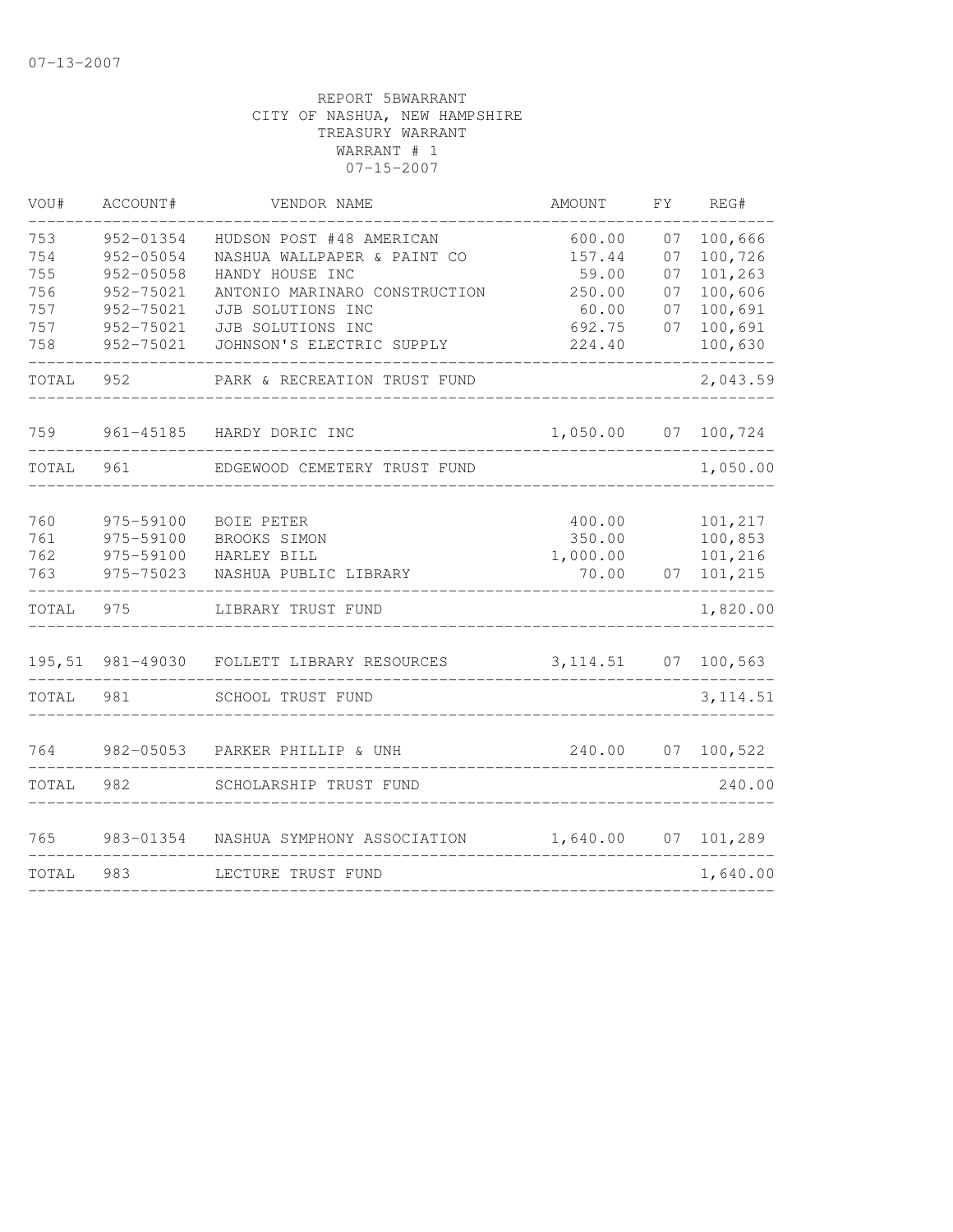|       | ACCOUNT# PAYROLL WEEK ENDING      | AMOUNT |
|-------|-----------------------------------|--------|
|       | $07 - JUL - 2007$<br>30-JUNE-2007 |        |
| TOTAL |                                   |        |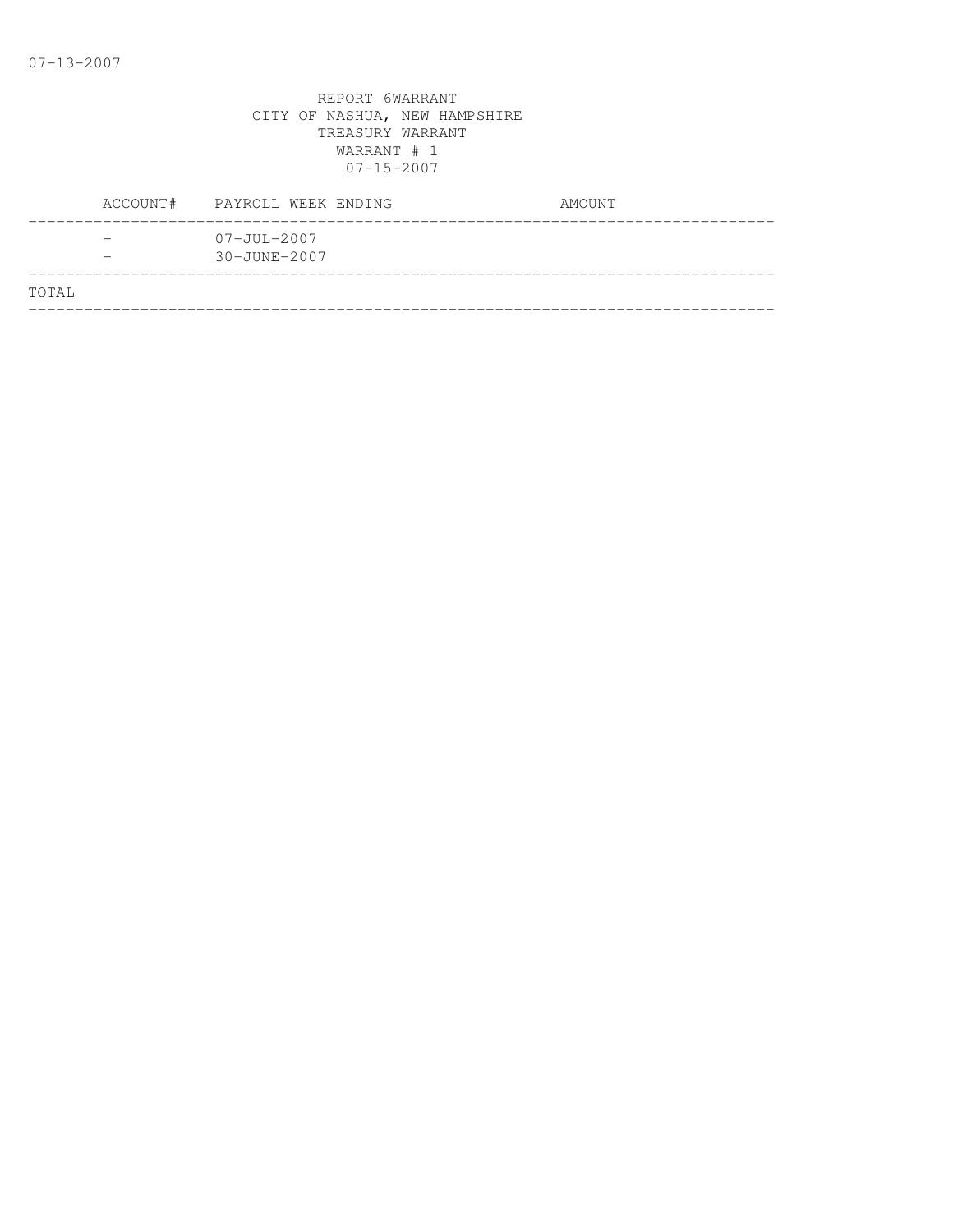| 3037-11515 30-JUNE-2007<br>696.17<br>TOTAL 303<br>ALT - INCENTIVE FUND PROGRAM<br>305-11239 07-JUL-2007<br>970.14<br>305-11239 30-JUNE-2007<br>970.14<br>305-59100<br>$07 - JUL - 2007$<br>202.50 |                    |
|---------------------------------------------------------------------------------------------------------------------------------------------------------------------------------------------------|--------------------|
|                                                                                                                                                                                                   | 696.17<br>2,142.78 |
|                                                                                                                                                                                                   |                    |
|                                                                                                                                                                                                   |                    |
|                                                                                                                                                                                                   |                    |
|                                                                                                                                                                                                   |                    |
| TOTAL 305<br>SRF - CIVIC & COMM ACTIVITIES                                                                                                                                                        |                    |
| 308-83051<br>$07 - JUL - 2007$<br>5,188.80                                                                                                                                                        |                    |
| 308-83051 30-JUNE-2007<br>135.15                                                                                                                                                                  |                    |
| 308-83052<br>$07 - JUL - 2007$<br>1,193.87                                                                                                                                                        |                    |
| 308-83052<br>30-JUNE-2007<br>1,193.87                                                                                                                                                             |                    |
| 308-83102 07-JUL-2007<br>2,001.49                                                                                                                                                                 |                    |
| 308-83102 30-JUNE-2007<br>10,417.49                                                                                                                                                               |                    |
| TOTAL 308<br>SRF - INSURANCE<br>-------------------                                                                                                                                               | 20,130.67          |
|                                                                                                                                                                                                   |                    |
| 3086-11870 30-JUNE-2007<br>2,852.31                                                                                                                                                               |                    |
| 3086-12006 30-JUNE-2007<br>1,846.16                                                                                                                                                               |                    |
| 3086-13004 30-JUNE-2007<br>300.00                                                                                                                                                                 |                    |
| 3086-13032 30-JUNE-2007<br>161.07                                                                                                                                                                 |                    |
| 3,550.00<br>3086-13133 30-JUNE-2007                                                                                                                                                               |                    |
| TOTAL<br>308<br>JAVITS GRANT PROGRAM                                                                                                                                                              | 8,709.54           |
| 3097-11162 07-JUL-2007<br>1,041.08                                                                                                                                                                |                    |
| 3097-11162<br>30-JUNE-2007<br>1,097.41                                                                                                                                                            |                    |
| 3097-11408<br>07-JUL-2007<br>721.60                                                                                                                                                               |                    |
| 721.60<br>3097-11408<br>30-JUNE-2007                                                                                                                                                              |                    |
| 2,755.50<br>3097-19138<br>30-JUNE-2007                                                                                                                                                            |                    |
| 3097-19139<br>30-JUNE-2007<br>1,880.53                                                                                                                                                            |                    |
| 3097-19140 30-JUNE-2007<br>130.08                                                                                                                                                                 |                    |
| 3097-19545 07-JUL-2007<br>$-99.44$                                                                                                                                                                |                    |
| TOTAL<br>309<br>SRF - FOOD SERVICES                                                                                                                                                               | 8,248.36           |
| 668.85<br>3117-12006<br>07-JUL-2007                                                                                                                                                               |                    |
| 3117-12006<br>30-JUNE-2007<br>2,950.00                                                                                                                                                            |                    |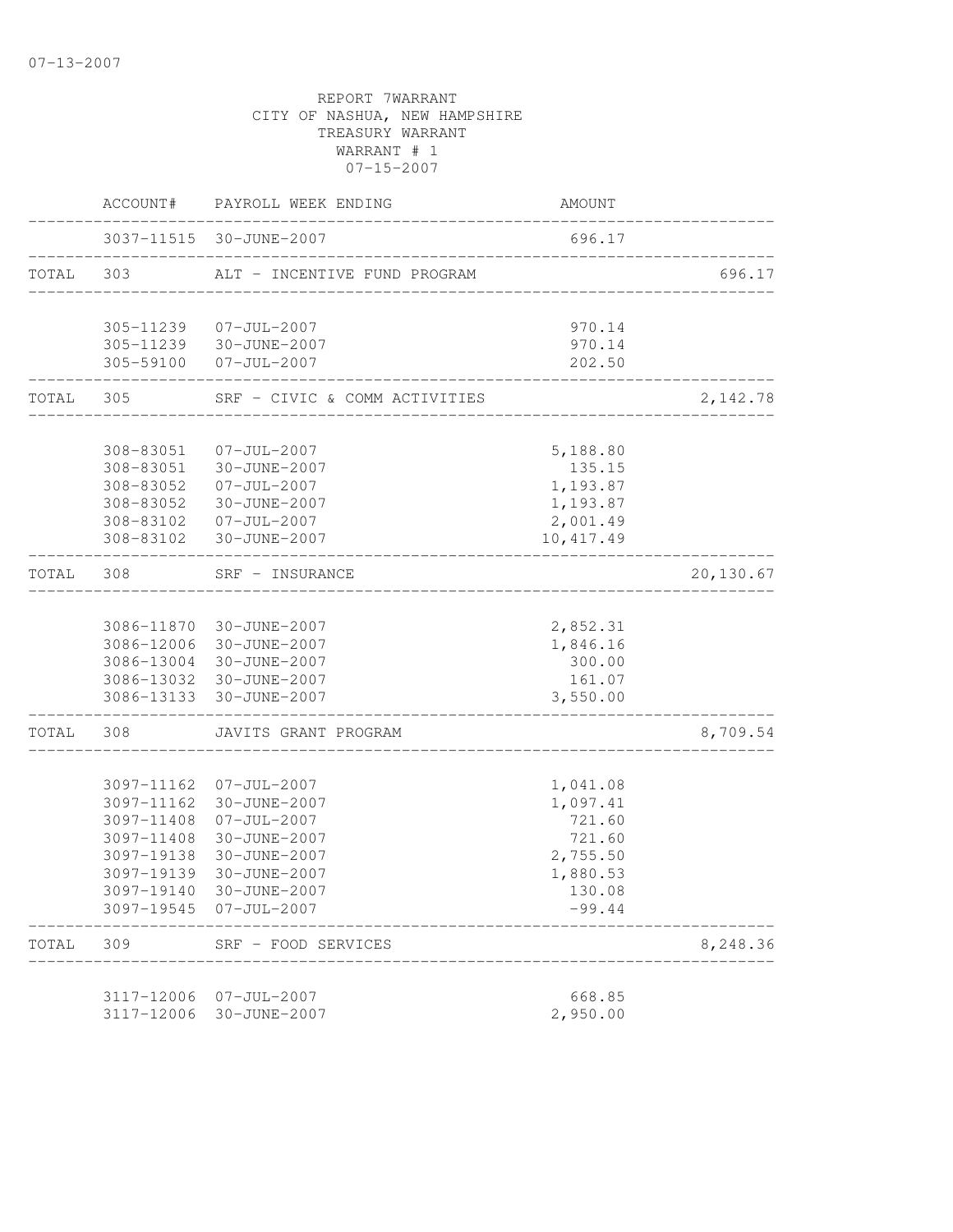|       |           | ACCOUNT# PAYROLL WEEK ENDING                                  | AMOUNT                              |           |
|-------|-----------|---------------------------------------------------------------|-------------------------------------|-----------|
|       |           | TOTAL 311 DRIVER'S EDUCATION                                  |                                     | 3,618.85  |
|       |           | 3118-13032 07-JUL-2007                                        | 551.85                              |           |
|       |           | 3118-13032 30-JUNE-2007<br>_____________________________      | 866.00                              |           |
|       |           | TOTAL 311 SUMMER SCHOOL<br>__________________________________ |                                     | 1,417.85  |
|       |           | 312-11165 07-JUL-2007                                         | 1,292.52                            |           |
|       |           | 312-11165 30-JUNE-2007                                        | 745.98                              |           |
|       |           | 312-11191  07-JUL-2007                                        | 703.92                              |           |
|       | 312-11191 | 30-JUNE-2007                                                  | 703.93                              |           |
|       | 312-11547 | 07-JUL-2007                                                   | 2,006.41                            |           |
|       | 312-11547 | 30-JUNE-2007                                                  | 1,947.99                            |           |
|       | 312-12010 | $07 - JUL - 2007$                                             | 91.27                               |           |
|       | 312-12010 | 30-JUNE-2007                                                  | 86.03                               |           |
|       | 312-12116 | 07-JUL-2007                                                   | 568.48                              |           |
|       | 312-12116 | 30-JUNE-2007                                                  | 551.93                              |           |
|       |           | 312-12150 07-JUL-2007                                         | 160.00                              |           |
|       |           | 312-12150 30-JUNE-2007                                        | 200.00                              |           |
|       |           | 312-13004 07-JUL-2007                                         | 958.05                              |           |
|       |           | 312-13004 30-JUNE-2007                                        | 105.58                              |           |
|       |           | TOTAL 312 SRF - FINANCIAL SERVICES                            |                                     | 10,122.09 |
|       |           | 3122-12006 30-JUNE-2007                                       | 150.00                              |           |
| TOTAL | 312       | ADULT ED/CONTINUING ED                                        |                                     | 150.00    |
|       |           |                                                               |                                     |           |
|       |           | 3245-11860 30-JUNE-2007                                       | 1,301.28                            |           |
|       |           | TOTAL 324 YOUTH SAFE HAVEN-PAL                                | ----------------------------------- | 1,301.28  |
|       | 331-11245 | $07 - JUL - 2007$                                             | 509.24                              |           |
|       | 331-11245 | 30-JUNE-2007                                                  | 500.00                              |           |
|       | 331-11250 | $07 - JUL - 2007$                                             | 517.68                              |           |
|       | 331-11250 | 30-JUNE-2007                                                  | 647.10                              |           |
|       | 331-11552 | $07 - JUL - 2007$                                             | 881.03                              |           |
|       | 331-11552 | 30-JUNE-2007                                                  | 881.03                              |           |
|       | 331-11558 | $07 - JUL - 2007$                                             | 1,053.24                            |           |
|       | 331-11558 | 30-JUNE-2007                                                  | 1,053.23                            |           |
|       | 331-11567 | $07 - JUL - 2007$                                             | 1,263.79                            |           |
|       | 331-11567 | 30-JUNE-2007                                                  | 1,263.80                            |           |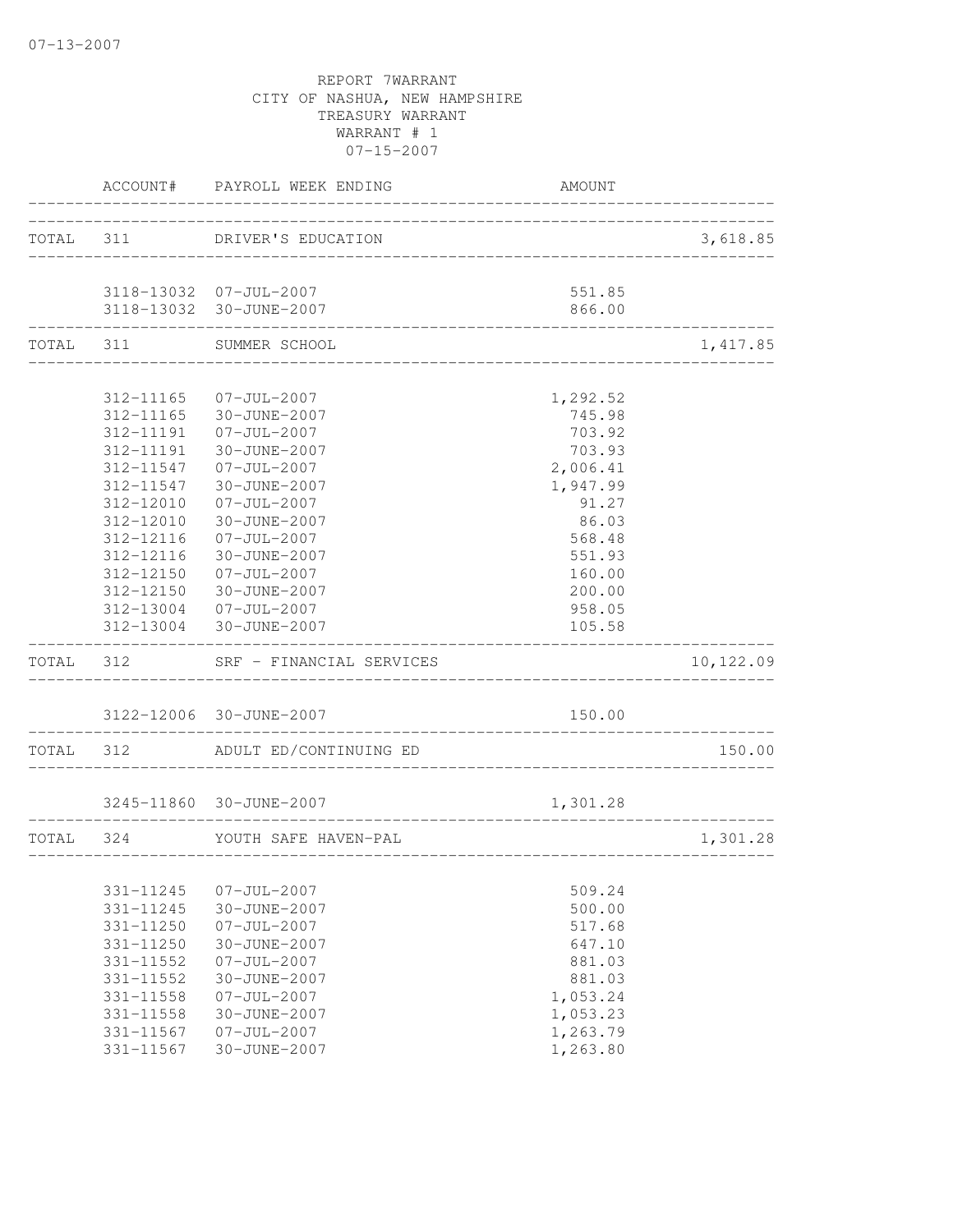|           | ACCOUNT#  | PAYROLL WEEK ENDING                              | AMOUNT                              |           |
|-----------|-----------|--------------------------------------------------|-------------------------------------|-----------|
|           | 331-12115 | $07 - JUL - 2007$                                | 524.61                              |           |
|           | 331-12115 | 30-JUNE-2007                                     | 524.61                              |           |
|           | 331-13038 | $07 - JUL - 2007$                                | 2,370.00                            |           |
|           | 331-13038 | 30-JUNE-2007                                     | 474.00                              |           |
|           | 331-13044 | $07 - JUL - 2007$                                | 1,607.54                            |           |
|           | 331-13044 | 30-JUNE-2007                                     | 415.39                              |           |
|           | 331-13048 | $07 - JUL - 2007$                                | 2,055.80                            |           |
|           | 331-13048 | 30-JUNE-2007                                     | 2,177.38                            |           |
|           | 331-15002 | $07 - JUL - 2007$                                | 628.24                              |           |
|           |           | 331-18036 07-JUL-2007                            | 14,808.90                           |           |
|           |           | 331-18036 30-JUNE-2007                           | 6,438.48                            |           |
| TOTAL 331 |           | SRF - POLICE DEPARTMENT<br>_____________         |                                     | 40,595.09 |
|           |           | 3317-19230 30-JUNE-2007                          | 625.00                              |           |
| TOTAL 331 |           | TITLE I SCHL IMPR-FES                            | ___________________________________ | 625.00    |
|           |           |                                                  |                                     |           |
|           |           | 332-13004 30-JUNE-2007<br>332-18084  07-JUL-2007 | 105.52<br>530.72                    |           |
|           |           |                                                  |                                     |           |
| TOTAL 332 |           | SRF - FIRE DEPARTMENT                            |                                     | 636.24    |
|           |           | 3337-19230 30-JUNE-2007                          | 575.00                              |           |
| TOTAL     | 333       | TITLE I SCHL IMPRV MT PLEASANT                   |                                     | 575.00    |
|           |           |                                                  |                                     |           |
|           |           | 3357-12006 30-JUNE-2007                          | 325.00                              |           |
|           |           | 3357-19230 30-JUNE-2007                          | 2,150.00                            |           |
| TOTAL 335 |           | TITLE IB READ 1ST MT PLEASANT                    |                                     | 2,475.00  |
|           | 341-11235 | $07 - JUL - 2007$                                | 1,927.44                            |           |
|           | 341-11235 | 30-JUNE-2007                                     | 1,871.29                            |           |
|           | 341-11346 | $07 - JUL - 2007$                                | 214.09                              |           |
|           | 341-11346 | 30-JUNE-2007                                     | 206.25                              |           |
|           | 341-11484 | $07 - JUL - 2007$                                | 2,400.00                            |           |
|           | 341-11484 | 30-JUNE-2007                                     | 2,400.00                            |           |
|           | 341-11563 | $07 - JUL - 2007$                                | 938.55                              |           |
|           | 341-11563 | 30-JUNE-2007                                     | 904.58                              |           |
|           | 341-12037 | $07 - JUL - 2007$                                | 100.03                              |           |
|           | 341-12037 | 30-JUNE-2007                                     | 100.03                              |           |
|           | 341-12085 | $07 - JUL - 2007$                                | 352.00                              |           |
|           |           |                                                  |                                     |           |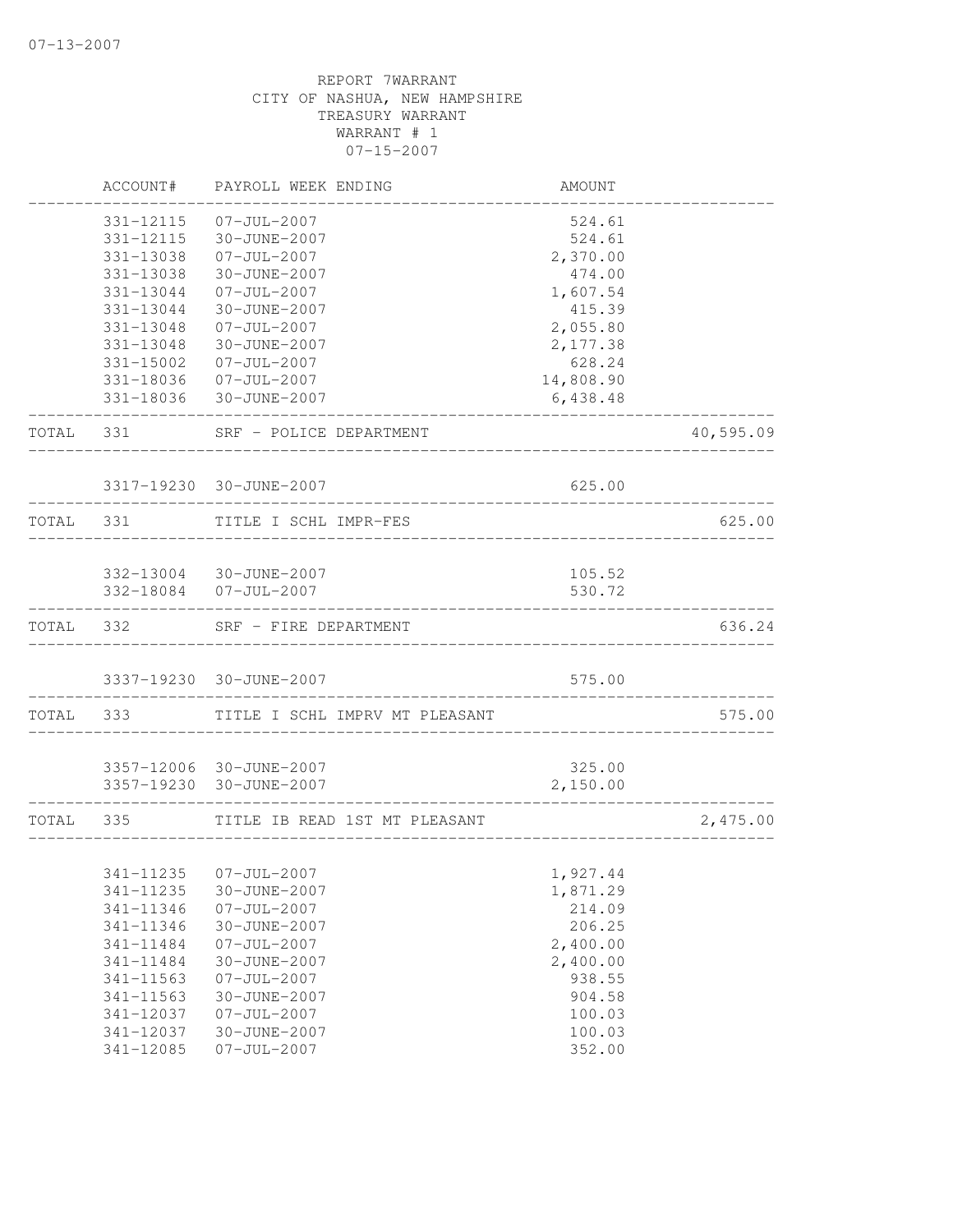|           | ACCOUNT#   | PAYROLL WEEK ENDING       | AMOUNT                                          |           |
|-----------|------------|---------------------------|-------------------------------------------------|-----------|
|           |            | 341-12085 30-JUNE-2007    | 440.00                                          |           |
|           |            | 341-12101  07-JUL-2007    | 371.52                                          |           |
|           |            | 341-12101 30-JUNE-2007    | 371.52                                          |           |
|           |            | 341-12582 30-JUNE-2007    | 563.13                                          |           |
| TOTAL 341 |            | SRF - COMMUNITY SERVICES  | _______________________________                 | 13,160.43 |
|           |            |                           |                                                 |           |
|           | 342-11499  | $07 - JUL - 2007$         | 696.60                                          |           |
|           |            | 342-11499 30-JUNE-2007    | 696.60                                          |           |
|           |            | 342-11584 07-JUL-2007     | 1,785.34                                        |           |
|           | 342-11584  | 30-JUNE-2007              | 1,733.35                                        |           |
|           | 342-12000  | 07-JUL-2007               | 510.00                                          |           |
|           | 342-12000  | 30-JUNE-2007              | 615.00                                          |           |
|           | 342-12040  | $07 - JUL - 2007$         | 888.00                                          |           |
|           | 342-12040  | 30-JUNE-2007              | 888.00                                          |           |
|           | 342-12081  | 30-JUNE-2007              |                                                 |           |
|           | 342-12113  | $07 - JUL - 2007$         | 189.00                                          |           |
|           |            | 342-12582 07-JUL-2007     | 121.71                                          |           |
|           |            | 342-12582 30-JUNE-2007    | 117.29                                          |           |
| TOTAL 342 |            | SRF - COMMUNITY HEALTH    |                                                 | 8,240.89  |
|           |            | 3440-12078 30-JUNE-2007   | 375.00                                          |           |
|           | TOTAL 344  | AFTER SCHOOL PROGRAM      |                                                 | 375.00    |
|           |            |                           |                                                 |           |
|           |            | 3447-11162 07-JUL-2007    | 291.80                                          |           |
|           |            | 3447-11162 30-JUNE-2007   | 342.87                                          |           |
|           |            | 3447-11860 30-JUNE-2007   | 6,733.24                                        |           |
|           |            | 3447-12006 30-JUNE-2007   | 407.06<br>. _ _ _ _ _ _ _ _ _ _ _ _ _ _ _ _ _ _ |           |
|           | TOTAL 344  | TITLE IV SDF 21ST CENTURY |                                                 | 7,774.97  |
|           |            | 3448-11860 30-JUNE-2007   | 1,183.32                                        |           |
| TOTAL     | 344        | TITLE IV SDF 21ST CENTURY | ------------                                    | 1,183.32  |
|           |            |                           |                                                 |           |
|           | 3507-11726 | 30-JUNE-2007              | 37,893.40                                       |           |
|           | 3507-11805 | 30-JUNE-2007              | 2,492.31                                        |           |
|           | 3507-13133 | 30-JUNE-2007              | 11,600.00                                       |           |
|           | 3507-17010 | 30-JUNE-2007              | 1,500.00                                        |           |
|           | 3507-18088 | 30-JUNE-2007              | 75.00                                           |           |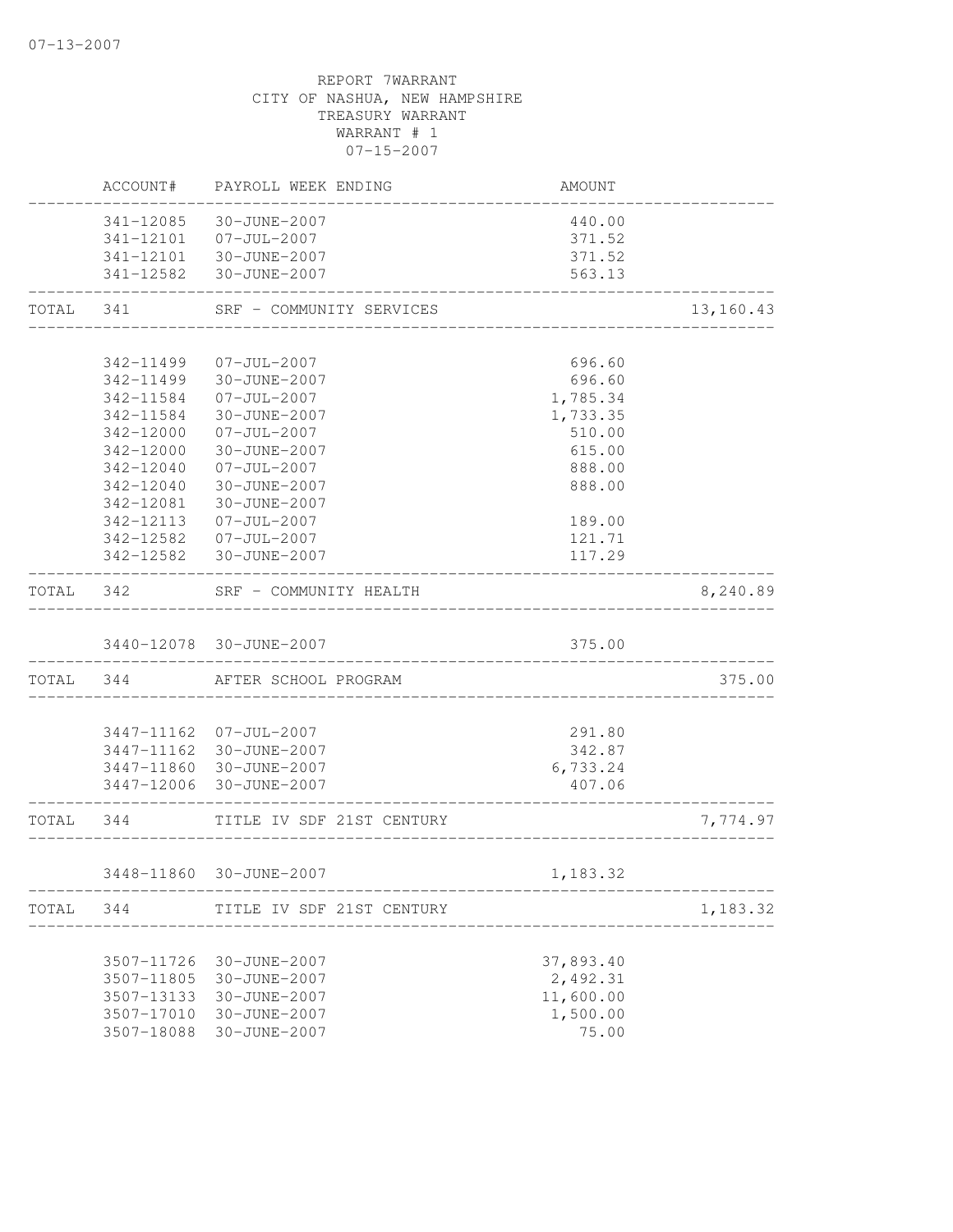|           |            | ACCOUNT# PAYROLL WEEK ENDING                    | <b>AMOUNT</b>            |           |
|-----------|------------|-------------------------------------------------|--------------------------|-----------|
| TOTAL 350 |            |                                                 |                          | 53,560.71 |
|           |            |                                                 |                          |           |
|           |            | 352-59050 07-JUL-2007                           | 600.00                   |           |
|           |            | 352-59050 30-JUNE-2007                          | 675.00                   |           |
|           |            | 352-59055 07-JUL-2007                           | 712.59                   |           |
|           |            | 352-59055 30-JUNE-2007                          | 712.58                   |           |
|           | TOTAL 352  | SRF - PARKS AND RECREATION                      |                          | 2,700.17  |
|           |            | 3557-13004 30-JUNE-2007                         | 81.25                    |           |
|           |            | 3557-19230 30-JUNE-2007                         | 5,400.00                 |           |
|           | TOTAL 355  | TITLE IB READING 1ST FES                        |                          | 5,481.25  |
|           |            |                                                 |                          |           |
|           |            | 3687-19140 07-JUL-2007                          | 59.00                    |           |
|           | TOTAL 368  | SUMMER FEEDING PROGRAM                          |                          | 59.00     |
|           |            |                                                 |                          |           |
|           |            | 374-01210 07-JUL-2007<br>374-01210 30-JUNE-2007 | 1,692.03<br>$-2, 143.66$ |           |
|           |            | 374-0703P 07-JUL-2007                           | 365.93                   |           |
|           |            | 374-0703P 30-JUNE-2007                          | 369.99                   |           |
|           |            | 374-0704P 07-JUL-2007                           | 202.15                   |           |
|           |            | 374-0704P 30-JUNE-2007                          | 134.68                   |           |
|           |            | 374-0705P 07-JUL-2007                           | 193.93                   |           |
|           | 374-0705P  | 30-JUNE-2007                                    | 269.84                   |           |
|           | 374-07235  | $07 - JUL - 2007$                               | 1,025.26                 |           |
|           | 374-07235  | 30-JUNE-2007                                    | 371.05                   |           |
|           | 374-0734P  | $07 - JUL - 2007$                               | 1,979.44                 |           |
|           | 374-0734P  | 30-JUNE-2007                                    | 2,576.74                 |           |
|           | 374-09003  | 07-JUL-2007<br>374-09003 30-JUNE-2007           | 486.74<br>4,925.48       |           |
| TOTAL     | 374        | SRF - URBAN PROGRAMS                            |                          | 12,449.60 |
|           |            |                                                 |                          |           |
|           | 3767-11726 | 30-JUNE-2007                                    | 2,316.43                 |           |
|           | 3767-11802 | 30-JUNE-2007                                    | 1,831.69                 |           |
|           | 3767-11870 | 30-JUNE-2007                                    |                          |           |
|           | 3767-12198 | 30-JUNE-2007                                    | 13,081.60                |           |
|           | 3767-13133 | 30-JUNE-2007                                    | 462.50                   |           |
|           | 3767-19000 | 30-JUNE-2007                                    | 1,371.83                 |           |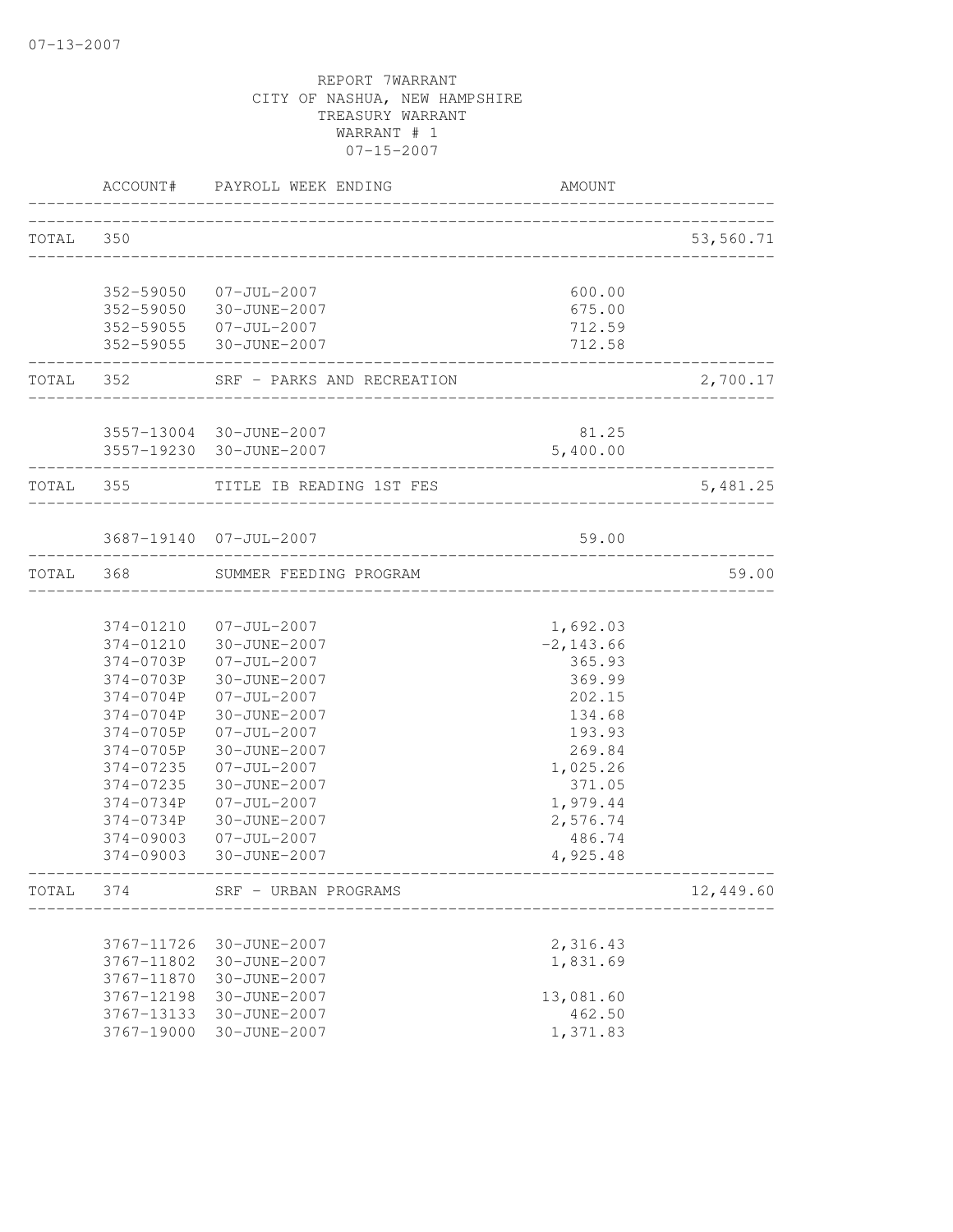|     |                                     | AMOUNT                                                                                                                                                                                                                                                                                                                                                                                                                                                                                                                                                                                                                         |                                                                             |
|-----|-------------------------------------|--------------------------------------------------------------------------------------------------------------------------------------------------------------------------------------------------------------------------------------------------------------------------------------------------------------------------------------------------------------------------------------------------------------------------------------------------------------------------------------------------------------------------------------------------------------------------------------------------------------------------------|-----------------------------------------------------------------------------|
|     |                                     |                                                                                                                                                                                                                                                                                                                                                                                                                                                                                                                                                                                                                                | 19,064.05                                                                   |
|     |                                     |                                                                                                                                                                                                                                                                                                                                                                                                                                                                                                                                                                                                                                |                                                                             |
|     |                                     |                                                                                                                                                                                                                                                                                                                                                                                                                                                                                                                                                                                                                                | 1,950.00                                                                    |
|     |                                     |                                                                                                                                                                                                                                                                                                                                                                                                                                                                                                                                                                                                                                |                                                                             |
|     |                                     |                                                                                                                                                                                                                                                                                                                                                                                                                                                                                                                                                                                                                                |                                                                             |
|     |                                     | 1,250.68<br>652.09                                                                                                                                                                                                                                                                                                                                                                                                                                                                                                                                                                                                             |                                                                             |
|     |                                     |                                                                                                                                                                                                                                                                                                                                                                                                                                                                                                                                                                                                                                | 1,902.77                                                                    |
|     |                                     | 150.00                                                                                                                                                                                                                                                                                                                                                                                                                                                                                                                                                                                                                         |                                                                             |
|     |                                     |                                                                                                                                                                                                                                                                                                                                                                                                                                                                                                                                                                                                                                | 150.00                                                                      |
|     |                                     | 735.39                                                                                                                                                                                                                                                                                                                                                                                                                                                                                                                                                                                                                         |                                                                             |
|     |                                     |                                                                                                                                                                                                                                                                                                                                                                                                                                                                                                                                                                                                                                | 735.39<br>__________                                                        |
|     |                                     | 108,250.03<br>1,730.77<br>512.50<br>155.86<br>250.00<br>1,591.08                                                                                                                                                                                                                                                                                                                                                                                                                                                                                                                                                               |                                                                             |
|     |                                     |                                                                                                                                                                                                                                                                                                                                                                                                                                                                                                                                                                                                                                | 112,490.24                                                                  |
|     |                                     | 37,958.72<br>250.00                                                                                                                                                                                                                                                                                                                                                                                                                                                                                                                                                                                                            |                                                                             |
| 396 | IDEA PRESCHOOL SPEC ED              |                                                                                                                                                                                                                                                                                                                                                                                                                                                                                                                                                                                                                                | 38,208.72                                                                   |
|     | TOTAL 390<br>TOTAL 393<br>TOTAL 395 | ACCOUNT# PAYROLL WEEK ENDING<br>TOTAL 376 TITLE I ESEA<br>3777-19230 30-JUNE-2007<br>TOTAL 377 TITLE III ENHANCE ENG LANGUAGE<br>3887-11870 30-JUNE-2007<br>TOTAL 388 TITLE V INNOVATIVE PROGRAMS<br>3907-11805 30-JUNE-2007<br>3907-12198 30-JUNE-2007<br>VOC ED SECONDARY PERKINS<br>3927-13133 30-JUNE-2007<br>TOTAL 392 CULINARY ARTS<br>3937-19000 30-JUNE-2007<br>DAY CARE<br>3957-11726 30-JUNE-2007<br>3957-11860 30-JUNE-2007<br>3957-12201 30-JUNE-2007<br>3957-13133 30-JUNE-2007<br>3957-17004 30-JUNE-2007<br>3957-19000 30-JUNE-2007<br>IDEA BASIC SPEC ED<br>3967-11726 30-JUNE-2007<br>3967-17004 30-JUNE-2007 | _____________________________<br>1,950.00<br>______________________________ |

3977-12111 30-JUNE-2007 1,072.76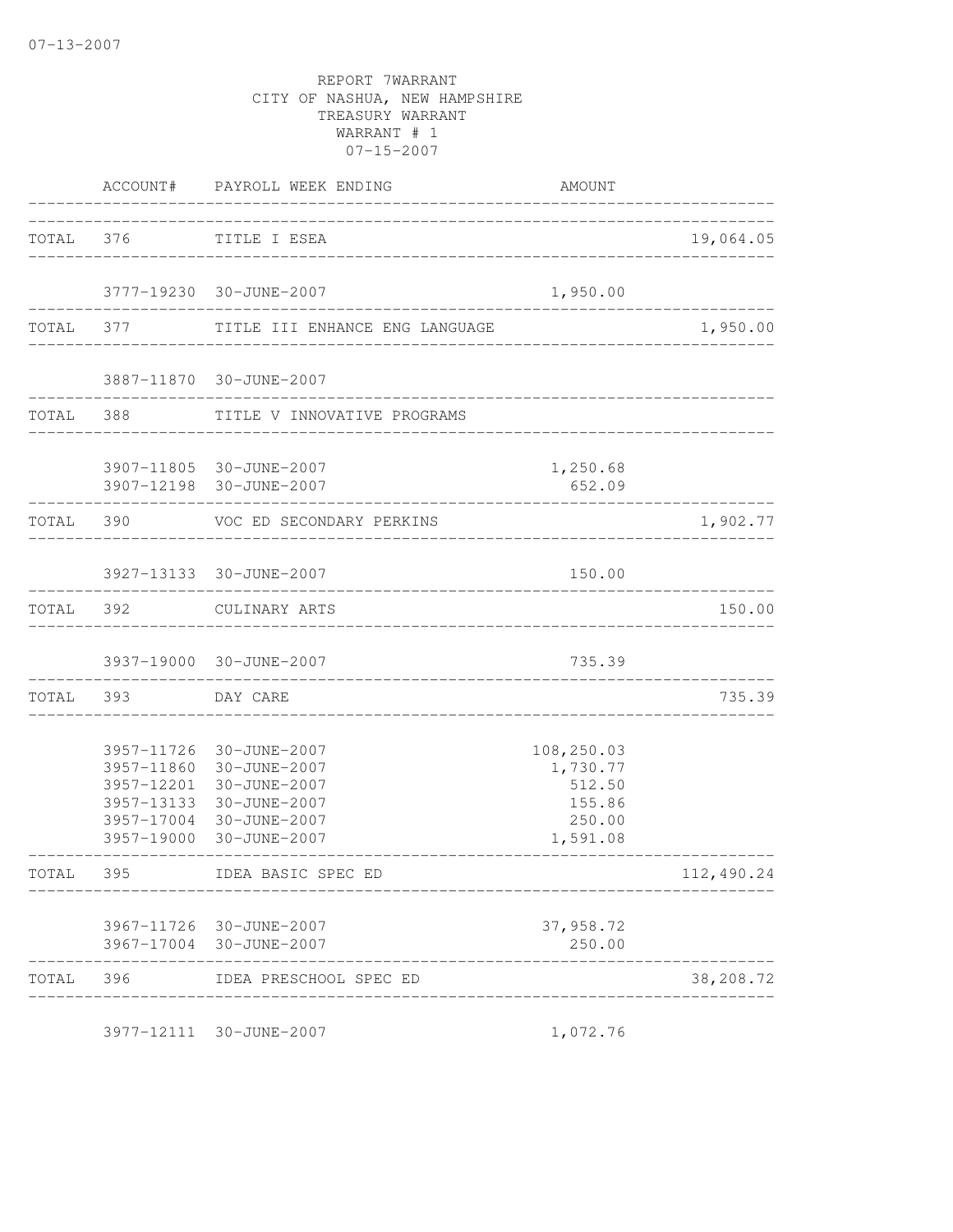|           | ACCOUNT# PAYROLL WEEK ENDING |                  |  | AMOUNT |          |
|-----------|------------------------------|------------------|--|--------|----------|
| TOTAL 397 |                              | SPECIAL ED LOCAL |  |        | 1,072.76 |
|           |                              |                  |  |        |          |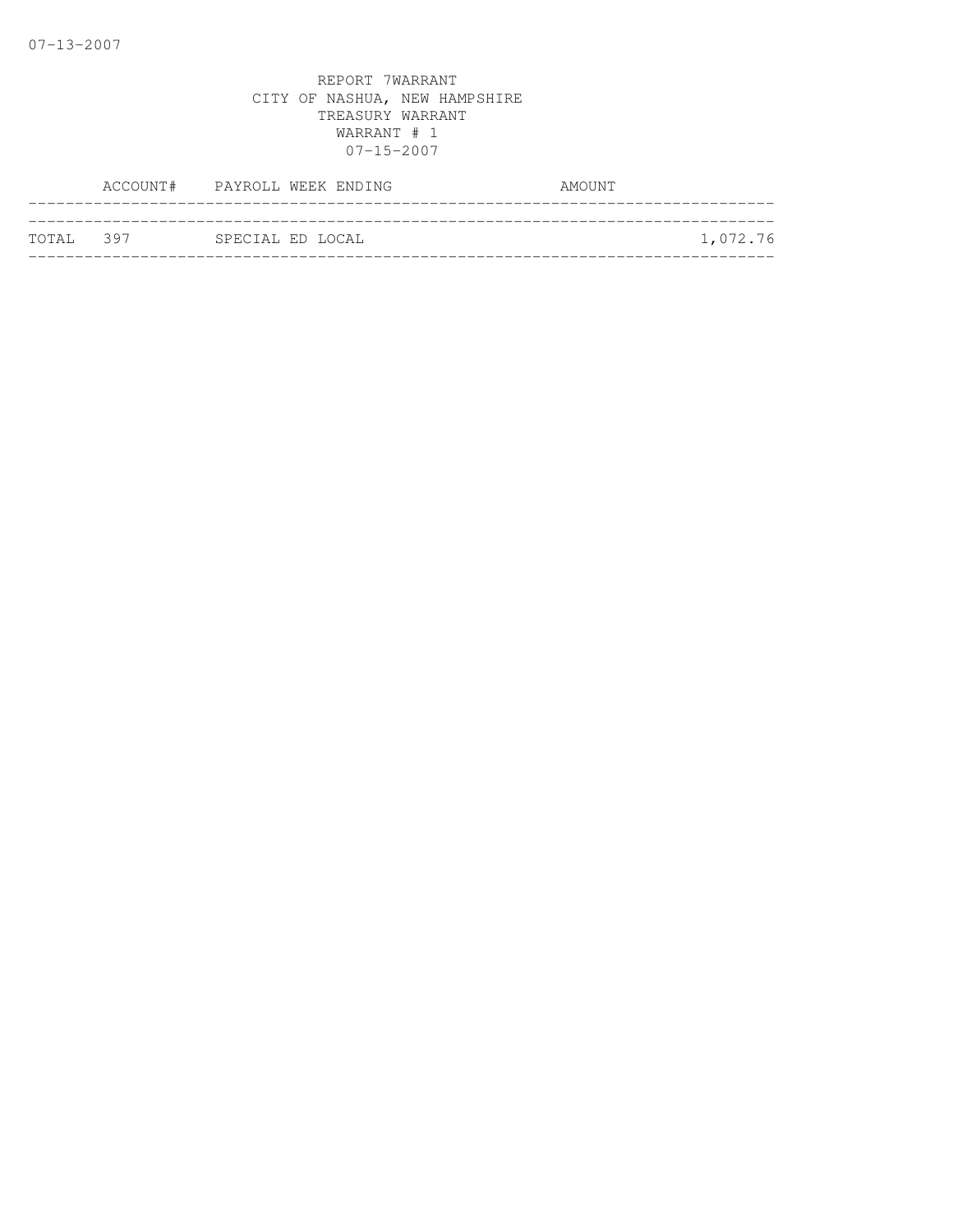|       | ACCOUNT#               | PAYROLL WEEK ENDING         | AMOUNT           |           |
|-------|------------------------|-----------------------------|------------------|-----------|
|       | 501-11033              | $07 - JUL - 2007$           | 752.32           |           |
|       | 501-11033              | 30-JUNE-2007                | 752.32           |           |
|       | 501-11370              | $07 - JUL - 2007$           | 701.81           |           |
|       | 501-11370              | 30-JUNE-2007                | 676.41           |           |
|       | 501-11471              | $07 - JUL - 2007$           | 1,864.89         |           |
|       | 501-11471              | 30-JUNE-2007                | 1,808.81         |           |
|       | 501-11472              | $07 - JUL - 2007$           | 1,084.30         |           |
|       | $501 - 11472$          | 30-JUNE-2007                | 1,084.30         |           |
|       | 501-11611              | 07-JUL-2007                 | 485.81           |           |
|       | 501-11611              | 30-JUNE-2007                | 485.81           |           |
| TOTAL | 501                    | MAYOR'S OFFICE              |                  | 9,696.78  |
|       |                        |                             |                  |           |
|       | 502-11113              | $07 - JUL - 2007$           | 1,456.87         |           |
|       | 502-11113              | 30-JUNE-2007                | 1,404.15         |           |
|       | 502-11195              | $07 - JUL - 2007$           | 1,985.25         |           |
|       | 502-11195              | 30-JUNE-2007                | 1,871.29         |           |
|       | 502-11219              | $07 - JUL - 2007$           | 1,701.30         |           |
|       | 502-11219              | 30-JUNE-2007                | 1,651.74         |           |
|       |                        | 502-11518  07-JUL-2007      | 1,541.41         |           |
|       | 502-11518              | 30-JUNE-2007                | 1,496.52         |           |
| TOTAL | 502                    | LEGAL DEPARTMENT            |                  | 13,108.53 |
|       |                        |                             |                  |           |
|       | 503-11071              | 07-JUL-2007                 | 1,139.10         |           |
|       | 503-11071              | 30-JUNE-2007                | 1,097.88         |           |
|       | 503-12092              | $07 - JUL - 2007$           | 465.84           |           |
|       | 503-12092              | 30-JUNE-2007                | 452.27           |           |
|       |                        | 503-58005 07-JUL-2007       | 60.00            |           |
| TOTAL | 503                    | BOARD OF ALDERMEN           |                  | 3,215.09  |
|       |                        |                             |                  |           |
|       | 511-11103<br>511-11103 | 07-JUL-2007<br>30-JUNE-2007 | 869.34<br>844.02 |           |
|       | 511-11234              | 07-JUL-2007                 | 1,861.18         |           |
|       |                        | 511-11234 30-JUNE-2007      | 1,613.99         |           |
| TOTAL | 511                    | ADMINISTRATIVE SERVICES     |                  | 5,188.53  |
|       |                        |                             |                  |           |
|       | 512-11005              | $07 - JUL - 2007$           | 772.08           |           |
|       | 512-11005              | 30-JUNE-2007                | 772.07           |           |
|       | 512-11050              | $07 - JUL - 2007$           | 631.46           |           |
|       | 512-11064              | $07 - JUL - 2007$           | 944.85           |           |
|       | 512-11064              | 30-JUNE-2007                | 917.31           |           |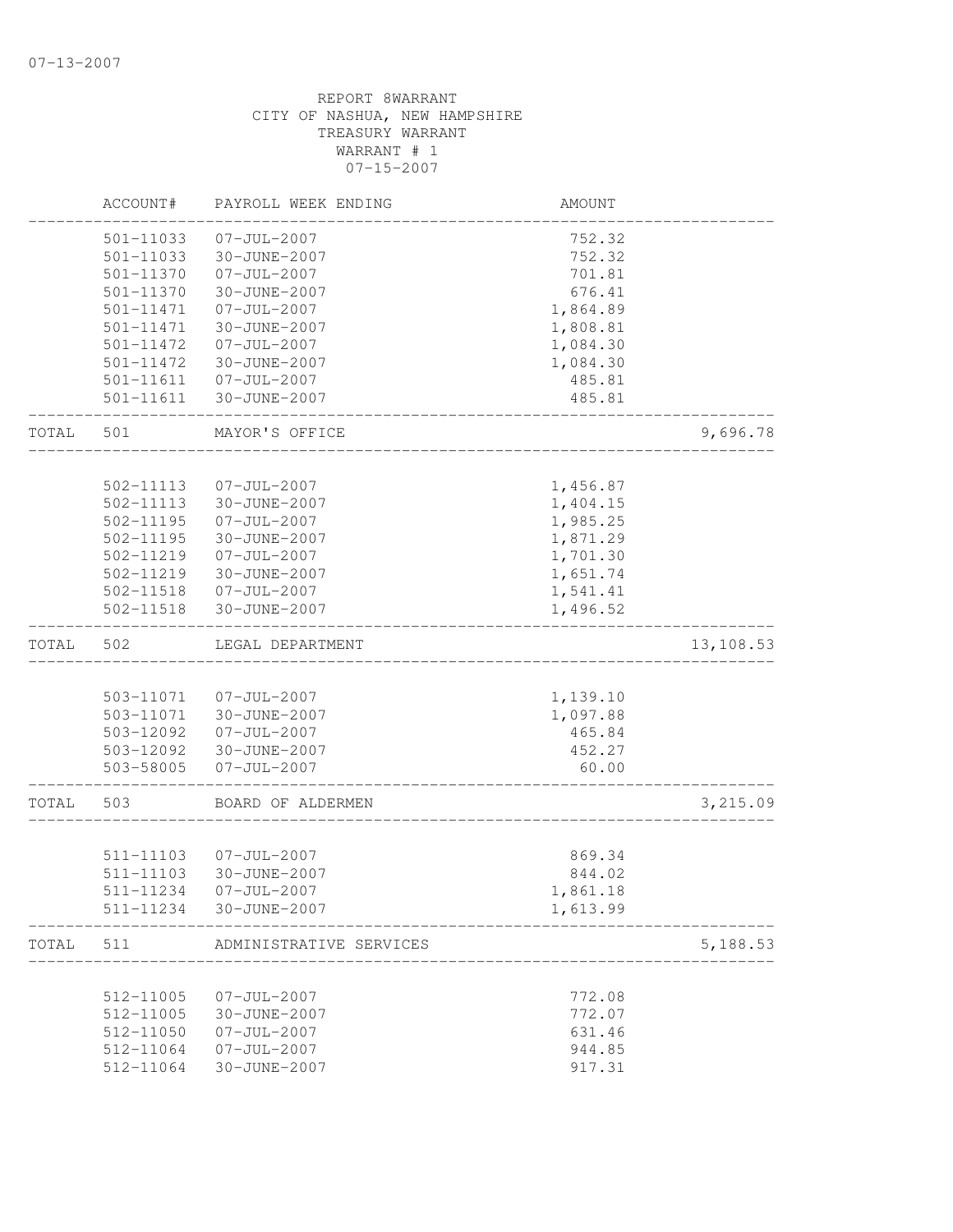|       | ACCOUNT#  | PAYROLL WEEK ENDING   | AMOUNT    |  |
|-------|-----------|-----------------------|-----------|--|
|       |           | 512-11073 07-JUL-2007 | 2,009.54  |  |
|       | 512-11073 | 30-JUNE-2007          | 2,009.56  |  |
|       | 512-11165 | $07 - JUL - 2007$     | 2,200.05  |  |
|       | 512-11165 | 30-JUNE-2007          | 1,426.63  |  |
|       | 512-11173 | $07 - JUL - 2007$     | 1,310.46  |  |
|       | 512-11173 | 30-JUNE-2007          | 1,272.29  |  |
|       | 512-11177 | $07 - JUL - 2007$     | 1,871.29  |  |
|       | 512-11177 | 30-JUNE-2007          | 1,816.79  |  |
|       | 512-11222 | $07 - JUL - 2007$     | 919.62    |  |
|       | 512-11222 | 30-JUNE-2007          | 892.85    |  |
|       | 512-11224 | $07 - JUL - 2007$     | 850.75    |  |
|       | 512-11224 | 30-JUNE-2007          | 850.75    |  |
|       | 512-11232 | $07 - JUL - 2007$     | 899.90    |  |
|       | 512-11232 | 30-JUNE-2007          | 899.92    |  |
|       | 512-11265 | $07 - JUL - 2007$     | 795.56    |  |
|       | 512-11265 | 30-JUNE-2007          | 772.39    |  |
|       | 512-11531 | $07 - JUL - 2007$     | 1,738.67  |  |
|       | 512-11531 | 30-JUNE-2007          | 1,477.01  |  |
|       | 512-11581 | $07 - JUL - 2007$     | 647.25    |  |
|       | 512-11581 | 30-JUNE-2007          | 647.25    |  |
|       | 512-11714 | $07 - JUL - 2007$     | 971.13    |  |
|       | 512-11714 | 30-JUNE-2007          | 915.39    |  |
|       | 512-11740 | $07 - JUL - 2007$     | 1,515.40  |  |
|       | 512-11740 | 30-JUNE-2007          | 1,471.26  |  |
|       | 512-12010 | $07 - JUL - 2007$     |           |  |
|       |           |                       | 273.79    |  |
|       | 512-12010 | 30-JUNE-2007          | 258.08    |  |
|       | 512-12017 | $07 - JUL - 2007$     | 738.61    |  |
|       | 512-12017 | 30-JUNE-2007          | 738.61    |  |
|       | 512-12019 | $07 - JUL - 2007$     | 294.48    |  |
|       | 512-12033 | $07 - JUL - 2007$     | 555.45    |  |
|       | 512-12033 | 30-JUNE-2007          | 539.28    |  |
|       | 512-12052 | $07 - JUL - 2007$     | 644.83    |  |
|       | 512-12052 | 30-JUNE-2007          | 463.31    |  |
|       | 512-12056 | $07 - JUL - 2007$     | 324.57    |  |
|       | 512-12056 | 30-JUNE-2007          | 318.21    |  |
|       | 512-12167 | $07 - JUL - 2007$     | 320.24    |  |
|       | 512-12167 | 30-JUNE-2007          | 320.24    |  |
|       |           | 512-13004 07-JUL-2007 | 20.06     |  |
| TOTAL | 512       | FINANCIAL SERVICES    | 40,029.24 |  |
|       |           |                       |           |  |
|       | 513-11117 | $07 - JUL - 2007$     | 1,474.94  |  |
|       | 513-11117 | 30-JUNE-2007          | 1,431.98  |  |
|       | 513-11171 | $07 - JUL - 2007$     | 1,804.40  |  |
|       | 513-11171 | 30-JUNE-2007          | 2,459.28  |  |
|       | 513-11213 | $07 - JUL - 2007$     | 1,136.10  |  |
|       | 513-11213 | 30-JUNE-2007          | 1,103.01  |  |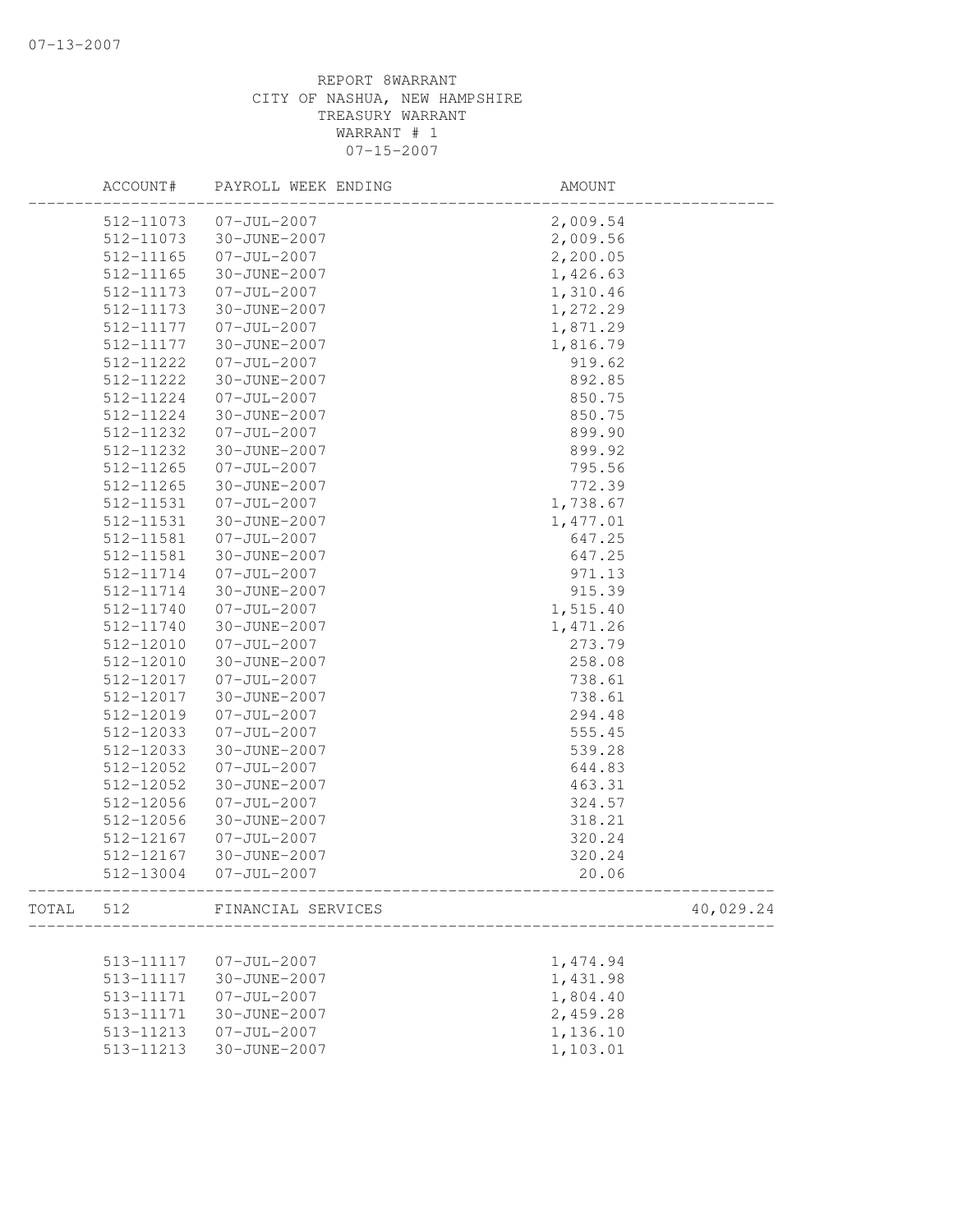|           |           | ACCOUNT# PAYROLL WEEK ENDING                     | AMOUNT           |           |
|-----------|-----------|--------------------------------------------------|------------------|-----------|
|           |           | 513-11223  07-JUL-2007                           | 757.67           |           |
|           |           | 513-11223 30-JUNE-2007<br>---------------------- | 757.67           |           |
| TOTAL 513 |           | CITY CLERK'S OFFICE                              |                  | 10,925.05 |
|           | 515-11031 | 07-JUL-2007                                      | 999.84           |           |
|           | 515-11031 | 30-JUNE-2007                                     | 970.71           |           |
|           | 515-11350 | 07-JUL-2007                                      | 862.85           |           |
|           | 515-11350 | 30-JUNE-2007                                     | 837.71           |           |
|           |           | 515-11447 07-JUL-2007                            | 100.17           |           |
|           |           | 515-11447 30-JUNE-2007                           | 100.17           |           |
|           |           | 515-12001  07-JUL-2007                           | 633.40           |           |
|           |           | 515-12001 30-JUNE-2007                           | 614.96           |           |
| TOTAL 515 |           | HUMAN RESOURCES                                  |                  | 5, 119.81 |
|           |           |                                                  |                  |           |
|           |           | 516-11147  07-JUL-2007                           | 612.61           |           |
|           |           | 516-11147 30-JUNE-2007                           | 612.62           |           |
|           |           | 516-11148  07-JUL-2007                           | 805.64           |           |
|           | 516-11148 | 30-JUNE-2007                                     | 805.64           |           |
|           | 516-11459 | $07 - JUL - 2007$                                | 1,474.94         |           |
|           | 516-11459 | 30-JUNE-2007                                     | 1,431.98         |           |
|           | 516-11573 | 516-11573 07-JUL-2007<br>30-JUNE-2007            | 799.04<br>799.04 |           |
| TOTAL     | 516       | PURCHASING DEPARTMENT                            |                  | 7,341.51  |
|           |           |                                                  |                  |           |
|           | 517-11198 | $07 - JUL - 2007$                                | 555.61           |           |
|           | 517-11198 | 30-JUNE-2007                                     | 555.62           |           |
|           | 517-11201 | $07 - JUL - 2007$                                | 568.45           |           |
|           | 517-11201 | 30-JUNE-2007                                     | 568.44           |           |
|           | 517-11203 | $07 - JUL - 2007$                                | 535.71           |           |
|           | 517-11203 | 30-JUNE-2007                                     | 535.71           |           |
|           | 517-11420 | $07 - JUL - 2007$                                | 797.40           |           |
|           | 517-11420 | 30-JUNE-2007                                     | 751.62           |           |
|           |           | 517-12063 07-JUL-2007<br>517-12063 30-JUNE-2007  | 255.19<br>255.19 |           |
| TOTAL     | 517       | BUILDING MAINT - CITY ADMIN                      |                  | 5,378.94  |
|           |           |                                                  |                  |           |
|           | 518-11441 | 30-JUNE-2007                                     | 257.30           |           |
|           |           | 518-11442  07-JUL-2007                           | 1,167.25         |           |
|           | 518-11442 | 30-JUNE-2007                                     | 1,125.01         |           |
|           | 518-11578 | $07 - JUL - 2007$                                | 895.41           |           |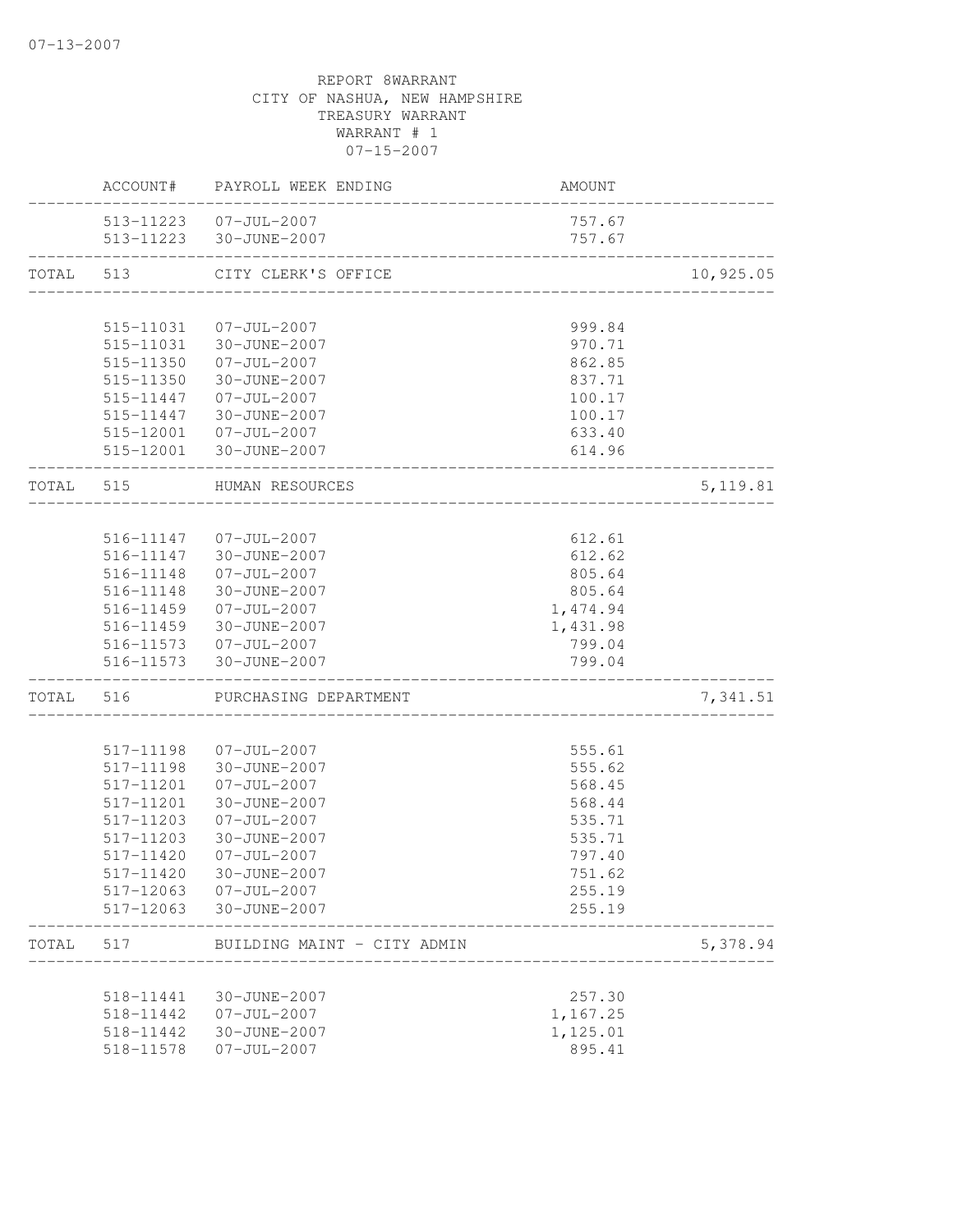|       |           | ACCOUNT# PAYROLL WEEK ENDING | AMOUNT                    |           |
|-------|-----------|------------------------------|---------------------------|-----------|
|       |           | 518-11578 30-JUNE-2007       | 844.02                    |           |
|       |           | 518-11590 07-JUL-2007        | 772.40                    |           |
|       |           | 518-11590 30-JUNE-2007       | 749.90<br>_______________ |           |
| TOTAL | 518       | INSURANCE - ADMINISTRATION   |                           | 5,811.29  |
|       |           |                              |                           |           |
|       | 519-11014 | 07-JUL-2007                  | 954.40                    |           |
|       |           | 519-11014 30-JUNE-2007       | 954.41                    |           |
|       |           | 519-11016 07-JUL-2007        | 830.36                    |           |
|       | 519-11016 | 30-JUNE-2007                 | 830.36                    |           |
|       | 519-11017 | 07-JUL-2007                  | 698.13                    |           |
|       | 519-11017 | 30-JUNE-2007                 | 698.14                    |           |
|       | 519-11115 | $07 - JUL - 2007$            | 1,804.90                  |           |
|       | 519-11115 | 30-JUNE-2007                 | 1,701.30                  |           |
|       | 519-11146 | $07 - JUL - 2007$            | 742.35                    |           |
|       | 519-11146 | 30-JUNE-2007                 | 742.35                    |           |
|       | 519-11153 | $07 - JUL - 2007$            | 534.90                    |           |
|       | 519-11153 | 30-JUNE-2007                 | 534.90                    |           |
|       | 519-11154 | $07 - JUL - 2007$            | 545.73                    |           |
|       | 519-11154 | 30-JUNE-2007                 | 545.73                    |           |
|       | 519-11205 | 07-JUL-2007                  | 680.09                    |           |
|       | 519-11205 | 30-JUNE-2007                 | 680.09                    |           |
|       |           | 519-11241  07-JUL-2007       | 1,275.50                  |           |
|       |           | 519-11241 30-JUNE-2007       | 1,238.34                  |           |
| TOTAL | 519       | ASSESSORS                    |                           | 15,991.98 |
|       |           |                              |                           |           |
|       |           | 522-11142 07-JUL-2007        | 1,104.29                  |           |
|       | 522-11142 | 30-JUNE-2007                 | 1,104.29                  |           |
|       | 522-11429 | $07 - JUL - 2007$            | 1,701.30                  |           |
|       | 522-11429 | 30-JUNE-2007                 | 1,651.75                  |           |
|       | 522-11488 | $07 - JUL - 2007$            | 1,438.69                  |           |
|       | 522-11488 | 30-JUNE-2007                 | 1,438.68                  |           |
|       | 522-11641 | $07 - JUL - 2007$            | 1,245.58                  |           |
|       | 522-11641 | 30-JUNE-2007                 | 1,245.58                  |           |
|       | 522-11652 | $07 - JUL - 2007$            | 1,349.78                  |           |
|       | 522-11652 | 30-JUNE-2007                 | 1,349.78                  |           |
|       | 522-11721 | $07 - JUL - 2007$            | 1,322.71                  |           |
|       | 522-11721 | 30-JUNE-2007                 | 1,322.72                  |           |
|       | 522-11724 | $07 - JUL - 2007$            | 1,241.45                  |           |
|       | 522-11724 | 30-JUNE-2007                 | 1,205.29                  |           |
|       | 522-11729 | $07 - JUL - 2007$            | 2,801.27                  |           |
|       | 522-11729 | 30-JUNE-2007                 | 2,801.28                  |           |
|       | 522-13004 | 30-JUNE-2007                 | 1,114.09                  |           |
|       |           |                              |                           |           |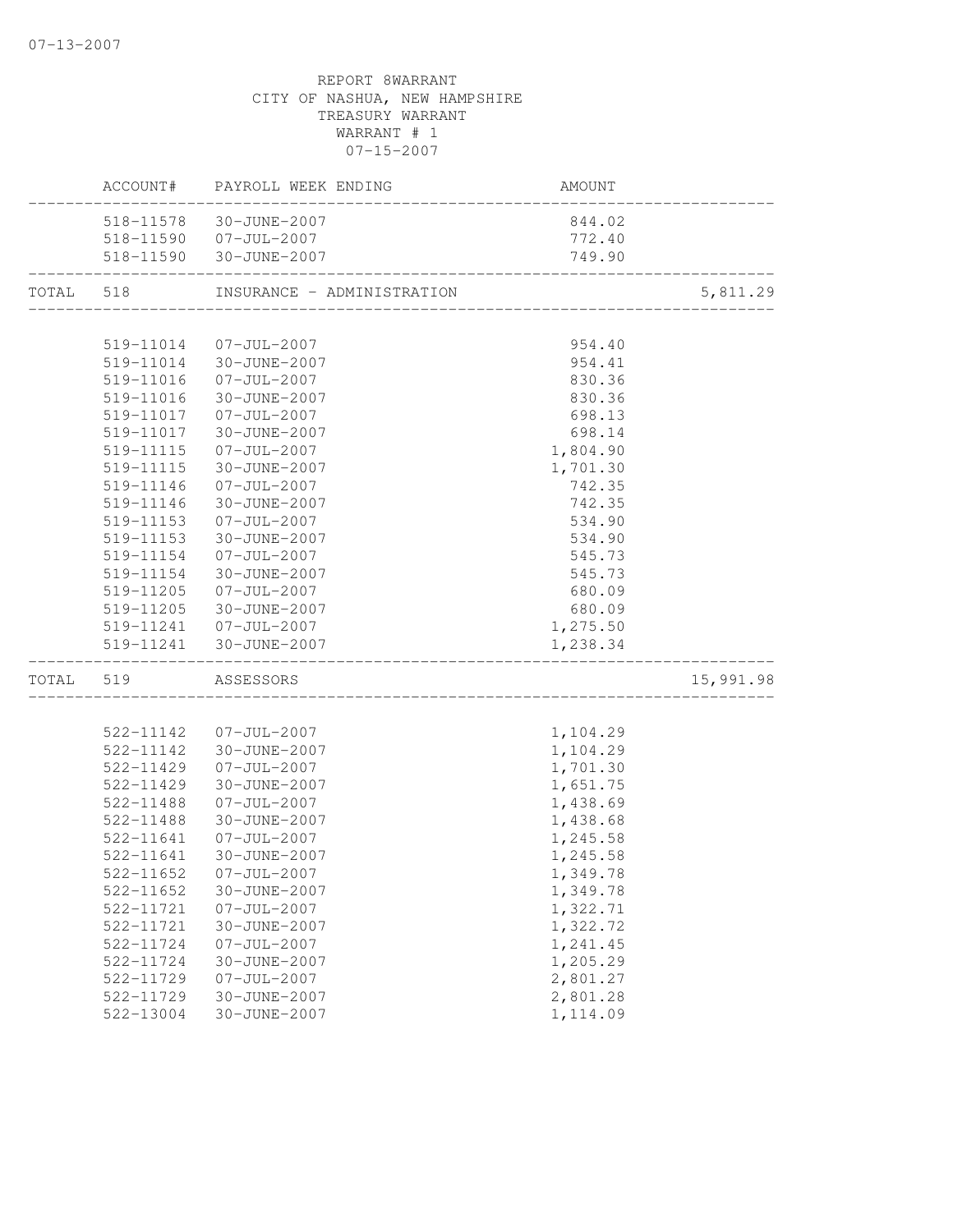|           |                        | ACCOUNT# PAYROLL WEEK ENDING<br>________________ |                  |           |
|-----------|------------------------|--------------------------------------------------|------------------|-----------|
|           |                        | TOTAL 522 INFORMATION TECHNOLOGY                 |                  | 25,438.53 |
|           |                        |                                                  |                  |           |
|           |                        | 523-11332  07-JUL-2007                           | 852.60           |           |
|           |                        | 523-11332 30-JUNE-2007                           | 852.60           |           |
| TOTAL 523 | GIS                    |                                                  |                  | 1,705.20  |
|           |                        |                                                  |                  |           |
|           |                        | 531-11065 07-JUL-2007                            | 1,033.09         |           |
|           |                        | 531-11065 30-JUNE-2007                           | 1,003.00         |           |
|           | 531-11085              | 07-JUL-2007                                      | 783.90           |           |
|           | 531-11085              | 30-JUNE-2007                                     | 783.88           |           |
|           | 531-11114              | $07 - JUL - 2007$                                | 2,124.54         |           |
|           | 531-11114              | 30-JUNE-2007                                     | 2,062.65         |           |
|           | 531-11118              | $07 - JUL - 2007$                                | 870.05           |           |
|           | 531-11118              | 30-JUNE-2007                                     | 870.05           |           |
|           | 531-11129              | $07 - JUL - 2007$                                | 1,252.15         |           |
|           | 531-11129              | 30-JUNE-2007                                     | 1,252.15         |           |
|           | 531-11164              | $07 - JUL - 2007$                                | 994.76           |           |
|           | 531-11164              | 30-JUNE-2007                                     | 994.77           |           |
|           | 531-11166              | $07 - JUL - 2007$                                | 2,284.61         |           |
|           | 531-11166              | 30-JUNE-2007                                     | 2,284.63         |           |
|           | 531-11201              | $07 - JUL - 2007$<br>30-JUNE-2007                | 1,231.73         |           |
|           | 531-11201<br>531-11203 |                                                  | 625.17<br>551.70 |           |
|           | 531-11203              | $07 - JUL - 2007$<br>30-JUNE-2007                | 551.70           |           |
|           | 531-11206              | $07 - JUL - 2007$                                | 1,971.56         |           |
|           | 531-11206              | 30-JUNE-2007                                     | 1,914.13         |           |
|           | 531-11226              | $07 - JUL - 2007$                                | 740.51           |           |
|           | 531-11226              | 30-JUNE-2007                                     | 740.51           |           |
|           | 531-11398              | $07 - JUL - 2007$                                | 574.42           |           |
|           | 531-11398              | 30-JUNE-2007                                     | 574.42           |           |
|           | 531-11477              | $07 - JUL - 2007$                                | 1,230.65         |           |
|           | 531-11477              | 30-JUNE-2007                                     | 1,230.65         |           |
|           | 531-11489              | $07 - JUL - 2007$                                | 1,045.05         |           |
|           | 531-11489              | 30-JUNE-2007                                     | 1,045.06         |           |
|           | 531-11498              | $07 - JUL - 2007$                                | 792.15           |           |
|           | 531-11498              | 30-JUNE-2007                                     | 769.07           |           |
|           | 531-11516              | $07 - JUL - 2007$                                | 786.25           |           |
|           | 531-11516              | 30-JUNE-2007                                     | 786.25           |           |
|           | 531-11535              | $07 - JUL - 2007$                                | 12,070.03        |           |
|           | 531-11535              | 30-JUNE-2007                                     | 11,718.42        |           |
|           | 531-11537              | $07 - JUL - 2007$                                | 12,316.04        |           |
|           | 531-11537              | 30-JUNE-2007                                     | 12,316.00        |           |
|           | 531-11538              | $07 - JUL - 2007$                                | 837.71           |           |
|           | 531-11538              | 30-JUNE-2007                                     | 837.71           |           |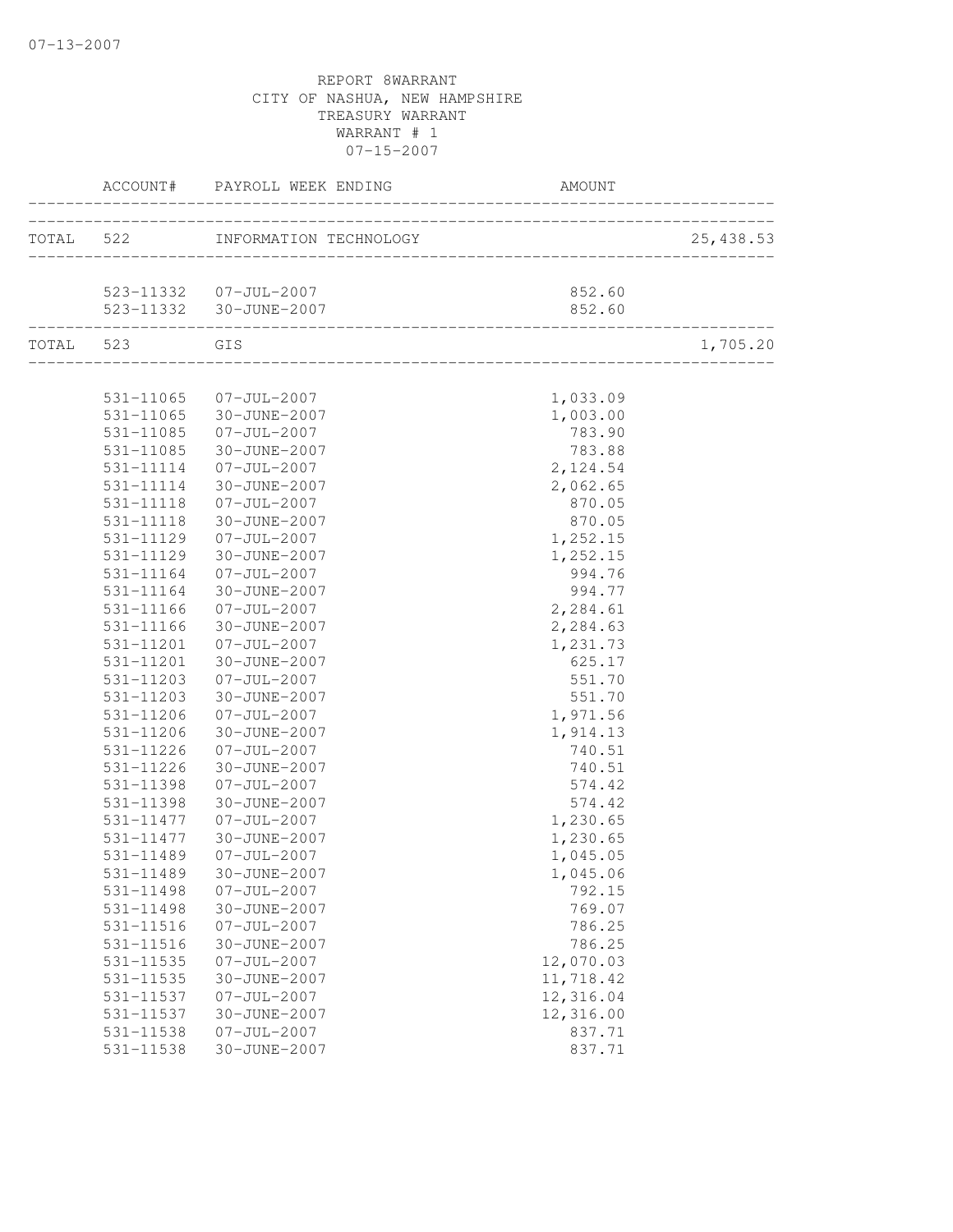| ACCOUNT#      | PAYROLL WEEK ENDING | AMOUNT    |  |
|---------------|---------------------|-----------|--|
| 531-11539     | $07 - JUL - 2007$   | 4,295.95  |  |
| 531-11539     | 30-JUNE-2007        | 1,390.27  |  |
| 531-11544     | $07 - JUL - 2007$   | 1,925.17  |  |
| 531-11544     | 30-JUNE-2007        | 1,869.10  |  |
| 531-11549     | $07 - JUL - 2007$   | 5,742.76  |  |
| 531-11549     | 30-JUNE-2007        | 5,575.28  |  |
| 531-11550     | $07 - JUL - 2007$   | 1,584.70  |  |
| 531-11550     | 30-JUNE-2007        | 1,538.60  |  |
| 531-11552     | $07 - JUL - 2007$   | 4,405.25  |  |
| $531 - 11552$ | 30-JUNE-2007        | 4,130.21  |  |
| $531 - 11555$ | $07 - JUL - 2007$   | 27,108.37 |  |
| 531-11555     | 30-JUNE-2007        | 27,108.37 |  |
| 531-11558     | $07 - JUL - 2007$   | 62,771.58 |  |
| 531-11558     | 30-JUNE-2007        | 91,559.75 |  |
| 531-11561     | $07 - JUL - 2007$   | 13,988.40 |  |
| 531-11561     | 30-JUNE-2007        | 13,988.40 |  |
| 531-11567     | $07 - JUL - 2007$   | 27,803.55 |  |
| 531-11567     | 30-JUNE-2007        | 27,803.55 |  |
| 531-11569     | $07 - JUL - 2007$   | 1,032.14  |  |
| 531-11569     | 30-JUNE-2007        | 1,032.13  |  |
| 531-11618     | $07 - JUL - 2007$   | 2,047.48  |  |
| 531-11618     | 30-JUNE-2007        | 2,047.21  |  |
| 531-11622     | $07 - JUL - 2007$   | 2,738.70  |  |
| 531-11622     | 30-JUNE-2007        | 2,738.69  |  |
| 531-11632     | $07 - JUL - 2007$   | 610.55    |  |
| 531-11632     | 30-JUNE-2007        | 610.55    |  |
| 531-11633     | $07 - JUL - 2007$   | 2,083.80  |  |
| 531-11633     | 30-JUNE-2007        | 2,083.80  |  |
| 531-11635     | $07 - JUL - 2007$   | 803.90    |  |
| 531-11635     | 30-JUNE-2007        | 803.90    |  |
| 531-11664     | $07 - JUL - 2007$   | 1,003.00  |  |
| 531-11664     | 30-JUNE-2007        | 1,003.00  |  |
| 531-11665     | $07 - JUL - 2007$   | 719.44    |  |
| $531 - 11665$ | 30-JUNE-2007        | 719.43    |  |
| 531-11699     | $07 - JUL - 2007$   | 837.71    |  |
| 531-11699     | 30-JUNE-2007        | 2,513.13  |  |
| 531-11719     | $07 - JUL - 2007$   | 795.35    |  |
| 531-11719     | 30-JUNE-2007        | 795.35    |  |
| 531-11722     | $07 - JUL - 2007$   | 546.35    |  |
| 531-11722     | 30-JUNE-2007        | 546.35    |  |
| 531-11732     | $07 - JUL - 2007$   | 572.05    |  |
| 531-11732     | 30-JUNE-2007        | 572.05    |  |
| 531-11733     | $07 - JUL - 2007$   | 2,088.55  |  |
| 531-11733     | 30-JUNE-2007        | 2,088.55  |  |
| 531-12020     | $07 - JUL - 2007$   | 875.52    |  |
| 531-12020     | 30-JUNE-2007        | 875.50    |  |
| 531-12042     | $07 - JUL - 2007$   | 2,428.20  |  |
| 531-12042     | 30-JUNE-2007        | 236.94    |  |
|               |                     |           |  |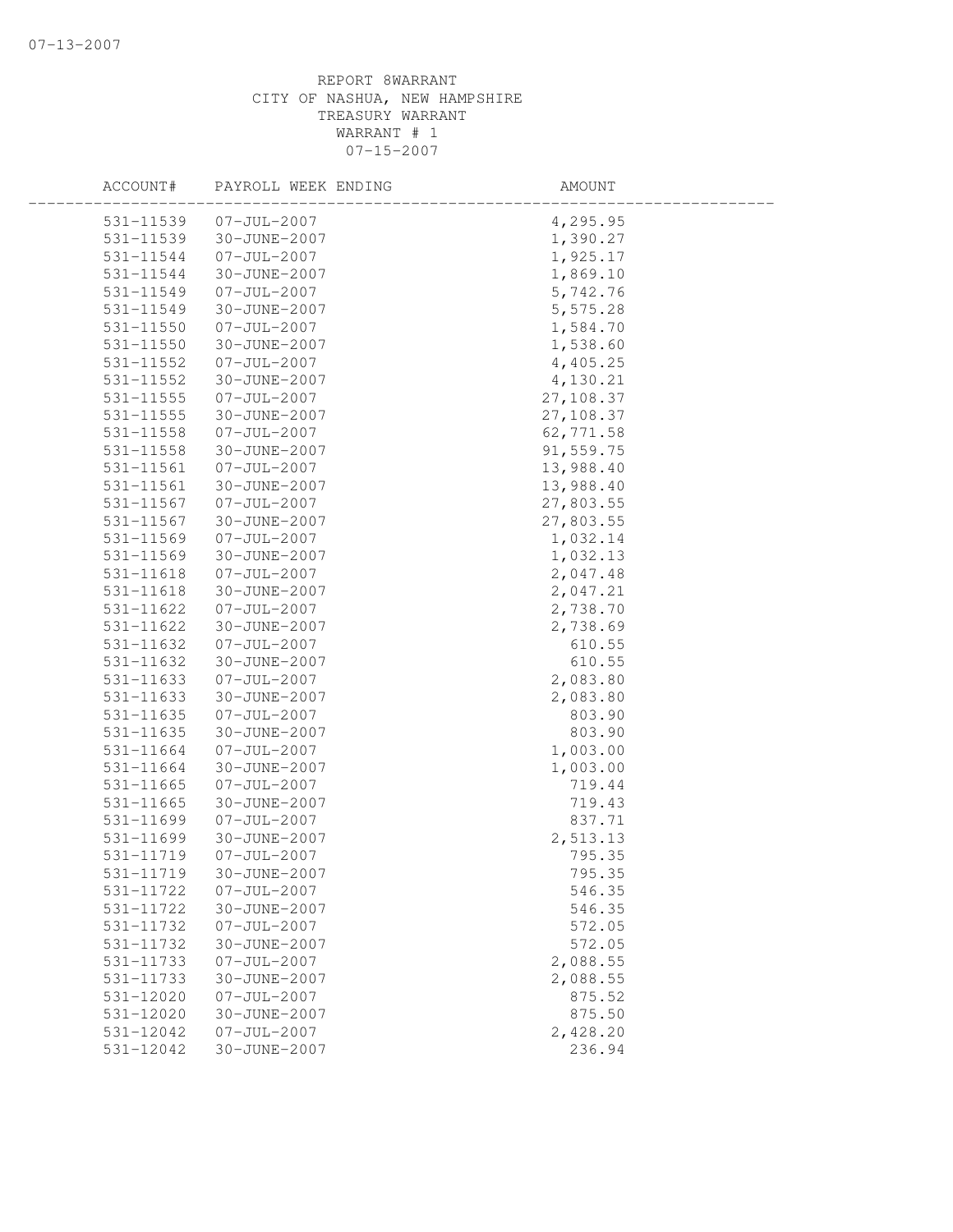|       | ACCOUNT#  | PAYROLL WEEK ENDING | AMOUNT      |            |
|-------|-----------|---------------------|-------------|------------|
|       | 531-12066 | $07 - JUL - 2007$   | 629.36      |            |
|       | 531-12066 | 30-JUNE-2007        | 629.36      |            |
|       | 531-12067 | $07 - JUL - 2007$   | 659.15      |            |
|       | 531-12067 | 30-JUNE-2007        | 659.15      |            |
|       | 531-12068 | $07 - JUL - 2007$   | 1,311.74    |            |
|       | 531-12068 | 30-JUNE-2007        | 1,311.74    |            |
|       | 531-12071 | $07 - JUL - 2007$   | 236.69      |            |
|       | 531-12071 | 30-JUNE-2007        | 229.50      |            |
|       | 531-12119 | $07 - JUL - 2007$   | 1,052.59    |            |
|       | 531-12119 | 30-JUNE-2007        | 1,051.00    |            |
|       | 531-13004 | $07 - JUL - 2007$   | 3,360.63    |            |
|       | 531-13004 | 30-JUNE-2007        | 1,153.86    |            |
|       | 531-13038 | $07 - JUL - 2007$   | 1,095.52    |            |
|       | 531-13038 | 30-JUNE-2007        | 668.65      |            |
|       | 531-13040 | $07 - JUL - 2007$   | 4,740.65    |            |
|       | 531-13040 | 30-JUNE-2007        | 2, 116.43   |            |
|       | 531-13044 | $07 - JUL - 2007$   | 3,484.23    |            |
|       | 531-13044 | 30-JUNE-2007        | 2,396.47    |            |
|       | 531-13047 | $07 - JUL - 2007$   | 31,906.51   |            |
|       | 531-13047 | 30-JUNE-2007        | 15, 169. 72 |            |
|       | 531-13048 | $07 - JUL - 2007$   | 3,327.64    |            |
|       | 531-13048 | 30-JUNE-2007        | 2,860.36    |            |
|       | 531-15002 | $07 - JUL - 2007$   | 37, 138.19  |            |
|       | 531-17003 | 30-JUNE-2007        | 500.00      |            |
|       | 531-17004 | $07 - JUL - 2007$   | 2,550.00    |            |
|       | 531-17004 | 30-JUNE-2007        | 300.00      |            |
| TOTAL | 531       | POLICE DEPARTMENT   |             | 568,828.84 |
|       |           |                     |             |            |
|       | 532-11024 | $07 - JUL - 2007$   | 1,339.14    |            |
|       | 532-11024 | 30-JUNE-2007        | 1,339.14    |            |
|       | 532-11036 | $07 - JUL - 2007$   | 1,752.34    |            |
|       | 532-11036 | 30-JUNE-2007        | 1,750.75    |            |
|       | 532-11063 | $07 - JUL - 2007$   | 1,242.12    |            |
|       | 532-11063 | 30-JUNE-2007        | 1,242.12    |            |
|       | 532-11066 | $07 - JUL - 2007$   | 1,205.58    |            |
|       | 532-11066 | 30-JUNE-2007        | 1,205.57    |            |
|       | 532-11069 | $07 - JUL - 2007$   | 2,497.77    |            |
|       | 532-11069 | 30-JUNE-2007        | 2,435.39    |            |
|       | 532-11111 | $07 - JUL - 2007$   | 2,044.81    |            |
|       | 532-11111 | 30-JUNE-2007        | 2,022.56    |            |
|       | 532-11207 | $07 - JUL - 2007$   | 6,213.47    |            |
|       | 532-11207 | 30-JUNE-2007        | 5,973.95    |            |
|       | 532-11281 | $07 - JUL - 2007$   | 854.92      |            |
|       | 532-11281 | 30-JUNE-2007        | 854.90      |            |
|       | 532-11285 | $07 - JUL - 2007$   | 7,391.29    |            |
|       | 532-11285 | 30-JUNE-2007        | 7,391.29    |            |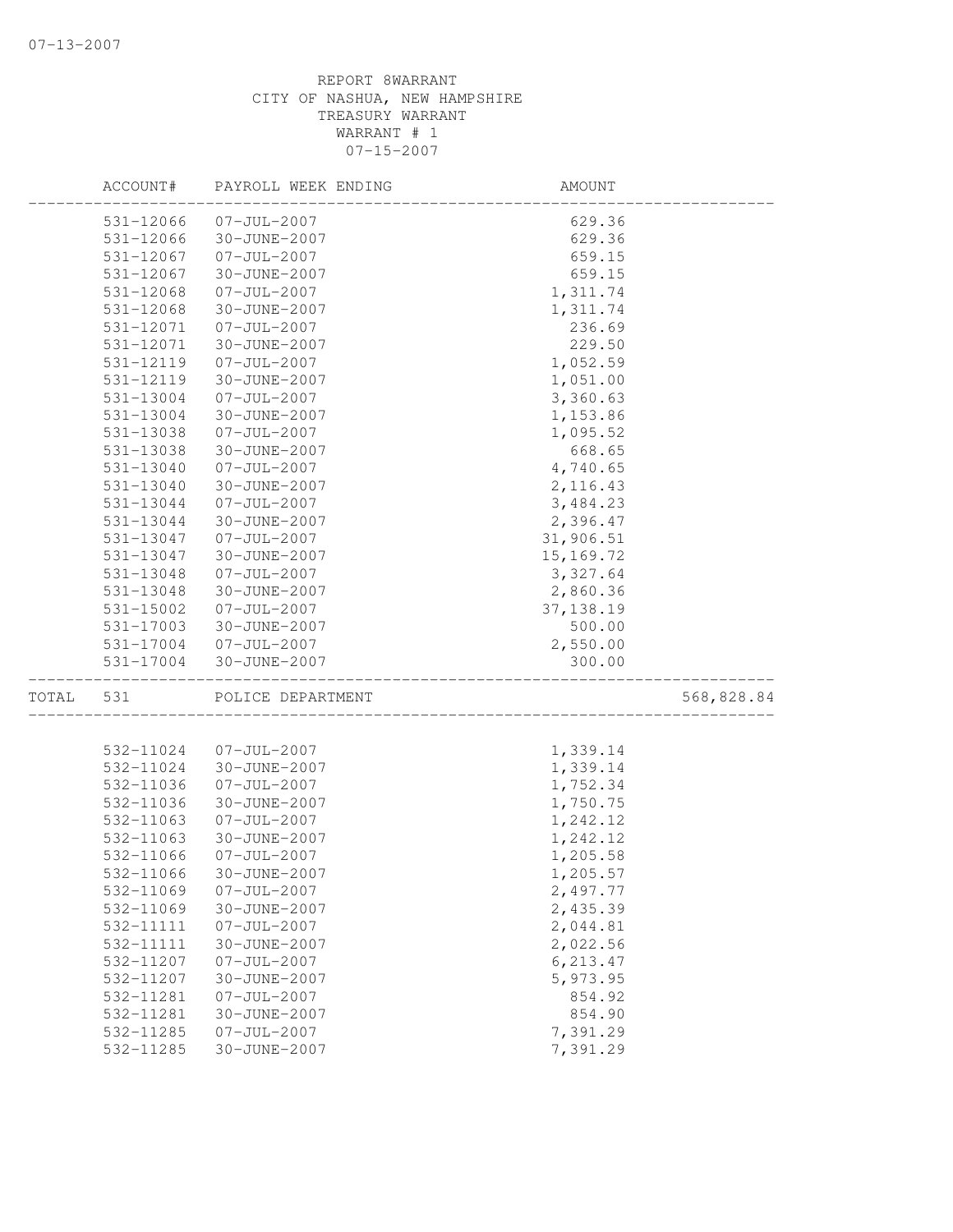|       | ACCOUNT#  | PAYROLL WEEK ENDING | AMOUNT      |            |
|-------|-----------|---------------------|-------------|------------|
|       | 532-11291 | $07 - JUL - 2007$   | 8,513.07    |            |
|       | 532-11291 | 30-JUNE-2007        | 6,320.40    |            |
|       | 532-11298 | $07 - JUL - 2007$   | 1,246.12    |            |
|       | 532-11298 | 30-JUNE-2007        | 1,246.12    |            |
|       | 532-11300 | $07 - JUL - 2007$   | 33, 306.63  |            |
|       | 532-11300 | 30-JUNE-2007        | 33,098.30   |            |
|       | 532-11303 | $07 - JUL - 2007$   | 1,090.35    |            |
|       | 532-11303 | 30-JUNE-2007        | 1,090.35    |            |
|       | 532-11305 | $07 - JUL - 2007$   | 4,486.03    |            |
|       | 532-11305 | 30-JUNE-2007        | 4,232.44    |            |
|       | 532-11309 | $07 - JUL - 2007$   | 93,081.52   |            |
|       | 532-11309 | 30-JUNE-2007        | 118,390.63  |            |
|       | 532-11660 | $07 - JUL - 2007$   | 1,385.40    |            |
|       | 532-11660 | 30-JUNE-2007        | 1,385.40    |            |
|       | 532-11663 | $07 - JUL - 2007$   | 1,344.65    |            |
|       | 532-11663 | 30-JUNE-2007        | 1,344.65    |            |
|       | 532-11666 | $07 - JUL - 2007$   | 1,331.36    |            |
|       | 532-11666 | 30-JUNE-2007        | 1,331.35    |            |
|       | 532-11669 | $07 - JUL - 2007$   | 1,358.09    |            |
|       | 532-11669 | 30-JUNE-2007        | 1,358.10    |            |
|       | 532-12070 | $07 - JUL - 2007$   | 33, 183. 27 |            |
|       | 532-12070 | 30-JUNE-2007        | 22, 427.24  |            |
|       | 532-13003 | $07 - JUL - 2007$   | 380.46      |            |
|       | 532-13003 | 30-JUNE-2007        | 422.06      |            |
|       | 532-13004 | $07 - JUL - 2007$   | 344.40      |            |
|       | 532-13004 | 30-JUNE-2007        | 30.82       |            |
|       | 532-13018 | $07 - JUL - 2007$   | 1,613.04    |            |
|       | 532-13018 | 30-JUNE-2007        | 1,173.70    |            |
|       | 532-13024 | 30-JUNE-2007        | 196.35      |            |
|       | 532-13050 | $07 - JUL - 2007$   | 11,886.32   |            |
|       | 532-13050 | 30-JUNE-2007        | 9,895.97    |            |
|       | 532-15002 | $07 - JUL - 2007$   | 41,759.46   |            |
|       | 532-18030 | $07 - JUL - 2007$   | 100.00      |            |
|       | 532-18039 | $07 - JUL - 2007$   | 1,725.00    |            |
|       | 532-18084 | $07 - JUL - 2007$   | 118.71      |            |
|       | 532-19231 | $07 - JUL - 2007$   | 1,095.56    |            |
|       | 532-19231 | 30-JUNE-2007        | 1,103.39    |            |
|       | 532-19232 | $07 - JUL - 2007$   | 1,535.50    |            |
|       | 532-19232 | 30-JUNE-2007        | 1,520.69    |            |
|       | 532-19233 | $07 - JUL - 2007$   | 2,545.39    |            |
|       | 532-19233 | 30-JUNE-2007        | 2,526.99    |            |
|       | 532-19234 | $07 - JUL - 2007$   | 1,593.84    |            |
|       | 532-19234 | 30-JUNE-2007        | 1,672.72    |            |
| TOTAL | 532       | FIRE DEPARTMENT     |             | 504,548.95 |

535-81023 07-JUL-2007 192.30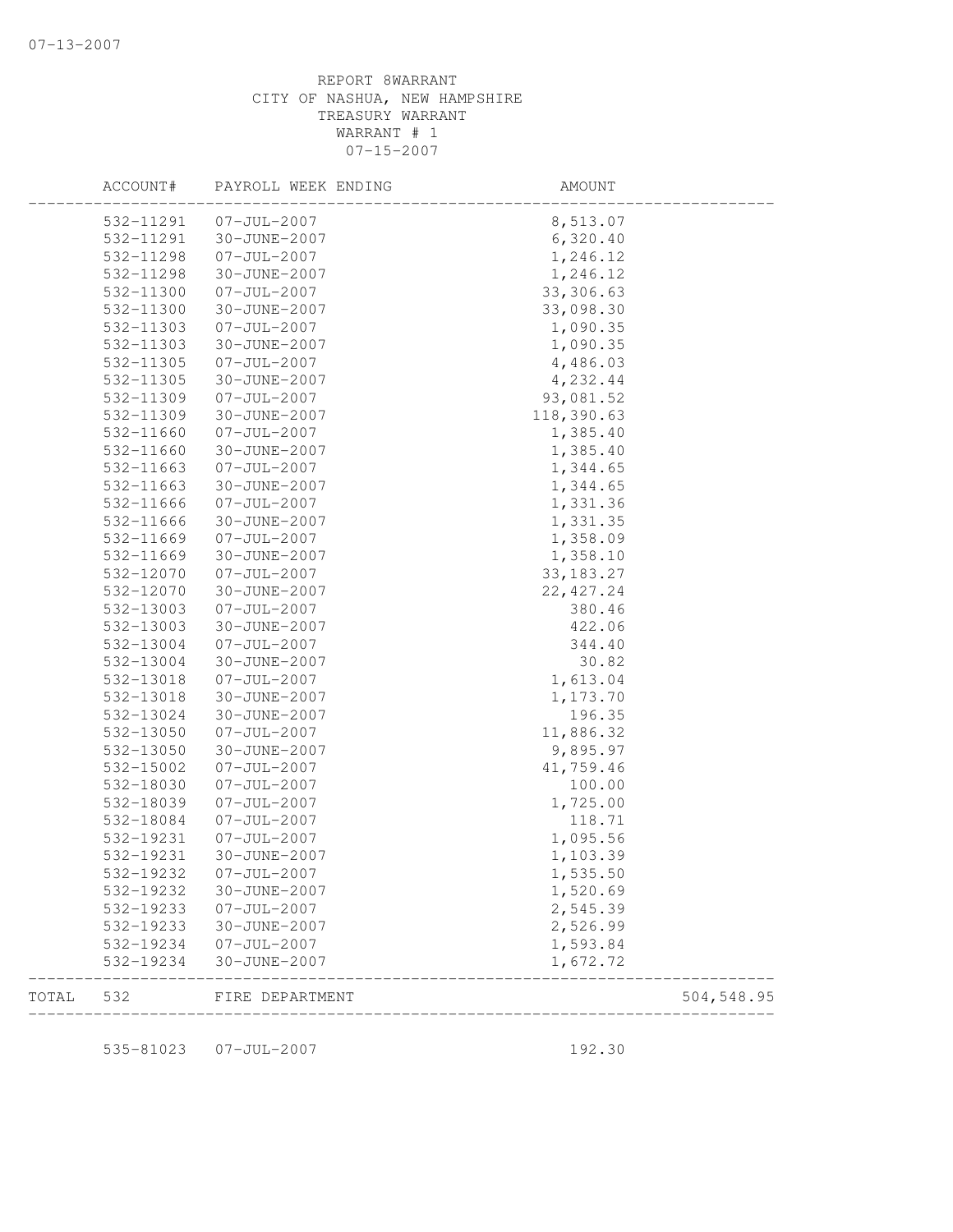|           |                        | ACCOUNT# PAYROLL WEEK ENDING                    | AMOUNT                     |          |
|-----------|------------------------|-------------------------------------------------|----------------------------|----------|
|           |                        | 535-81023 30-JUNE-2007                          | 192.30                     |          |
| TOTAL 535 |                        | EMERGENCY MANAGEMENT                            | __________________________ | 384.60   |
|           |                        |                                                 |                            |          |
|           |                        | 536-11178  07-JUL-2007                          | 1,310.46                   |          |
|           |                        | 536-11178 30-JUNE-2007<br>536-13004 07-JUL-2007 | 1,272.29<br>390.82         |          |
|           |                        | 536-13004 30-JUNE-2007                          | 312.66                     |          |
|           | TOTAL 536              | CITYWIDE COMMUNICATIONS                         | -------------------        | 3,286.23 |
|           |                        |                                                 |                            |          |
|           | 541-11008              | 07-JUL-2007                                     | 611.47                     |          |
|           | 541-11008              | 30-JUNE-2007                                    | 611.47                     |          |
|           | 541-11048              | $07 - JUL - 2007$<br>30-JUNE-2007               | 856.19                     |          |
|           | 541-11048<br>541-11104 | $07 - JUL - 2007$                               | 856.19<br>942.44           |          |
|           | 541-11104              | 30-JUNE-2007                                    | 914.99                     |          |
|           | 541-11240              | $07 - JUL - 2007$                               | 1,816.79                   |          |
|           |                        | 541-11240 30-JUNE-2007                          | 1,763.87                   |          |
|           |                        | 541-11346 07-JUL-2007                           | 428.06                     |          |
|           |                        | 541-11346 30-JUNE-2007                          | 412.38                     |          |
| TOTAL     | 541                    | COMMUNITY SERVICES DIVISION                     |                            | 9,213.85 |
|           |                        |                                                 |                            |          |
|           | 542-11426              | $07 - JUL - 2007$                               | 1,272.29                   |          |
|           | 542-11426              | 30-JUNE-2007                                    | 1,226.25                   |          |
|           | 542-11583              | 30-JUNE-2007                                    | 57.50                      |          |
|           | 542-11584              | $07 - JUL - 2007$                               | 2,227.55                   |          |
|           | 542-11584              | 30-JUNE-2007                                    | 2,155.77                   |          |
|           | 542-12109              | $07 - JUL - 2007$                               | 630.00                     |          |
|           | 542-12109              | 30-JUNE-2007                                    | 198.00                     |          |
|           | 542-12582              | $07 - JUL - 2007$                               | 356.35                     |          |
|           | 542-12582              | 30-JUNE-2007                                    | 371.61                     |          |
| TOTAL     | 542                    | COMMUNITY HEALTH                                |                            | 8,495.32 |
|           |                        |                                                 |                            |          |
|           | 543-11380              | $07 - JUL - 2007$                               | 871.85                     |          |
|           | 543-11380              | 30-JUNE-2007                                    | 840.29                     |          |
|           | 543-11385              | $07 - JUL - 2007$                               | 260.00                     |          |
|           | 543-11438              | $07 - JUL - 2007$                               | 1,431.98                   |          |
|           | 543-11438              | 30-JUNE-2007                                    | 1,390.26                   |          |
|           | 543-11601              | $07 - JUL - 2007$                               | 1,170.19                   |          |
|           | 543-11601              | 30-JUNE-2007                                    | 1,136.10                   |          |
|           | 543-11602              | $07 - JUL - 2007$                               | 819.43                     |          |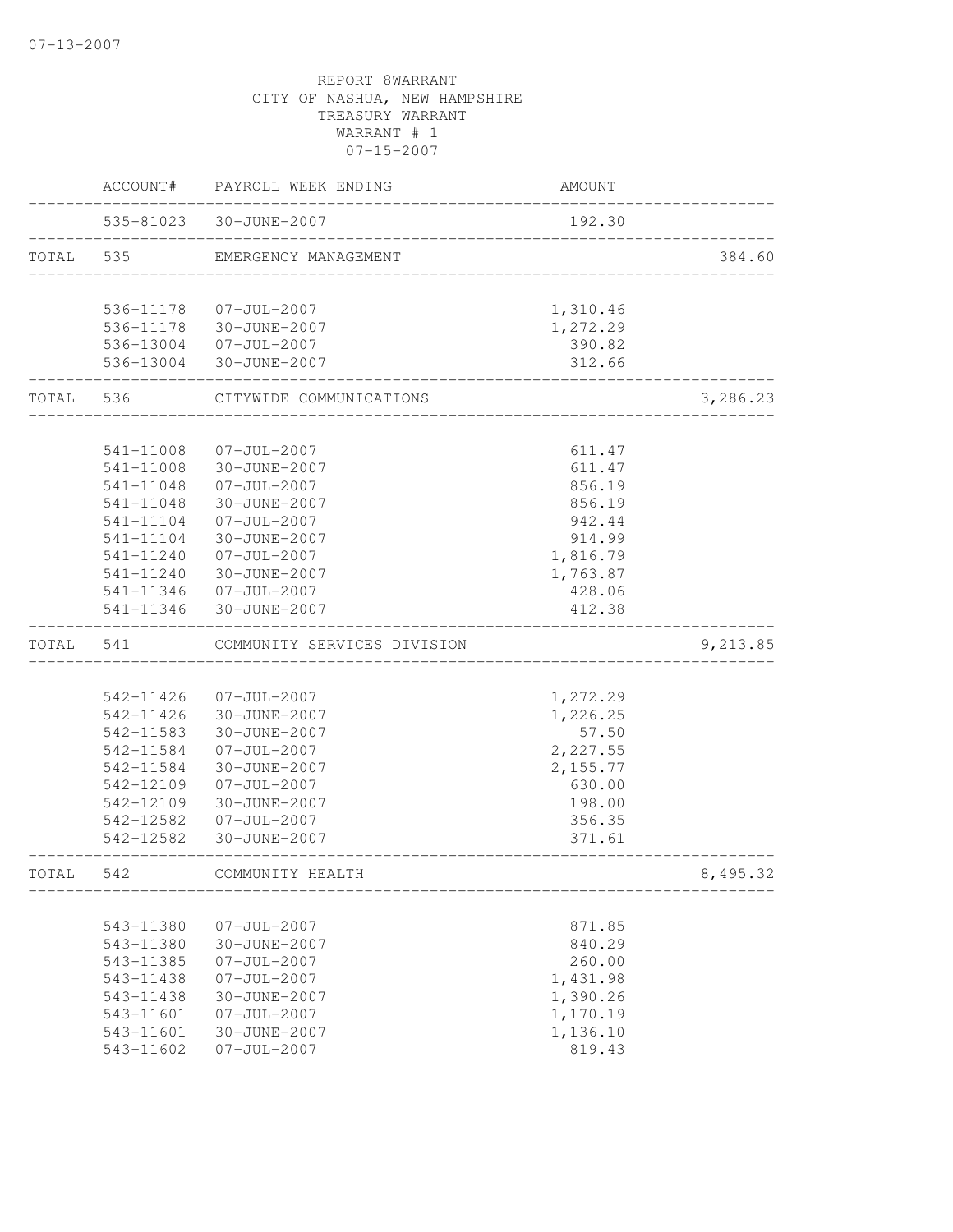|       | ACCOUNT#                   | PAYROLL WEEK ENDING               | AMOUNT           |           |
|-------|----------------------------|-----------------------------------|------------------|-----------|
|       | 543-11602                  | 30-JUNE-2007                      | 795.56           |           |
|       |                            | 543-11604 07-JUL-2007             | 772.40           |           |
|       |                            | 543-11604 30-JUNE-2007            | 749.90           |           |
|       |                            | 543-11605 07-JUL-2007             | 888.34           |           |
|       |                            | 543-11605 30-JUNE-2007            | 856.19           |           |
| TOTAL | 543                        | ENVIRONMENTAL HEALTH DEPT.        |                  | 11,982.49 |
|       |                            |                                   |                  |           |
|       | 544-11008                  | $07 - JUL - 2007$                 | 688.22           |           |
|       |                            | 544-11008 30-JUNE-2007            | 668.17           |           |
|       | 544-11099                  | $07 - JUL - 2007$                 | 1,354.57         |           |
|       | 544-11099                  | 30-JUNE-2007                      | 1,318.49         |           |
|       | 544-11112                  | $07 - JUL - 2007$                 | 783.88           |           |
|       | 544-11112<br>544-11367     | 30-JUNE-2007<br>$07 - JUL - 2007$ | 755.51<br>772.39 |           |
|       | 544-11367                  | 30-JUNE-2007                      | 749.89           |           |
|       | 544-11777                  | $07 - JUL - 2007$                 | 1,202.27         |           |
|       | 544-11777                  | 30-JUNE-2007                      | 1,167.25         |           |
|       |                            | 544-12101  07-JUL-2007            | 242.92           |           |
|       |                            | 544-12101 30-JUNE-2007            | 242.92           |           |
| TOTAL | 544                        | WELFARE ADMINISTRATION            |                  | 9,946.48  |
|       |                            |                                   |                  |           |
|       | 551-11008                  | $07 - JUL - 2007$                 | 612.61           |           |
|       | 551-11008                  | 30-JUNE-2007                      | 612.61           |           |
|       | 551-11028                  | $07 - JUL - 2007$                 | 526.86           |           |
|       | 551-11028                  | 30-JUNE-2007                      | 526.86           |           |
|       | 551-11057                  | $07 - JUL - 2007$                 | 783.39           |           |
|       | 551-11057                  | 30-JUNE-2007                      | 783.38           |           |
|       | 551-11094                  | $07 - JUL - 2007$                 | 266.72           |           |
|       | 551-11094                  | 30-JUNE-2007                      | 266.72           |           |
|       | 551-11208                  | $07 - JUL - 2007$                 | 750.62           |           |
|       | 551-11208                  | 30-JUNE-2007                      | 728.76           |           |
|       | 551-11211                  | $07 - JUL - 2007$                 | 445.30           |           |
|       | 551-11211                  | 30-JUNE-2007                      | 445.30           |           |
|       | 551-11212                  | $07 - JUL - 2007$                 | 1,353.16         |           |
|       | 551-11212                  | 30-JUNE-2007                      | 1,313.75         |           |
|       | 551-11249                  | $07 - JUL - 2007$                 | 1,590.60         |           |
|       | 551-11249                  | 30-JUNE-2007                      | 1,544.27         |           |
|       | 551-11273                  | $07 - JUL - 2007$                 | 2,382.02         |           |
|       | 551-11273                  | 30-JUNE-2007                      | 2,382.01         |           |
|       | 551-11435                  | $07 - JUL - 2007$                 | 850.64           |           |
|       | 551-11435<br>$551 - 11462$ | 30-JUNE-2007                      | 825.87           |           |
|       | $551 - 11462$              | $07 - JUL - 2007$<br>30-JUNE-2007 | 919.25<br>919.25 |           |
|       | 551-11638                  | $07 - JUL - 2007$                 | 1,096.00         |           |
|       |                            |                                   |                  |           |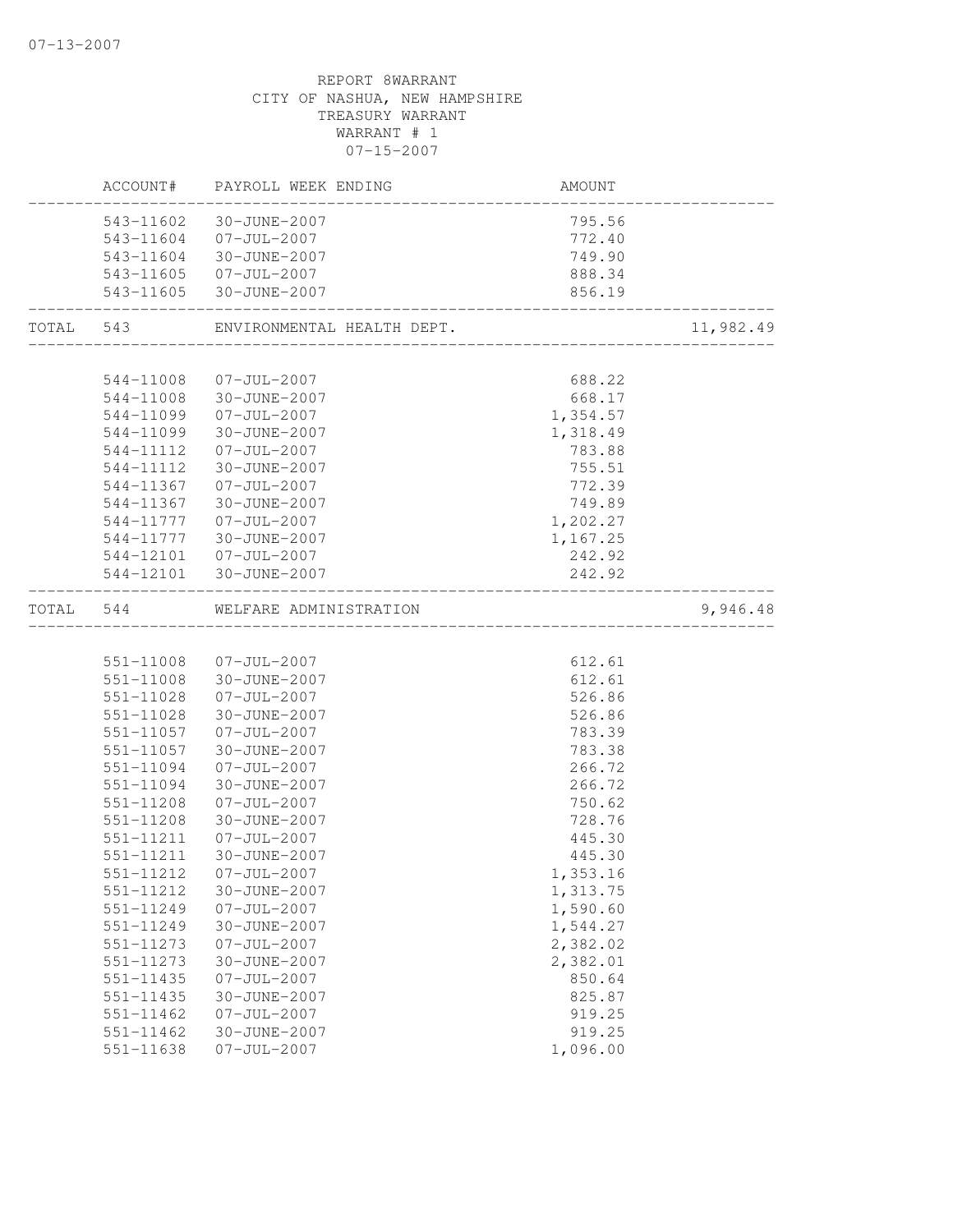|               | ACCOUNT# PAYROLL WEEK ENDING | AMOUNT   |             |
|---------------|------------------------------|----------|-------------|
|               | 551-11638 30-JUNE-2007       | 1,064.08 |             |
|               | 551-13004 30-JUNE-2007       |          |             |
|               |                              |          | 23, 199. 13 |
|               |                              |          |             |
|               | 552-11077 07-JUL-2007        | 1,205.29 |             |
| 552-11077     | 30-JUNE-2007                 | 1,170.18 |             |
| 552-11087     | $07 - JUL - 2007$            | 746.80   |             |
| 552-11087     | 30-JUNE-2007                 | 760.24   |             |
| 552-11143     | $07 - JUL - 2007$            | 784.00   |             |
| 552-11143     | 30-JUNE-2007                 | 784.00   |             |
| 552-11324     | 07-JUL-2007                  | 2,883.96 |             |
| 552-11324     | 30-JUNE-2007                 | 2,883.95 |             |
| 552-11339     | $07 - JUL - 2007$            | 2,154.48 |             |
| 552-11339     | 30-JUNE-2007                 | 2,448.48 |             |
| 552-11342     | $07 - JUL - 2007$            | 706.00   |             |
| 552-11342     | 30-JUNE-2007                 | 706.00   |             |
| 552-11343     | $07 - JUL - 2007$            | 2,352.26 |             |
| 552-11343     | 30-JUNE-2007                 | 2,376.00 |             |
| 552-11407     | 07-JUL-2007                  | 4,884.00 |             |
| 552-11407     | 30-JUNE-2007                 | 4,884.00 |             |
| 552-11492     | $07 - JUL - 2007$            | 746.80   |             |
| 552-11492     | 30-JUNE-2007                 | 746.80   |             |
| 552-11548     | $07 - JUL - 2007$            | 916.14   |             |
| 552-11548     | 30-JUNE-2007                 | 916.14   |             |
| 552-11580     | $07 - JUL - 2007$            | 915.40   |             |
| 552-11580     | 30-JUNE-2007                 | 915.39   |             |
| 552-11618     | $07 - JUL - 2007$            | 568.25   |             |
| $552 - 11618$ | 30-JUNE-2007                 | 568.25   |             |
| 552-11672     | 07-JUL-2007                  | 1,349.79 |             |
| 552-11672     | 30-JUNE-2007                 | 1,349.78 |             |
| 552-11750     | $07 - JUL - 2007$            | 735.44   |             |
| 552-11750     | 30-JUNE-2007                 | 742.24   |             |
| 552-12156     | $07 - JUL - 2007$            | 4,242.50 |             |
| 552-12156     | 30-JUNE-2007                 | 4,885.00 |             |
| 552-12158     | $07 - JUL - 2007$            | 600.00   |             |
| 552-12158     | 30-JUNE-2007                 | 1,216.00 |             |
| 552-12159     | $07 - JUL - 2007$            | 3,623.63 |             |
| 552-12159     | 30-JUNE-2007                 | 3,430.26 |             |
| 552-12162     | $07 - JUL - 2007$            | 1,073.00 |             |
| 552-12162     | 30-JUNE-2007                 | 1,066.13 |             |
| 552-12186     | $07 - JUL - 2007$            | 1,172.50 |             |
| 552-12186     | 30-JUNE-2007                 | 1,297.13 |             |
| 552-12192     | $07 - JUL - 2007$            | 1,893.75 |             |
| 552-12192     | 30-JUNE-2007                 | 2,094.01 |             |
| 552-13004     | $07 - JUL - 2007$            | 6,961.98 |             |
| 552-13004     | 30-JUNE-2007                 | 3,791.93 |             |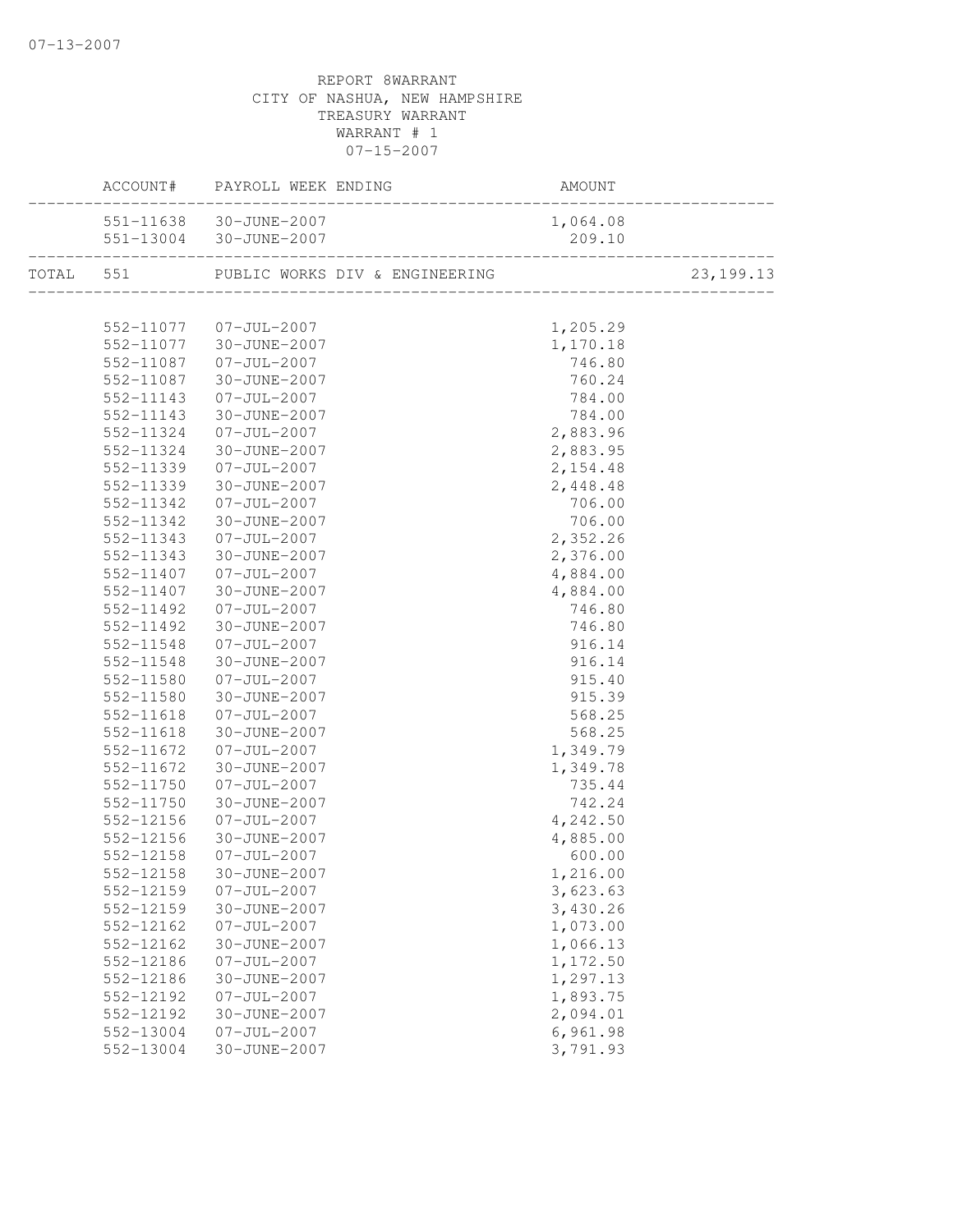| ACCOUNT#               | PAYROLL WEEK ENDING            | AMOUNT                                     |           |
|------------------------|--------------------------------|--------------------------------------------|-----------|
|                        | 552-17002 07-JUL-2007          | 500.00                                     |           |
|                        | 552-59050 07-JUL-2007          | 682.50                                     |           |
|                        | 552-59050 30-JUNE-2007         | 490.00                                     |           |
|                        | TOTAL 552 PARKS AND RECREATION | LON<br>----------------------------------- | 81,220.38 |
|                        |                                |                                            |           |
|                        | 553-11041 07-JUL-2007          | 897.55                                     |           |
|                        | 553-11041 30-JUNE-2007         | 897.55                                     |           |
|                        | 553-11078 07-JUL-2007          | 1,393.76                                   |           |
| 553-11078              | 30-JUNE-2007                   | 1,353.16                                   |           |
| 553-11098              | $07 - JUL - 2007$              | 937.65                                     |           |
| 553-11098              | 30-JUNE-2007                   | 937.65                                     |           |
| 553-11192              | $07 - JUL - 2007$              | 833.00                                     |           |
| 553-11192              | 30-JUNE-2007                   | 833.00                                     |           |
| 553-11279              | $07 - JUL - 2007$              | 4,704.00                                   |           |
| 553-11279              | 30-JUNE-2007                   | 6, 272.00                                  |           |
| 553-11327              | 07-JUL-2007                    | 4,506.20                                   |           |
| 553-11327              | 30-JUNE-2007                   | 3,604.94                                   |           |
| 553-11336              | 07-JUL-2007                    | 967.45                                     |           |
| 553-11336              | 30-JUNE-2007                   | 967.44                                     |           |
| 553-11375              | $07 - JUL - 2007$              | 2,017.20                                   |           |
| 553-11375              | 30-JUNE-2007                   | 1,878.52                                   |           |
| 553-11465              | $07 - JUL - 2007$              | 2,987.21                                   |           |
| 553-11465<br>553-11474 | 30-JUNE-2007<br>07-JUL-2007    | 2,987.20<br>3,366.40                       |           |
| 553-11474              | 30-JUNE-2007                   | 4,325.84                                   |           |
| 553-11475              | 07-JUL-2007                    | 1,695.20                                   |           |
| 553-11475              | 30-JUNE-2007                   | 1,707.13                                   |           |
| 553-11630              | $07 - JUL - 2007$              | 1,435.20                                   |           |
| 553-11630              | 30-JUNE-2007                   | 1,435.20                                   |           |
| 553-11631              | $07 - JUL - 2007$              | 727.20                                     |           |
| 553-11631              | 30-JUNE-2007                   | 727.20                                     |           |
| 553-11648              | $07 - JUL - 2007$              | 732.24                                     |           |
| 553-11648              | 30-JUNE-2007                   | 732.23                                     |           |
| 553-11678              | 07-JUL-2007                    | 1,560.86                                   |           |
| 553-11678              | 30-JUNE-2007                   | 1,515.40                                   |           |
| 553-11759              | $07 - JUL - 2007$              | 9,405.20                                   |           |
| 553-11759              | 30-JUNE-2007                   | 10,070.91                                  |           |
| 553-11771              | $07 - JUL - 2007$              | $-3, 955.52$                               |           |
| 553-11771              | 30-JUNE-2007                   | 1,094.08                                   |           |
| 553-12128              | $07 - JUL - 2007$              | 246.23                                     |           |
| 553-12128              | 30-JUNE-2007                   | 267.79                                     |           |
| 553-13004              | $07 - JUL - 2007$              | 3,003.49                                   |           |
| 553-13004              | 30-JUNE-2007                   | 2,527.01                                   |           |
| 553-17002              | 30-JUNE-2007                   | 500.00                                     |           |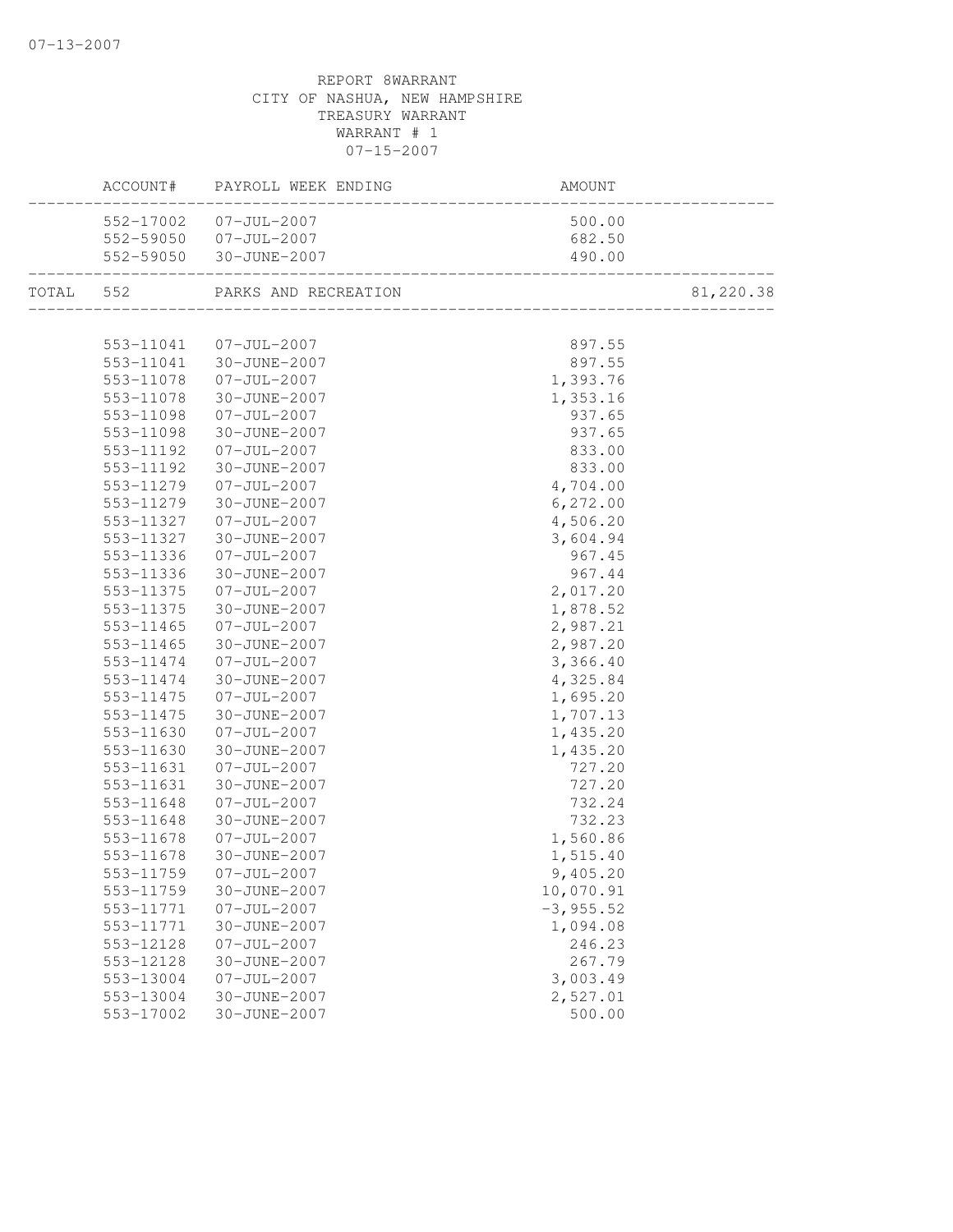|           | ACCOUNT#               | PAYROLL WEEK ENDING               | AMOUNT                               |           |
|-----------|------------------------|-----------------------------------|--------------------------------------|-----------|
|           |                        | TOTAL 553 STREET DEPARTMENT       |                                      | 82,094.77 |
|           |                        |                                   | ____________________________________ |           |
|           |                        | 555-11024 07-JUL-2007             | 663.48                               |           |
|           |                        | 555-11024 30-JUNE-2007            | 663.48                               |           |
|           | 555-11058              | 07-JUL-2007                       | 915.39                               |           |
|           | 555-11058              | 30-JUNE-2007                      | 888.73                               |           |
|           | 555-11461              | $07 - JUL - 2007$                 | 1,390.27                             |           |
|           | 555-11461              | 30-JUNE-2007                      | 1,349.78                             |           |
|           | 555-11505              | 30-JUNE-2007                      | 23,710.27                            |           |
|           | 555-11639              | $07 - JUL - 2007$                 | 746.80                               |           |
|           | 555-11639              | 30-JUNE-2007                      | 746.80                               |           |
|           | 555-11640              | $07 - JUL - 2007$                 | 695.60                               |           |
|           | 555-11640              | 30-JUNE-2007                      | 556.48                               |           |
|           | 555-11738              | $07 - JUL - 2007$                 | 1,752.00                             |           |
|           | 555-11738              | 30-JUNE-2007                      | 1,752.00                             |           |
|           | 555-11745              | $07 - JUL - 2007$                 | 738.80                               |           |
|           | 555-11745              | 30-JUNE-2007                      | 738.80                               |           |
|           | 555-11746              | $07 - JUL - 2007$                 | 1,060.71                             |           |
|           | 555-11746              | 30-JUNE-2007                      | 999.84                               |           |
|           |                        | 555-13004 07-JUL-2007             | 577.80                               |           |
|           |                        | 555-13004 30-JUNE-2007            | 456.15                               |           |
| TOTAL 555 |                        | TRAFFIC DEPARTMENT                |                                      | 40,403.18 |
|           |                        |                                   |                                      |           |
|           |                        | 557-11161 07-JUL-2007             | 746.80                               |           |
|           | __________________     | 557-11161 30-JUNE-2007            | 746.80                               |           |
|           |                        | TOTAL 557 PARKING LOTS            |                                      | 1,493.60  |
|           |                        |                                   |                                      |           |
|           |                        | 561-11345 07-JUL-2007             | 1,272.64                             |           |
|           | 561-11345              | 30-JUNE-2007                      | 1,199.60                             |           |
|           | 561-11651              | 07-JUL-2007                       | 797.40                               |           |
|           | 561-11651              | 30-JUNE-2007                      | 751.62                               |           |
|           |                        | 561-11658 07-JUL-2007             | 971.14                               |           |
|           | 561-12153              | 07-JUL-2007                       | 1,605.00                             |           |
|           | 561-12153              | 30-JUNE-2007                      | 1,600.00                             |           |
| TOTAL     | 561                    | EDGEWOOD CEMETERY                 |                                      | 8,197.40  |
|           |                        |                                   |                                      |           |
|           | 563-11345              | $07 - JUL - 2007$                 | 1,065.82                             |           |
|           | 563-11345<br>563-11651 | 30-JUNE-2007<br>$07 - JUL - 2007$ | 1,033.46<br>708.48                   |           |
|           | 563-11651              | 30-JUNE-2007                      | 687.84                               |           |
|           |                        |                                   |                                      |           |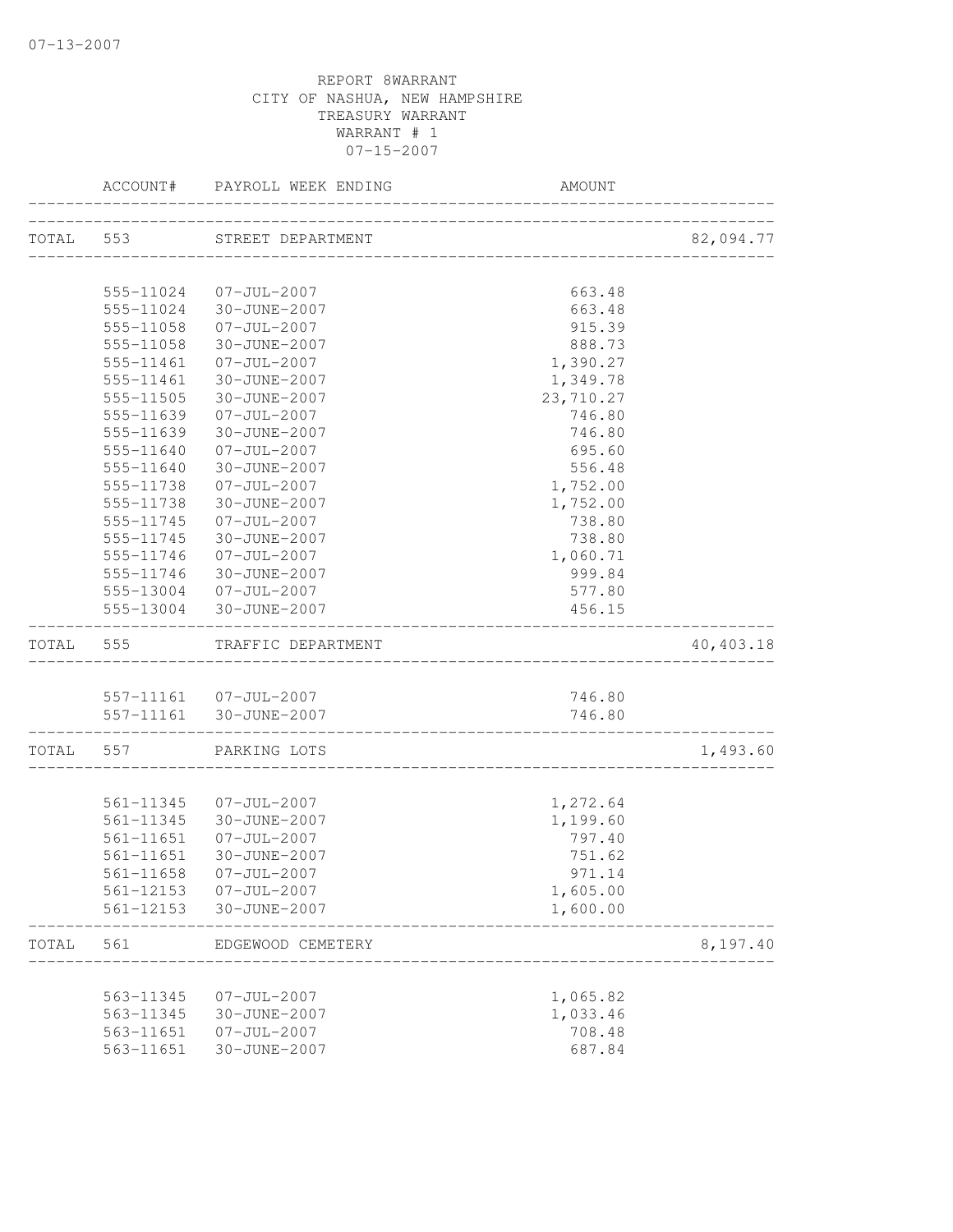|           | ACCOUNT#  | PAYROLL WEEK ENDING                             | AMOUNT                       |           |
|-----------|-----------|-------------------------------------------------|------------------------------|-----------|
|           |           | 563-11657 07-JUL-2007                           | 888.73                       |           |
|           |           | 563-11657 30-JUNE-2007                          | 862.85                       |           |
|           |           | 563-12153  07-JUL-2007                          | 640.00                       |           |
|           |           | 563-12153 30-JUNE-2007                          | 735.00<br>__________________ |           |
| TOTAL     | 563       | WOODLAWN CEMETERY                               |                              | 6,622.18  |
|           |           |                                                 |                              |           |
|           | 571-11174 | 07-JUL-2007<br>571-11174 30-JUNE-2007           | 773.33<br>773.33             |           |
|           |           | 571-11237 07-JUL-2007                           | 1,871.30                     |           |
|           |           | 571-11237 30-JUNE-2007                          | 1,816.79                     |           |
| TOTAL 571 |           | COMMUNITY DEVELOPMENT                           |                              | 5,234.75  |
|           |           |                                                 |                              |           |
|           | 572-11024 | $07 - JUL - 2007$                               | 571.96                       |           |
|           | 572-11024 | 30-JUNE-2007                                    | 457.57                       |           |
|           | 572-11215 | $07 - JUL - 2007$                               | 2,209.02                     |           |
|           | 572-11215 | 30-JUNE-2007                                    | 2,209.03                     |           |
|           | 572-11238 | 07-JUL-2007                                     | 750.83                       |           |
|           | 572-11238 | 30-JUNE-2007                                    | 750.83                       |           |
|           | 572-11450 | $07 - JUL - 2007$                               | 1,607.69                     |           |
|           | 572-11450 | 30-JUNE-2007                                    | 1,560.86                     |           |
|           | 572-11522 | $07 - JUL - 2007$                               | 742.35                       |           |
|           | 572-11522 | 30-JUNE-2007                                    | 742.35                       |           |
|           | 572-11525 | $07 - JUL - 2007$                               | 916.14                       |           |
|           | 572-11525 | 30-JUNE-2007                                    | 916.14                       |           |
|           | 572-58005 | 30-JUNE-2007                                    | 300.00                       |           |
|           |           | 572-98045 07-JUL-2007<br>572-98045 30-JUNE-2007 | 100.00<br>193.33             |           |
|           |           |                                                 | __________________           |           |
| TOTAL     | 572       | PLANNING DEPARTMENT                             |                              | 14,028.10 |
|           |           | 573-11385 07-JUL-2007                           | 288.48                       |           |
|           | 573-11385 | 30-JUNE-2007                                    | 378.63                       |           |
|           | 573-12059 | 30-JUNE-2007                                    | 485.39                       |           |
|           | 573-12085 | 30-JUNE-2007                                    | 178.56                       |           |
| TOTAL     | 573       |                                                 |                              | 1,331.06  |
|           |           |                                                 |                              |           |
|           | 575-11032 | $07 - JUL - 2007$                               | 662.46                       |           |
|           | 575-11032 | 30-JUNE-2007                                    | 643.17                       |           |
|           | 575-11042 | $07 - JUL - 2007$                               | 1,304.36                     |           |
|           | 575-11042 | 30-JUNE-2007                                    | 1,304.36                     |           |
|           | 575-11062 | $07 - JUL - 2007$                               | 559.14                       |           |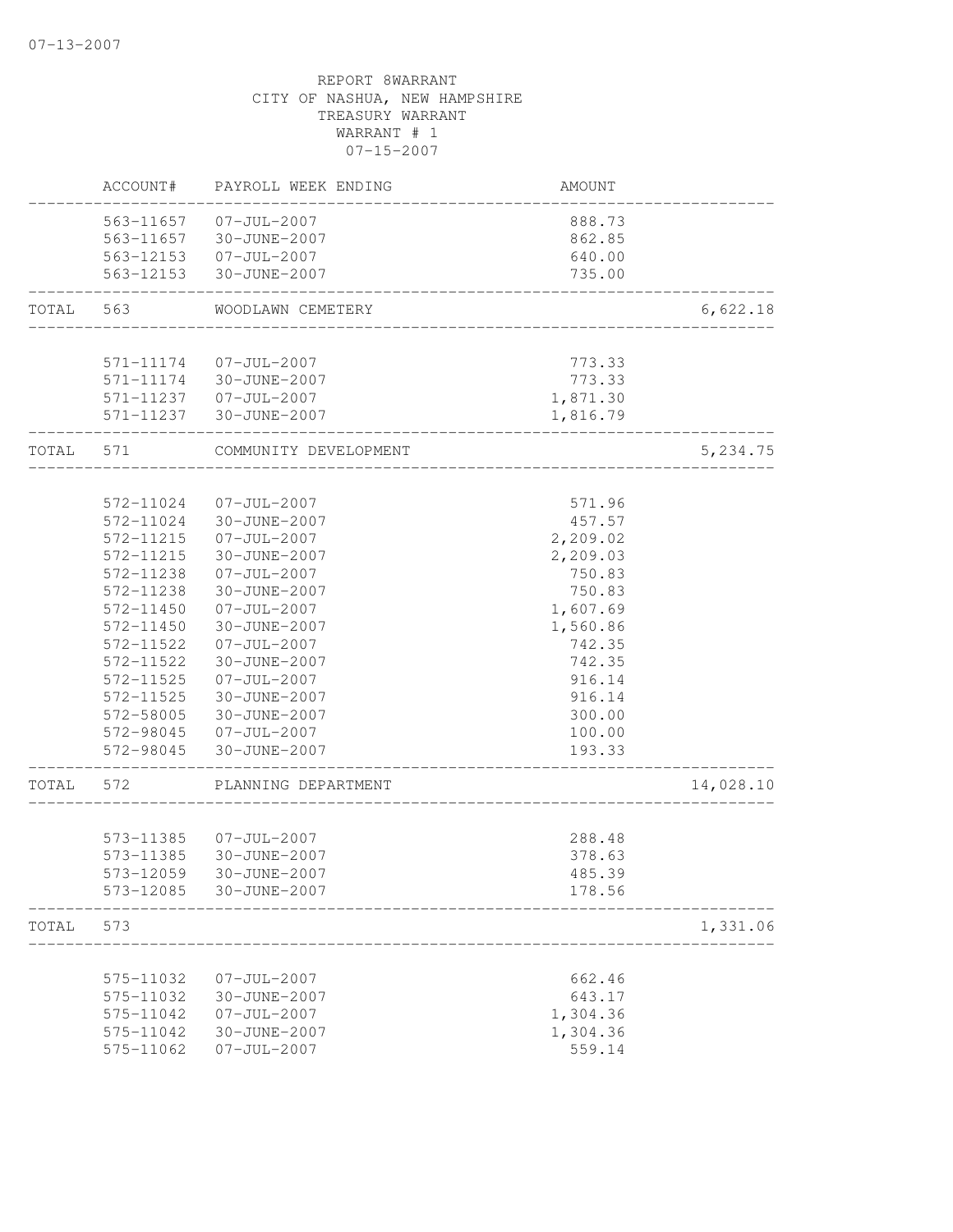|       | ACCOUNT#  | PAYROLL WEEK ENDING               | AMOUNT                |           |
|-------|-----------|-----------------------------------|-----------------------|-----------|
|       | 575-11062 | 30-JUNE-2007                      | 559.14                |           |
|       | 575-11189 | $07 - JUL - 2007$                 | 981.93                |           |
|       | 575-11189 | 30-JUNE-2007                      | 981.94                |           |
|       | 575-11246 | $07 - JUL - 2007$                 | 1,362.60              |           |
|       | 575-11246 | 30-JUNE-2007                      | 1,408.01              |           |
|       | 575-11387 | $07 - JUL - 2007$                 | 5,320.92              |           |
|       | 575-11387 | 30-JUNE-2007                      | 5,320.92              |           |
|       | 575-11393 | $07 - JUL - 2007$                 | 2,790.33              |           |
|       | 575-11393 | 30-JUNE-2007                      | 2,657.48              |           |
|       | 575-11400 | $07 - JUL - 2007$                 | 7,437.18              |           |
|       | 575-11400 | 30-JUNE-2007                      | 7,547.80              |           |
|       | 575-11401 | $07 - JUL - 2007$                 | 4,410.57              |           |
|       | 575-11401 | 30-JUNE-2007                      | 4,595.35              |           |
|       | 575-11403 | $07 - JUL - 2007$                 | 795.57                |           |
|       | 575-11403 | 30-JUNE-2007                      | 772.39                |           |
|       | 575-11404 | $07 - JUL - 2007$                 | 694.69                |           |
|       | 575-11404 | 30-JUNE-2007                      | 694.68                |           |
|       | 575-11627 | $07 - JUL - 2007$                 | 544.60                |           |
|       | 575-11627 | 30-JUNE-2007                      | 544.61                |           |
|       | 575-12087 | $07 - JUL - 2007$                 | 421.06                |           |
|       | 575-12087 | 30-JUNE-2007                      | 421.07                |           |
|       | 575-12090 | $07 - JUL - 2007$                 | 1,083.28              |           |
|       | 575-12090 | 30-JUNE-2007                      | 1,164.52              |           |
|       | 575-12114 | $07 - JUL - 2007$                 | 637.88                |           |
|       | 575-12114 | 30-JUNE-2007                      | 930.96                |           |
|       | 575-13035 | $07 - JUL - 2007$                 | 132.15                |           |
|       |           |                                   |                       |           |
| TOTAL | 575       | PUBLIC LIBRARIES                  |                       | 58,685.12 |
|       | 576-11059 | $07 - JUL - 2007$                 | 1,202.27              |           |
|       | 576-11059 | 30-JUNE-2007                      | 1,420.66              |           |
|       | 576-11138 | $07 - JUL - 2007$                 | 1,145.31              |           |
|       | 576-11138 | 30-JUNE-2007                      | 703.08                |           |
|       | 576-11315 | $07 - JUL - 2007$                 | 598.60                |           |
|       | 576-11315 | 30-JUNE-2007                      | 598.60                |           |
|       | 576-11361 | $07 - JUL - 2007$                 | 3,710.52              |           |
|       | 576-11361 |                                   |                       |           |
|       |           | 30-JUNE-2007<br>$07 - JUL - 2007$ | 3,710.51              |           |
|       | 576-11362 |                                   | 1,470.36              |           |
|       | 576-11362 | 30-JUNE-2007                      | 1,855.83              |           |
|       | 576-13004 | $07 - JUL - 2007$                 | 131.09                |           |
|       | 576-13004 | 30-JUNE-2007                      | 30.82                 |           |
| TOTAL | 576       | BUILDING DEPARTMENT               | _____________________ | 16,577.65 |
|       |           | 577-11067 07-JUL-2007             | 1, 113.25             |           |
|       | 577-11067 | 30-JUNE-2007                      | 1,072.96              |           |
|       |           |                                   |                       |           |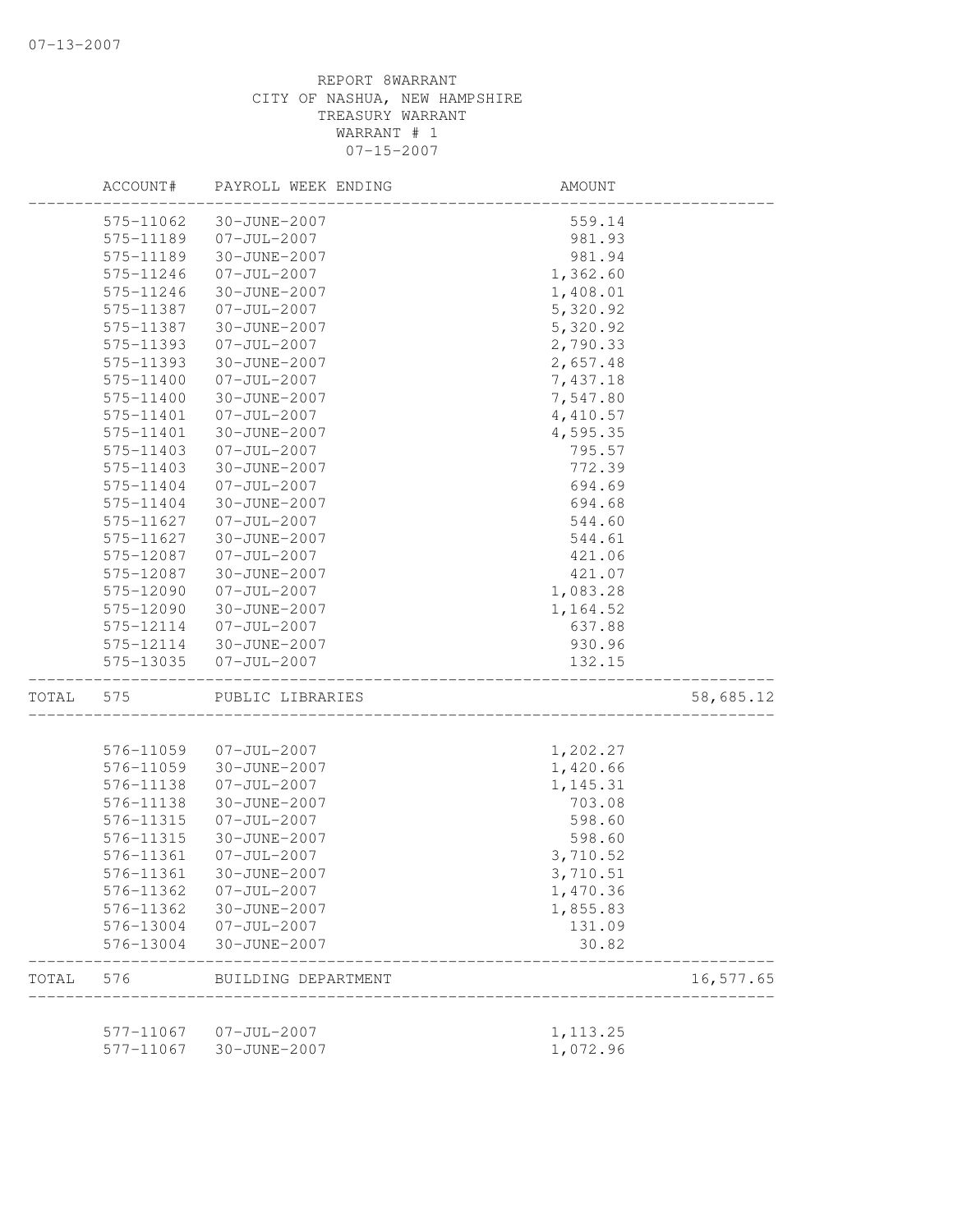|           |               | ACCOUNT# PAYROLL WEEK ENDING | AMOUNT     |          |
|-----------|---------------|------------------------------|------------|----------|
|           |               | 577-11163  07-JUL-2007       | 844.14     |          |
|           | 577-11163     | 30-JUNE-2007                 | 844.14     |          |
|           |               | 577-11183  07-JUL-2007       | 937.65     |          |
|           |               | 577-11183 30-JUNE-2007       | 937.65     |          |
| TOTAL 577 |               | CODE ENFORCEMENT             |            | 5,749.79 |
|           | 581-11012     | 30-JUNE-2007                 | 3,968.44   |          |
|           | 581-11075     | 30-JUNE-2007                 | 971.15     |          |
|           | 581-11081     | 30-JUNE-2007                 | 1,962.35   |          |
|           | 581-11162     | $07 - JUL - 2007$            | 36,600.70  |          |
|           | 581-11162     | 30-JUNE-2007                 | 39, 497.36 |          |
|           | 581-11204     | $07 - JUL - 2007$            | 12,461.60  |          |
|           | 581-11204     | 30-JUNE-2007                 | 12,072.64  |          |
|           | 581-11348     | 30-JUNE-2007                 | 44, 144.23 |          |
|           | 581-11366     | $07 - JUL - 2007$            | 47, 444.46 |          |
|           | 581-11366     | 30-JUNE-2007                 | 49,537.10  |          |
|           | 581-11396     | $07 - JUL - 2007$            | 30.00      |          |
|           | 581-11396     | 30-JUNE-2007                 | 11,346.86  |          |
|           | 581-11408     | $07 - JUL - 2007$            | 14,557.98  |          |
|           | 581-11408     | 30-JUNE-2007                 | 15,016.38  |          |
|           | 581-11486     | 30-JUNE-2007                 | 20,450.96  |          |
|           | 581-11515     | 30-JUNE-2007                 | 1,231.75   |          |
|           | 581-11570     | 30-JUNE-2007                 | 54,972.59  |          |
|           | 581-11572     | 30-JUNE-2007                 | 64,824.98  |          |
|           | 581-11579     | 30-JUNE-2007                 | 20,022.43  |          |
|           | 581-11628     | $07 - JUL - 2007$            | 607.60     |          |
|           | 581-11628     | 30-JUNE-2007                 | 607.60     |          |
|           | $581 - 11675$ | 30-JUNE-2007                 | 5,769.23   |          |
|           | 581-11709     | 30-JUNE-2007                 | 8,831.15   |          |
|           | 581-11711     | 30-JUNE-2007                 | 2,461.54   |          |
|           | 581-11726     | 30-JUNE-2007                 | 440,687.18 |          |
|           | 581-11800     | 30-JUNE-2007                 | 26,903.14  |          |
|           | 581-11801     | 30-JUNE-2007                 | 22, 155.35 |          |
|           | 581-11802     | 30-JUNE-2007                 | 12,628.58  |          |
|           | 581-11803     | 30-JUNE-2007                 | 13,358.64  |          |
|           | 581-11804     | 30-JUNE-2007                 | 12,301.78  |          |
|           | 581-11805     | 30-JUNE-2007                 | 19,321.93  |          |
|           | 581-11812     | 30-JUNE-2007                 | 2,086.42   |          |
|           | 581-11830     | 30-JUNE-2007                 | 1,560.58   |          |
|           | 581-11850     | 30-JUNE-2007                 | 35.84      |          |
|           | 581-11860     | 30-JUNE-2007                 | 5,945.11   |          |
|           | 581-12021     | 30-JUNE-2007                 | 132.00     |          |
|           | 581-12060     | $07 - JUL - 2007$            |            |          |
|           | 581-12060     | 30-JUNE-2007                 | 76.76      |          |
|           | 581-12078     | 30-JUNE-2007                 | 1,525.00   |          |
|           | 581-12081     | 30-JUNE-2007                 | 662.85     |          |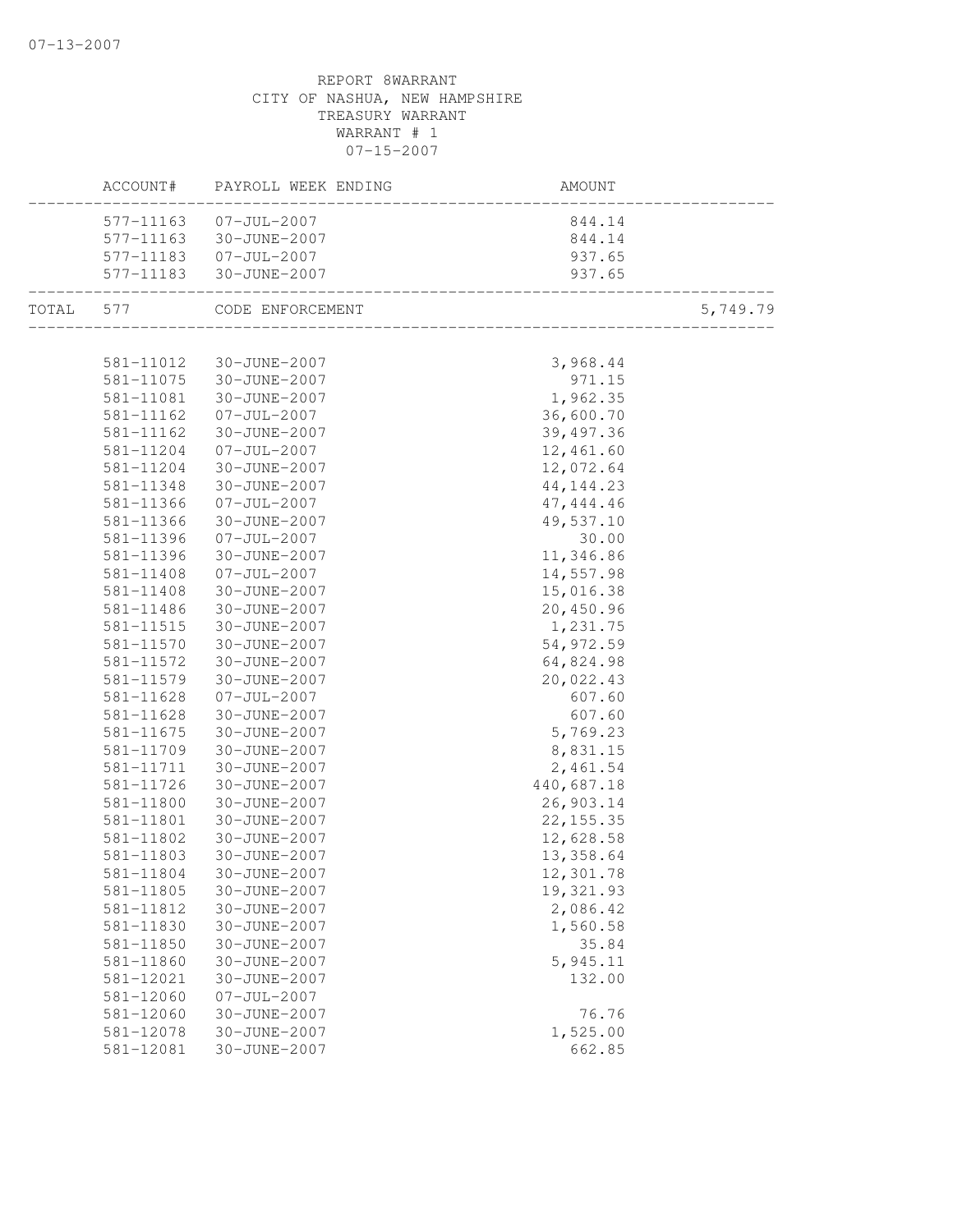| TOTAL | 581       | SCHOOL DEPARTMENT   | __________________________________ | 1, 173, 083.23 |
|-------|-----------|---------------------|------------------------------------|----------------|
|       | 581-19240 | 30-JUNE-2007        | 21, 159.73                         |                |
|       | 581-19230 | 30-JUNE-2007        | 3,700.00                           |                |
|       | 581-19210 | 30-JUNE-2007        | 66,591.65                          |                |
|       | 581-19210 | $07 - JUL - 2007$   | 3,708.00                           |                |
|       | 581-19000 | 30-JUNE-2007        | 9,335.19                           |                |
|       | 581-17010 | 30-JUNE-2007        | $-1,500.00$                        |                |
|       | 581-17004 | 30-JUNE-2007        | 3,100.00                           |                |
|       | 581-13137 | 30-JUNE-2007        | 885.47                             |                |
|       | 581-13137 | $07 - JUL - 2007$   | $-196.48$                          |                |
|       | 581-13133 | 30-JUNE-2007        | 1,300.00                           |                |
|       | 581-13133 | $07 - JUL - 2007$   | 900.00                             |                |
|       | 581-13120 | 30-JUNE-2007        | 3,458.46                           |                |
|       | 581-13120 | $07 - JUL - 2007$   | 2,618.42                           |                |
|       | 581-13032 | 30-JUNE-2007        | 1,364.11                           |                |
|       | 581-13032 | $07 - JUL - 2007$   | 559.71                             |                |
|       | 581-13021 | 30-JUNE-2007        | 988.55                             |                |
|       | 581-13021 | $07 - JUL - 2007$   | 2,511.38                           |                |
|       | 581-13004 | 30-JUNE-2007        | 2,519.36                           |                |
|       | 581-13004 | $07 - JUL - 2007$   | 523.50                             |                |
|       | 581-12201 | 30-JUNE-2007        | 1,233.30                           |                |
|       | 581-12201 | $07 - JUL - 2007$   | 290.85                             |                |
|       | 581-12198 | 30-JUNE-2007        | 4,507.89                           |                |
|       | 581-12181 | 30-JUNE-2007        | 741.93                             |                |
|       | 581-12153 | 30-JUNE-2007        | 3,985.00                           |                |
|       | 581-12153 | $07 - JUL - 2007$   | 6,286.50                           |                |
|       | 581-12135 | 30-JUNE-2007        |                                    |                |
|       | 581-12126 | 30-JUNE-2007        | 668.98                             |                |
|       | 581-12126 | $07 - JUL - 2007$   | 535.19                             |                |
|       | 581-12111 | 30-JUNE-2007        | 140.37                             |                |
|       | 581-12111 | $07 - JUL - 2007$   | 141.01                             |                |
|       | 581-12087 | 30-JUNE-2007        | 1,332.00                           |                |
|       | 581-12087 | $07 - JUL - 2007$   | 745.92                             |                |
|       | 581-12084 | 30-JUNE-2007        | 175.00                             |                |
|       |           |                     |                                    |                |
|       | ACCOUNT#  | PAYROLL WEEK ENDING | AMOUNT                             |                |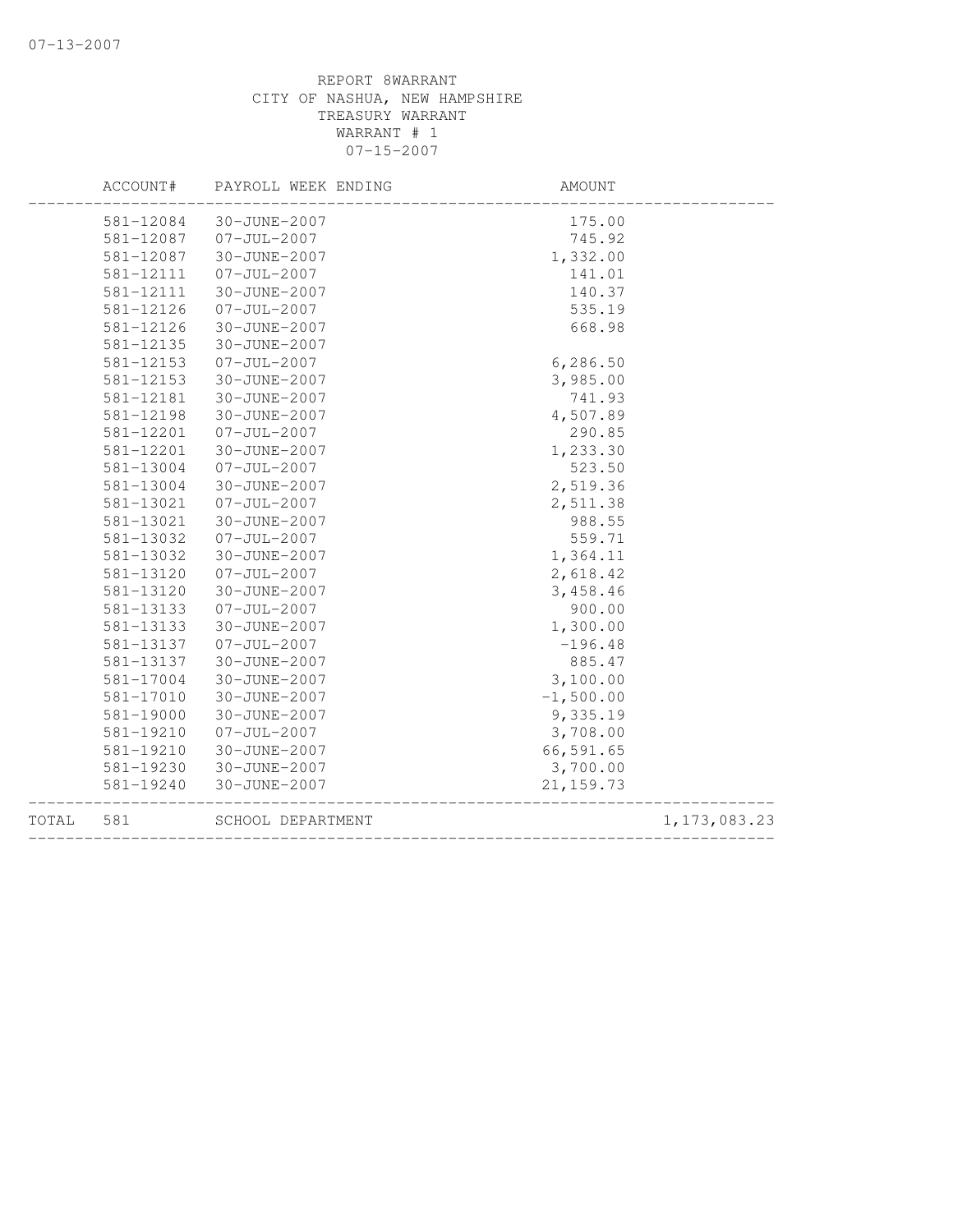|           | ACCOUNT# PAYROLL WEEK ENDING |  |  | AMOUNT |
|-----------|------------------------------|--|--|--------|
|           |                              |  |  |        |
| TOTAL 952 |                              |  |  |        |
|           |                              |  |  |        |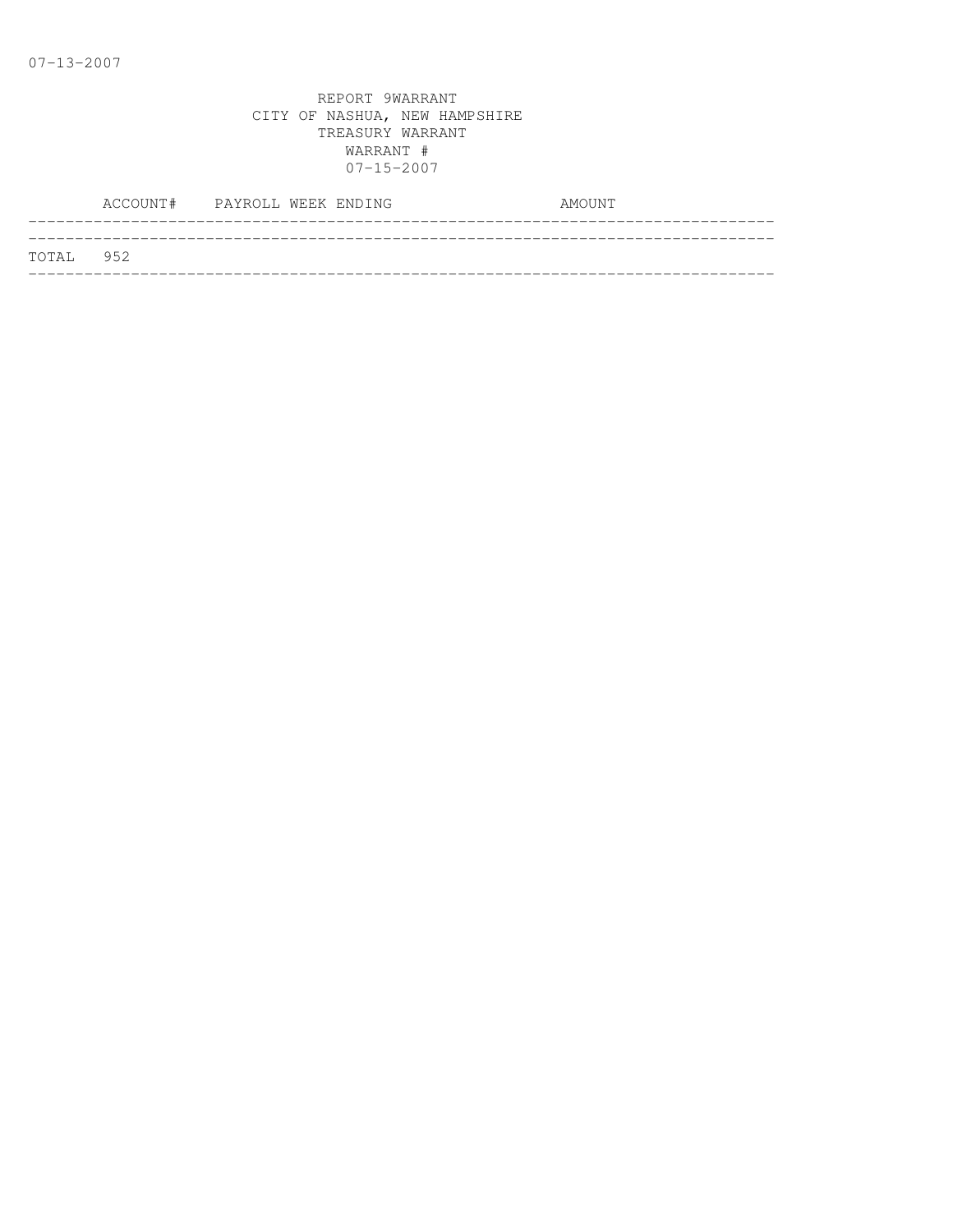| ACCOUNT#  | PAYROLL WEEK ENDING    | AMOUNT    |  |
|-----------|------------------------|-----------|--|
|           | 801-11008 07-JUL-2007  | 509.14    |  |
|           | 801-11008 30-JUNE-2007 | 509.14    |  |
| 801-11094 | $07 - JUL - 2007$      | 88.91     |  |
| 801-11094 | 30-JUNE-2007           | 88.91     |  |
| 801-11101 | 07-JUL-2007            | 1,732.80  |  |
| 801-11101 | 30-JUNE-2007           | 1,732.80  |  |
| 801-11193 | 07-JUL-2007            | 871.65    |  |
| 801-11193 | 30-JUNE-2007           | 871.65    |  |
| 801-11208 | 07-JUL-2007            | 91.54     |  |
| 801-11208 | 30-JUNE-2007           | 88.87     |  |
| 801-11211 | 07-JUL-2007            | 63.61     |  |
| 801-11211 | 30-JUNE-2007           | 63.61     |  |
| 801-11222 | $07 - JUL - 2007$      | 197.06    |  |
| 801-11222 | 30-JUNE-2007           | 191.32    |  |
| 801-11249 | $07 - JUL - 2007$      | 130.99    |  |
| 801-11249 | 30-JUNE-2007           | 127.18    |  |
| 801-11271 | $07 - JUL - 2007$      | 970.72    |  |
| 801-11271 | 30-JUNE-2007           | 942.44    |  |
| 801-11276 | $07 - JUL - 2007$      | 2,395.69  |  |
| 801-11276 | 30-JUNE-2007           | 4,720.48  |  |
| 801-11334 | $07 - JUL - 2007$      | 901.23    |  |
| 801-11334 | 30-JUNE-2007           | 901.23    |  |
| 801-11383 | $07 - JUL - 2007$      | 805.64    |  |
| 801-11383 | 30-JUNE-2007           | 968.36    |  |
| 801-11435 | 07-JUL-2007            | 255.20    |  |
| 801-11435 | 30-JUNE-2007           | 247.76    |  |
| 801-11595 | $07 - JUL - 2007$      | 6,686.40  |  |
| 801-11595 | 07-JUL-2007            | 2,968.00  |  |
| 801-11595 | 30-JUNE-2007           | 6,664.09  |  |
| 801-11595 | 30-JUNE-2007           | 2,968.00  |  |
| 801-11596 | $07 - JUL - 2007$      | 3,136.00  |  |
| 801-11596 | 30-JUNE-2007           | 2,979.20  |  |
| 801-11598 | $07 - JUL - 2007$      | 776.80    |  |
| 801-11598 | 30-JUNE-2007           | 776.80    |  |
| 801-11606 | $07 - JUL - 2007$      | 629.46    |  |
| 801-11606 | 30-JUNE-2007           | 629.46    |  |
| 801-11647 | 07-JUL-2007            | 1,386.81  |  |
| 801-11647 | 30-JUNE-2007           | 1,386.81  |  |
| 801-12594 | $07 - JUL - 2007$      | 3,974.75  |  |
| 801-12594 | 30-JUNE-2007           | 5,486.00  |  |
| 801-13004 | $07 - JUL - 2007$      | 6,208.23  |  |
| 801-13004 | $07 - JUL - 2007$      | 7,379.78  |  |
| 801-13004 | $07 - JUL - 2007$      | 86.71     |  |
| 801-13004 | $07 - JUL - 2007$      | 2,100.55  |  |
| 801-13004 | 30-JUNE-2007           | 3, 124.56 |  |
| 801-13004 | 30-JUNE-2007           | 792.39    |  |
| 801-13004 | 30-JUNE-2007           | 53.29     |  |
| 801-59236 | $07 - JUL - 2007$      | 350.33    |  |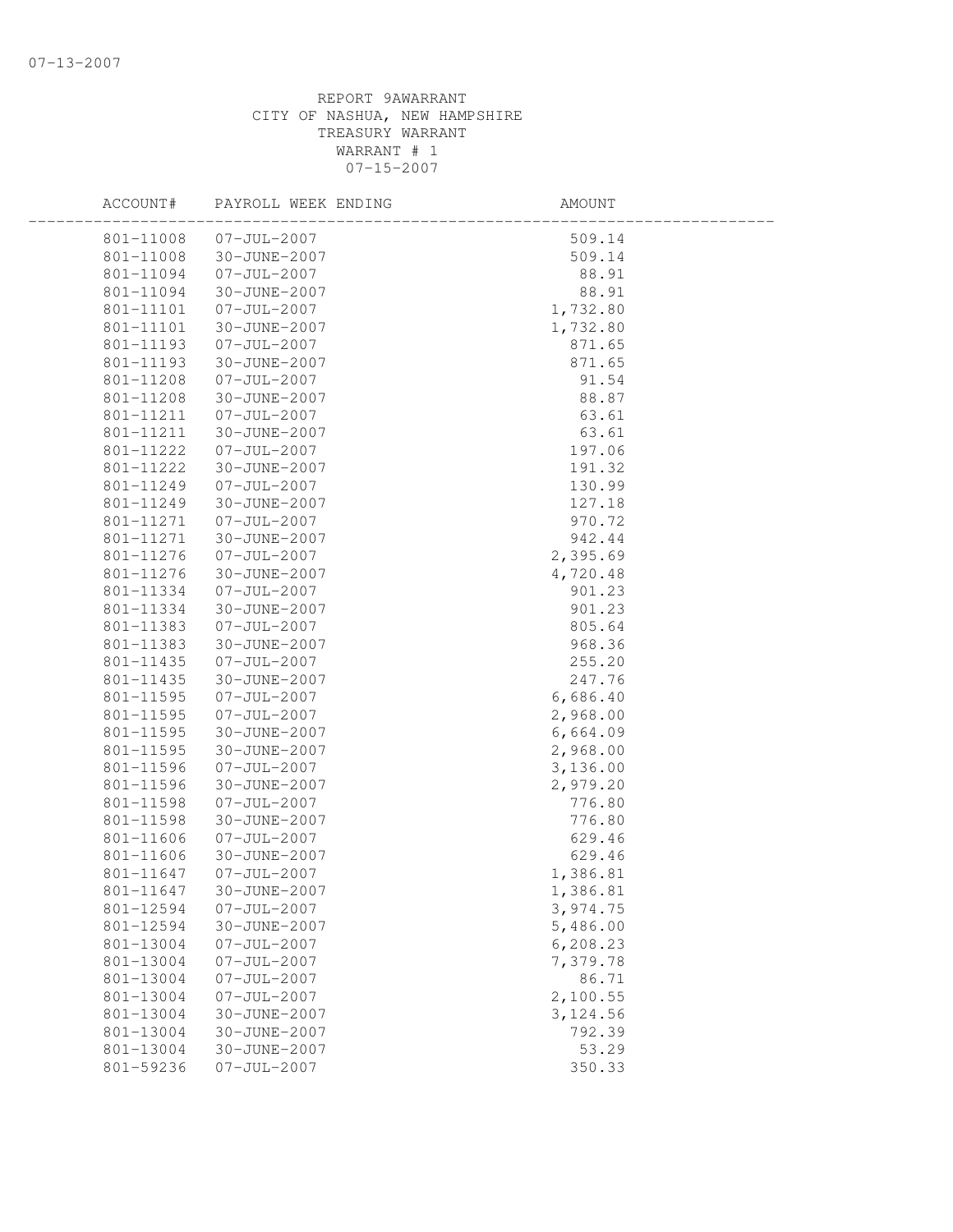|           |           |                        | AMOUNT   |           |
|-----------|-----------|------------------------|----------|-----------|
|           |           | 801-59236 30-JUNE-2007 | 350.33   |           |
|           |           | 801-59237 07-JUL-2007  | 337.45   |           |
|           |           | 801-59237 30-JUNE-2007 | 337.45   |           |
|           |           | 801-59240 07-JUL-2007  | 134.98   |           |
|           |           | 801-59240 30-JUNE-2007 |          |           |
| TOTAL 801 |           |                        |          | 82,303.61 |
|           |           |                        |          |           |
|           |           | 802-11028 07-JUL-2007  | 358.26   |           |
|           |           | 802-11028 07-JUL-2007  | 168.59   |           |
|           | 802-11028 | 30-JUNE-2007           | 358.26   |           |
|           | 802-11028 | 30-JUNE-2007           | 168.59   |           |
|           | 802-11064 | $07 - JUL - 2007$      | 134.98   |           |
|           | 802-11064 | $07 - JUL - 2007$      | 134.98   |           |
|           | 802-11064 | 30-JUNE-2007           | 131.05   |           |
|           | 802-11064 | 30-JUNE-2007           | 131.05   |           |
|           | 802-11091 | $07 - JUL - 2007$      | 1,029.84 |           |
|           | 802-11091 | 30-JUNE-2007           | 999.84   |           |
|           | 802-11092 | $07 - JUL - 2007$      | 726.40   |           |
|           | 802-11092 | 30-JUNE-2007           | 730.00   |           |
|           | 802-11094 | $07 - JUL - 2007$      | 266.70   |           |
|           | 802-11094 | $07 - JUL - 2007$      | 266.72   |           |
|           | 802-11094 | 30-JUNE-2007           | 266.71   |           |
|           | 802-11094 | 30-JUNE-2007           | 266.72   |           |
|           | 802-11096 | $07 - JUL - 2007$      | 816.65   |           |
|           | 802-11096 | 30-JUNE-2007           | 816.65   |           |
|           | 802-11102 | $07 - JUL - 2007$      | 789.30   |           |
|           | 802-11102 | 30-JUNE-2007           | 789.31   |           |
|           | 802-11105 | $07 - JUL - 2007$      | 942.89   |           |
|           | 802-11105 | 30-JUNE-2007           | 911.12   |           |
|           | 802-11155 | $07 - JUL - 2007$      | 932.47   |           |
|           | 802-11155 | 30-JUNE-2007           | 932.48   |           |
|           | 802-11157 | $07 - JUL - 2007$      | 2,352.00 |           |
|           | 802-11157 | 30-JUNE-2007           | 2,352.00 |           |
|           | 802-11158 | $07 - JUL - 2007$      | 1,683.20 |           |
|           | 802-11158 | 30-JUNE-2007           | 1,677.94 |           |
|           | 802-11208 | 07-JUL-2007            | 36.62    |           |
|           | 802-11208 | $07 - JUL - 2007$      | 36.62    |           |
|           | 802-11208 | 30-JUNE-2007           | 35.55    |           |
|           | 802-11208 | 30-JUNE-2007           | 35.55    |           |
|           | 802-11211 | $07 - JUL - 2007$      | 381.69   |           |
|           | 802-11211 | $07 - JUL - 2007$      | 381.69   |           |
|           | 802-11211 | 30-JUNE-2007           | 381.69   |           |
|           | 802-11211 | 30-JUNE-2007           | 381.69   |           |
|           | 802-11222 | $07 - JUL - 2007$      | 197.06   |           |
|           | 802-11222 | 30-JUNE-2007           | 191.32   |           |
|           | 802-11249 | $07 - JUL - 2007$      | 74.85    |           |
|           |           |                        |          |           |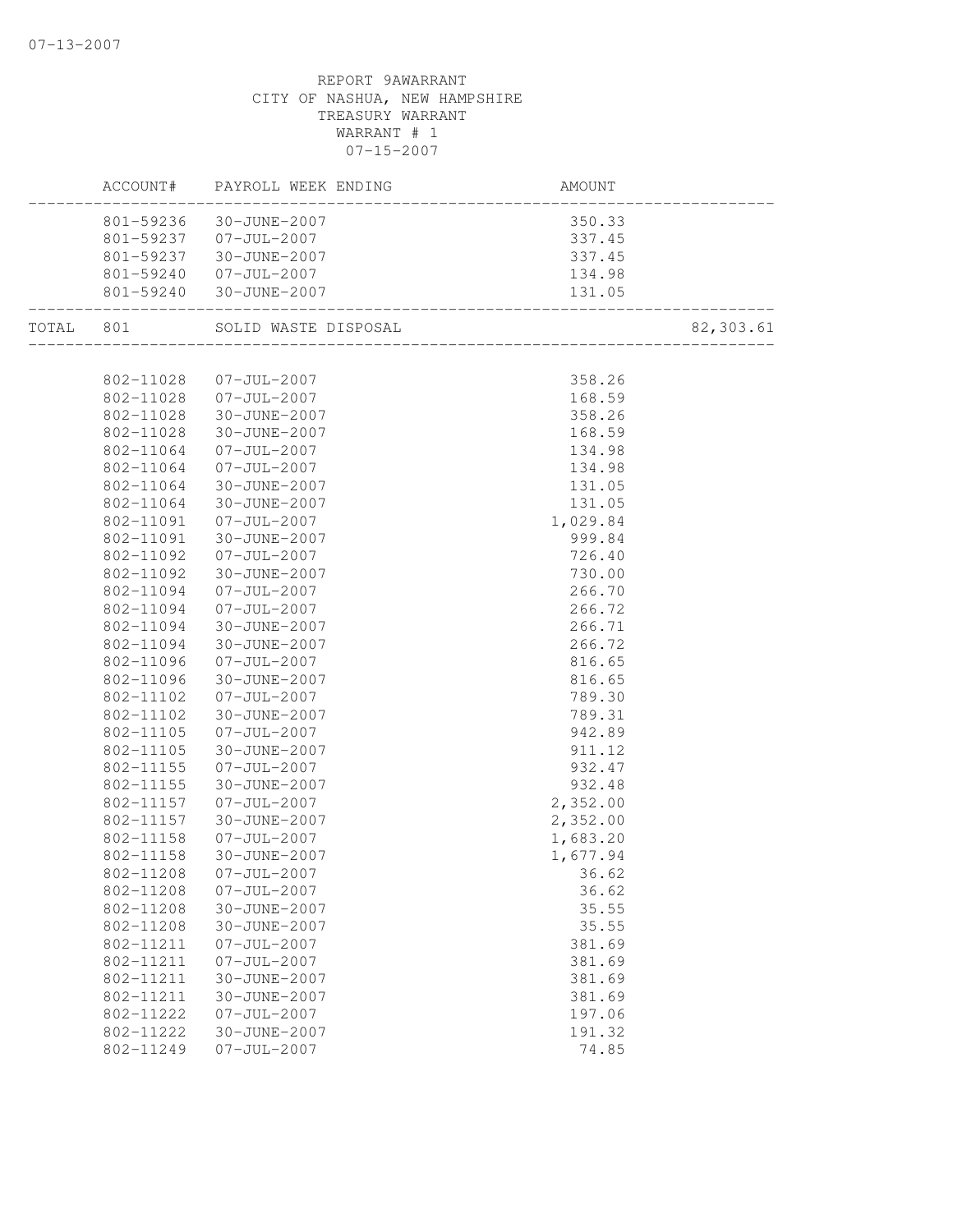| ACCOUNT#               | PAYROLL WEEK ENDING                    | AMOUNT               |  |
|------------------------|----------------------------------------|----------------------|--|
| 802-11249              | $07 - JUL - 2007$                      | 74.85                |  |
| 802-11249              | 30-JUNE-2007                           | 72.67                |  |
| 802-11249              | 30-JUNE-2007                           | 72.67                |  |
| 802-11260              | $07 - JUL - 2007$                      | 1,760.00             |  |
| 802-11260              | 30-JUNE-2007                           | 1,760.00             |  |
| 802-11270              | $07 - JUL - 2007$                      | 944.45               |  |
| 802-11270              | 30-JUNE-2007                           | 944.44               |  |
| 802-11330              | $07 - JUL - 2007$                      | 967.45               |  |
| 802-11330              | 30-JUNE-2007                           | 967.45               |  |
| 802-11333              | $07 - JUL - 2007$                      | 948.48               |  |
| 802-11333              | 30-JUNE-2007                           | 948.48               |  |
| 802-11435              | $07 - JUL - 2007$                      | 425.33               |  |
| 802-11435              | $07 - JUL - 2007$                      | 170.13               |  |
| 802-11435              | 30-JUNE-2007                           | 412.94               |  |
| 802-11435              | 30-JUNE-2007                           | 165.18               |  |
| 802-11480              | $07 - JUL - 2007$                      | 2,104.00             |  |
| 802-11480              | 30-JUNE-2007                           | 2,104.00             |  |
| 802-11507              | $07 - JUL - 2007$                      | 746.80               |  |
| 802-11507              | 30-JUNE-2007                           | 728.13               |  |
| 802-11513              | $07 - JUL - 2007$                      | 5,088.00             |  |
| 802-11513              | 30-JUNE-2007                           | 5,953.60             |  |
| 802-11514              | $07 - JUL - 2007$                      | 2,721.60             |  |
| 802-11514              | 30-JUNE-2007                           | 1,764.80             |  |
| 802-11681              | $07 - JUL - 2007$                      | 294.25               |  |
| 802-11681              | $07 - JUL - 2007$                      | 1,177.01             |  |
| 802-11681              | 30-JUNE-2007                           | 285.68               |  |
| 802-11681              | 30-JUNE-2007                           | 1,142.73             |  |
| 802-11693              | $07 - JUL - 2007$                      | 1,046.16             |  |
| 802-11693              | 30-JUNE-2007                           | 1,046.17             |  |
| 802-11763              | $07 - JUL - 2007$                      | 154.67               |  |
| 802-11763              | $07 - JUL - 2007$                      | 618.66               |  |
| 802-11763              | 30-JUNE-2007                           | 154.66               |  |
| 802-11763              | 30-JUNE-2007                           | 618.66               |  |
| 802-11764              | $07 - JUL - 2007$                      | 1,103.01             |  |
| 802-11764              | 30-JUNE-2007                           | 1,103.01             |  |
| 802-12154              | $07 - JUL - 2007$                      | 757.00               |  |
| 802-12154              | 30-JUNE-2007                           | 1,404.75             |  |
| 802-12203              | 30-JUNE-2007                           | 384.00               |  |
| 802-13004<br>802-13004 | $07 - JUL - 2007$<br>$07 - JUL - 2007$ | 236.69               |  |
| 802-13004              | 30-JUNE-2007                           | 1,577.65<br>1,362.21 |  |
|                        |                                        |                      |  |
| 802-13004              | 30-JUNE-2007<br>$07 - JUL - 2007$      | 1,855.22<br>350.33   |  |
| 802-59236              | 30-JUNE-2007                           |                      |  |
| 802-59236              |                                        | 350.33               |  |
| 802-59237<br>802-59237 | $07 - JUL - 2007$<br>30-JUNE-2007      | 968.91<br>968.91     |  |
|                        |                                        |                      |  |